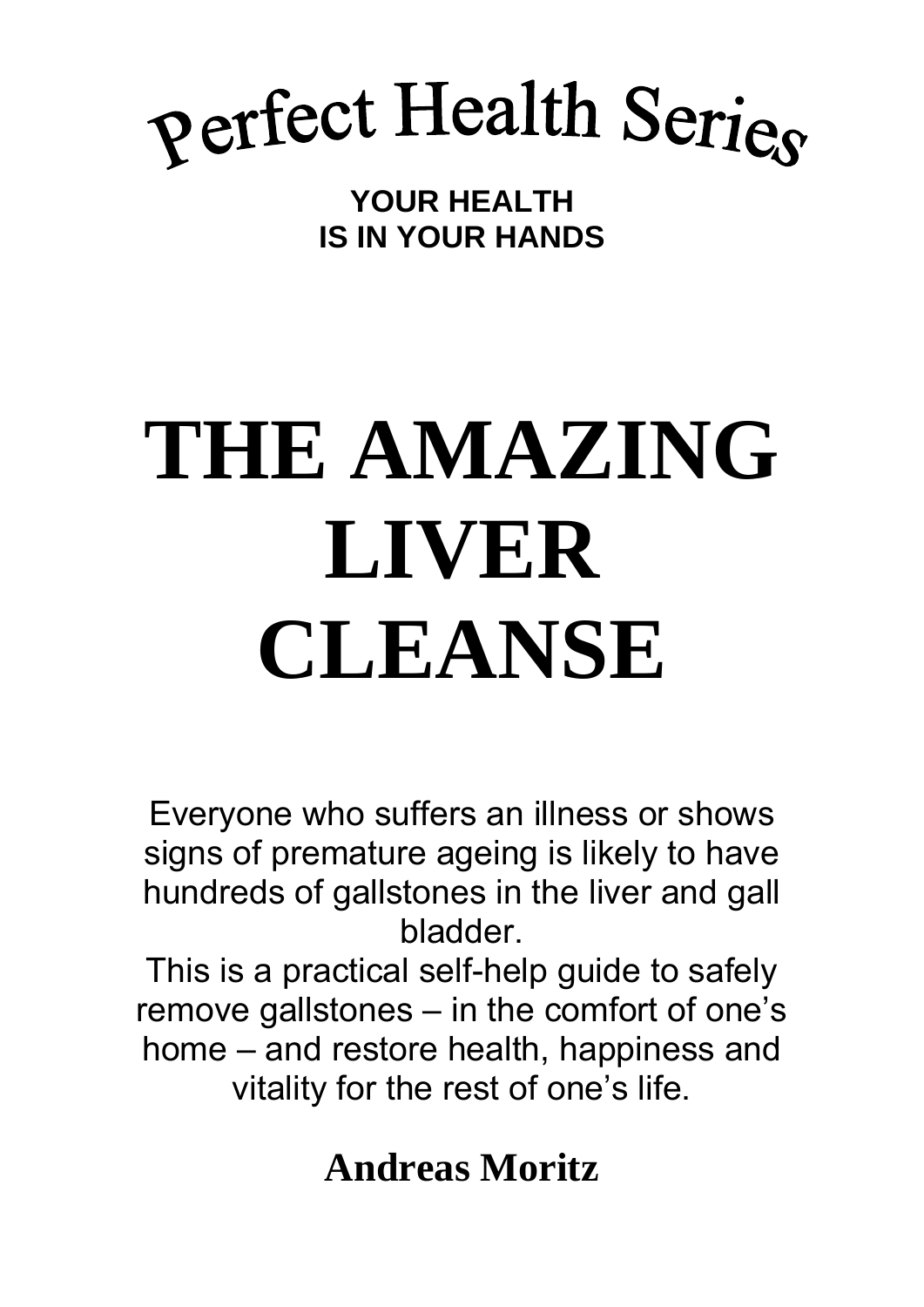# **Contents:**

| 1. The Liver Cleanse                              | Page<br>6 |
|---------------------------------------------------|-----------|
| 2. Gallstones in the Liver – A Major Health Risk  | 10        |
| 3. How do I know I have Gallstones?               | 33        |
| 4. The Most Common Causes of Gallstones           | 40        |
| 5. What can I Expect from the Liver Cleanse?      | 56        |
| A Disease-free Life<br>$\odot$                    | 56        |
| Improved Digestion, Energy and Vitality<br>☺      | 57        |
| <b>Relieve of Pain</b><br>$\odot$                 | 57        |
| More Flexible Body<br>$\odot$                     | 58        |
| $\odot$<br>Reversal of the Ageing Process         | 59        |
| $\odot$<br>Inner and Outer Beauty                 | 60        |
| <b>Improved Emotional Health</b><br>$\odot$       | 60        |
| A Clearer Mind and Improved Creativity<br>$\odot$ | 61        |
| 6. Simple Rules to Avoid Gallstones               | 62        |
| 7. Questions and Answers                          | 73        |
| <b>Concluding Remarks</b>                         | 77        |
| <b>About the Author</b>                           | 78        |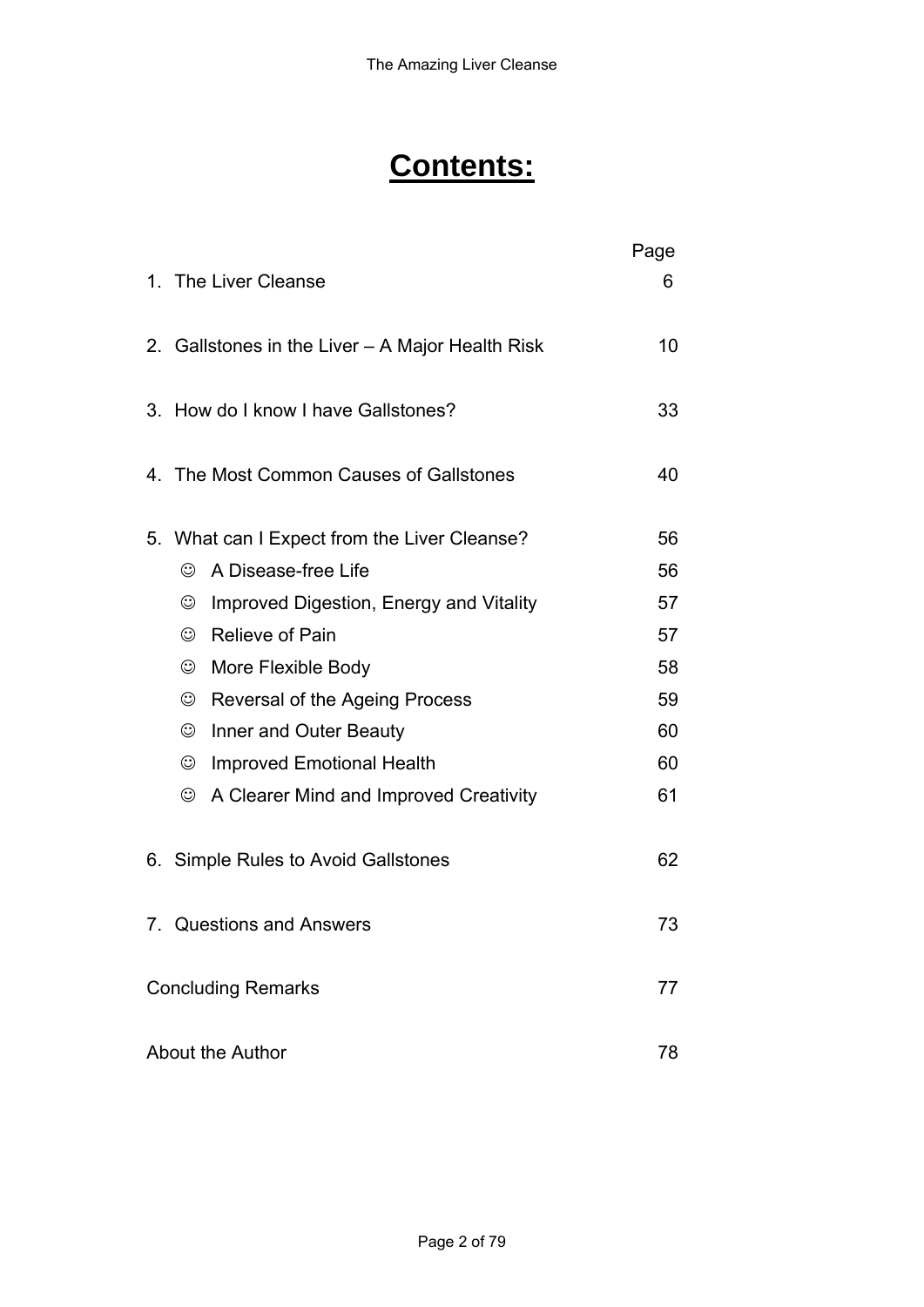# **INTRODUCTION**

Most people believe that gallstones can be found only in the gall bladder. This is a false assumption. Most gallstones are actually formed in the liver and only a few in the gall bladder. This statement can easily be verified by anyone who gives himself a liver cleanse, regardless of whether he is a layperson, a medical doctor, a scientists, and someone who no longer has a gall bladder and is believed to be free of gallstones altogether.

An estimated 20% of the world's population will develop gallstones in their gall bladder at some stage in their lives. This figure, however, does not account for the many more people who will develop gallstones in the liver. From my personal experience as a health practitioner with thousands of patients suffering all types of diseases, I can document that each one of them has had large amounts of gallstones in the liver. Surprisingly, only relatively few of them have had a history of gallstones in the gall bladder. Gallstones in the liver are, as will be seen in this book, the main obstacle to maintaining health, youthfulness, and vitality. They are indeed one of the major reasons why people fall ill and have difficulty in recuperating from an illness.

The failure to recognize gallstones in the liver may be an important missing link in the field of medicine, both orthodox and complementary. By understanding how gallstones in the liver contribute to the development of almost every type of disease and by taking the simple steps of removing these obstructions, every person can discover for himself an easy method to restore health on a permanent basis. The implications of applying the liver cleanse for yourself or, if you are a health practitioner, for your patients, are both vast and rewarding. To have a clean liver is like having a clean start in life.

The liver is the major controlling agent of normal growth and healthy functioning of all body cells. Any malfunction, deficiency, or abnormal growth pattern of the cell is to a large extent due to an impaired liver performance. There is rarely a disease in the body that does not start in the liver.

All diseases or symptoms of ill health are caused by obstruction. If a blocked blood vessel no longer allows delivery of vital oxygen or nutrients to a group of cells, the cells will be forced to introduce emergency measures or specific survival tactics. Many of the cells will not survive the 'famine', other will learn to mutate and live off other cells and toxic materials, which may turn them malignant or cancerous.

A constipated colon will prevent the body from eliminating the waste products contained in the faeces. If a stone begins to obstruct the flow of urine in the urinary system, kidney infection or even kidney failure may result. If hardened mucous blocks the air passages of the lungs, we literally run out of breath. The thickening of blood or its restricted flow through the arteries can lead to many problems in the body, including skin diseases, arthritis, heart attacks and strokes.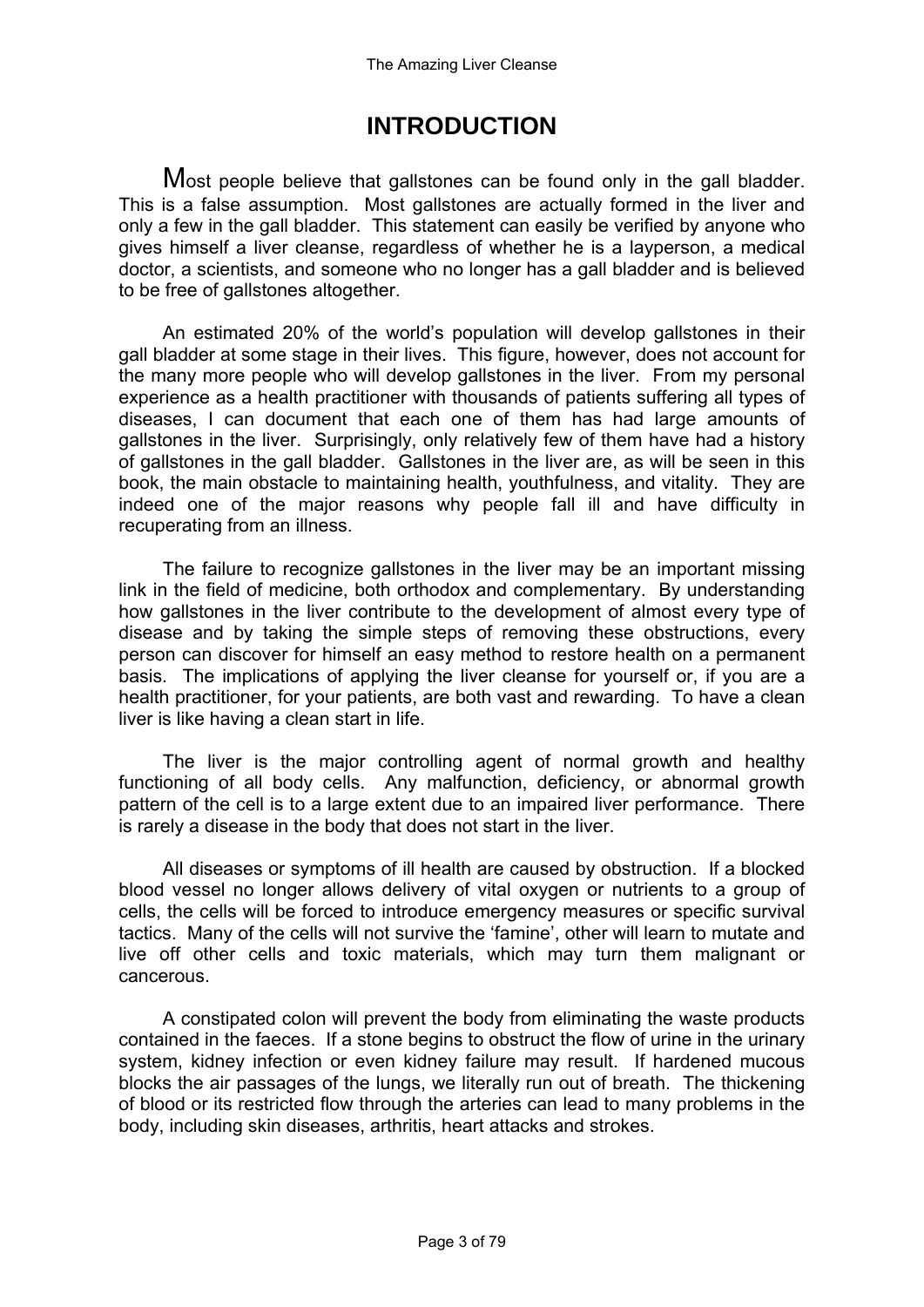Any such or similar obstruction in the body is directly or indirectly linked to an impaired liver performance and in particular to a blockage caused by gallstones both in the liver and in the gall bladder. The presence of stones in these organs greatly impairs the digestion of food, elimination of waste, and detoxification of harmful substances in the blood. By unblocking the liver and gall bladder, the body's 60 – 100 trillion cells will be able to 'breathe' more oxygen, receive more nutrients, eliminate their metabolic waste products more efficiently, and maintain perfect communication links with the nervous system, endocrine system and all other parts of the body.

Although almost every patient with a chronic illness has an excessively large number of gallstones in the liver (this can easily be verified by having a liver cleanse), unless there is a specific liver disease, this important organ is rarely considered the 'culprit'. Since the majority of gallstones in the liver and gall bladder consist of the same 'harmless' constituents as are contained in liquid *bile* with cholesterol being their main ingredient, there are 'invisible' to X-ray technologies. Stones in the liver don't *show up* as solid whereas some of the gallstones (20 per cent) occurring in the gall bladder can be made up entirely of minerals, mainly calcium salts and bile pigment. Modern diagnostic tools can easily detect these hardened and relatively large stones, but fail to recognize the softer and smaller ones in the liver. Only when there are excessive amounts of large stones in the liver can an ultrasound reveal a "*fatty liver"*. In such case the ultrasound pictures show a liver that looks almost completely white (instead of dark). A *fatty liver* can have up to 6000 – 8000 stones before it succumbs to suffocation and ceases to function.

But even if the early stages of a *fatty liver* are recognized and diagnosed through ultrasound, this vital organ is hardly ever relieved of the heavy burden it has to "carry" by having accumulated hundreds and, in many cases, thousands of these hardened bile deposits which continuously block the liver's *bile ducts*. In view of the effect the stones have on liver performance as a whole, it is irrelevant whether the stones consist of mainly thickened cholesterol or are mineralized and hard. Whether we call them gallstones, fat deposits or clots consisting of hardened bile, the net result is that they prevent bile from flowing through the bile ducts.

*Bile* is a green coloured, alkaline fluid with many functions. Apart from helping the digestion of fat, calcium and protein foods, it is needed to maintain normal fat levels in the blood, to remove toxins from the liver, to help maintain proper acid/alkaline balance in the intestinal tract, and to keep the colon from breeding harmful microbes. To maintain a strong and healthy digestive system and to feed the body the right amount of nutrients, the liver has to produce between 1,1 – 1,6 liters of *bile* a day. Anything less than that (many people produce just about a cup full) is bound to cause problems with the digestion of food, elimination of waste and constant need for detoxifying the blood. Almost all health problems are a direct consequence of reduced or blocked *bile* production and inefficient *bile* transport.

People with chronic illnesses often have thousands of gallstones congesting the *bile* ducts of the liver. Some stones may have impacted the gall bladder as well. By removing the stones through a series of liver cleanses, and subsequently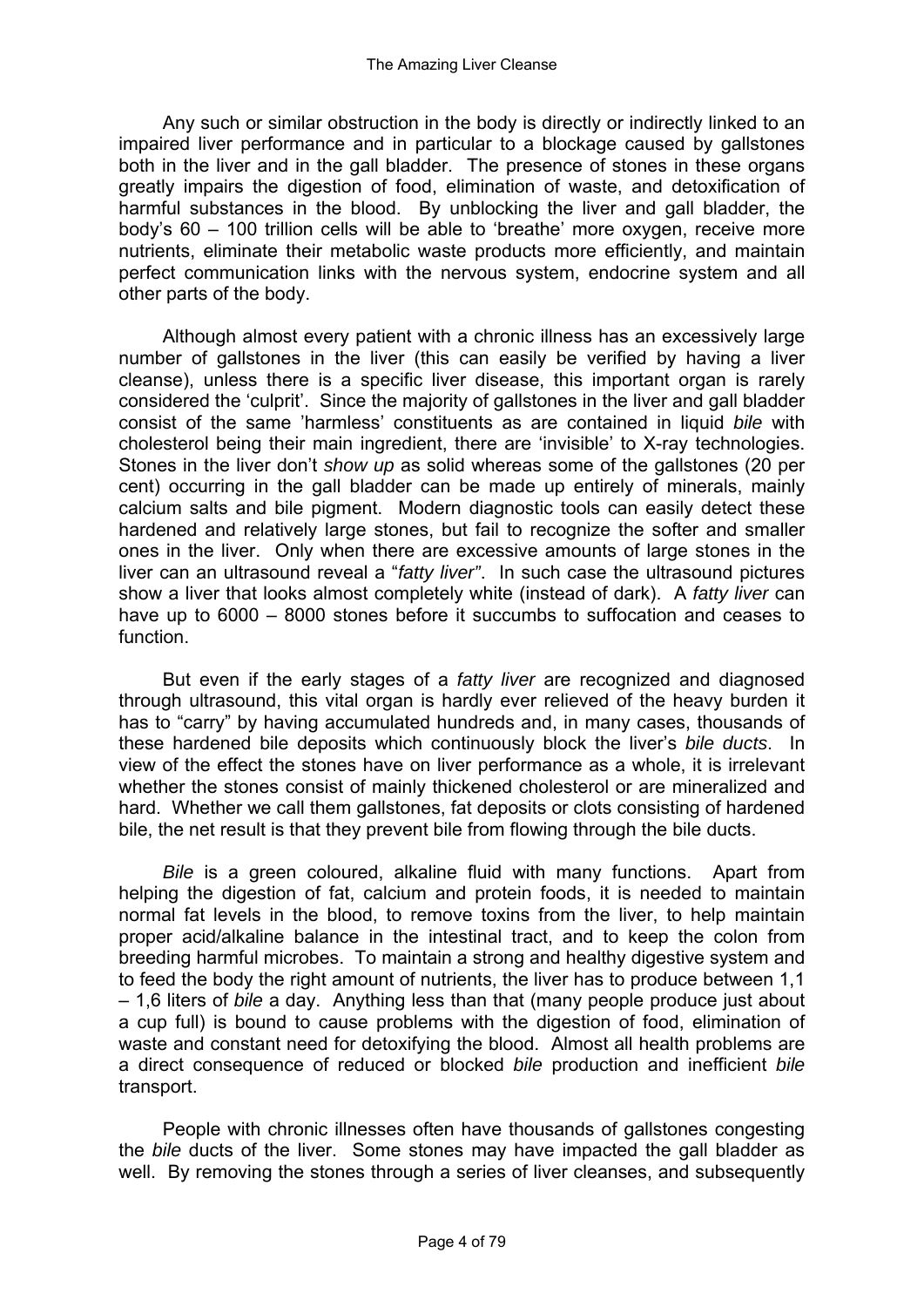maintaining a healthy diet and lifestyle, the liver and gall bladder will be able to restore their natural efficiency, and most symptoms of discomfort or disease in the body will begin to subside. Allergies will lessen or disappear, back pain will dissipate, and energy and well being will improve dramatically. Cleansing the liver *bile* ducts from gallstones is one of the most important and powerful procedures to improve your health.

In this book you will learn how to painlessly remove hundreds of gallstones which can range from the size of a pinhead to the size of a walnut. The actual cleanse takes place within a period of less than 14 hours and can conveniently be taken over a weekend at home. This book further explains why gallstones blocking the *bile* ducts both inside and outside the liver can be considered to be the main cause of every major or minor illness. You will also find out the signs or marks that indicate the presence of stones in the liver or gall bladder. Other sections of the book deal with the possible causes of gallstones and how to prevent new ones from being formed. 'What can I expect from a liver cleanse' will cover some of the possible health benefits of this profound self-help programme. The question and answer section deals with any queries you may have about the cleanse.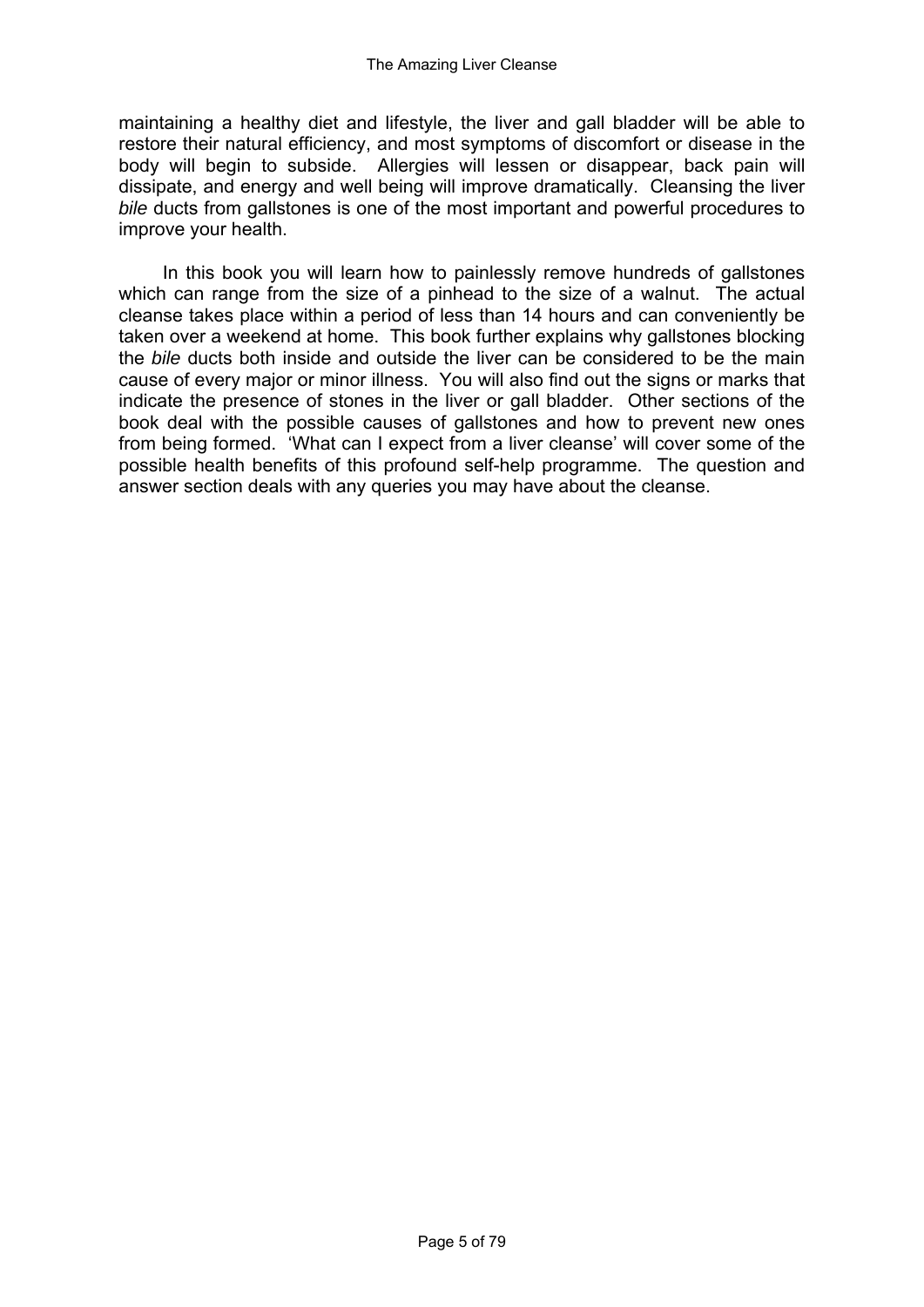# **Chapter 1\_\_\_\_\_\_\_\_\_\_\_\_\_\_\_\_\_\_\_\_\_\_\_\_\_\_\_\_\_\_\_\_\_\_**

# **The Liver Cleanse**

**C**leansing the liver and gall bladder from gallstones is one of the most important and powerful tools to improve your health. To remove gallstones you need the following things:

| Apple juice                       | 6-12 one liter boxes                                                                 |
|-----------------------------------|--------------------------------------------------------------------------------------|
| Epsom salts                       | 4 tablespoons                                                                        |
| Olive oil, cold-pressed and pure  | half cup                                                                             |
| Fresh grapefruit (pink is best)   | 1 large or 2 small, enough to squeeze $\frac{2}{3}$<br>to $\frac{3}{4}$ cup of juice |
| <b>Black Walnut Hull Tincture</b> | 10 drops                                                                             |
| 2 liter jars, one with a lid      |                                                                                      |

**Note:** The 10 drops Black Walnut Hull Tincture in the cleanse recipe are used to kill bacteria and viruses as they come out of the *bile* ducts with the stones (if you can't find it, omit this part of the cleanse).

#### *Preparation*

 Drink 1-2 liters of packaged apple juice a day for a period of six days. This will soften the stones and make their passage through the bile ducts easier. The apple juice has a strong cleansing effect and may cause bloated ness and even diarrhea during the first few days. The fermentation of the juice helps the expansion of the bile ducts. If this becomes somewhat uncomfortable, mix the apple juice with water. Drink the juice slowly throughout the day, in between meals (**avoid** during, just before, 2 hours after meals, or in the evening). This is in addition to your normal water intake. Eat normal meals. **Note:** packaged apple juice (possibly of organic source), although normally not recommended, works best for the cleanse.

 The main part of the cleanse is best done over a weekend, when you have enough time to rest, and preferably during the days of full moon or waning moon. During the actual cleanse avoid taking any medicine, vitamins or pills that are not absolutely necessary.

 On the sixth day of drinking apple juice, if you feel hungry in the morning, eat a light breakfast such as cooked cereal, fruit or fruit juice (no milk, butter, yoghurt, cheese, ham, eggs, etc.). For lunch eat plain cooked vegetables with rice (a little salt may be added). **Don't eat or drink anything (except water) after 2 PM**! The timing given below is essential for the success of the cleanse.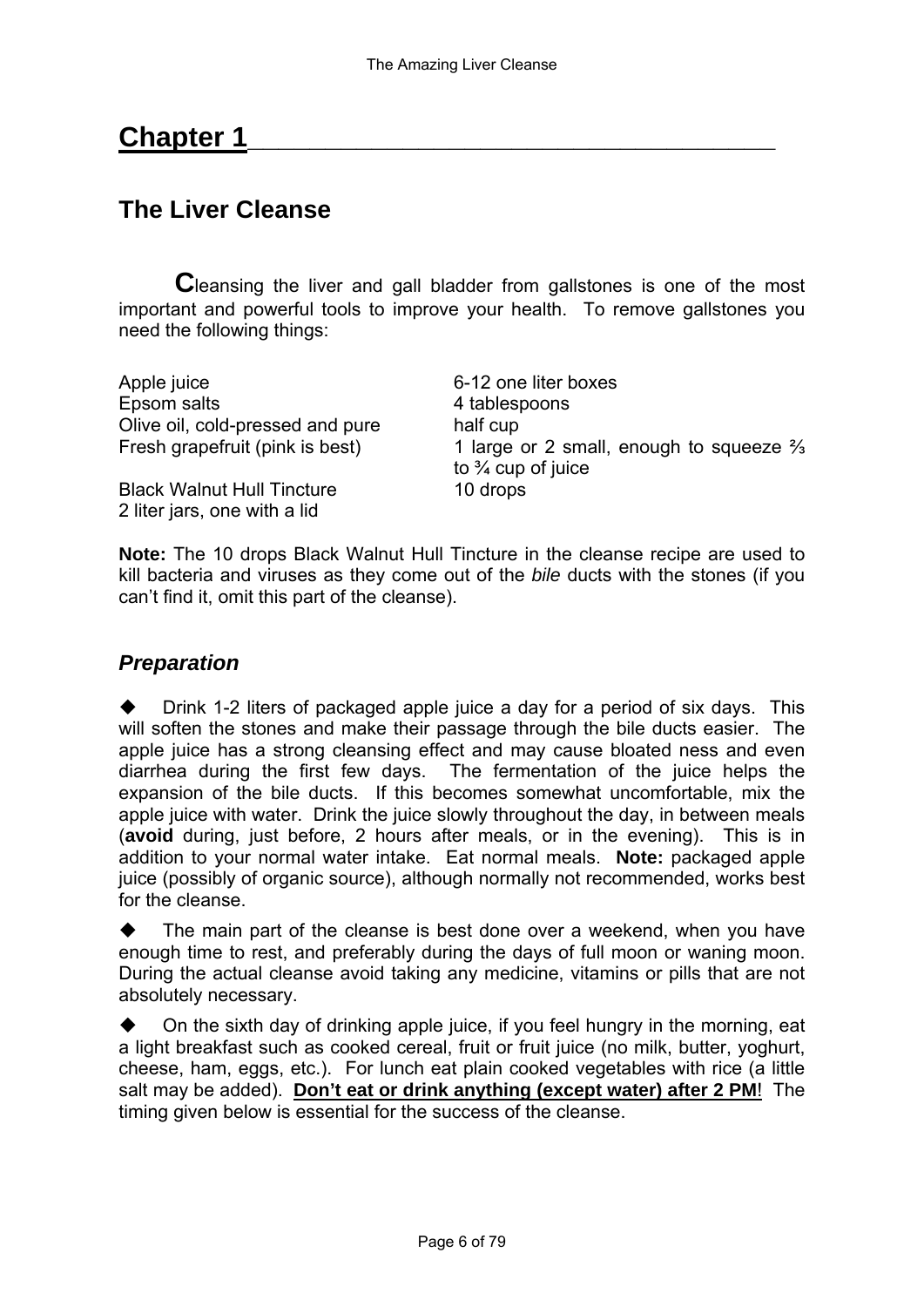#### *Doing the Cleanse*

#### **Evening**

 **6.00 PM:** Mix four tablespoons of Epsom salts in 3 cups of water and keep it in a jar. This makes four servings, ¾ cup each or 185ml. Drink your first portion now. You may take a few sips of water afterwards to get rid of the bitter taste in the mouth (it may be easier to take it with a large plastic straw, as this will bypass the taste buds on the tongue).

 **8:00 PM:** Drink your second ¾ cup of Epsom salts

 **9.30 PM:** If you haven't had a bowel movement until now, take a water enema; this will trigger a series of bowel movements.

**9:45 PM:** Squeeze the grapefruit(s); you will need  $\frac{3}{4}$  cup of juice; remove pulp. Pour the juice and ½ cup of olive oil into a liter jar. Add the 10 drops of Black Walnut Hull Tincture. Close the jar tightly and shake hard about twenty times, or until watery. You want to drink this mixture at 10pm, but if you feel you still need to visit the bathroom a few more times, you may delay for 10 minutes.

 **10:00 PM:** Stand next to your bed (don't sit) and drink the concoction, if possible in one go or otherwise with a large plastic straw. You may use brown sugar to chase it down between sips. Don't take more than 5 minutes.

 **LIE DOWN STRAIGHT AWAY**, otherwise you may not be able to release the stones. Turn off the lights and lie flat on your back with your head up high on a pillow or two. Put your attention on your liver and, if you can, visualize the mixture moving the stones out of the numerous bile ducts in your liver. *Keep perfectly still for at least 20 minutes!* This gives the stones a chance to move along the bile ducts. There won't be any pain because the Epsom salts will keep the bile duct vales wide open. Go to sleep if you can.

If at any time during the night, you feel the need to have a bowel movement, do so. Check if there are already small gallstones (pea green or tan coloured) floating in the toilet. You may feel nauseous during the night and early morning hours. This will pass as the morning progresses.

#### **The Following Morning:**

 **6:00 – 6:30 AM:** Upon awakening, but not before 6am drink your third ¾ cup of Epsom salts (should you feel very thirsty drink a glass of warm water before taking the salts). Rest or meditate. If you feel sleepy, go back to bed.

 **8:00 – 8:30 AM:** Drink your fourth and last ¾ cup of Epsom salts and rest.

 **10:00 – 10:30 AM:** You may drink freshly pressed fruit juice, preferably apple or orange juice.

Half an hour later eat  $1 - 2$  pieces of fruit. One hour later you may eat regular (but light) food.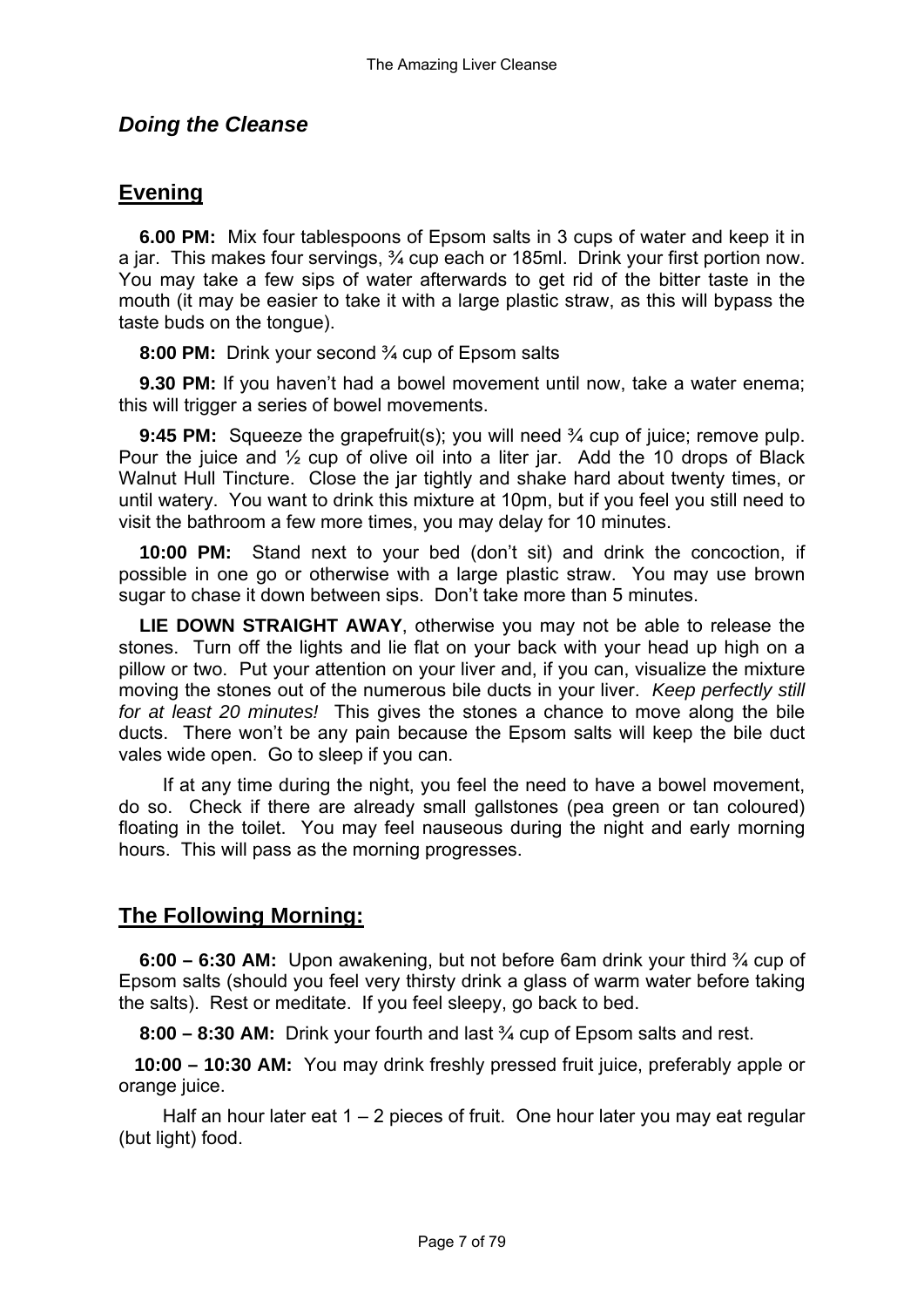#### *The Results you can expect*

You will have a number of bowel movements in the form of diarrhea, consisting of gallstones mixed first with food residue and then with only water. Look for gallstones floating in the toilet (they float because they contain cholesterol). You will see mostly green ones of all sizes and shapes, some are pea-sized or smaller, and others are as big as 2-3 centimeters. There may be hundreds of stones coming out at once. Also watch out for tan coloured and white ones. Some of the larger tan coloured stones may sink with the stool because they are calcified and contain heavier toxic substances and only small amounts of cholesterol. All the green stones are as soft as putty, thanks to the apple juice.

You may also find a layer of white or tan coloured scum or foam floating in the toilet. The foam consists of millions of tiny white, sharp-edged cholesterol crystals, which can easily rupture small bile ducts; they are equally important to get rid of.

It is most likely that some stones will get caught in the colon. They can quickly be removed through colonic irrigation. If they remain in the colon, they can cause irritation, headaches and abdominal discomfort. If colonics are not available where you live, take a coffee enema followed by a water enema. This will take out the remaining stones.

Try to make a rough estimate of how many stones you have eliminated. To permanently cure bursitis, back pain, allergies, or other health problems, you need to remove **all** the stones. This may require up to six cleanses which can be performed at 2-3 week intervals (don't cleanse more frequently than that). If you cannot manage, you make take more time between the cleanses. The liver as a whole will begin to function more efficiently soon after the first cleanse and you may notice sudden improvements, sometimes within a few hours. Pains will be less, energy will increase and clarity of mind will improve considerably.

However, within a few days, stones from the rear of the liver will have traveled "forward" towards the two main bile ducts exiting the liver, which may cause some of the previous symptoms of discomfort to return. In fact, you might feel disappointed because the recovery seems so short-lived. But all this shows that there are still stones left behind, ready to be removed with the next round of elimination. Nevertheless, the liver's self-repair and cleansing responses will have greatly increased, adding a great deal of effectiveness to this all-important organ of the body.

As long as there are still a few small stones moving from some of the thousands of small bile ducts towards the hundreds of larger bile ducts, they may combine to form larger stones and produce such previously experienced symptoms as backache, headache, earache, digestive trouble, bloated ness, irritability, anger, etc., although these may be less severe than before. If a new cleanse no longer produces any stones, which usually happens after the sixth cleanse, your liver can considered being in excellent condition. Still, it is recommended to repeat the liver cleanse every six months. Each cleanse will give a further boost to the liver and take care of any toxins that may have accumulated in the meanwhile. **Note:** Never cleanse when you are suffering an acute illness, even if it is just a cold.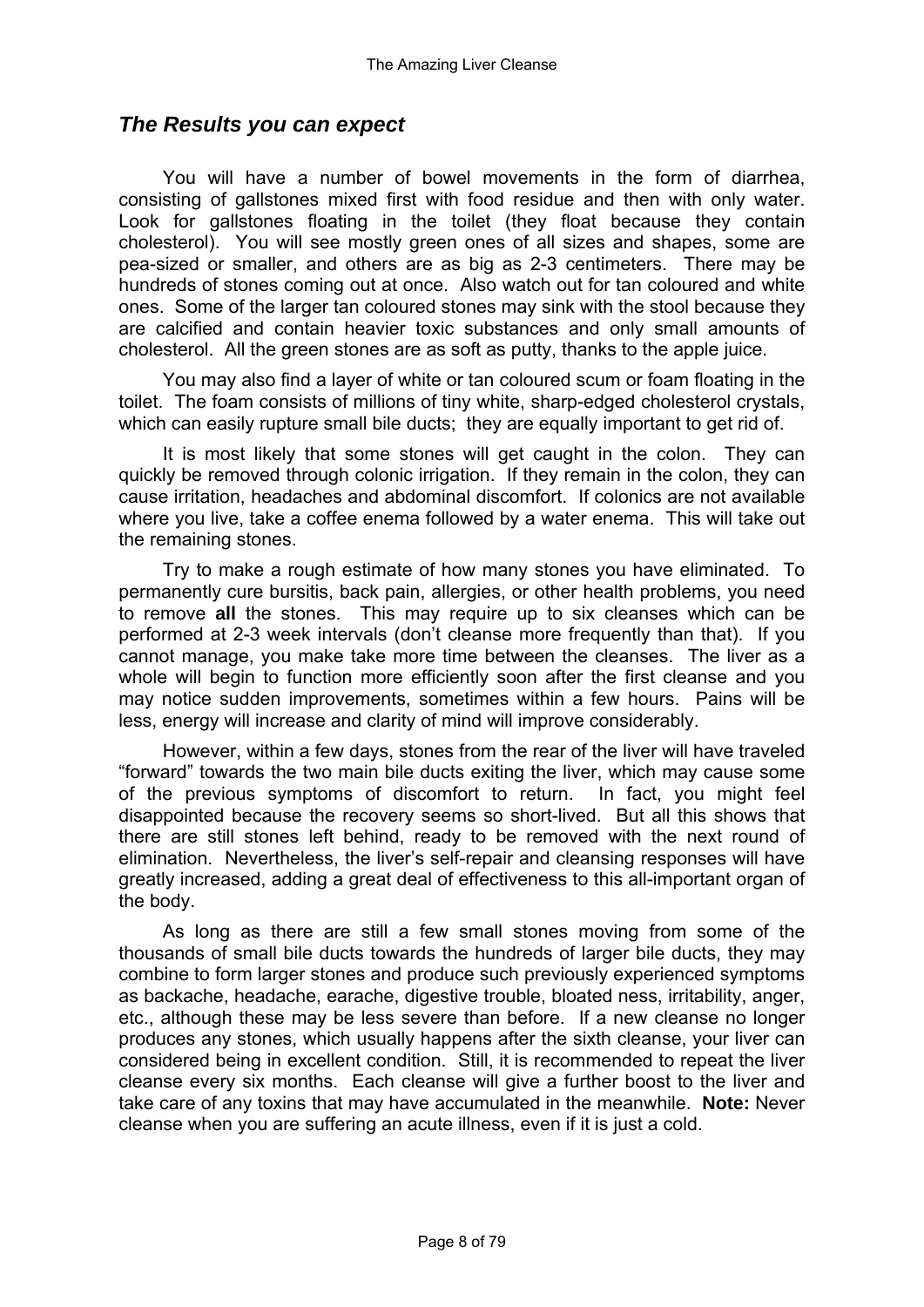#### **Making the Liver Cleanse more Effective**

A more effective version of the Liver Cleanse includes taking 1 tablespoon of pure, cold pressed olive oil mixed with 1 tablespoon of lemon juice on an empty stomach in the morning, during the six days of preparation. Start by drinking one or two glasses of warm water first thing in the morning and wait for 10-15 minutes. Mix the oil with the lemon juice until watery and drink. You may have breakfast after one hour. Although the Liver Cleanse is very effective without this addition to the pre-treatment, it can add more success to the cleanse. Should your body not agree with the oil, you may instead eat 2 medium size ripe, sweet pears on an empty stomach in the morning, at least ½ hour before eating breakfast.

Although the liver cleanse by itself can produce dramatic results, for maximum benefit it is best done *after* a colon and kidney cleanse. Cleansing the colon and the kidneys first will ensure that the stones and toxins coming out of the liver are more easily eliminated without causing too much extra burden on the vital organs of elimination. The ideal treatment for the first liver cleanse consists of 2-3 sessions of *colonic irrigation,* which is best preceded by three weeks of cleansing the liver.

Removing gallstones from the liver and gallbladder may leave some of the stones and other toxic residues in the colon. It is therefore very important that you have a colonic after each liver cleanse. To give the best possible results, the colonic may be taken within three days after the cleanse. Also, drinking one cup of any kidney/bladder tea ½ hour before meals for three days after each cleanse helps the kidneys to dispose of any harmful substances that may have moved there as a result of the liver cleanse.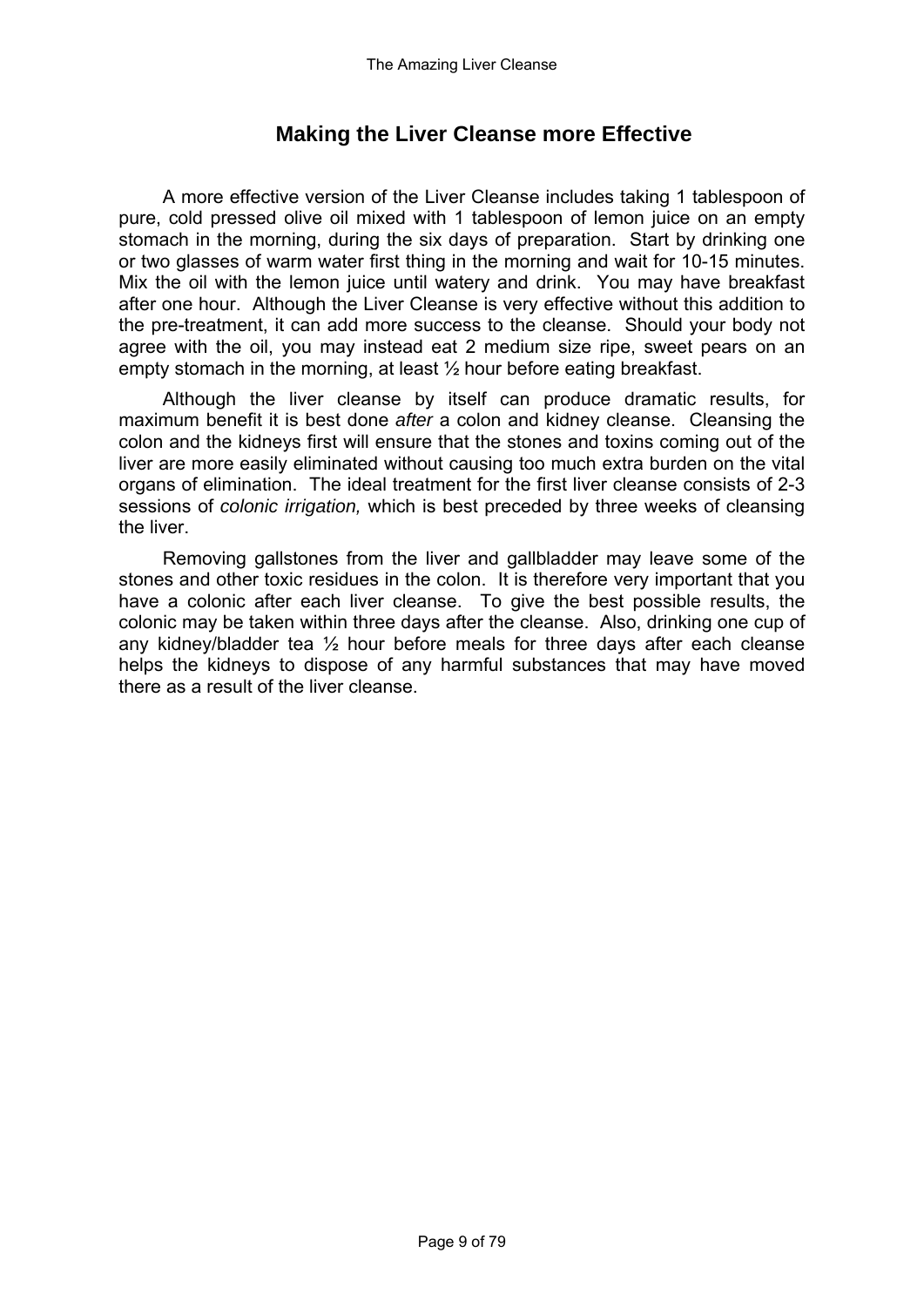# **Chapter 2\_\_\_\_\_\_\_\_\_\_\_\_\_\_\_\_\_\_\_\_\_\_\_\_\_\_\_\_\_\_\_\_\_\_**

# **Gallstones in the Liver – A Major Health Risk**

Think of the liver as a huge city with thousands of houses, streets, water, oil, and gas pipes, sewage systems, power lines, factories, shops, transport systems, etc. The city is organized in such a way that it can provide for everything that its inhabitants require to sustain their lives. Should the city life be paralyzed by strike actions, failing power supply or devastating earthquake the population will begin to suffer the shortcomings on every level.

With all its hundreds of different functions and connection to all parts of the body, the liver processes, produces and supplies every possible nutrient to the 60- 100 trillion inhabitants of the body – the cells. Each cell of the body is in itself a microscopic city of immense complexity, which receives the nutrients it requires for its numerous activities from the liver. With its intricate labyrinth of veins, ducts and specialized cells the liver needs to be free of any interference or obstruction in order to maintain a problem-free production line and frictionless distribution system throughout the body.

Because the liver is the main organ responsible for processing, converting, distributing and maintaining the body's "fuel" supply, obstructive gallstones can greatly impair its capacity to deliver the right amount of nutrients and energy to the right places at the right time. This can upset the very delicate balance in the body, i.e., homeostasis, and disrupt any of its systems and organs. Freeing the liver and gall bladder from all stones not only helps to restore balance and set the precondition for the body to heal itself but is perhaps one of the best precautions one can take to protect oneself against illness in the future.

If you suffer any of the following symptoms or similar ones you are likely to have numerous gallstones in your liver and gall bladder:

*Low appetite, food cravings, any digestive disorder, diarrhea, constipation, clay coloured stools, hernia, flatulence, haemorrhoids, dull pain on the right side, difficulty with breathing, liver cirrhoses, hepatitis and many other types of infection, high cholesterol, pancreatitis, heart disease, brain disorders, duodenal ulcers, nausea and vomiting, a 'bilious' or angry personality, impotence and other sexual problems, prostate diseases, urinary problems, hormonal imbalances, menstrual and menopausal disorders, problems with vision, puffy eyes, skin disorders, liver spots especially on the back of the hands and facial area, dizziness and fainting, loss of muscle tone, excessive weight or wasting, strong shoulder and back pain, a pain at the top of the shoulder blade, dark colour under the eyes, morbid complexion, the tongue is glossy or covered with a white or yellow coat, scoliosis, gout, frozen shoulder, stiff neck, asthma, headaches and migraines, tooth and gum problems, yellowness of the eyes and skin, sciatica, numbness and paralysis of legs, joint diseases, knee problems, osteoporosis, obesity, chronic fatigue, kidney*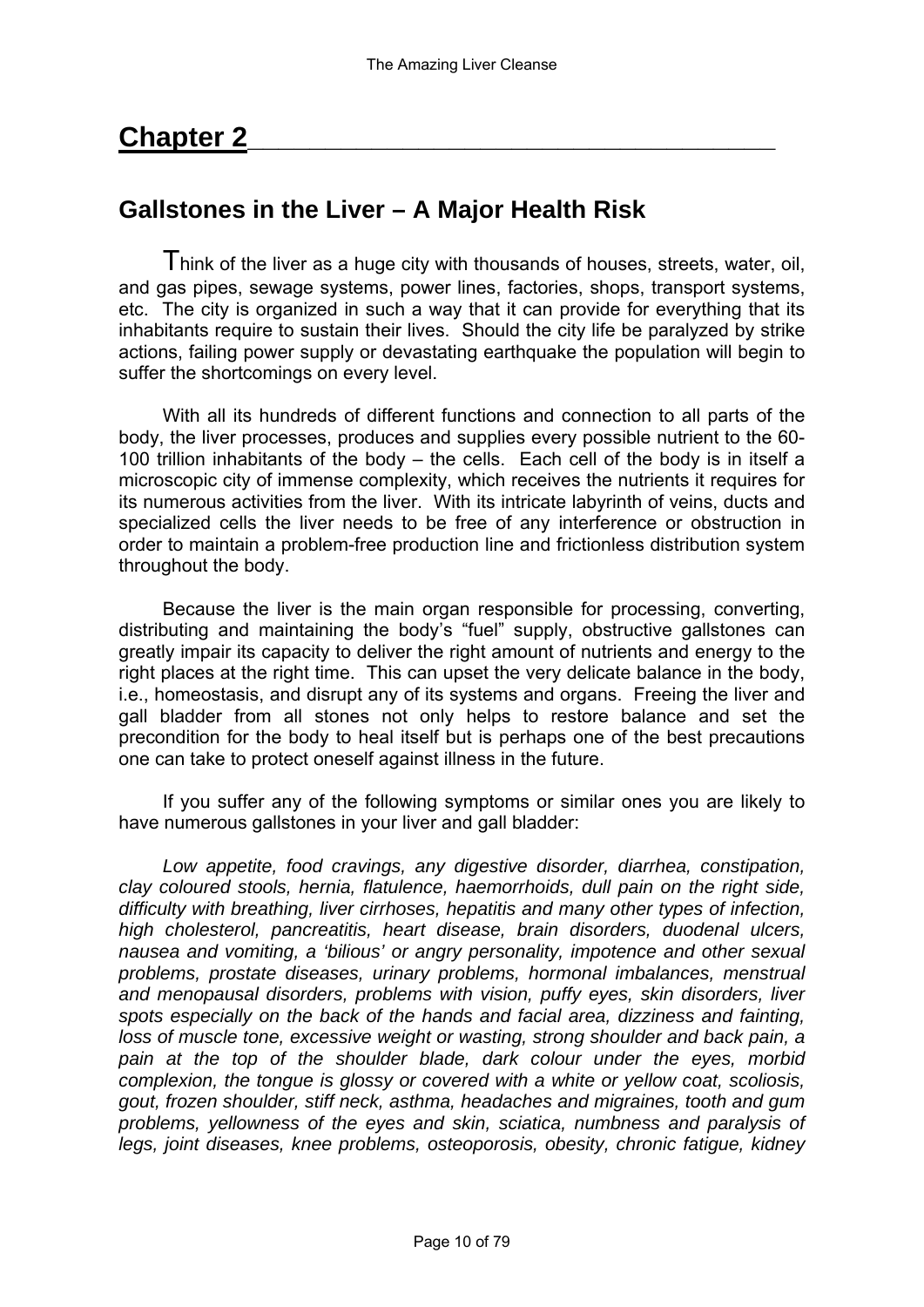*diseases, cancer, MS, ME, Alzheimer's disease, cold extremities, excessive heat and perspiration in the upper part of the body, very greasy hair, etc.*

#### **The Importance of Bile**

One of the liver's most important functions is to produce *bile* (1,1 – 1,6 liters a day), a bitter, sour fluid which is highly alkaline. Food cannot be digested without *bile.* To enable the small intestines to absorb fat and calcium from food it must first be mixed with *bile*. When fat isn't absorbed it shows that *bile* secretion is insufficient. The fat stays in the intestines and since it is lighter than water, it makes the stool float. If fat isn't absorbed, then calcium isn't absorbed either leaving the blood in a deficit. The blood subsequently takes its extra calcium from the bones.

Apart from breaking down fatty acids contained in our food, *bile* also removes toxins from the liver and de-acidifies and purifies the intestines. If *gallstones have seriously impeded the bile flow in the liver or gall bladder,* the colour of the stool may be tan, orange-yellow or pale as in clay, instead of greenish-brown. Gallstones are an *effect* of an unhealthy diet and life-style. Even if all other disease-causing factors are eliminated but gallstones are still present in the liver, they remain a *root cause* for future illness. For this reason, the subject of gallstones has been included here as a major risk factor or cause of disease. The following sections outline some of the harmful consequences that gallstones in the liver have on various parts and systems of the body. Removing the stones restores their normal and healthy functioning.

# **Disorders of the Digestive System**

There are four main activities in the alimentary tract of our digestive system: *Ingestion, Digestion, Absorption and Elimination*. The alimentary canal begins at the mouth, passes through the thorax, abdomen and pelvis region and ends at the anus. When food is ingested a series of digestive processes begin which can be divided into the *mechanical* breakdown of food by *mastication* (chewing) and *chemical* breakdown by *enzymes* present in the secretions produced by glands of the digestive systems. (Enzymes are minute chemical substances that cause, or speed up chemical changes in other substances without themselves being changed. Digestive enzymes are contained in the saliva of the salivary glands of the mouth, the gastric juice in the stomach, the intestinal juice in the small intestine, the pancreatic juice in the pancreas and the *bile* in the liver).

*Absorption* is the process by which tiny nutrient particles of digested food pass through the intestinal walls into the blood and lymph vessels for distribution to the cells of the body. The bowels excrete whatever food substances cannot be digested or absorbed as faeces. Faeces also contain bile from the liver, which carries the waste products resulting from the breakdown (catabolism) of red blood cells, and large number of microbes. Health is the result of the smooth and balanced functioning of each of these major activities. On the other hand, disease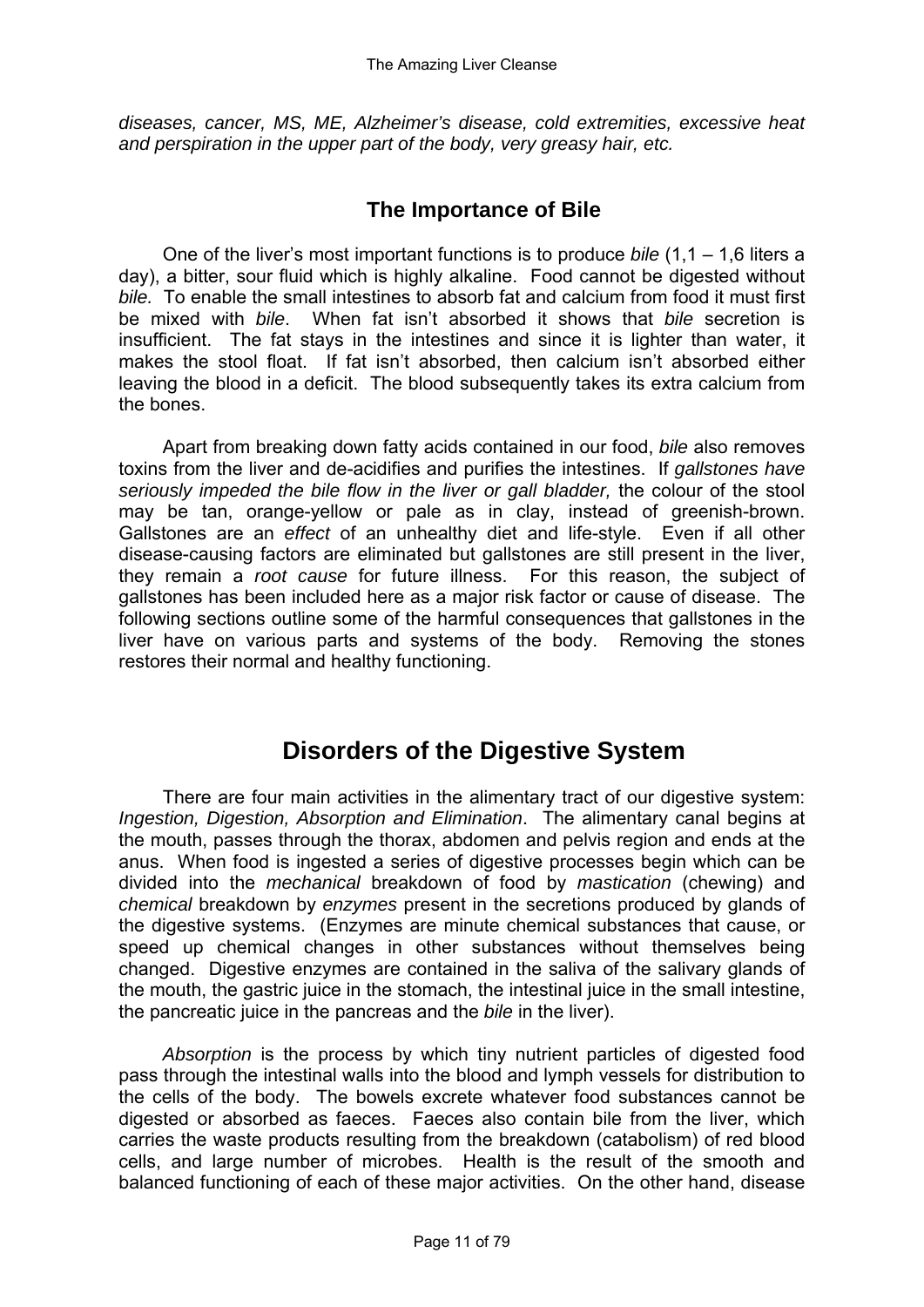results when one or more of these functions are impaired. The presence of gallstones in the liver and gall bladder has a strong disruptive influence on the digestion and absorption of food and on the elimination of waste.

#### **Diseases of the Mouth**

Gallstones in the liver are also responsible for most diseases that occur in the mouth. Bacterial infection (**thrush**) or viral infection (**herpes**) result when due to poor digestion and absorption of food, toxic waste is not sufficiently excreted which impairs immunity and permits bacteria and viruses to infect various parts of the body, including the mouth. Gallstones harbor plenty of bacteria and viruses, which escape the liver with the secretion of *bile* and infect parts of the body, which have the least resistance to them.

In addition, the presence of gallstones in the liver inhibits proper *bile* secretion, which in turn reduces appetite, and secretion of saliva from the salivary glands in the mouth. Hence there is no adequate flow of saliva, which is necessary to cleanse the mouth and keep its tissues soft and pliable. Harmful bacteria begin to invade the mouth cavity, which can even lead to tooth decay. A bitter taste in the mouth is caused by *bile* that has moved from the gall bladder into the stomach and up into the mouth. This drastically alters the pH value of saliva, which impairs its cleansing properties, making the mouth susceptible to infection.

If there is ulceration in the lower lip, this indicates a simultaneous inflammatory process in the large intestine. Repeated occurrence of **mouth ulcers** in the corners of the mouth show the presence of **duodenal ulcers. Tongue ulcers**, depending on their location on the tongue, indicate inflammatory processes in corresponding areas of the alimentary canal.

#### **Disease of the Stomach**

Gallstones can lead to regurgitation of *bile* acids and salts into the stomach, which changes the composition and amount of mucus that protects the surface stomach lining from the destructive effects of hydrochloric acid. This condition, known as *gastritis* can be acute or chronic. When the surface cells (epithelium) of the stomach are exposed to acid gastric juice the cells absorb hydrogen ions, which increase their internal acidity, counterbalances their basic metabolic processes and leads to an inflammatory reaction. In more severe cases there may be ulceration of the *mucosa (peptic ulcer),* bleeding, perforation of the stomach wall and *peritonitis,* a condition when an ulcer erodes through the full thickness of the stomach or duodenum and their contents enter the peritoneal cavity.

All other known causes of gastritis such as excessive alcohol consumption, heavy cigarette smoking, drinking coffee every day, X-radiation and cytotoxic drugs, aspirin and other anti-inflammatory drugs, food poisoning, very spicy foods, bacteria, dehydration, stress, etc., also cause gallstones in the liver and gall bladder, adding more complications. In the final event, there may be a formation of malignant tumours.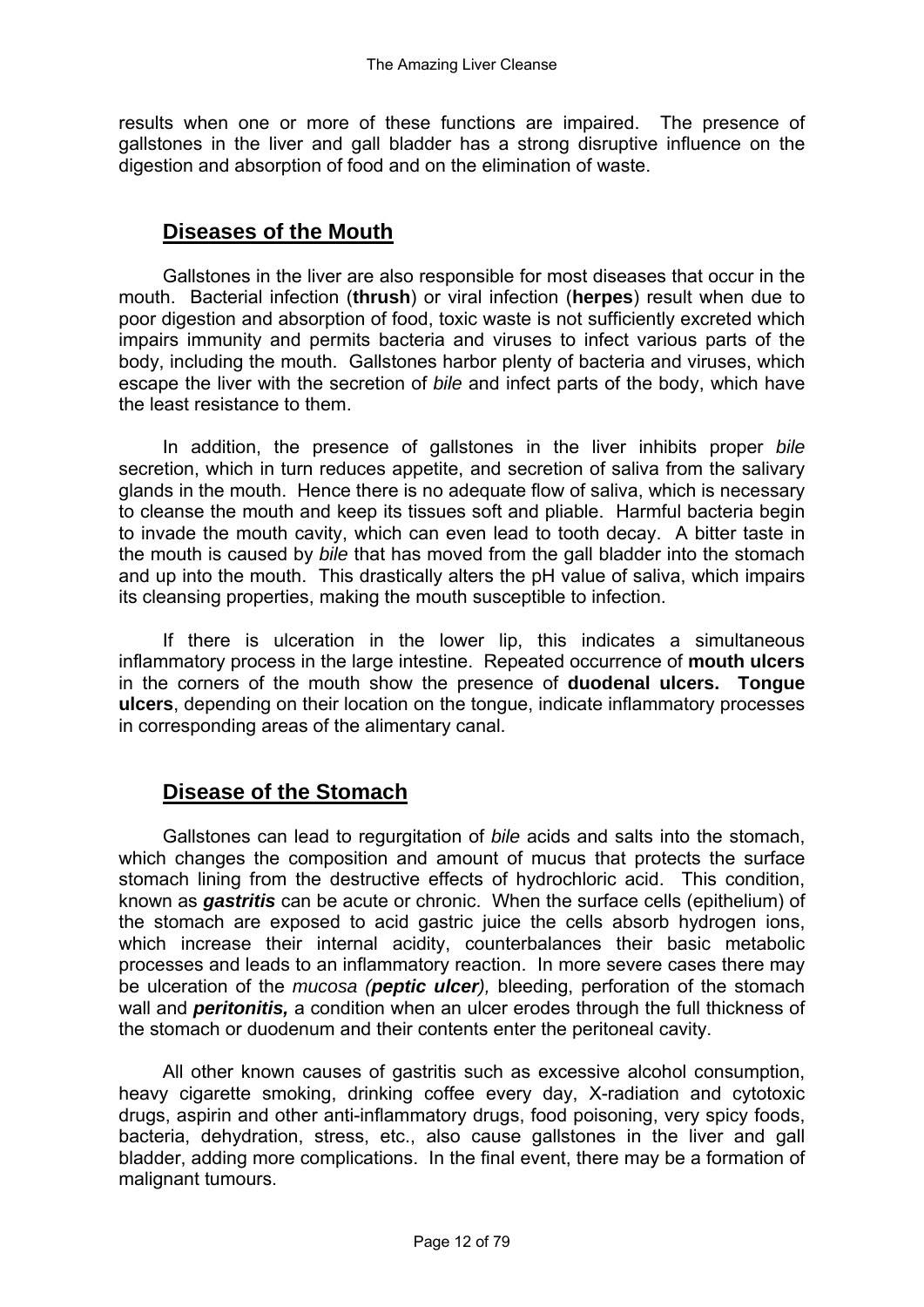Trying to combat the bug, which is believed to cause stomach ulcers through antibiotic drugs, may give temporary relief, but it cannot cure the condition. Once drug intake is discontinued the bug returns. Gallstones harbor these bugs and regurgitating *bile* takes them into the stomach where they cause re-infection. Most stomach disorders disappear spontaneously when all gallstones from the liver and gall bladder are removed and a healthy diet and life-style is maintained on a regular basis.

#### **Disease of the Pancreas**

The pancreas is a small gland with its head lying in the curve of the duodenum. Its main duct joins the common *bile* duct (of the liver and gall bladder) to form what is known as the *ampulla of the bile duct.* The *ampulla* enters the duodenum at its midpoint. Apart from secreting the hormones *insulin* and *glucagons*, the pancreas produces *pancreatic juice* containing enzymes that digest carbohydrates, proteins, and fats. When acid stomach contents enter the duodenum they are mixed with pancreatic juice and *bile* which creates the proper pH (acid-alkali balance) at which the pancreatic enzymes are most effective (both *bile* and pancreatic juice are highly alkaline).

Gallstones in the liver or gall bladder can reduce the secretion of *bile* from over a quart to as little as a cup full of *bile* a day which severely disrupts the digestive process; particularly if fats or fat containing foods have been consumed. Subsequently, the pH is not raised high enough, which inhibits the action of the pancreatic enzymes as well as those secreted by the small intestines leaving the food only partially digested. Improperly digested food, saturated with stomach acid, can have a toxic and irritating effect on the entire intestinal tract.

If a gallstone has moved from the gall bladder into the ampulla, where the common *bile* duct and pancreatic ducts meet, the release of pancreatic juice becomes obstructed and *bile* begins to move into the pancreas. The result is that protein-splitting pancreatic enzymes, which are normally activated only in the duodenum, are activated while still in the pancreas. These enzymes begin to digest parts of pancreatic tissue, which can lead to infection, suppuration and **local thrombosis.** This condition is known as **pancreatitis**.

Regular obstruction of the ampulla by gallstones releases inherent bacteria, viruses and toxins into the pancreas which can cause further damage to pancreatic cells and eventually lead to malignant tumours. They occur mostly in the head of the pancreas, which obstructs the flow of *bile* and pancreatic juice. **Jaundice** often develops as well.

Gallstones in the liver, gall bladder and ampulla may also be responsible for both types of *diabetes* ~ insulin-dependent and non-insulin-dependent. All patients of mine with diabetes, including children, have had large quantities of stones in their liver. Each liver cleanse further improved their condition, provided they followed a healthy regimen as well.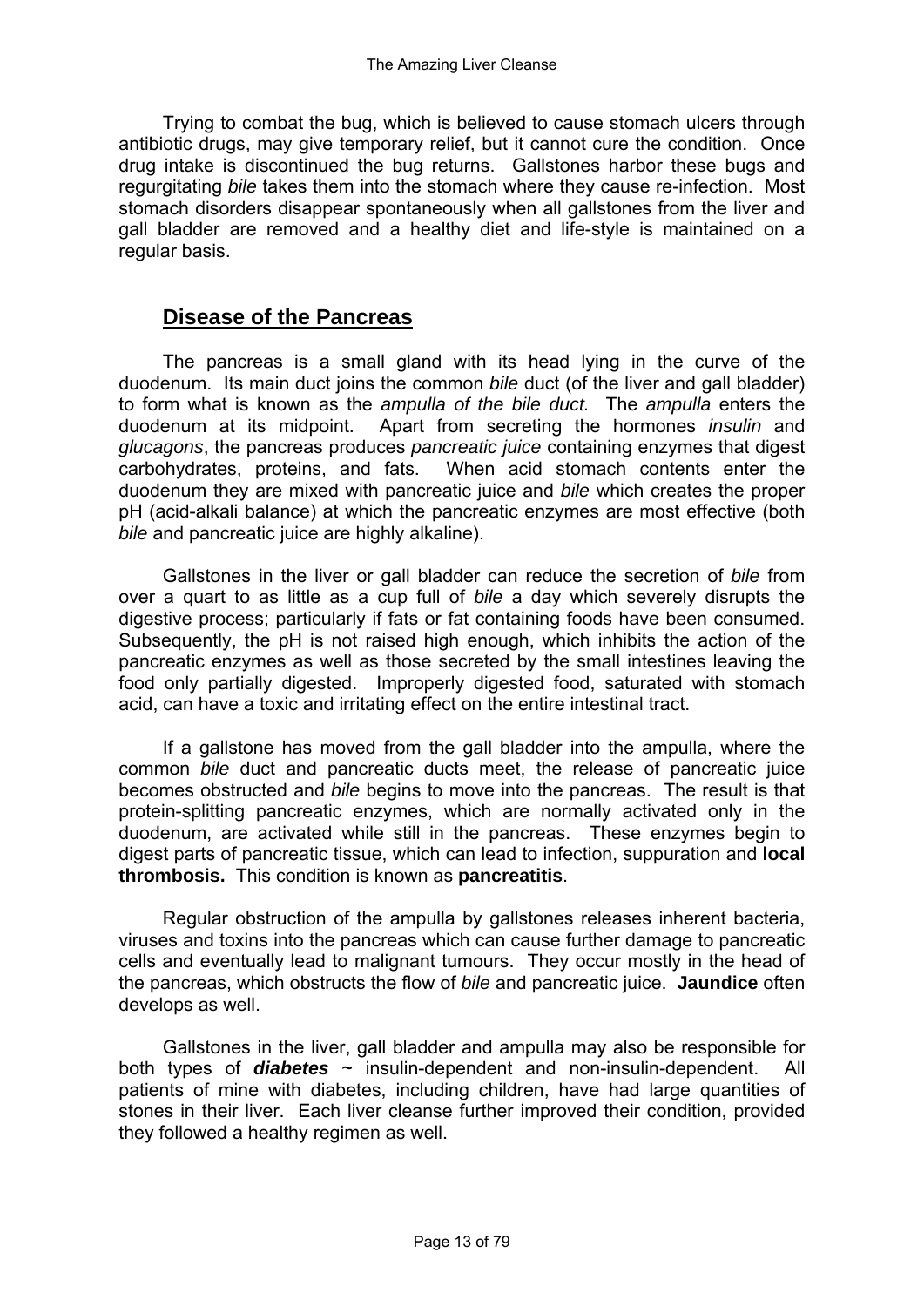#### **Disease of the Liver**

The liver is the largest gland in the body and weighs up to 1.36kg (3 pounds). It is suspended behind the ribs on the upper right side of the abdomen and spans almost the entire width of the body. The liver is an extremely active organ with hundred of different functions.

Because the liver is responsible for processing, converting, distributing, and maintaining the body's "fuel" supply, i.e., nutrients and energy, gallstones impeding these functions may have a detrimental effect on the health of the liver and the rest of the body. The liver produces cholesterol as well as hormones and proteins that affect the way the body functions, grows and heals. It makes new amino acids and converts existing ones into proteins  $\sim$  the building blocks of the cells, hormones, neurotransmitters, genes, etc. It also breaks down old cells, recycles the iron and stores many vitamins and nutrients. Gallstones disrupt all these functions.

Apart from breaking down alcohol, the liver also detoxifies noxious substances, bacteria, parasites, and certain drug compounds. It uses specific enzymes to convert the wastes or poison into substances that can be safely carried out of the body. The liver filters more than a quart of blood each minute. Gallstones in the liver's *bile* ducts impair this important function, which can lead to **liver diseases**.

All liver diseases are preceded by extensive *bile* duct obstruction through gallstones which distort the structural framework of the liver *lobules* which are the main units composing the liver (there are about 50,000 of such units in the liver). Subsequently, blood circulation to and from the liver cells as well as *bile* secretion by the liver cells becomes increasingly impeded. Nerve fibers become damaged, too. This will eventually damage or destroy liver cells and their *lobules*. There is a gradual replacement of damaged cells by fibrous tissue, causing further obstructions and an increase of pressure on the liver's blood vessels. If the regeneration of liver cells does not keep pace with damage, liver failure is imminent.

Acute *hepatitis* results when whole groups of liver cells die. Gallstones harbor large quantities of viruses, which can invade and infect liver cells, causing degenerative changes. As gallstones increase in size and number and more cells become infected and die entire *lobules* (liver units) begin to collapse and blood vessels begin to develop *kinks*. The resulting interference with the circulation of blood to the remaining liver cells causes further damage. The effect of these changes on the overall performance of the liver largely depends on the extent of obstruction caused by gallstones in the liver *bile* ducts. Cancer of the liver can only occur after many years of progressive occlusion of the liver's *bile* ducts. This applies also to tumours in the liver that emanate from primary tumours in the gastrointestinal tract, the lungs, or the breast (see section on cancer).

Most **liver infections** (type A, type B, and type non-A and type non-B) occur when a certain number of liver *lobules* are congested with gallstones, which can happen from very early age. A healthy liver and immune system is able to destroy incoming virus material, whether it is picked up from the environment or through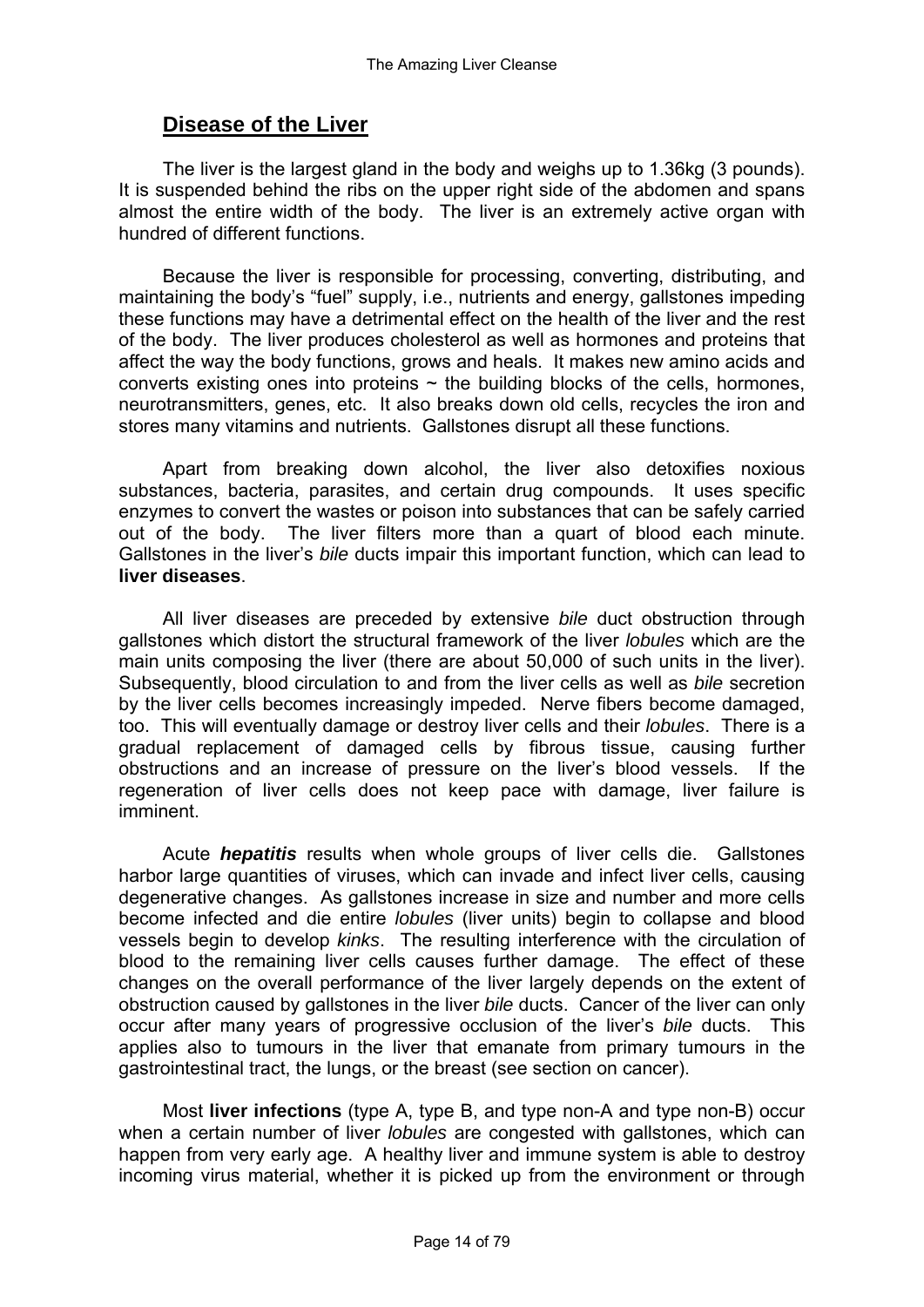blood, without falling ill. Gallstones can pick up plenty of live viruses. Once they are released into the blood they can cause chronic hepatitis. Non viral infections of the liver are caused by bacteria that are spread from any of the *bile* ducts obstructed by gallstones.

The presence of gallstones in the *bile* ducts also impairs the liver cell's ability to deal with toxic substances such as chloroform, cytotoxic drugs, anabolic steroids, alcohol, aspirin, fungi, food additives, etc., which develops hypersensitivity to these predictable toxic substances and other unpredictable toxic substances contained in many medicinal drugs.

The most common form of **jaundice** results when gallstones and fibrous tissue that have distorted the structural framework of liver *lobules* obstruct the movement of *bile* through the *bile* channels and the liver cells can no longer conjugate and excrete *bile* pigment (*bilirubin)*. *Bilirubin* concentration in the blood may be three times above normal before the yellow coloration of the skin and the conjuctiva of the eyes is evident. Unconjugated bilirubin has a toxic effect on brain cells. Jaundice may also be caused by a tumour in the head of the pancreas (see diseases of the pancreas).

#### **Disease of the Gall Bladder and Bile Ducts**

The gall bladder is a pear-shaped sac attached to the posterior side of the liver (see illustration below). The liver secretes *bile*, which passes into the gall bladder where mucus is added and water absorbed to make it more concentrated. The muscular walls of the gall bladder contract and expel *bile* when food from the stomach enters the duodenum. A more marked activity is noted if food (chime) entering the duodenum contains a high proportion of fat.

**Gallstones** consist of deposits of the constituents of *bile*, i.e., *bile, bile* salts, *bile* pigment, water, mucus and cholesterol, as well as toxins, bacteria, and sometimes dead parasites. Typically, stones within the gall bladder grow in size for about 8 years before symptoms begin to occur. The large stones are generally calcified and *can* be detected easily radiologically or by using ultrasonography. Around 85% of gallstones found in the gall bladder measure about 2 cm across. They are formed when, due to factors explained in chapter 4, *bile* in the gall bladder becomes saturated and the bile's constituents that can't be absorbed, harden.

(See diagram on next page)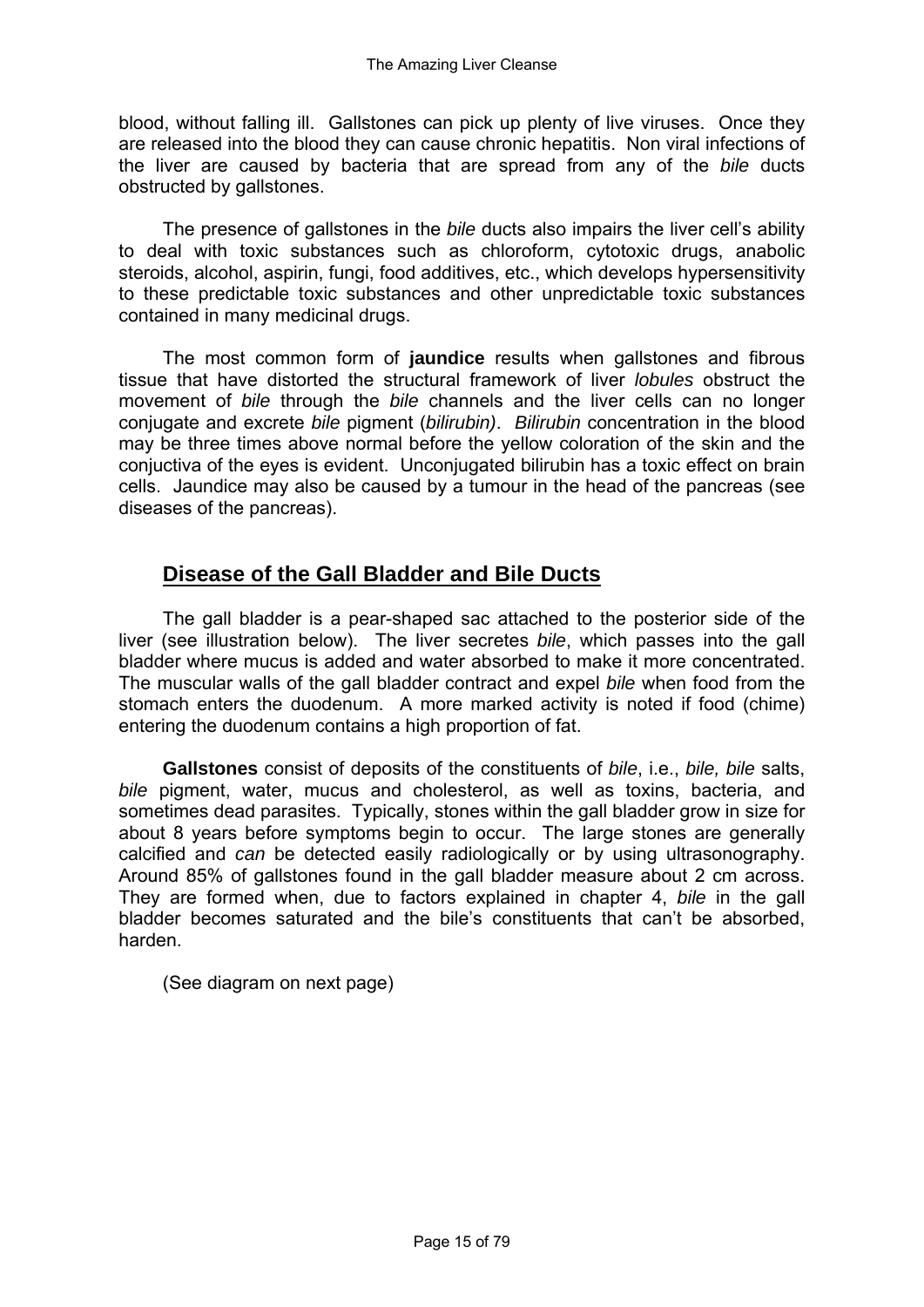

If a stone is expelled by the gall bladder and becomes impacted in the *cystic bile duct* or the *common bile duct*, there is a very strong spasmodic contraction of the wall of the duct to try to move the stone onwards. This causes severe pain known as *biliary colic* and **distension of the gall bladder**. When the gall bladder is packed with gallstones, it too goes into extremely painful spasmodic muscle contractions. Gallstones can cause irritation and inflammation of the lining of the gall bladder and the cystic and common *bile* ducts. This is known as **cholecystitis**. There may also be superimposed microbial infection. **Ulceration** of the tissues between the gall bladder and the duodenum or colon with **fistula formation**, and later **fibrous adhesions**, are not uncommon either.

**Gall bladder diseases** generally originate in the liver. When liver lobules become distorted through gallstones and eventually through fibrous tissue, then venous pressure rises in the portal vein. This in turn increases the pressure in the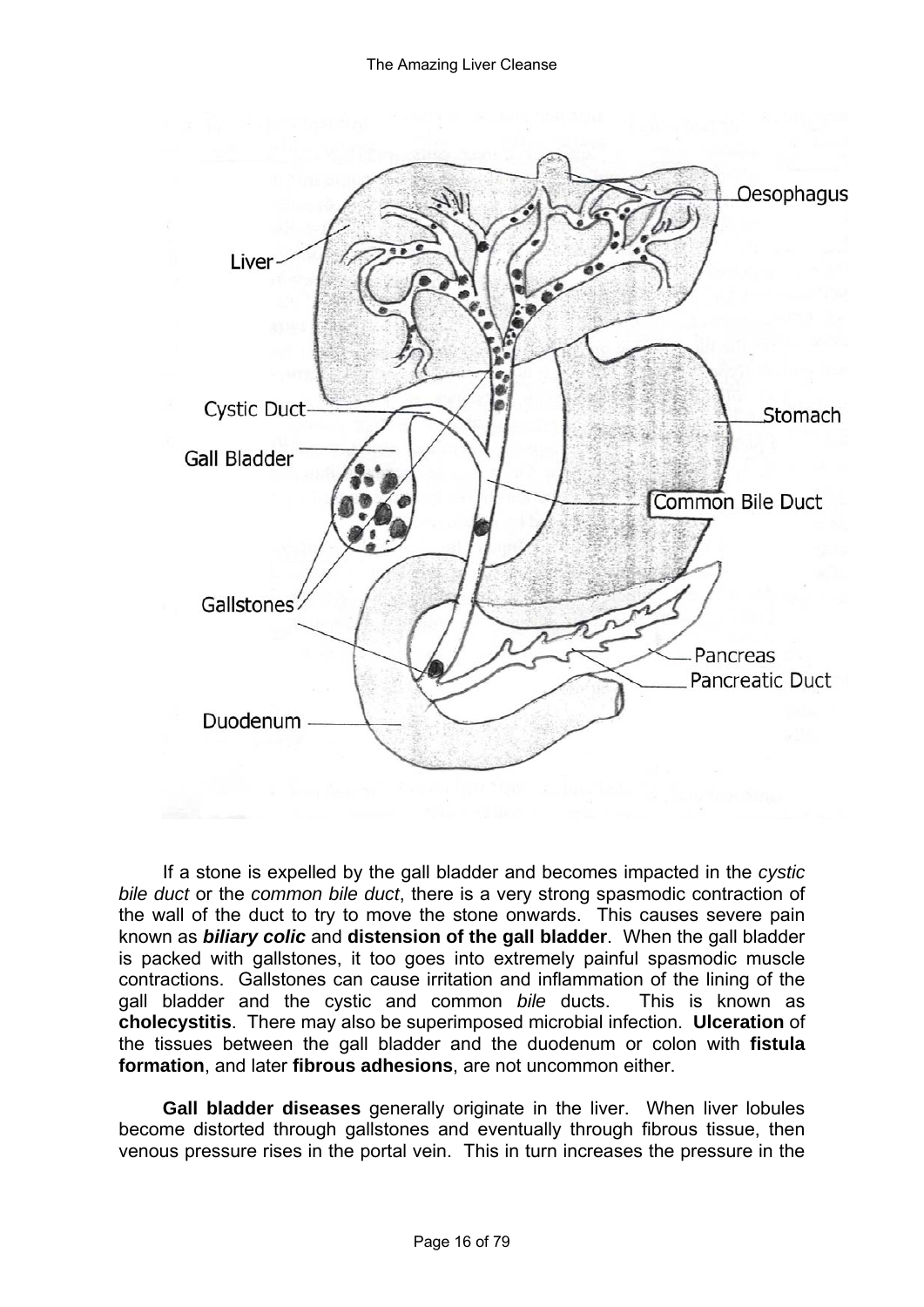cystic vein, which drains venous blood from the gall bladder into the portal vein. As a result, gall bladder functions become impaired and gallstones are formed.

#### **Intestinal Diseases**

The small intestine is continuous with the stomach at the *pyloric sphincter* and has a length of 5-6 meters. It leads into the large intestines, which are about 1,5 meters long. The small intestine secretes intestinal juices to complete digestion of carbohydrates, protein, and fats, protects against infection by microbes that have survived the antimicrobial action of hydrochloric acid in the stomach, and absorbs nutrient materials necessary for nourishing and maintaining the body.

When acid *chyme* from the stomach enters into the duodenum it is mixed first with *bile* and *pancreatic juice* and then with *intestinal juice*. Gallstones in the liver and gall bladder drastically reduce secretion of *bile*, which diminishes the ability of pancreatic *enzymes* to digest carbohydrates, protein, and fat. This inhibits the small intestine from properly absorbing the nutrient components of these foods, i.e., *monosaccharides* from carbohydrates, *amino acids* from protein, and *fatty acids* and *glycerol* from fats.

Since the presence of *bile* in the intestines is essential for the absorption of digested fats, calcium and vitamin K, gallstones can lead to life threatening diseases, such as **heart disease, osteoporosis,** and **cancer**. Vitamin K is necessary for the formation by the liver of the compounds responsible for the clotting of blood; in case of a deficiency, **haemorrhagic disease** may result. Calcium is essential for the hardening of bone and teeth, the coagulation of blood, and the mechanism of muscle contraction. In addition, vitamin A and carotene are only absorbed from the small intestine satisfactorily if fat absorption is normal. If vitamin A absorption is insufficient, the *epithelial* cells, which are an essential part of all the organs, blood vessels, lymph vessels, etc. in the body, become damaged. Vitamin A is necessary to maintain healthy eyes and protect against or reduce microbial infection.

Improperly digested foods in the small and large intestines tend to ferment and putrefy which can lead to irritation of the mucous lining, and impair the immune system, 60% of which is located in the intestines. Incapable of dealing effectively with the massive amount of toxins generated by harmful microbes trying to break down improperly digested foods, the small and large intestines may be afflicted with a number of disorders including **diarrhea, constipation, abdominal gas, Chrohn's disease, ulcerative colitis, diverticular disease, hernias, dysentery, appendicitis, volvulus, intussesception** as well as **malignant tumours.**

Adequate *bile* flow maintains good digestion and absorption of food and has a strong cleansing action throughout the intestinal tract. Gallstones in the liver and gall bladder considerably disrupt these vital processes and can be held responsible to a large extent for the malfunctioning of any part of the body that depends for its health on the basic nutrients made available through the digestive system. The removal of all gallstones helps to normalize the digestive and eliminative functions, improve cell metabolism and maintain balance throughout the body.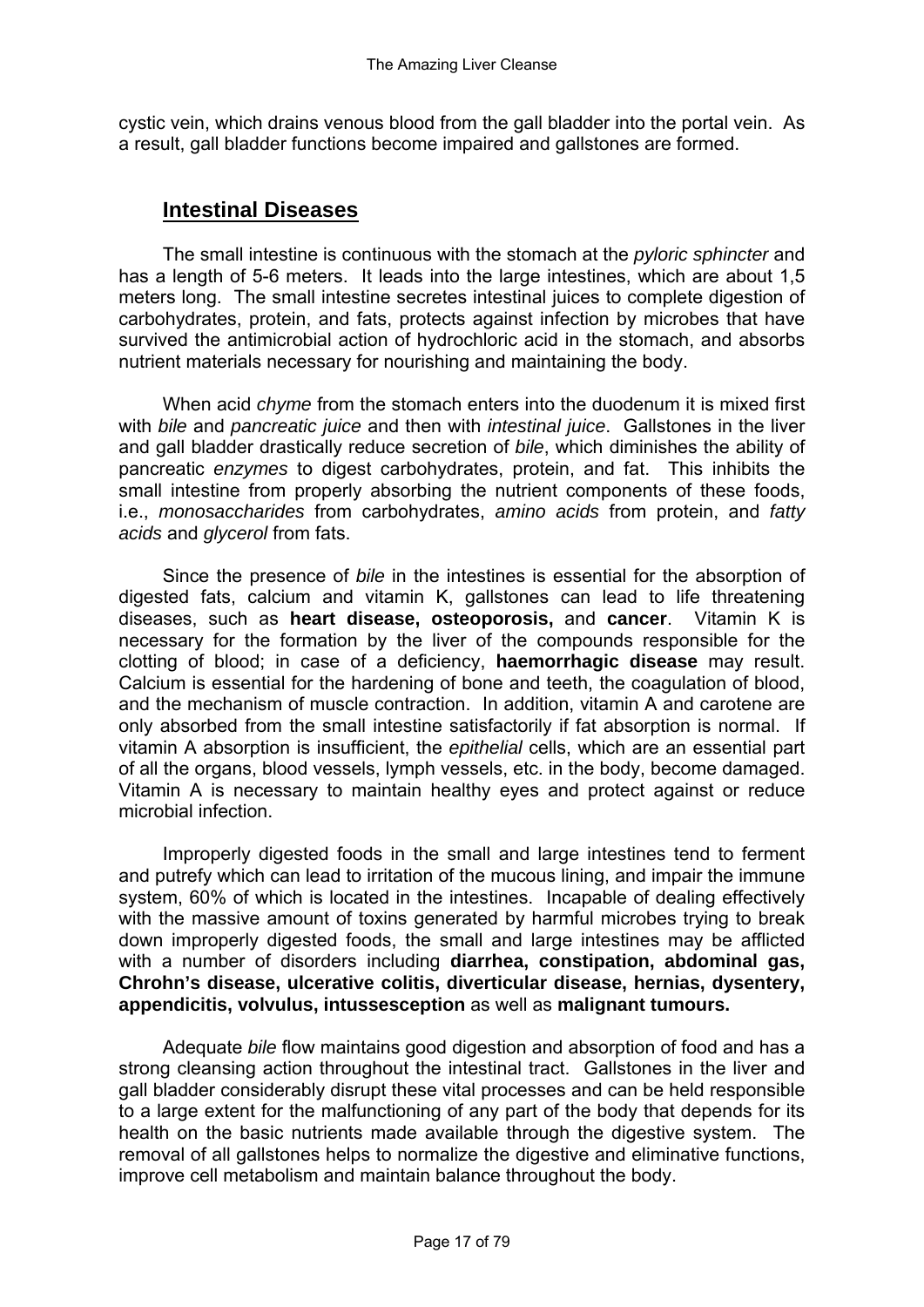#### **Disorders of the Circulatory System**

The *circulatory system* is divided for description into two main parts, the *blood circulatory system* and the *lymphatic system.* The *blood circulatory system* consists of the heart, which acts as a pump, and the blood vessels through which the blood circulates. The *lymphatic system* consists of lymph nodes and lymph vessels through which colourless *lymph* flows. The two systems work closely together and are intimately associated.

#### **Heart Disease**

The condition of the liver affects the entire circulatory system, including the heart. Normally, the liver detoxifies and purifies the venous blood that comes from the abdominal part of the digestive system, the spleen and the pancreas via the *portal vein*. Apart from breaking down alcohol, the liver detoxifies noxious substances such as toxins produced by microbes, kills bacteria and parasites, and neutralizes certain drug compounds through enzymes. It removes the nitrogenous portion from the amino acids, not required for the formation of new protein, and forms *urea* from this waste product, which is excreted in urine. It also breaks down the nucleoprotein of worn-out cells of the body to form uric acid and excretes it with urine.

The liver filters more than a liter of blood each minute, leaving only the acidic carbon dioxide for elimination through the lungs. After being purified in the liver the blood passes through the *hepatic vein* into the *inferior vena cava* which takes it to the right side of the heart. From there the venous blood is carried to the lungs where the interchange of gases takes place: carbon dioxide is excreted and oxygen absorbed. The oxygenated blood then passes into the left side of the heart from where it is pumped into the aorta, which supplies all body tissues.

Gallstones in the *bile* ducts of the liver distort the basic framework of the *lobules* and cause the blood vessels to develop kinks, which reduces internal blood supply. Liver cells become damaged and toxic cell debris enters the blood stream. The *detox capacity* of the liver becomes impaired and increasing amounts of harmful substances are retained, which further overtaxes liver functions.

In addition, cell protein and unused food proteins are not sufficiently broken down which raises the protein concentration in the blood. The number of red blood cells begins to rise which raises the packed cell volume of the blood called *Haemocrit* to abnormal levels. The concentration of *Haemoglobin* in the red blood cells also begins to increase, giving rise to a red complexion of the skin, particularly in the face and chest. (*Haemoglobin* is a complex protein that combines with oxygen in the lungs and transports it to all body cells.) Consequently, the red blood cells enlarge and become too big to pass through the tiny channels of the capillary network. The blood as a whole becomes thick and has a tendency to clot, which is considered the major risk factor for suffering a **heart attack** or a **stroke**. Since fat has no clotting ability, this risk stems mainly from the high concentration of protein in the blood. To continue distributing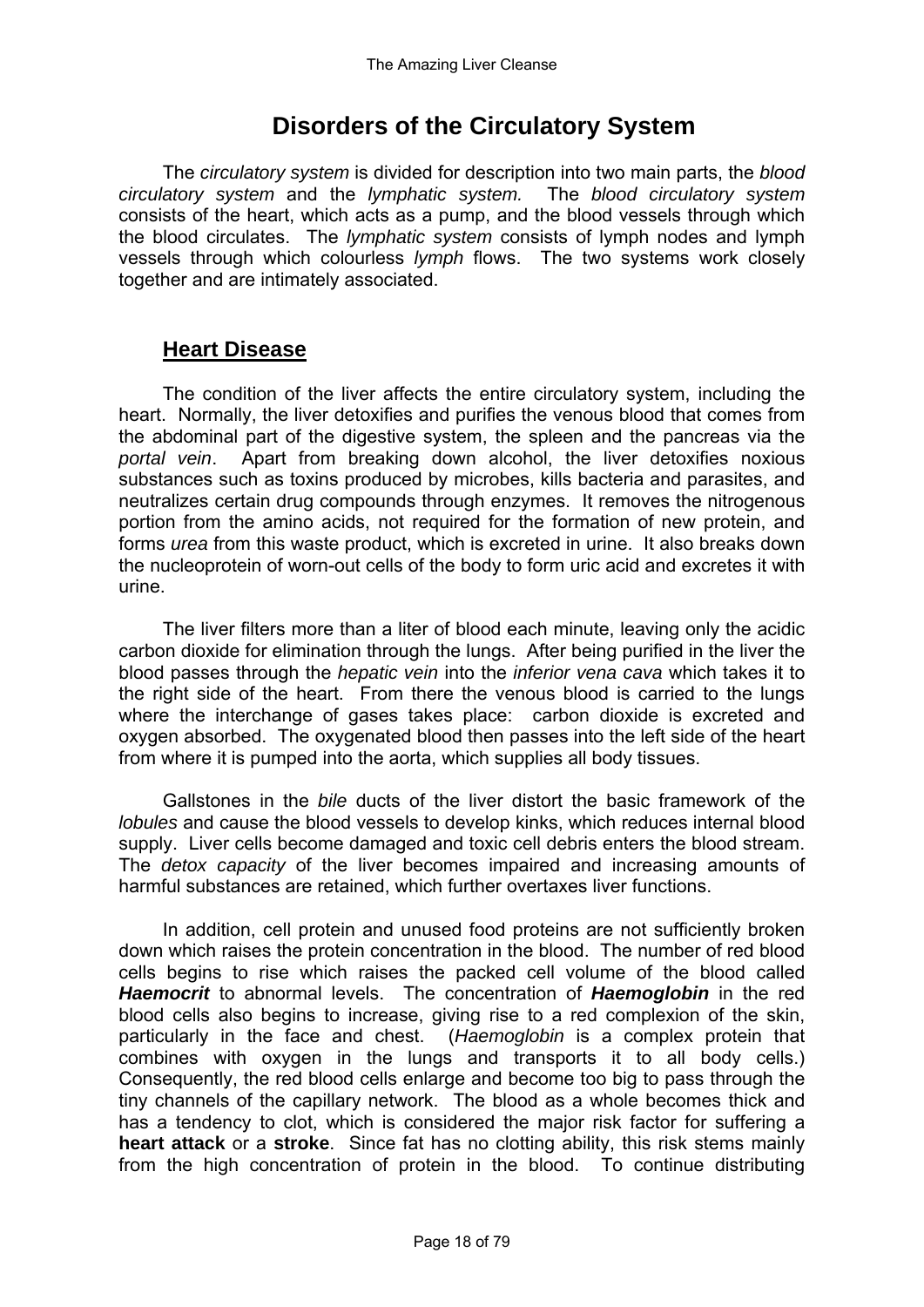important nutrients, especially water, to the cells and eliminating their metabolic waste products, the body may have to raise the blood pressure. This natural response to an unnatural situation, however, unduly stresses and damages the blood vessels.

To avoid a heart attack, the capillaries absorb excessive protein, rebuild it into *collagen* and store it in their *basement membranes*. This thins the blood again but leads to thickening and subsequent damage of the blood vessel walls. Since the cells in the body no longer receive adequate amounts of oxygen, *haemoglobin*  concentrations in the blood begin to rise further and the blood thickens once more. When the capillaries' storage capacity for protein is exhausted the *basement membranes* of the arteries also begin to absorb protein. Finally, cholesterol and other substances in the blood begin to attach themselves to the damaged sites, which have occluding effects. The gradual destruction of blood vessels is known as *arteriosclerosis*.

#### **High Cholesterol**

*Cholesterol* is an essential building block of all our body cells and is needed for every metabolic process. Normally, our body produces about half a gram to one gram of cholesterol a day depending on how much the body requires at the time. Overall, our body can produce 400 times more cholesterol a day than what we would obtain from eating 100g butter. The main cholesterol producers are the liver and the small intestines; they release the cholesterol into the blood stream where it is instantly tied to blood proteins that are in charge of transporting it to their destinations. These proteins are called 'Lipo Proteins'. There are three types of lipoproteins in charge of transporting cholesterol: the *Low Density Lipoprotein*  (LDL)*,* the *Very Low Density Lipoprotein* (VLDL) and the *High Density Lipoprotein*  (HDL).

LDL and VLDL are relatively large cholesterol molecules when compared to HDL. Yet, due to the unique grid-like structure of the *sinusoids* they are able to leave the blood stream in the liver and reach the liver cells where they are rebuilt and then excreted with *bile* into the intestines. Once they enter the intestines they combine with fats and enter the blood. Gallstones in the *bile* ducts of the liver inhibit the *bile* flow and partially block their escape route. Due to the backpressure on the liver, *bile* production drops. Normally the liver produces over a liter of *bile* a day. When the major *bile* ducts are blocked, barely a cup or even less will find its way to the intestines. This prevents much of the VLDL and LDL cholesterol from being excreted with the *bile*.

Gallstones in the liver bile ducts distort the structural framework of the liver *lobules*, which damages and congests the *sinusoids*. Whereas the good cholesterol HLD has small enough molecules to leave the blood stream through ordinary capillaries, the larger LDL and VLDL molecules are trapped. The result is the LDL and VLDL concentrations (considered to be the bad cholesterol) begin to rise in the blood to levels that are harmful for the body. In addition to this complication, reduced *bile* flow impairs the digestion of food, particularly fats, and therefore not enough cholesterol is available for the cells of the body and their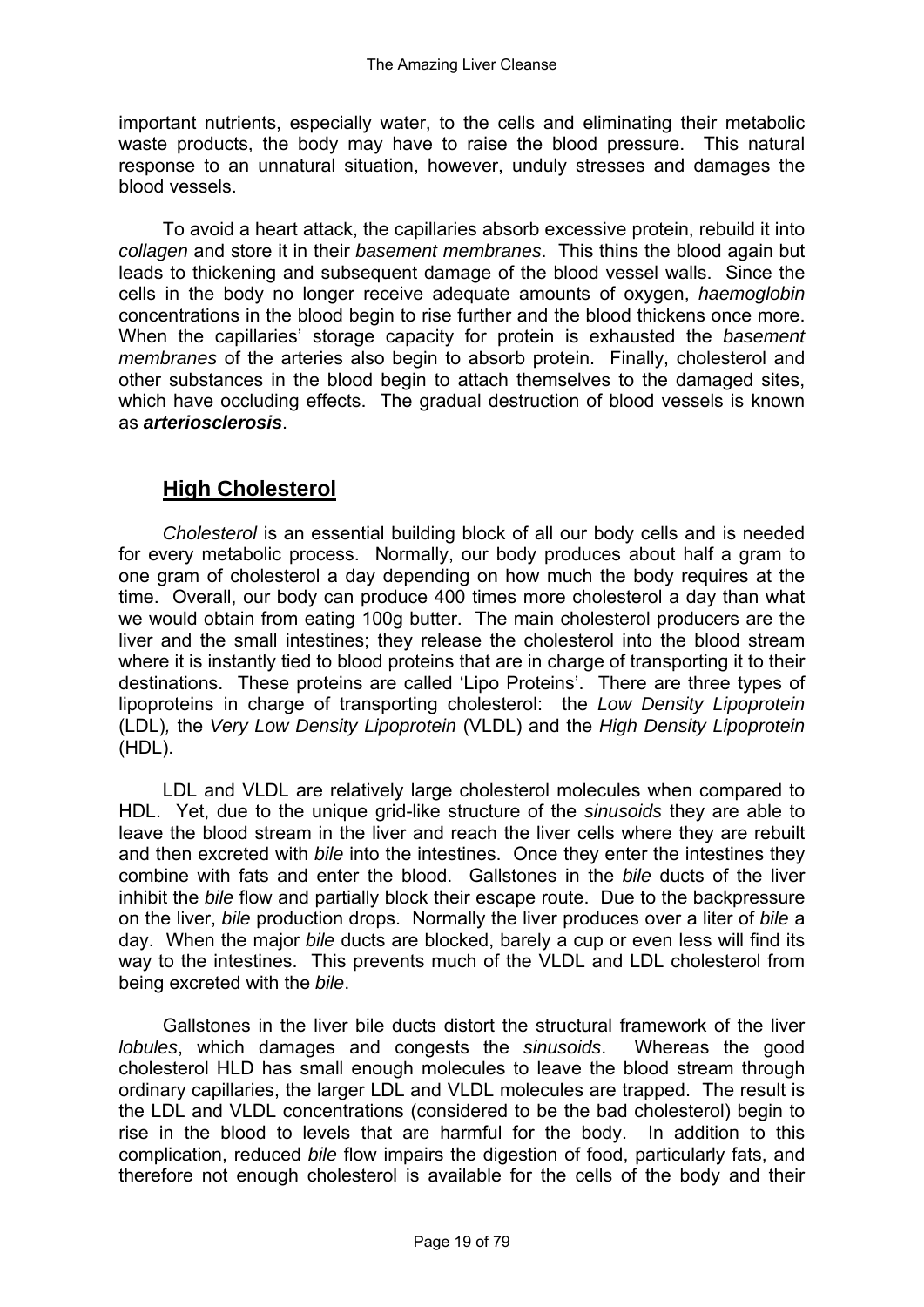basic metabolic processes. Since the liver cells no longer receive enough of the LDL and VLDL molecules they assume that the blood does not have enough of them. This stimulates the liver cells to increase the production of cholesterol, further raising the levels of LDL and VLDL cholesterol in the blood.

The bad cholesterol is trapped in the circulatory system because its escape routes, the *bile* ducts and the liver *sinusoids,* are blocked or damaged. The capillary network and arteries absorb as much of the bad cholesterol as they possibly can, mixing it with the stored proteins. Consequently, the arteries begin to become hard and rigid.

Coronary heart disease, whether it is caused by smoking, drinking excessive amounts of alcohol, overeating protein foods, stress or any other factor never occurs unless gallstones have impacted the bile ducts of the liver first. Removing gallstones from the liver and gall bladder prevents heart attacks and strokes and reverses coronary heart disease. The body's response to stressful situations becomes less damaging and cholesterol levels normalize as the distorted and damaged liver *lobules* are regenerated. The theory of high cholesterol being a principal cause of coronary heart disease is unproved and unscientific. *Cholesterol* is not a *cause* of heart disease; it is an *effect* of a dysfunctional liver and circulatory system. By treating the cause or causes of elevated cholesterol, as a natural consequence, heart functions will return to normal.

#### **Poor Circulation, Enlargement of Heart and Spleen, Varicose Veins, Hormonal Imbalances**

Gallstones of the liver may lead to poor circulation, enlargement of heart and spleen and varicose veins. When gallstones have grown large enough to distort the structural framework of the lobules of the liver, the flow of blood through the liver becomes impeded. This not only raises the venous pressure in the liver but also in all the organs and areas of the body that drain their blood through their respective veins into the portal vein of the liver. The congestion in the portal vein of the liver causes congestion particularly in the spleen, stomach, distal end of the oesophagus, pancreas, gall bladder, small and large intestines. This can cause enlargement to any or all of these organs, reduce their ability to remove cell waste products, and congest their respective veins.

A varicose vein is one, which is so dilated that the valves do not close to prevent blood from flowing backward. Sustained pressure on the veins at the junction of the rectum and anus in the large intestine leads to the development of *haemorrhoids*. Other common sites of varicose veins are the legs, the oesophagus and scrotum. Dilation of veins and venules (small veins) can occur anywhere in the body. It always indicates an obstruction of blood flow.

Poor blood flow through the liver also affects the heart. When the above organs of the digestive system become weakened by an increase in venous pressure, they become congested and begin to accumulate toxic waste, including debris that arises from decaying cell material. The spleen becomes enlarged to deal with the extra workload associated with removing damaged or worn out blood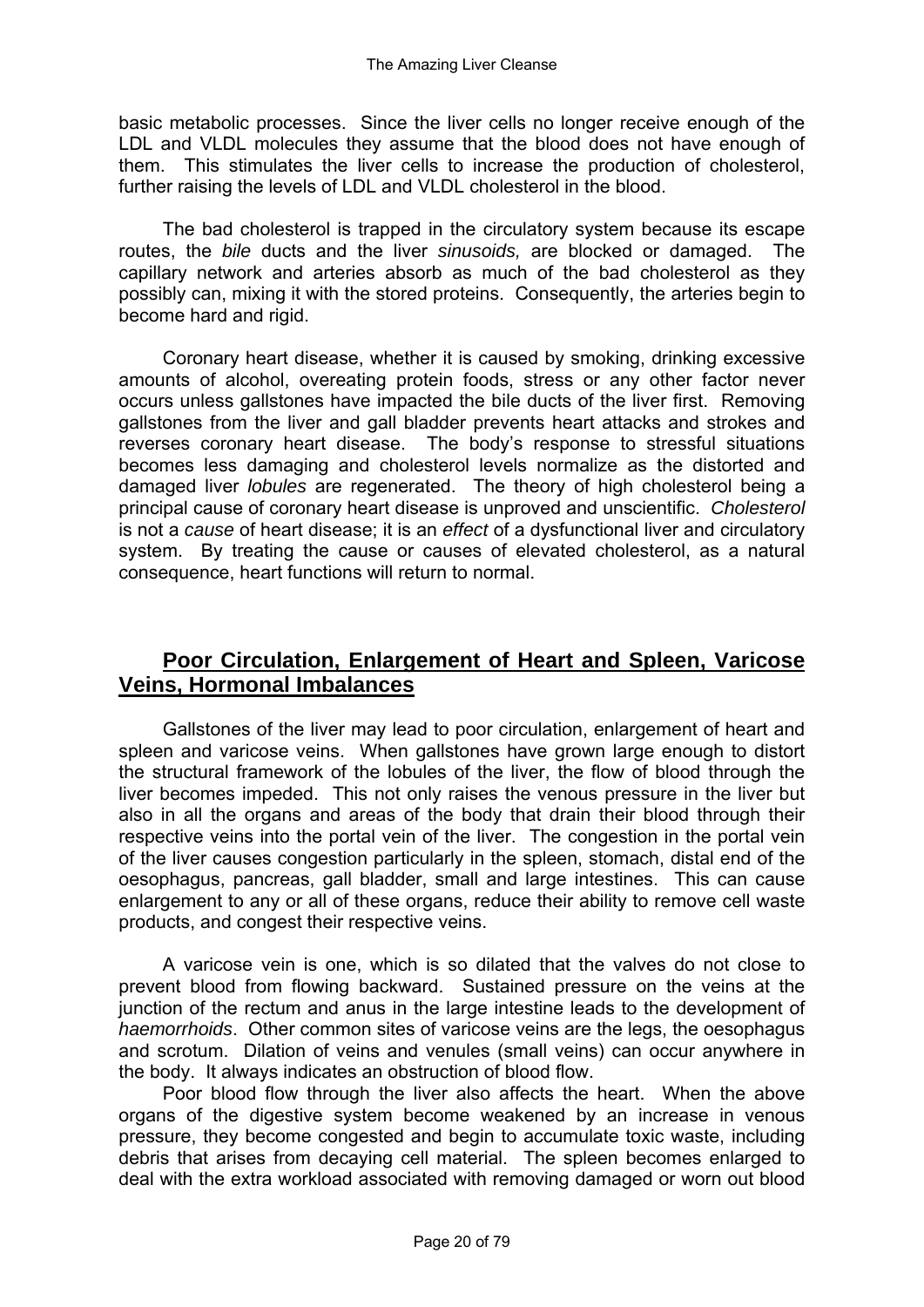cells. This further reduces blood circulation to and from the organs of the digestive system, which **stresses the heart, raises blood pressure** as well as hardens and **injures blood vessels**. The right side of the heart, which receives venous blood from the liver and all other parts below the lungs through the *inferior vena cava*, becomes overloaded with toxic, sometimes infectious material, which causes enlargement.

Most types of heart disease have one thing in common: there is an obstruction in blood flow. The most severe obstructions with the most serious consequences for the circulatory system occur in the liver. The obstructions are gallstones impacting the bile ducts and cutting off the blood supply to the liver cells. Reduced blood flow through the liver always affects the blood flow in the entire body, which in turn has a detrimental effect on the lymphatic system.

The lymphatic system, which can be considered to be an important part of the immune system, helps to clear the body of foreign matter and cell debris. All cells release metabolic waste products into and take up nutrients from a surrounding fluid called *extracellular fluid* or *connective tissue*. The degree of nourishment and efficiency of the cells depends on how swiftly and completely the waste material is removed from this fluid. Since some of the waste products cannot pass directly into the blood for excretion, they accumulate in the extracellular fluid until they are removed and detoxified by the lymphatic system. The main function of the lymphatic system consists of keeping the extracellular fluid of tissue clear of toxic substances, which makes this system to be one of utmost importance.

Poor circulation of blood in the body causes an overload of foreign, harmful matter in the extracellular tissues and consequently in the lymph vessels and the lymph nodes. The thymus gland, tonsils, and spleen, which are an important part of this cleansing system in the body, deteriorate fast if lymph flow becomes impaired. Also microbes harboured in gallstones can be a constant source of infection in the body which may render the lymphatic system ineffective against the more serious infections such as *infectious mononucleosis, measles, typhoid fever, tuberculosis, syphilis,* etc.

Due to restricted bile flow from the liver and gall bladder, the small intestine is restricted in its capacity to digest food, which permits unduly large amounts of metabolic waste and poisonous substances such as *cadaverines* and *putrescines* (resulting from fermented and putrefied food) to seep into the blood and lymph channels. Toxins (and also nutrients) enter the major lymph duct (thoracic duct) at the *cisterna chyli* (the Latin name is 'Radix') ~ a lymph dilation situated in front of the body of the first two lumbar vertebrae. Due to the toxins as well as microbial activity and allergic reactions to food particles, the 'Radix' becomes inflamed and begins to swell. There is a *lymphoedema*, which can be felt as a hard knot as large as the size of a fist in the area of the navel. This "rock" is a major cause of low **back pain** and **abdominal swelling**.

Eighty percent of the lymphatic system is associated with the intestines, making this area of the body to be the largest centre of immune activity. This is no coincidence. The part in the body where most disease-causing agents are or can be generated is the intestinal tract. Any lymphatic obstruction or a *lymphoedema* in this important part of the lymphatic system can lead to further lymphatic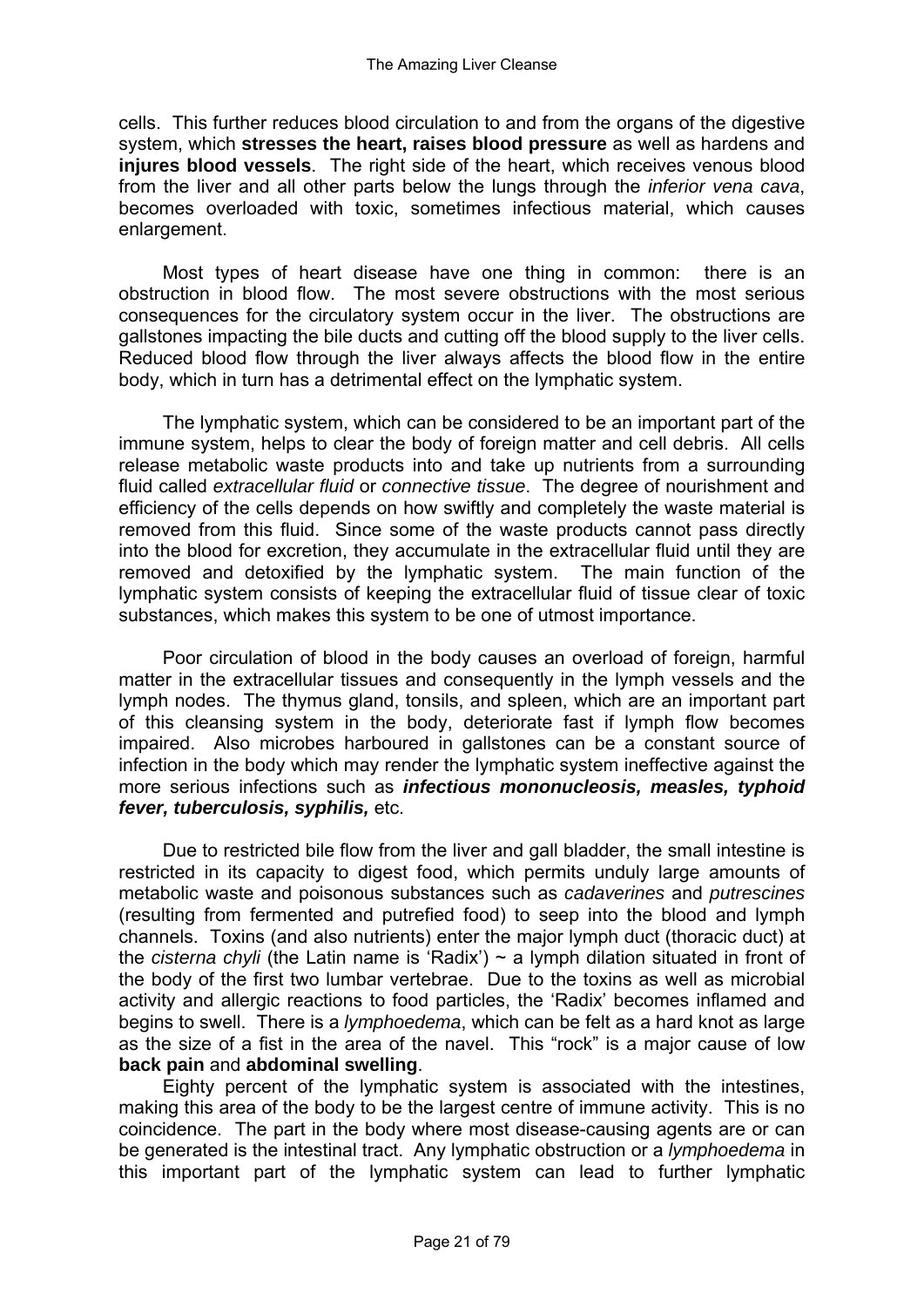obstructions elsewhere in the body. Whenever a lymph vessel is obstructed, there is an accumulation of lymph distal to the obstruction. Consequently, the lymph nodes can no longer adequately deal with dead and live phagocytes and their ingested microbes, with worn-out tissue cells, which cells damaged by disease, with products of fermentation, pesticides in the food, inhaled or congested toxic particles and cells from malignant tumours. This may cause them to become inflamed, enlarged and congested with blood. Infected material may enter the blood, causing septic poisoning and acute diseases.

Lymphatic obstruction can also give rise to serious, chronic complications. For example, if it occurs in the *thoracic duct*, as it is with most illnesses, the retained debris may cause the development of the following ailments: *cysts in the uterus or ovaries, enlargement of the prostrate gland, rheumatism in the joints, enlargement of the heart and congestive heart failure, congested bronchi and lungs, stiff neck, headaches, migraines, dizziness, vertigo, ringing in the ears, dandruff, colds, hayfever, certain types of asthma, thyroid enlargement, sinusitis, earaches, deafness, diseases of eyes, poor vision, swelling in the breasts, kidney problems, lower back pains, swelling of legs and ankles, scoliosis,* etc.

In addition to blocking proper lymph drainage from these various organs and parts of the body, congestion in the *thoracic duct* permits toxic materials to be released into the blood at the left *subclevian vein* in the root of the neck. This vein enters the *superior vena cava,* which leads straight into the right side of the heart. Some of the toxins may be deposited in the heart and heart arteries leading to heart disease and others may re-enter the general circulation spreading diseasecausing agents into all parts of the body. In fact, there is rarely a disease not directly caused by lymphatic obstruction which in turn finds its origin in a congested liver (the causes of gallstones in the liver are being discussed in the following chapter). In the extreme eventuality, **cancer of the lymph** or *lymphoma* may result, of which **Hodgkin's disease** is the most common one.

When the circulatory system becomes affected as a result of gallstones in the liver, the entire *endocrine system* begins to malfunction. The endocrine glands produce hormones that pass directly from the cells (of the glands) into the blood stream. The body to influence activity, growth, and nutrition uses hormones. The glands, most often affected by congestion of lymph and blood, are the thyroid, parathyroid, adrenal cortex, ovaries, and testes. Severe disruption of circulation causes imbalanced hormone secretions in the *Islets of Langerhans* in the pancreas, pineal and pituitary.

Blood and lymph congestion, which is characterized by thickening of blood, makes it difficult for hormones to reach their target places in the body on time. Consequently the glands go into *hypersecretion* (overproduction) of hormones. When lymph drainage from the glands is inadequate, the glands themselves become congested which may lead to *hyposecretion* (lack) of the corresponding hormones. Diseases related to imbalances of the thyroid glands include *toxic goiter, graves disease, cretinism, myxoedema, and tumours of the thyroid, hypoparathyroidism* which reduces calcium absorption and causes *cataracts* as well as behavioural disturbances and *dementia*.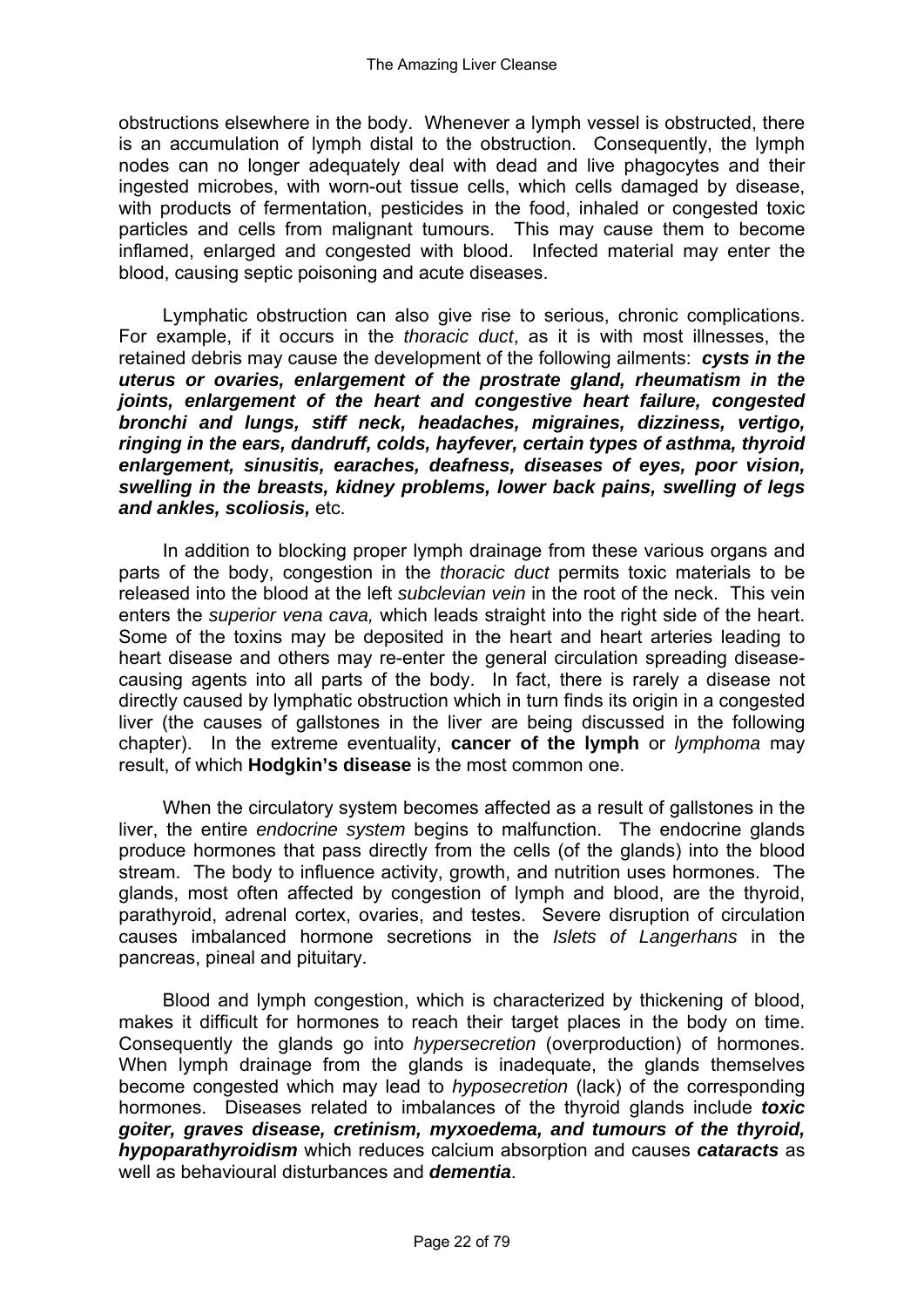If circulatory problems interfere with insulin activity of the pancreatic *Islets of Langerhans, diabetes* results. Gallstones in the liver can lead to diminished protein synthesis, which in turn prompts the adrenal glands to overproduce *cortisol*, which is a hormone that stimulates protein synthesis. Too much *cortisol*, in the blood also gives rise to *atrophy of lymphoid tissue* and a *depressed immune response*, which is a leading cause of cancer and many other major illnesses. An imbalance in the secretion of adrenal hormones can cause almost every type of disorder as it leads to diminished *febrile response* and *diminished protein synthesis.* Proteins are the major building blocks for tissue cells, hormones, etc. The liver itself produces many different hormones, which affects the way the body grows and heals. It also inactivates hormones, *including insulin, glucagons, cortisol, aldosterone, thyroid and sex hormones*. Gallstones in the liver impair this vital function. This may increase hormone concentrations in the blood. Hormone imbalance is a very serious condition and can easily occur when gallstones in the liver have disrupted major circulatory pathways that are also hormonal pathways.

Disease is absent when blood and lymph flow is unhindered and normal. Both, circulatory and lymphatic problems can successfully be eliminated through a series of liver cleanses and be prevented by following a balanced diet and lifestyle.

# **Disorders of the Respiratory System**

The body's health depends on the effectiveness and vitality of its cells. Most of the energy required by the cells is derived from chemical reactions that can only take place in the presence of oxygen. The resulting waste product is carbon dioxide. The respiratory system provides the route by which sufficient oxygen is taken into the body and it provides the route of excretion of carbon dioxide. Blood serves as a transport system for these gases between the lungs and the cells.

Gallstones in the liver can impair respiratory functions and cause **allergies, disorders of the nose, nasal cavities** and **diseases of the bronchi and lungs.** When gallstones distort the lobules of the liver, the blood-cleansing ability of the liver, small intestine, and lymphatic system becomes impaired. Waste material and other toxic substances, normally rendered harmless, have the opportunity to enter the heart, lungs, bronchi, and other respiratory passages. Constant exposure to these agents breaks down the resistance of the respiratory system against them. Lymph congestion in the abdominal region reduces lymphatic drainage from the respiratory organs. **Pheumonia** results when protective processes fail to prevent inhaled or blood-borne microbes reaching and *colonizing* the lungs.

In addition, gallstones harbour harmful microbes as well as highly toxic and irritating material, which enter the blood via the damaged liver sites. Thus, gallstones are a constant source of immune suppression, which leaves the body and particularly the upper respiratory tract highly susceptible to both internal and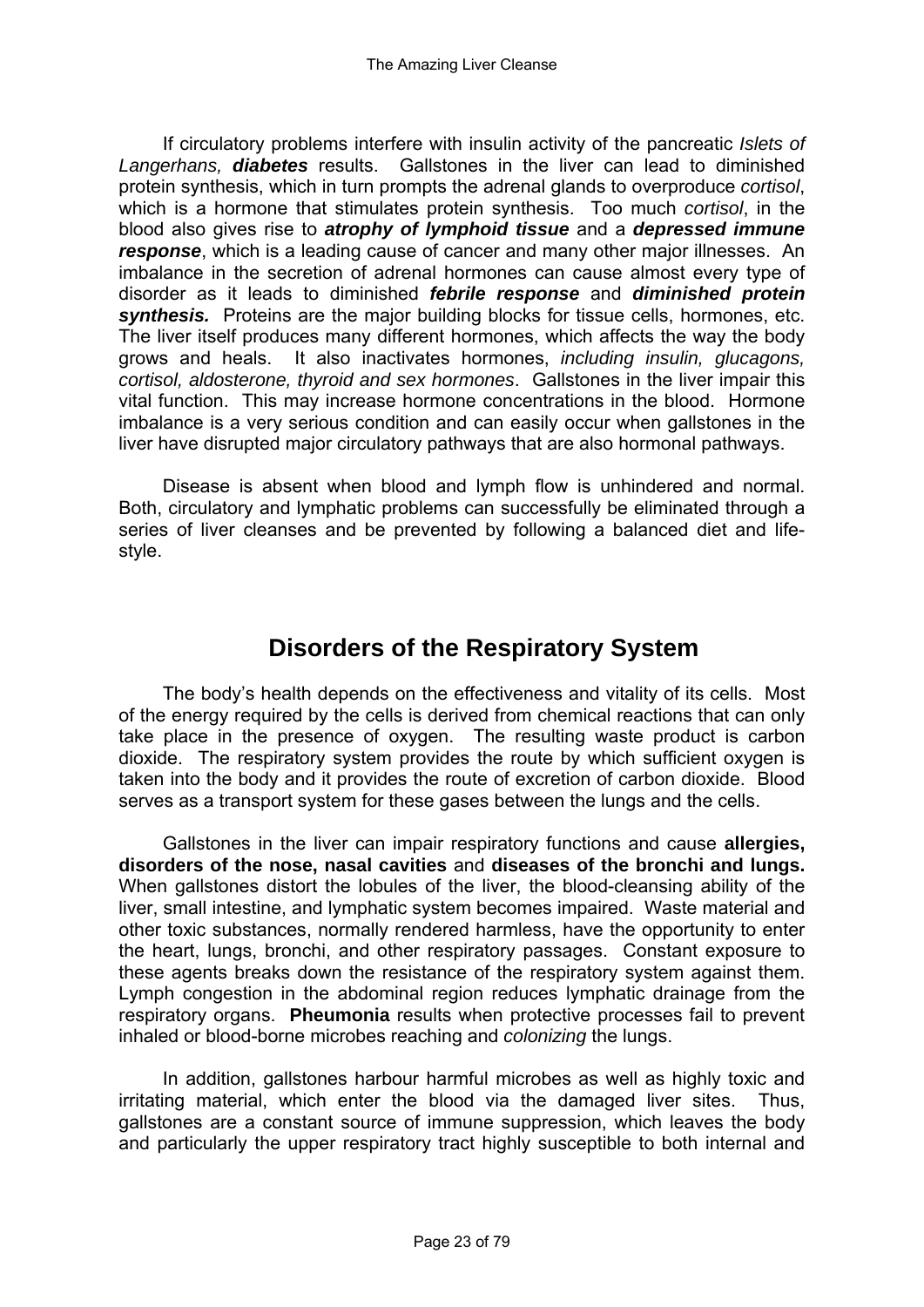external disease-causing factors. These include both blood-borne and air-borne microbes, cigarette smoke, alcohol, X-rays, corticosteroids, allergens, etc.

Further complications arise when enough gallstones have accumulated in the liver bile ducts to cause an enlargement of the liver. (Comment: Most people in the Western Hemisphere have an enlarged liver because it harbours large amounts of gallstones. What is generally considered to be a 'normal-sized' liver is far too large which can easily be seen by the handful of stones removed through the liver cleanse. The liver returns to its normal size within 6 months after the  $5<sup>th</sup>$  or  $6<sup>th</sup>$ cleanse).

The liver, situated in the upper abdominal cavity, spans almost the entire width of the body. Its upper and anterior surfaces are smooth and curved to fit under the surface of the diaphragm. When enlarged, the liver obstructs the movement of the diaphragm and prevents the lungs from extending to their normal capacity during inhalation. By contrast, a healthy liver permits the lungs to extend into the abdominal region, which puts pressure on the abdomen. Consequently, the abdomen moves forward as can be seen especially in healthy babies and in healthy adults. Due to the increased expansion of the abdomen during inhalation, blood and lymph are pressed upwards towards the heart which helps maintain proper circulation. An enlarged liver prevents full extension of the diaphragm and lungs, which causes reduced exchange of gases in the lungs, lymphatic congestions, and retention of excessive amounts of carbon dioxide in the lungs. The restricted intake of oxygen affects cellular functions throughout the body.

All diseases of the lungs, bronchi and upper respiratory passages are either caused or worsened by gallstones in the liver and can be improved or cured by eliminating them through the liver cleanse.

# **Disorders of the Urinary System**

The urinary system is a very important excretory system of the body. It consists of two kidneys which form and excrete urine; two ureters which convey the urine from the kidneys to the urinary bladder; a urinary bladder where urine collects and is temporarily store; a urethra through which urine is discharged from the urinary bladder to the exterior of the body. Smooth functioning of the urinary system is essential for maintaining the appropriate balance between water and substances dissolved in it, and between acid and alkalis. This system is also involved in the disposal of waste products resulting, for example, from the breakdown (catabolism) of cell protein in the liver.

Most diseases of the kidneys and other parts of the urinary system are related to an imbalance of *simple filtration* in the kidneys. About 100 to 150 liters of dilute filtrate are formed each day by the two kidneys. Of these 1 to 1,5 liters are excreted as urine. With the exception of blood cells, platelets and blood proteins all other blood constituents pass through the kidneys. The process of filtration is greatly impaired by a weak performance of the digestive system and particularly by the liver.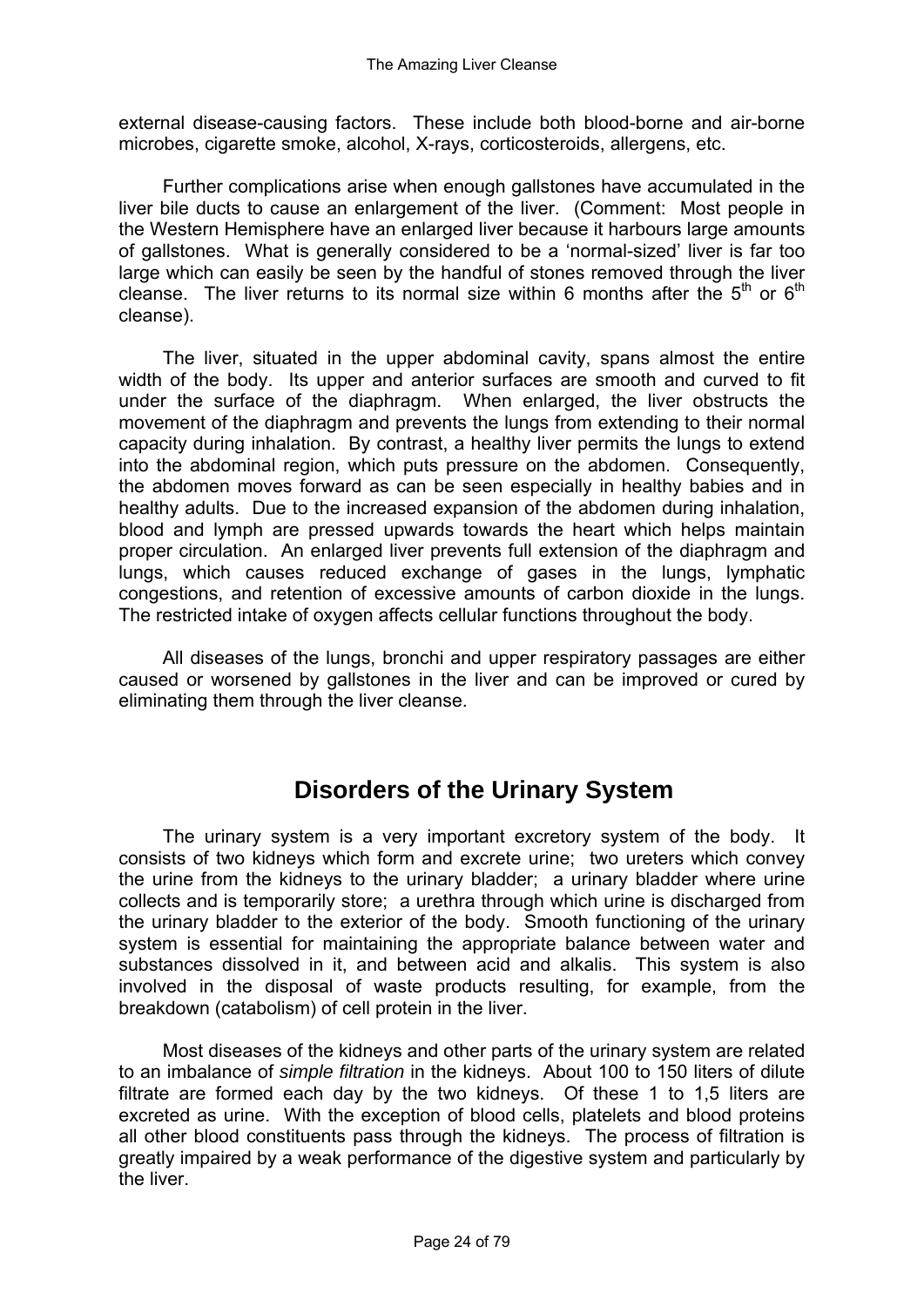Gallstones in the liver and gall bladder reduce the amount of bile necessary to digest food properly. Much of the undigested food begins to ferment and putrefy leaving toxic waste material in the blood and lymph. The waste products that cause disease are not the normal excretions of the body as the ones found in urine, sweat, gases and faeces but tiny molecules that can only be made visible through the electro-microscope.

These molecules have a strong acidifying influence on the blood. To avoid a life-threatening disease or coma, the blood must rid itself of these minute toxins. Hence they are deposited in the connective tissues of the organs. The connective tissue is a gel-like fluid that surrounds the cells, or you may say the cells are floating in the connective tissue. Normally, the body deals with acidic waste material that has been deposited there by releasing an alkaline product (NaHCO<sub>3</sub>) into the blood, it can then retrieve and neutralize the toxins and eliminate them through the excretory organs. This emergency system, however, begins to fail when toxins are deposited faster than can be retrieved and eliminated. Consequently, the connective tissue may become as thick as jelly; nutrients, water and oxygen can not pass freely and the cells of the organs begin to suffer malnutrition, dehydration, and oxygen deficiency.

Gallstones particularly impair the liver's capacity to break down proteins from animal foods. Excessive proteins are temporarily stored in the connective tissues and then absorbed by the basement membranes of the capillaries. The basement membranes may become 10 times as thick as normal, which means that fewer toxins are able to escape the blood stream. This thickens the blood and makes it increasingly difficult for the kidneys to filter it. At the same time, the basement membranes of the blood vessels supplying the kidneys also become thickened. As this process of hardening of the arteries progresses further, blood pressure rises and overall kidney performance drops. Large amounts of metabolic waste from kidney cells, normally excreted through venous blood vessels and lymphatic ducts, are retained and further increase thickness of the cell membranes.

Hence the kidneys become overtaxed and unable to maintain normal fluid and electrolyte balance. There may be precipitation of urinary components that form into crystals and stones of various types and sizes. **Uric acid stones** for example are formed when uric acid concentration in the urine exceeds the level of 2-4mg%. This amount was still considered within the range of tolerance until the mid-sixties. Uric acid is a by-product of breaking down protein in the liver. Since meat consumption rose sharply at this time the maximum normal 'level' has been raised to 7,5mg%. Yet this does not make uric acid less dangerous for the body. Uric acid stones can lead to **kidney urinary obstruction**, **infection** and even **kidney failure**. Malignant tumours may develop, as the cells become increasingly isolated and deprived of vital nutrients. An addition, uric acid crystals not eliminated by the kidneys can settle in the joints and cause rheumatism, gout and water retention.

All diseases of the urinary system are caused by toxic blood, i.e. blood saturated with tiny molecules of waste material and excessive proteins. Gallstones in the liver impair digestion, cause blood and lymph congestion and disrupt the entire circulatory system, including that of the urinary system. By removing the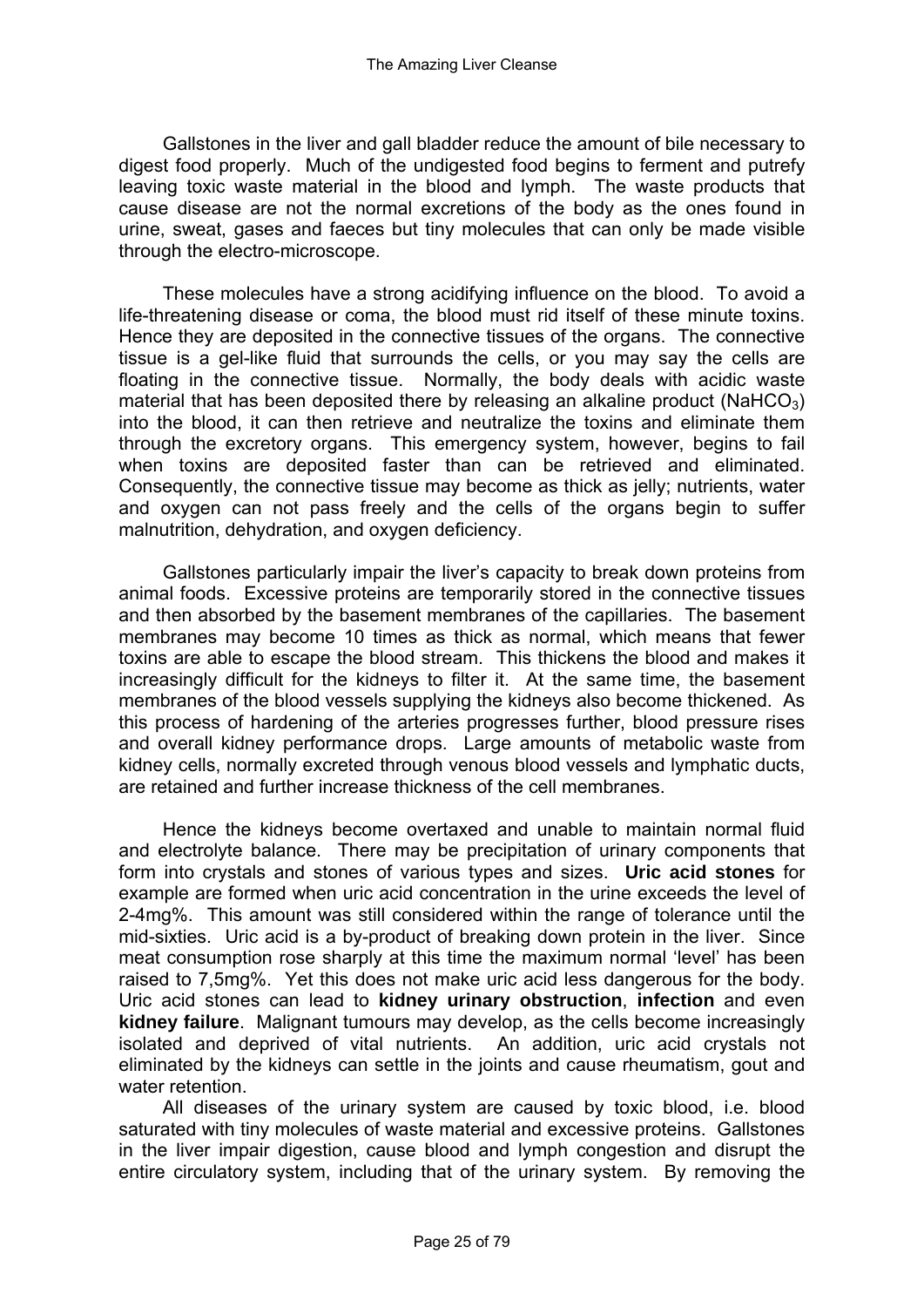gallstones, the urinary system has a chance to recuperate, rid itself of existing accumulated toxins, stones, etc., and maintain fluid balance and normal blood pressure for all the processes in the body to take place smoothly and efficiently (also see 'The Kidney Cleanse' in "The Key to Perfect Health").

#### **Disorders of the Nervous System**

The nervous system, which includes the brain, the spinal cord, pairs of spinal and cranial nerves and an autonomic part, is largely dependent on the quality of the blood. Blood is composed of plasma, a straw-coloured transparent fluid, and cells. The constituents of plasma are water, plasma proteins, mineral salts, hormones, nutrient materials, organic waste products, antibodies and gases. There are three varieties of blood cells: White cells (leukocytes), red cells (crythrocytes) and platelets (thrombocytes). Any abnormal changes in the blood affect the nervous system.

All three blood cell types are formed in the red bone marrow, which is nourished and maintained by the nutrients supplied through the digestive system. Gallstones in the liver greatly impair digestion and assimilation of food, which fills the plasma with excessive waste material and cuts down nutrient supplies to the red bone marrow. This in turn causes an imbalance in the constituents of the blood cells, disrupts hormonal pathways, and causes abnormal responses in the nervous system. Most diseases afflicting the nervous system are rooted in improperly formed blood caused by a dysfunctional liver.

All the functions of the liver directly influence the nervous system and particularly the brain. The liver cells convert glycogen (complex sugar) into glucose, which besides oxygen and water is the major nutrient for the nervous system. Glucose provides most of its energy requirements. The brain, although it constitutes only one fiftieth of the body weight, contains about one fifth of the total blood volume in the body. It uses up vast amounts of glucose. Gallstones in the liver drastically cut down glucose supply to the brain and the rest of the nervous system, which can affect the performance of each organ, the senses, and the mind. At this point, a person may develop food cravings, particularly for sweet or starchy foods, and may experience frequent mood swings or emotional stress.

The liver also forms the plasma proteins and most of the blood clotting factors from the available amino acids. This function becomes increasingly subdued by the presence of gallstones. If the production of clotting factors drops, platelet count will fall and there may be spontaneous capillary bleeding or *haemorrhagic disease*. If a haemorrhage occurs in the brain, this may cause destruction of brain tissue, paralysis, or death, depending on the severity of the condition and its possible triggers such as hypertension, alcohol abuse, etc. Platelet counts also decrease when production of new cells does not keep pace with destruction of damaged or worn out cells, as it happens for example in the liver when gallstones cut off blood supply to liver cells.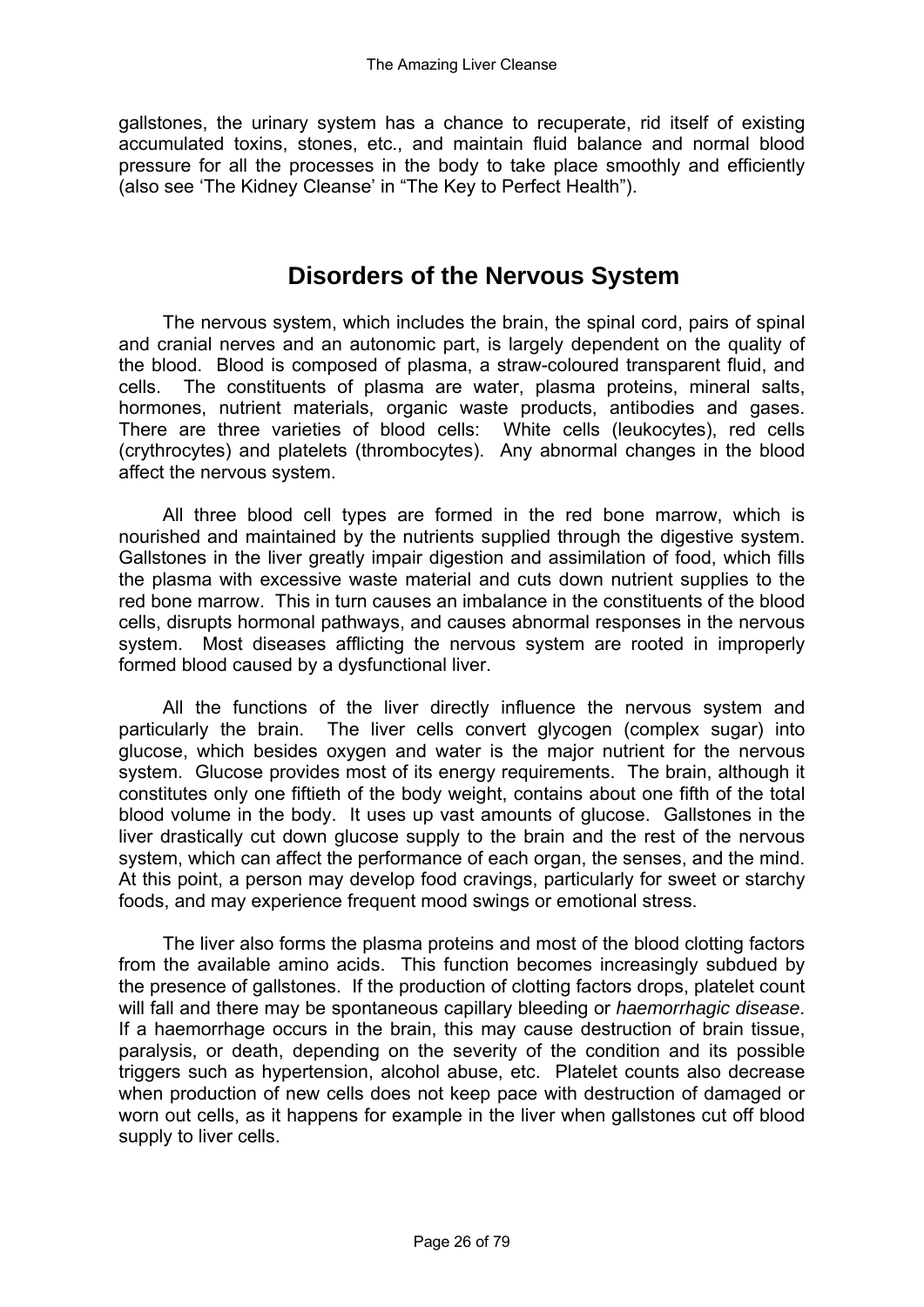Vitamin K is also essential for synthesis of major clotting factors. It is a fatsoluble vitamin stored in the liver and bile salts are required in the colon for absorption. Vitamin K becomes deficient when gallstones in the liver and gall bladder obstruct bile flow, which leads to inadequate fat absorption.

As discussed earlier, gallstones in the liver can lead to disorders of the vascular system. When the blood changes and becomes thick, blood vessels begin to harden and become damaged. If a blood clot forms in an injured artery, a piece of blood clot (*embolus)* may lodge in a small artery distal to the injury and obstruct the blood flow, causing *ischaemia* and *infarction*. If the infarction occurs in a brain artery, it is called a *stroke*.

All circulatory disturbances affect the brain and the rest of the nervous system. The disruption of liver functions particularly affect atrocytes  $\sim$  cells that form the main supporting tissue of the central nervous system. The condition is characterized by apathy, disorientation, delirium, muscular rigidity, and coma. Nitrogenous bacterial waste absorbed from the colon, normally detoxified by the liver, reaches the brain cells via the blood. Other metabolic waste products such as ammonia may reach toxic concentrations and change the permeability of the blood vessels in the brain and reduce the effectiveness of the blood-brain barrier. This may permit other noxious substances to enter the brain as well, causing further damage.

If the neurons of the brain no longer receive enough nourishment, there is atrophy of neural tissue, which leads to *dementia* or *Alzheimer's disease*. In case the neurons responsible for producing the brain hormone and neurotransmitter *dopamine* suffer malnutrition, *Parkinson's disease* results. *Multiple Sclerosis (MS)* occurs when the cells the produce *myelin*, a sheath of fatty material, which surrounds most axons of nerve cells, suffer malnutrition, and the myelin sheath diminishes and axons become injured.

The liver controls the digestion, absorption, and metabolism of fatty substances throughout the body. Gallstones interfere with fat metabolism and affect cholesterol levels in the blood. *Cholesterol* is an essential building block of all our body cells and is needed for every metabolic process. Our brain consists of more than 10% pure cholesterol (all water removed). It is important for brain development and brain function. Cholesterol protects the nerves against damage or injury; any imbalance of blood fats can cause disruption of the nervous system and therefore lead to almost any type of disease in the body. Removing all gallstones from the liver and gall bladder increases nutrient supplies to all the cells, thereby rejuvenating the nervous system and improving all the functions in the body.

# **Disorders of the Bone**

Although bone is the hardest tissue in the body, it is nevertheless very much alive. Human bone consists of 20% water, 30-40% organic material such as living cells and 40-50% inorganic material such as calcium. Bone tissue also harbours many blood and lymph vessels and nerves. The bone cells responsible for bone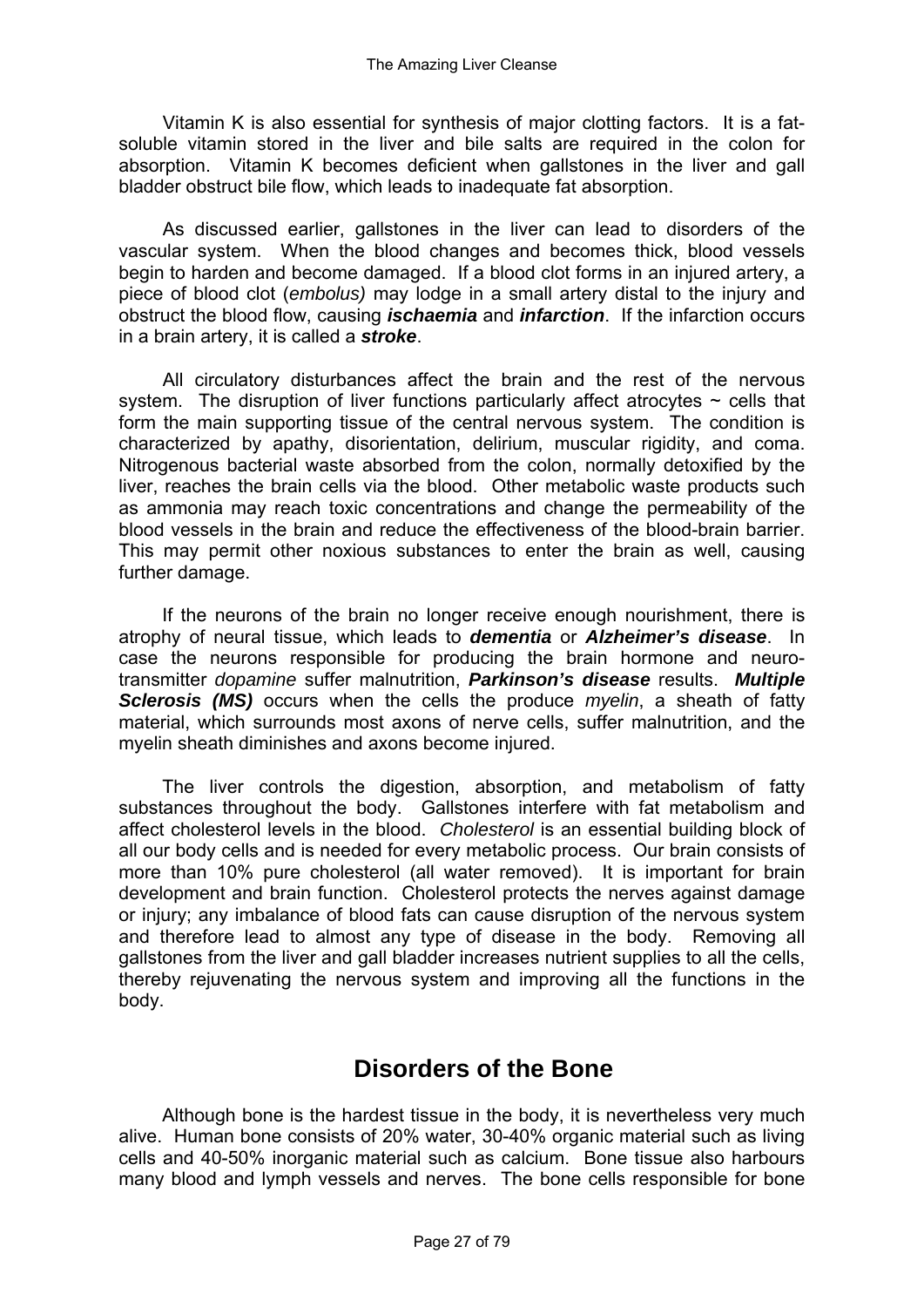formation are the *osteoblasts* and *osteoclasts*. *Osteoblasts* are the bone forming cells and *osteoclasts* are responsible for resorption of bone to maintain optimum shape. A third group of cells known as *chondrocytes* form cartilage. Red bone marrow, which forms red and white blood cells, is always present in the less dense parts of the bone called *cancellous bone*.

Most bone diseases occur when bone cells no longer receive enough nourishment through the lymph. Gallstones in the liver always lead to lymph congestion in the intestinal tract and consequently in other parts of the body (see "Disorders of the Circulatory System"). Normal bone is maintained through the fine balance of *osteoblast* and *osteoclast* activity. This balance is disturbed when deficient nutrient supply slows the production of new bone by the *osteoblasts*. Osteoporosis results when the amount of bone tissue is reduced because its deposition does not keep pace with resorption. *Cancellous bone* is usually affected before *compact bone,* which is the outer layer of the bone.

In generalized osteoporosis excess calcium is re-absorbed from bone and raises the blood and urine calcium levels, predisposing to stone formation in the kidneys which may lead to renal failure. Gallstones in the liver drastically cut down the production of bile, which is essential for the absorption of calcium from the small intestines. Even if food contains sufficient calcium or extra calcium is supplied through supplementation, the lack of bile makes much of the ingested calcium useless for bone formation and other important metabolic processes. In addition, the presence of gallstones in the liver raises the level of toxic acids in the blood, part of which are neutralized by calcium released by bones and teeth. Eventually, these reservoirs of calcium become depleted reducing bone density or bone mass. This may lead to bone and hip fractures and even death.

*Rickets* and *Osteomalacia* are diseases that affect the calcification process of bones. The bones remain soft and particularly those of the lower limbs become *bowed* by the weight of the body. Insufficient bile secretion and disturbance of the cholesterol metabolism, both caused by gallstones in the liver, as well as lack of exposure to ultraviolet light, reduces the fat-soluble vitamin D or Calciferol which is essential for calcium and phosphorus metabolism.

Infection of bones or *osteomyelitis* may result when there has been a prolonged lymphatic obstruction in the body and particularly in the bones and blood-bone microbes gain unchecked access to bones. The microbes may originate from gallstones, a tooth abscess or a boil.

Malignant tumours of the bone can occur when lymphatic congestion in the body and in the bones has reached extreme proportions. The immune system is depressed and malignant tumour particles from the breasts, lungs or prostrate gland spread to bones that have the best blood supply, i.e. the *cancellous* bone. Bone cancer and all other diseases of the bone signify lack of nourishment of bone tissue and can rarely be improved unless all gallstones in the liver are removed and all other organs of elimination are cleansed as well.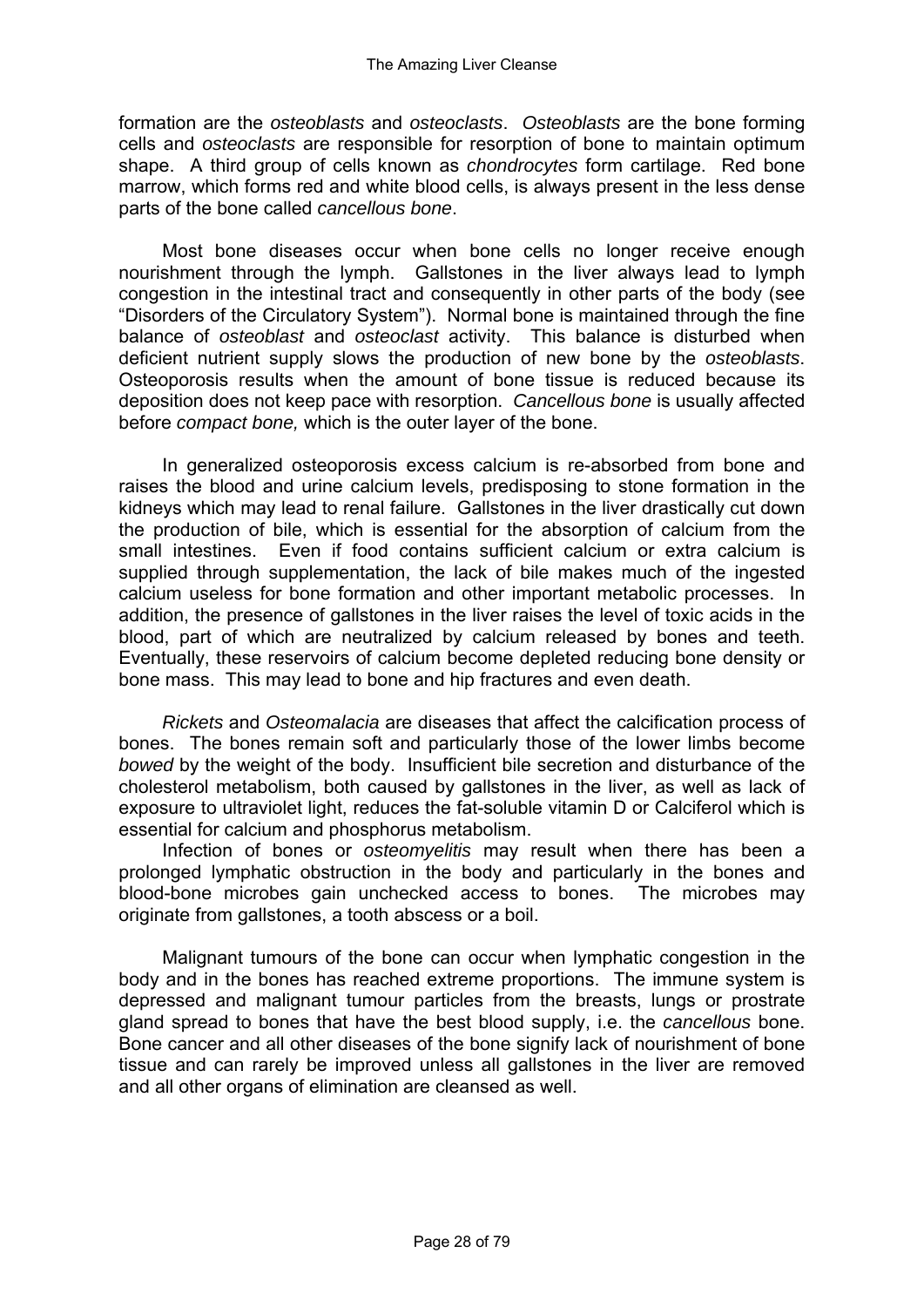#### **Disorders of the Joints**

There are three types of joints in our body: *Fibrous* or fixed joints, *cartilaginous* or slightly movable joints and *synovial* or free movable joints. The most susceptible to disease are the joints of the hands, feet, knees, shoulders, elbows and hips. The most commonly found disease includes *rheumatoid arthritis, osteoarthritis* and *gout*.

Most people with *rheumatoid arthritis* have a long history of intestinal complaints, bloatedness, wind, heartburn, belching, constipation, diarrhea, coldness and swelling of hands and feet, increased perspiration, general fatigue, loss of appetite, weight reduction, etc. It is very likely then to conclude that *rheumatoid* arthritis is linked with any of these symptoms of major intestinal and metabolic disorders.

The gastrointestinal tract is constantly exposed to a large number of viruses, bacteria and parasites. In addition to the masses of antigens (foreign material) contained in the food and their breakdown products, the digestive system also has to deal with insecticides, pesticides, hormones, antibiotic residues, preservatives and colorings that are contained in so many foodstuffs today. Other antigens include pollen from flowers, plants, plant antibodies, fungi, bacteria, and some large molecule drugs such as penicillin. It is the task of the immune system, most part of which is located in the intestinal wall, to protect us against all of these potentially harmful invaders and substances. To be able to accomplish this task on a daily basis, both the digestive and lymphatic systems must be unobstructed and efficient. Gallstones in the liver severely disrupt the digestive process, which leads to an overload of the above toxic substances in the blood and lymph (see "Disorders of the Circulatory System").

*Arthritis* is an *autoimmune disease* affecting *synovial* membrane. Autoimmunity (the immune system develops immunity to its own cells) results when antigen/antibody complexes (*rheumatoid factors*) are formed and are present in the blood. Naturally, the B-lymphocytes (immune cells) in the intestinal wall become stimulated and produce antibodies (*immunoglobulins)* when coming into contact with above antigens. The immune cells circulate in the blood and some settle in the lymph nodes, the spleen, and the mucus membrane of the salivary glands, the lymphatic system of the bronchial tubes, the vagina or uterus, the milkproducing mammary glands of the breasts and in the capsular tissues of the joints.

If there is repeated exposure to the same types of toxic antigens, resulting, for example, from fermenting and putrefying food (and accompanying intense microbial activity), antibody production will increase dramatically, particularly in areas where immune cells have settled due to a previous encounter with the invaders. This will raise the level of antigen/antibody complexes in the blood and upset the fine balance that exists between the immune reaction and its suppression. *Autoimmune diseases,* which indicate an extremely high level of toxicity in the body, directly result from a disturbance of this balance. If antibody production is continually high in *synovial joints* inflammation becomes chronic, leading to increasing deformity, pain and loss of function. The overuse of the immune system leads to *self-destruction* in the body. If this form of self-destruction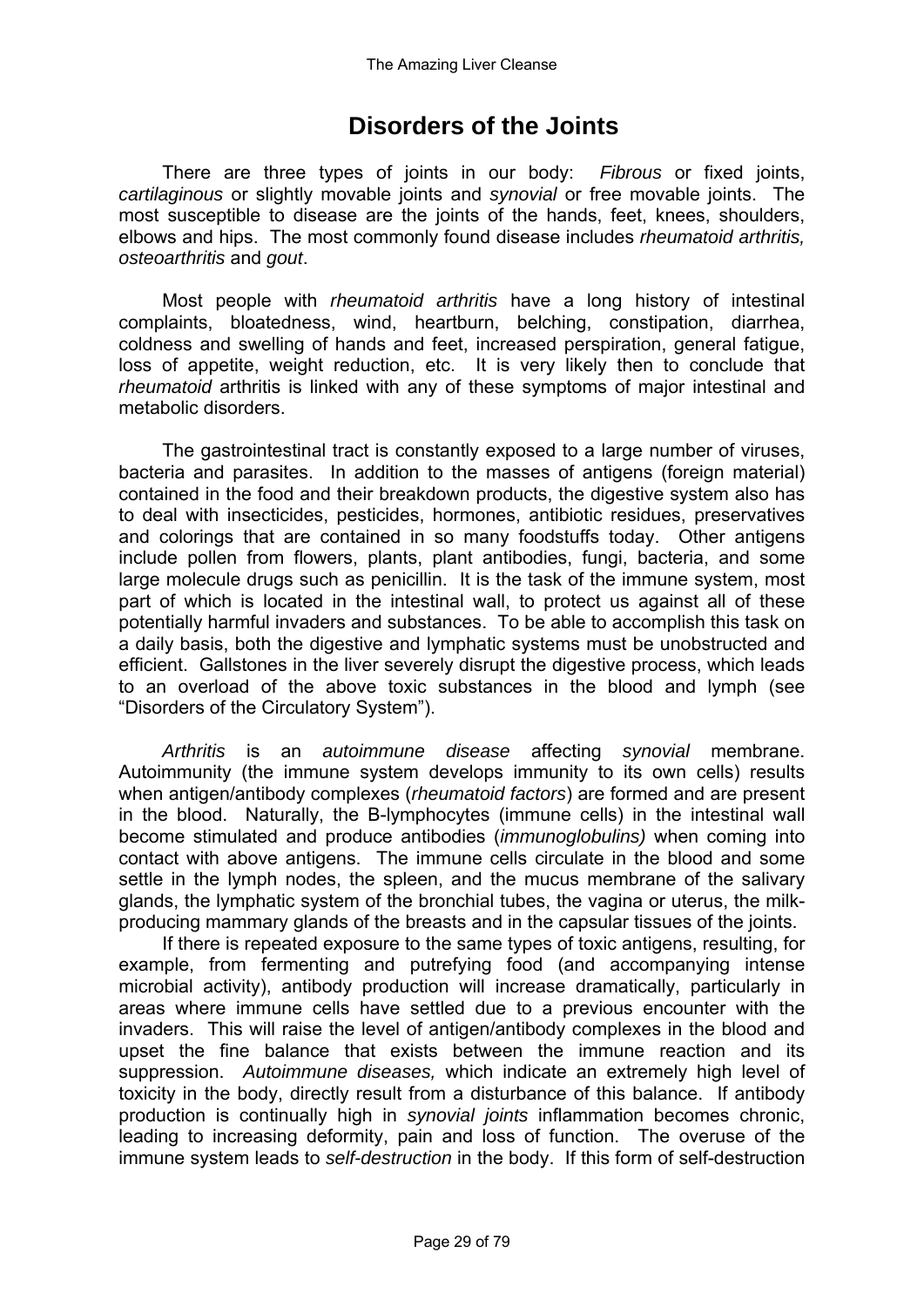occurs in nerve tissue it is called MS, and if it occurs in organ tissue, it is called cancer.

*Osteoarthritis* is a degenerative non-inflammatory disease. It occurs when the renewal of *articular cartilage* (a smooth, strong surface covering the bones in contact with other bones) does not keep pace with its removal. The *articular cartilage* gradually becomes thinner until eventually the bony articular surfaces come into contact and the bones begin to regenerate. Abnormal bone repair and chronic inflammation may follow this. This disease is cause by a long-standing digestive disorder. The nourishment of bone and articular cartilage becomes increasingly difficult as fewer nutrients are absorbed and distributed for tissue formation. Gallstones in the liver impair the basic digestive processes and therefore play perhaps the most important role in the development of *osteoarthritis.*

*Gout* is another joint disease directly connected to weak liver performance. Sodium urate crystals in joints and tendons cause it. *Gout* occurs in some people whose blood *uric acid* is abnormally high. When gallstones in the liver begin to affect blood circulation in the kidneys (see "Urinary Disorder"), *uric acid* excretion becomes defective. This also causes increased cell damage and cell destruction both in the liver and kidneys and also in other parts of the body. *Uric acid* is a waste product of the breakdown of cell nuclei and is produced in excess with increased cell destruction. Smoking cigarette, drinking alcoholic beverages regularly, using stimulants, etc. cause marked cell destruction, which releases large quantities of cell protein into the blood stream. In addition, uric acid production rises sharply with over-consumption of protein foods such as meat, fish, eggs; cheese, etc. (also see 'The Kidney Cleanse' in "The Key to Perfect Health"). There may be several acute attacks of arthritis before the condition becomes chronic and damage of joints decreases mobility.

#### **Disorders of the Reproductive Systems**

Both, female and male reproductive systems largely depend on smooth functioning of the liver. Gallstones in the liver obstruct the movement of bile through the bile ducts, which impairs digestion and distorts the structural framework of liver lobules. This diminishes the liver's production of *serum albumin*, the most common abundant protein in the blood responsible for maintaining plasma osmotic pressure at its normal level of 25mmHg, and *clotting factors*, essential for coagulation of blood. Insufficient osmotic pressure cuts down the supply of nutrients to the cells, including those of the reproductive organs. This may lead to reduced lymph drainage and subsequently to fluid retention and oedema, as well as retention of metabolic waste and gradual impairment of sexual functions.

Most disease of the reproductive system results from improper lymph drainage. The *thoracic duct* (see "Disorders of the Circulatory System) which drains lymph from all organs of the digestive system, including the liver, spleen, pancreas, stomach and intestines becomes often severely congested when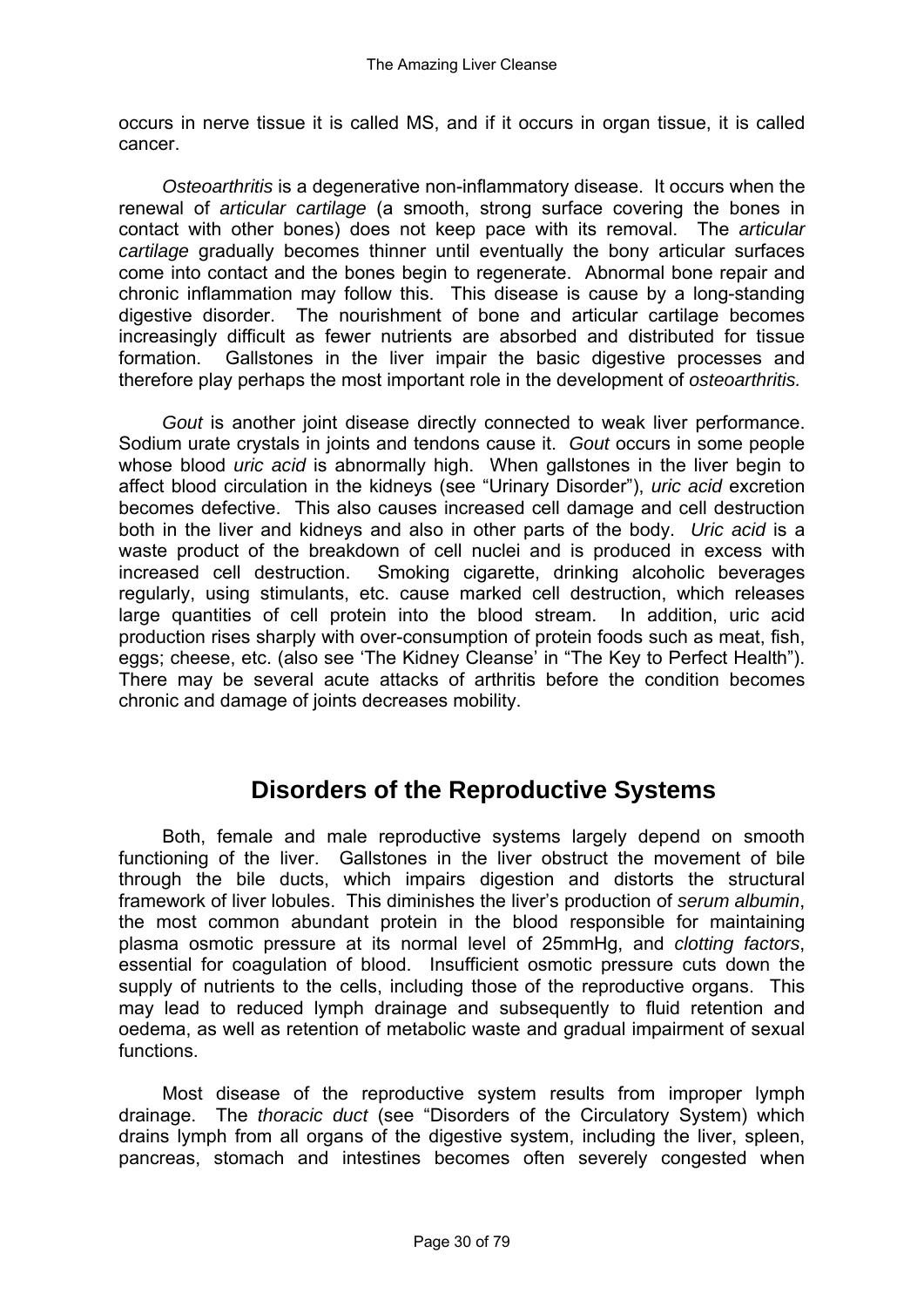gallstones in the liver impair digestion and absorption of food. This also affects the organs of the reproduction system, which empty their lymph into the *thoracic duct*.

Impaired lymph drainage from the female pelvic area of the body is responsible for suppressed immunity, menstrual problems, PMT, menopausal symptoms, pelvic inflammatory disease (PID), cervicitis, all uterine diseases, vulvar dystrophies with growth of fibrous tissue, ovarian cysts and tumours, cell destruction, hormone deficiencies, low libido, infertility and genetic mutations of cells leading to cancer. Thoracic blockage may also lead to lymph congestion in the left breast leaving deposits of noxious substances which cause inflammation, form lumps and even tumours. If the right lymphatic duct, which drains lymph from the right half of the thorax, head and neck and the right arm becomes congested, toxins are retained in the right breast leading to similar problems there.

A continuous restriction of lymph drainage from the male pelvic area causes benign and malignant prostrate enlargement, inflammation of the testes, penis and urethra. Impotence is likely. The consistent increase of gallstones in the liver, a common factor among middle aged men in affluent societies, is one of the major reasons for lymph blockage in this vital part of the body. Even venereal disease can only occur when there is a high level of toxicity in the exposed area due to lymph blockage, prior to microbial infection. The broken defense capacity of the lymphatic system against invading organisms causes most of the reproductive and sexual disorders. By removing all gallstones from the liver and taking recourse to a healthy diet and life-style, lymphatic activity can return to normal. Infections subside; cysts, fibrous tissue and tumours are broken down and removed; sexual functions are restored.

#### **Disorders of the Skin**

All skin diseases such as *eczema, acne* and *psoriasis* have one factor in common: gallstones of the liver. Every person with a skin disease also has intestinal problems and impure blood in particular, mainly caused by gallstones. Since gallstones contribute to so many types of problems in the body – particularly those of the digestive system, the circulatory system and urinary system – the skin as a major organ of elimination becomes heavily overtaxed; it attempts to eliminate what the colon, kidneys, lungs and liver were unable to remove or detoxify. The toxic material is first deposited in the connective tissue under the *dermis*. When this 'waste depot' is saturated, the skin begins to malfunction.

Excessive amounts of noxious substances, cell debris, microbes from various sources such as gallstones, and various antigens from improperly digested foods congest the lymphatic system and inhibit proper lymph drainage from the various layers of the skin. The toxins and putrefying protein from damaged or destroyed skin cells attract microbes and become a source for constant irritation and inflammation of the skin. Skin cells begin to suffer malnutrition, greatly reducing their turnover time. This may also cause extensive damage to the nerves.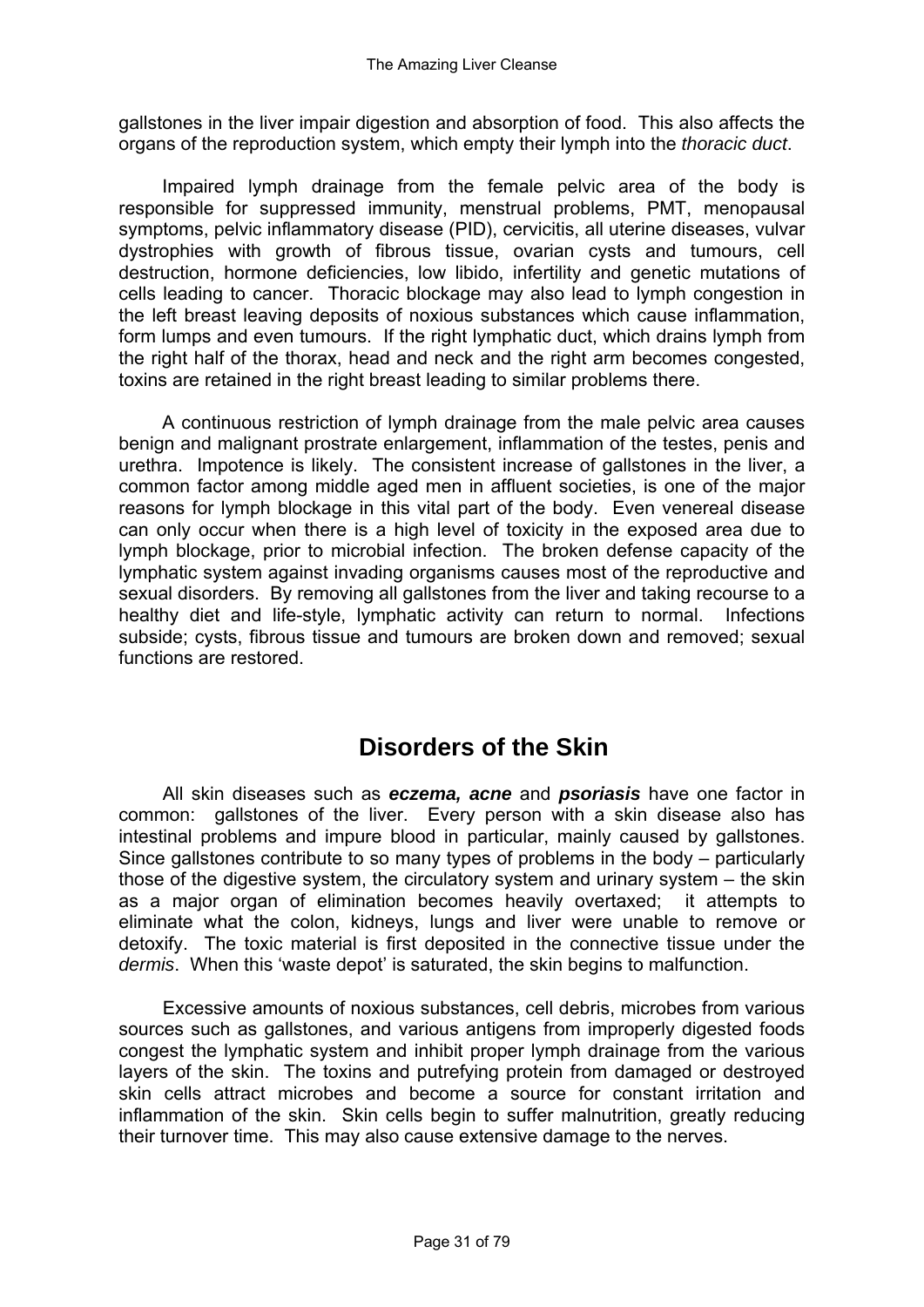If the sebaceous glands which pour their secretion, *sebum*, into the hair follicles, become nutrient deficient, hair growth becomes abnormal and particularly **scalp hair may fall out**. When *melanin* supply becomes deficient, the **hair turns grey.** *Sebum* deficiency also alters the healthy texture of the hair and makes it look dull and unattractive. On the skin *sebum* acts as a bactericidal and fungicidal agent, preventing the successful invasion of microbes. It also prevents drying and cracking of the skin, especially with exposure to sunshine and hot, dry air.

Genetic predisposition towards developing baldness or any other skin disorders is *not* a major causative factor as is often assumed. Healthy skin functions are restored and hair growth particularly among women is returned to normal once all gallstones are removed, the colon is cleansed and kidney/bladder functions improved (for details regarding colonic irrigation and kidney cleanse see *"The Key to Perfect Health"*).

# **Conclusion**

Gallstones are a major cause of illness in the body. They impair the functioning of the most versatile and influential organ of the body – the liver. Nobody has ever devised an artificial liver because it is so complex. Second only to the brain in complexity, the liver masterminds the most intricate processes of digestion and metabolism, thereby affecting the life and health of every cell in the body. By removing the obstacles that prevent the liver from doing its job properly and efficiently, the body can return to a state of continuous balance.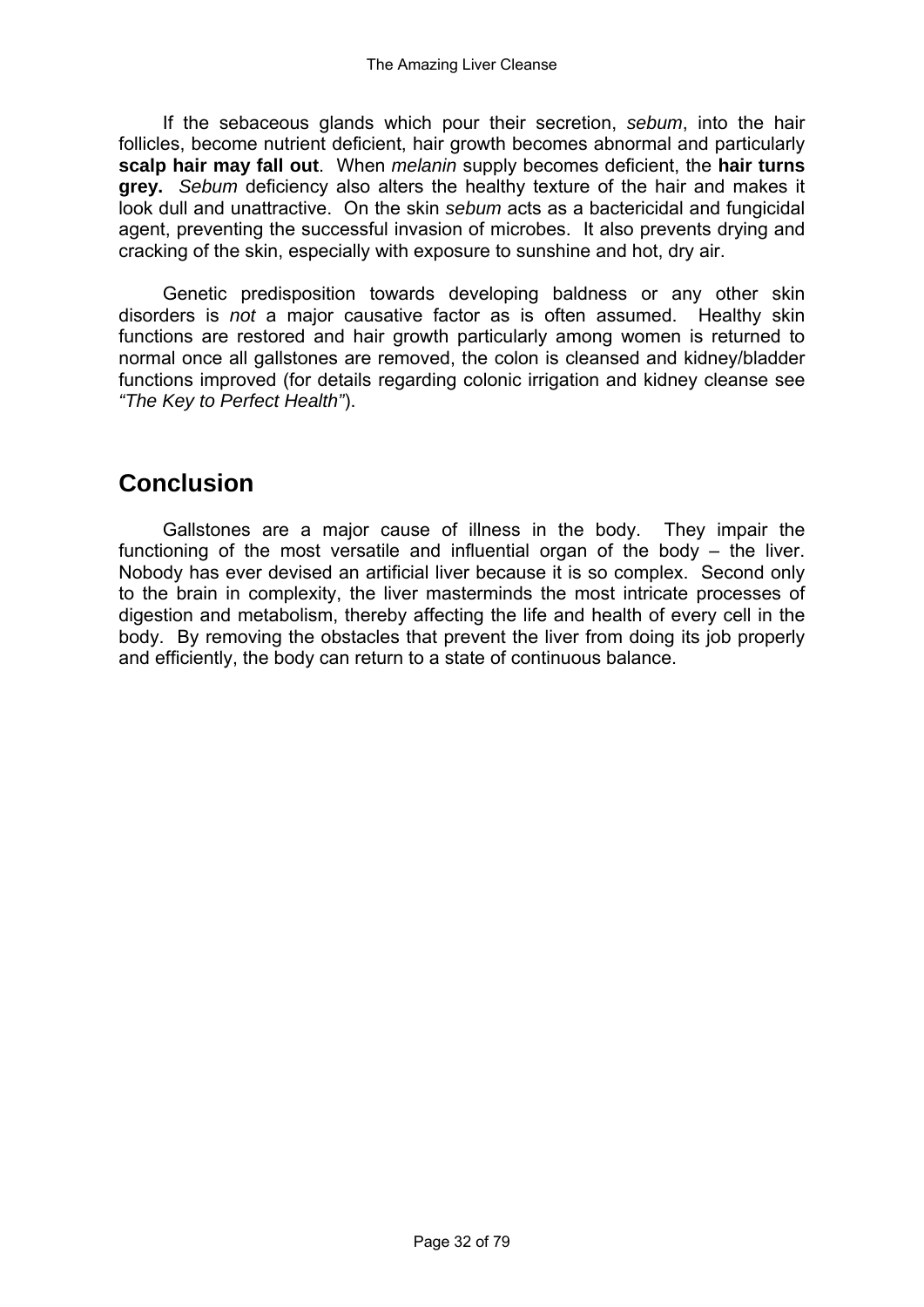# **Chapter 3\_\_\_\_\_\_\_\_\_\_\_\_\_\_\_\_\_\_\_\_\_\_\_\_\_\_\_\_\_\_\_\_\_\_**

#### **How do I know I have Gallstones?**

**F**rom my personal experiences with thousands of patients suffering from almost any kind of illness, including the so-called *terminal diseases*, each person had large numbers of gallstones in the liver and in many cases also in the gall bladder. By eliminating the stones through the liver cleanse and introducing simple health-forming habits and supportive measures, the patients have recovered from diseases that have defied both conventional and alternative methods of treatment.

The following are some signs and indications showing the presence of gallstones in the liver and gall bladder. If you have any of them you are most likely to derive great benefits from having a liver cleanse. In my practice I have found these indications to be highly accurate. In case you are not sure whether you have stones or not, it may be useful to do cleanse the liver anyway for it can improve your health significantly. The final proof lies with you. Only by doing a cleanse, you can prove to yourself that you had gallstones in the liver. You will also discover that by removing all the stones the symptoms of disease will gradually disappear and health return to normal.

# **Signs and Marks**

# **The Skin**

The skin's major function is to continuously adjust our internal body to the ever-changing external environment, i.e. temperature, humidity, and dryness, light, etc., and to protect us against injury, microbes, and other harmful agents. But the skin also changes according to internal changes taking place within the body and thus reflects the condition of the organs and the body fluids such as the blood and lymph. Any long-term abnormal functioning of the body will show up in the skin as skin blemishes, discoloration, or changed condition such as dryness, oiliness, wrinkles, etc. All skin disorders have their root in an imbalanced liver condition. Gallstones lead to circulatory discords, which reduces the nutrient supply to the skin and prevents healthy development and turnover of skin cells. The following marks are particularly indicative of gallstones in the liver and gall bladder.

 $\rightarrow$  *Black spots, small or large brown patches that are of the colour of freckles,* or *moles* appearing on the right or left side of the forehead, between the eyebrows, under the eyes, and just above the right shoulder or between the shoulder blades. Most prominent are the so-called *liver spots* on the back of the hands and forearms, often seen among middle aged and elderly people. If gallstones that were excreted by the gall bladder get caught in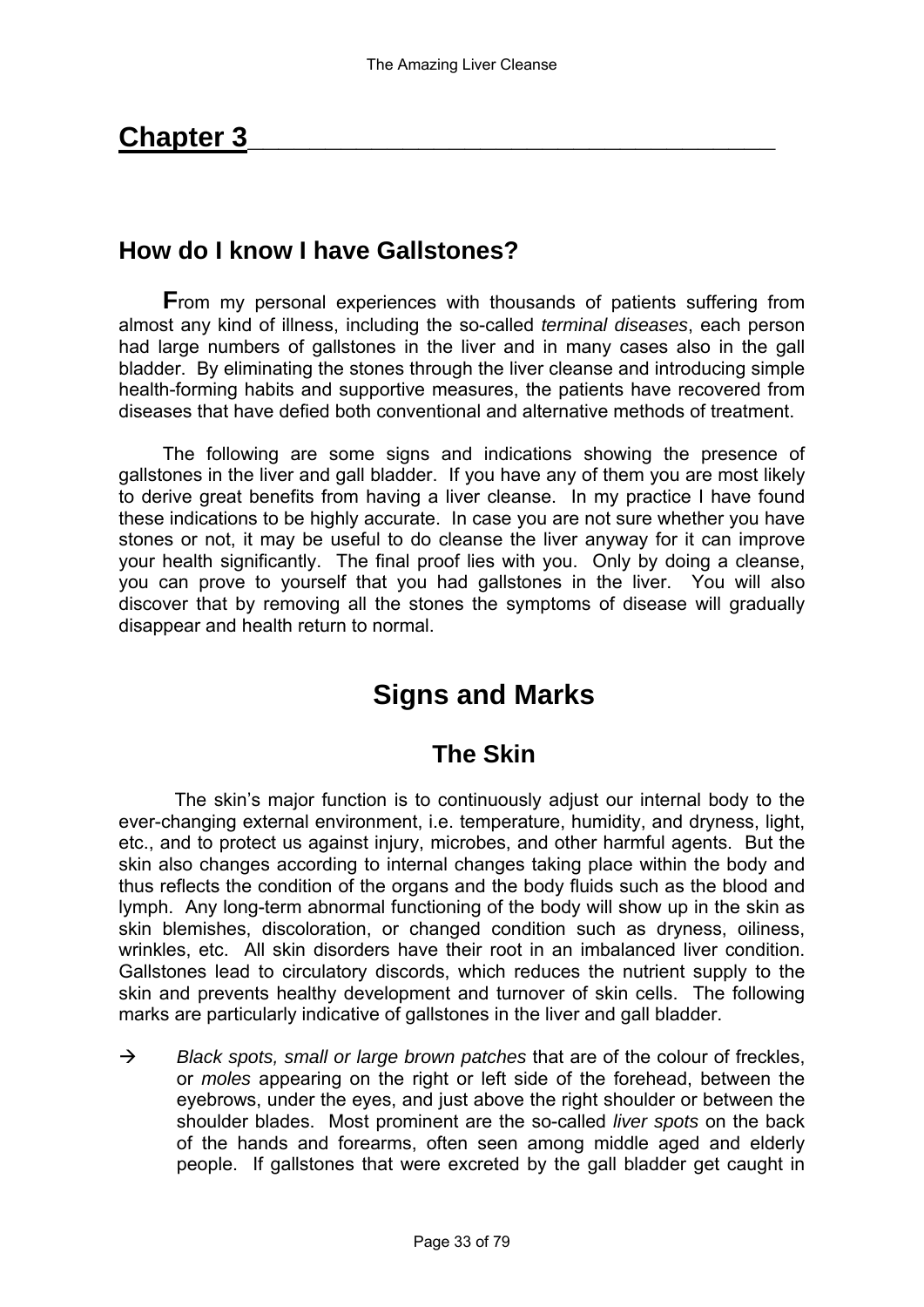the colon such spots will appear in the area where thumb and index finger meet. The liver spots and marks begin to fade after all stones are removed from the liver and gall bladder.

- $\rightarrow$  *Vertical wrinkles between the eyebrows.* There may be one deep line or two, sometimes three lines in this region. These wrinkles, which are *not* a part of natural ageing, indicate an accumulation of many gallstones in the liver. The liver is expanded and has hardened. The deeper and longer the wrinkles are, the more progressed the deterioration of liver function is. The vertical lines also represent a great deal of repressed frustration and anger. Anger arises when gallstones prevent proper bile flow. If white or yellow patches accompany the wrinkles, there may be a cyst or tumour developing in the liver. Pimples or growth of hair between the eyebrows, with or without wrinkles, indicate that liver, gall bladder and spleen are affected.
- → *Horizontal wrinkles across the bridge of the nose are a sign of pancreatic* disorders due to gallstones in the liver. If a line is very deep and pronounced, there may be *pancreatitis* or *diabetes*.
- $\rightarrow$  A green or dark colour of the temple area at the sides of the head show that the liver, gall bladder, pancreas, and spleen are under-active due to the deposits of gallstones in both the liver and gall bladder. This may be accompanied by a green or blue colour on both sides of the bridge of the nose, which indicates impaired spleen functions.
- $\rightarrow$  An oily skin condition of the forehead also implies poor liver performance due to gallstones and so does *excessive perspiration* in this part of the head. *A yellow colour of the facial skin* indicates disorders of the bile functions of the liver and gall bladder, and a weakness of the pancreas, kidneys and excretory organs.
- $\rightarrow$  *Hair loss in the central region of the head* indicates that the liver, heart, small intestines, pancreas, and reproductive organs are becoming increasingly congested and rigid. There is a tendency to develop cardiovascular disease, chronic digestive problems, and formation of cysts and tumours. *Grey and white hair* shows that the liver and gall bladder functions are under-active.

# **The Nose**

- → A nose that is hardening at the tip indicated chronic liver weakness resulting in a hardening of the arteries and accumulation of fat around the heart, liver, spleen, kidneys, and prostate glands. If swelling or enlargement of the nose accompanies this condition, a heart attack or stroke may be imminent.
- A *red colour of the nose* also shows an abnormal condition of the heart, with tendency towards hypertension. A purple nose indicated low blood pressure. Both conditions are caused by imbalanced liver functions.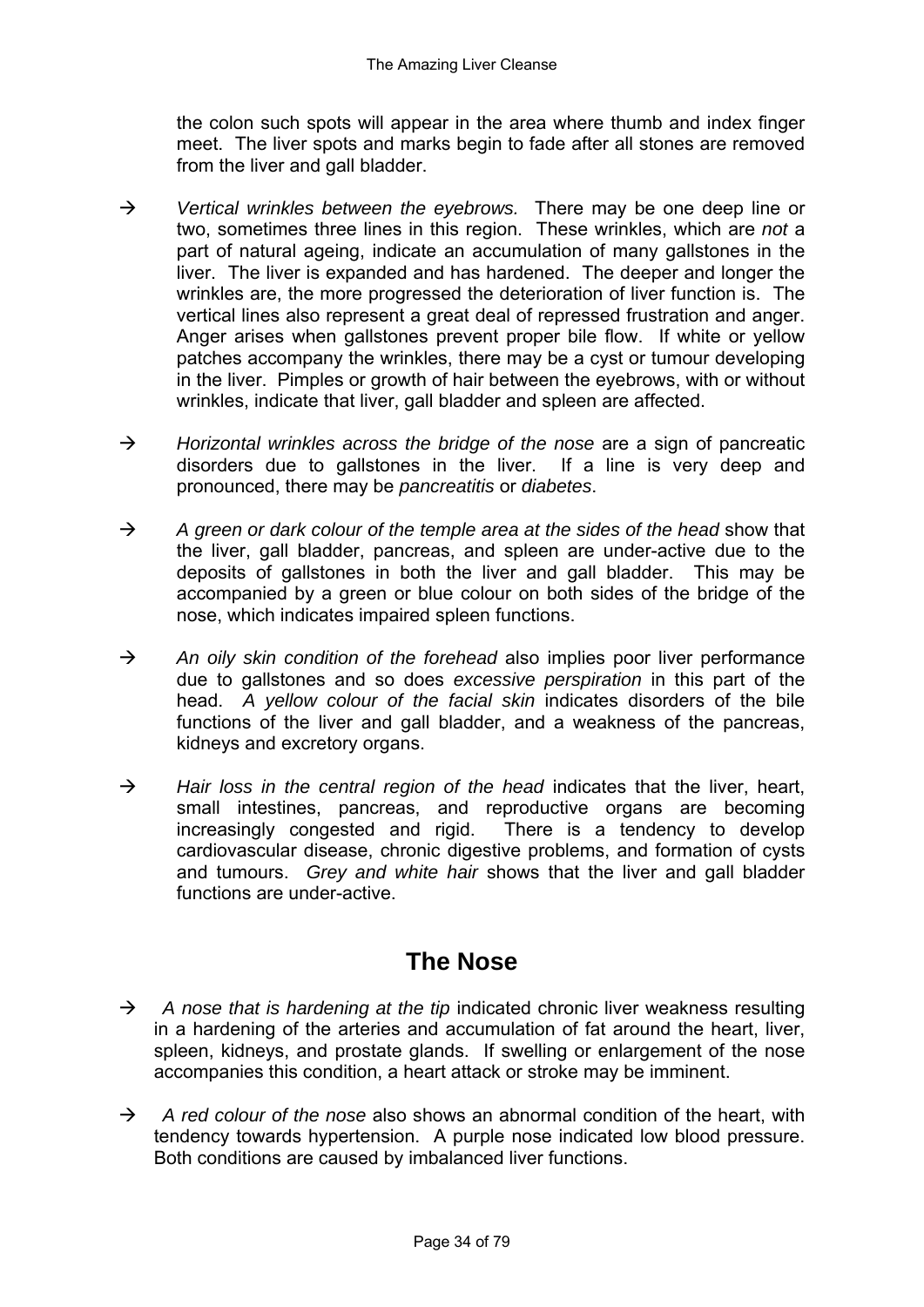- $\rightarrow$  A cleft nose or indentation of the tip of the nose indicates an irregular heartbeat and murmuring. If one half of the cleft is larger than the other is, this shows that one side of the heart is abnormally enlarged. Arrhythmia and panic attacks may accompany this condition. There is severe lymphatic congestion caused by digestive disorders such as constipation, colitis, etc. The liver functions are suppressed because of large numbers of gallstones cutting off the blood supply to liver cells. Bile secretions are insufficient.
- $\rightarrow$  A nose bending to the left indicated that the organs on the right hand side of the body – including the liver, gall bladder, right kidney, ascending colon, right ovary, or testicles, are under active. The main cause for this condition is an accumulation of gallstones in the liver and gall bladder (the nose will return to centre when the stones are removed).

# **The Eyes**

- $\rightarrow$  A yellowish colour of the skin under the eyes indicates that the liver and gall bladder are overactive. A dark colour arises when the kidneys, bladder, and reproductive organs are overtaxed as a result of a long-standing disorder of the digestive functions. A grayish, pale colour occurs if the kidneys and sometimes the lungs are malfunctioning due to improper lymph drainage from these organs. Also the endocrine system may be affected.
- $\rightarrow$  *Water or fat containing eye bags under the lower eyelid are due to congestion* in the digestive and excretory organs caused by inadequate lymph drainage. If these eye bags are chronic, there is a tendency towards developing inflammation, cysts, and eventually tumours in the bladder, ovaries, Fallopian tubes, uterus, and prostate glands.
- $\rightarrow$  If a white cloud, consisting of mucous and protein particles, covers the pupil *of the eye,* it indicates that cataracts are developing.
- → Expanded capillaries, indicating disorders in the circulatory and respiratory *functions cause a red colour in the while of the eye. White/yellow mucous patches* show that the body is accumulating fatty substances; the liver and gall bladder functions are impaired. There is a tendency toward developing cysts, tumour and cancer.
- $\rightarrow$  A thick line of white colour covers parts of the periphery of the iris, particularly its lower parts. This is indicative of large amounts of cholesterol having accumulated in the circulatory and lymphatic system. (Note: if you wish to understand the connection of the eyes and iris to the various parts of the body, I recommend that you study the science of *iridology*, which is the diagnosis according to observation of the iris).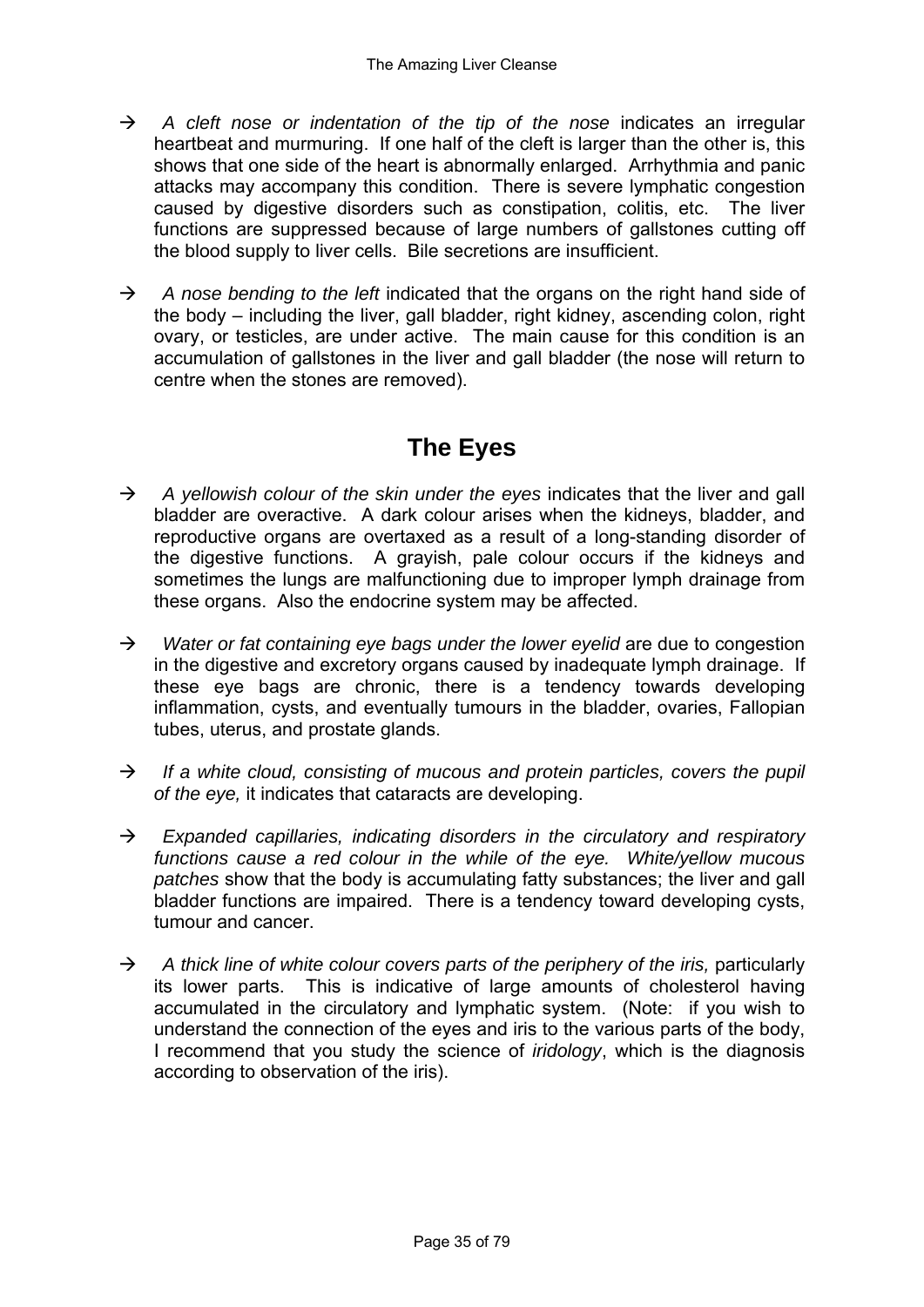# **The Tongue, Mouth, Lips, and Teeth**

- $\rightarrow$  The tongue is coated yellow/white, especially in its back part. This indicates an imbalance in the secretion of bile, which is the major cause of digestive trouble. Toxic residues of undigested, fermented, or putrefied food linger in the intestinal tract which congests the lymph in the thoracic duct and prevents toxins and microbes in the throat and mouth area from being removed.
- $\rightarrow$  There are teeth impressions on the sides of the tongue often accompanied with white mucous discharge. This indicates weak digestion and inadequate absorption of nutrients from the small intestines.
- A *Pimples on the tongue* show weak digestion and presence of fermenting and putrefying food in the small and large intestines.
- A *Cracks on the tongue* are signs of an impaired colon function. Food is not mixed sufficiently with bile and which permits toxic acids to injure and derange the colon walls. There may be little or no mucous discharge on the tongue.
- $\rightarrow$  Repeated mucous discharge into the throat and mouth. Bile may regurgitate into the stomach, which irritates its protective lining and causes excessive mucus production. Some of the bile and mucus may even move up towards the mouth. This may create a bad taste (bitter) in the mouth and give rise to frequent attempts of clearing the throat which at times involves coughing.
- $\rightarrow$  *Poor breath and frequent burping* indicated presence of undigested, fermenting or putrefying food in the gastrointestinal tract. Bacteria acting on the waste material produce gases, which can at times be very toxic, hence the bad odor emanating from the breath.
- $\rightarrow$  The lips become dark in places when obstructions in the liver, gall bladder and kidneys have resulted in slowness and stagnation of blood circulation and lymph drainage throughout the body. There may be advanced abnormal constriction of blood capillaries. If the colour becomes reddish dark, heart, lungs and respiratory functions are subdued.
- $\rightarrow$  *Crust formation at the corners of the mouth indicates the presence of* duodenal ulcers caused by regurgitation of bile into the stomach. *Mouth ulcers* in various parts of the mouth or the tongue show that inflammation and ulceration occurs in the corresponding parts of the gastrointestinal tract. For example, a mouth ulcer on the inside or outside parts of your lower lip points at the presence small ulcer lesions in the large intestine. Herpes on the lip corresponds to more severe inflammation and ulceration of the intestinal wall.
- $\rightarrow$  Swollen or expanded lips indicate intestinal disorders. If the lower lip is swollen the colon suffers constipation, diarrhea, or both in alternation. Toxic gases are formed from improperly digested foods, which give rise to bloating and abdominal discomfort. A swollen or enlarged upper lip indicates stomach problems, including indigestion, frequently accompanied by "heartburn". An abnormal, tightly closed mouth shows that a person suffers from disorders of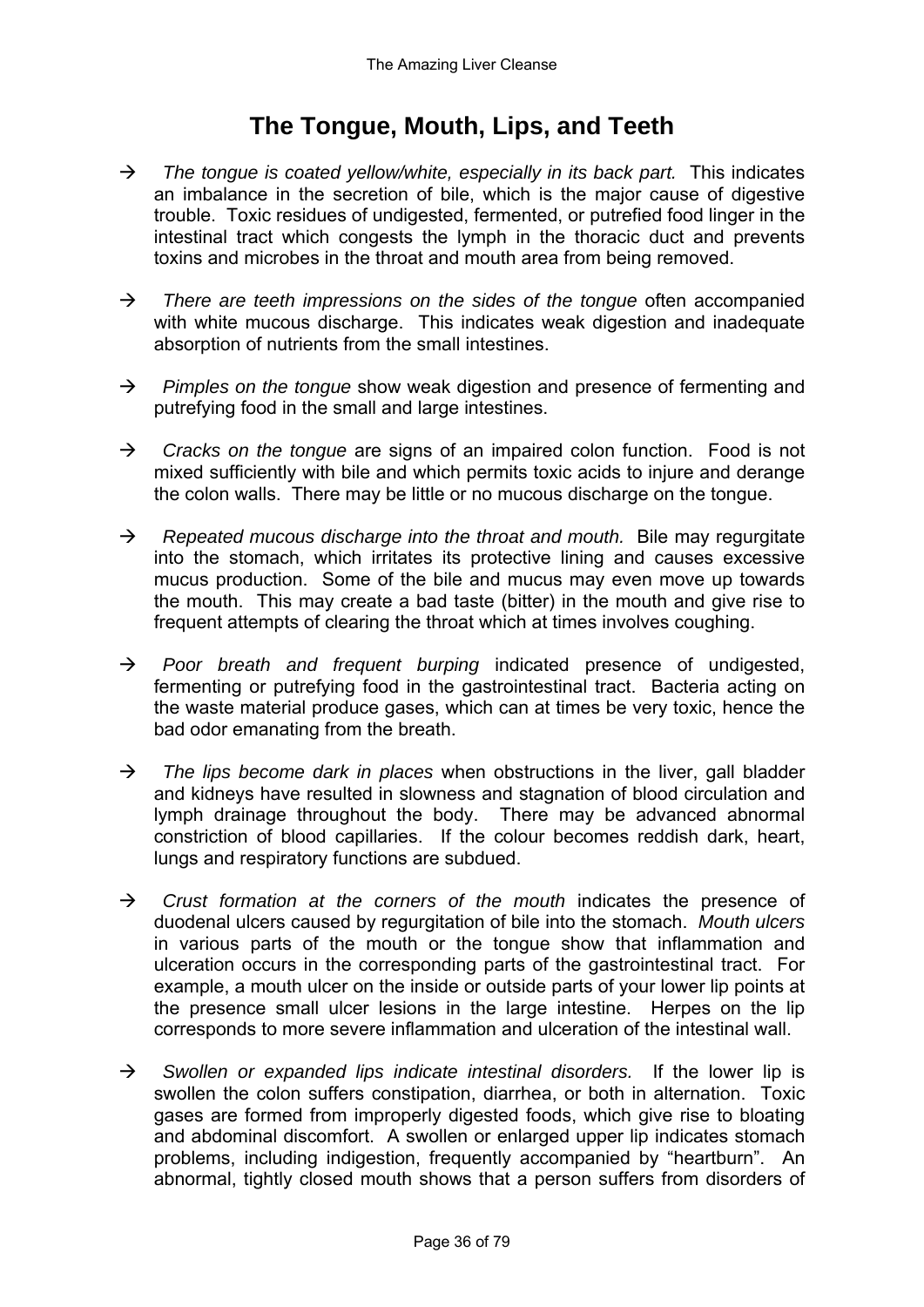the liver, gall bladder, and possibly the kidneys. If the lower lip is dry, peels, and splits easily, there may either be chronic constipation or diarrhea and large amounts of toxins prevalent in the colon. This condition is accompanied by advanced dehydration of colon cells.

- $\rightarrow$  Swollen, sensitive, or bleeding gums occur when lymph drainage from the mouth area is inefficient due to intestinal lymph congestion. There is an overload of acid compounds in the blood. Inflammation deep in the throat, with or without swelling of the tonsils is also caused by lymphatic blockage. *Tonsillitis*, which often occurs among children, is a sign of constant retention of toxins contained in the lymph.
- $\rightarrow$  *Teeth problems* in general are related to poor liver function. Tooth decay in particular is caused by nutritional imbalance. Poor digestion and over consumption of refine, processed and highly acid forming foods such as sugar, chocolate, meat, cheese, coffee, soda, etc. deplete minerals and vitamins. Adults usually have 32 teeth. Each tooth corresponds to one of the 32 vertebrae of the spine and each vertebra is connected to a major organ or gland. If any of the 4 canines are decaying, it indicates the presence of large numbers of gallstones in the liver and gall bladder. A yellow colour of the teeth and the canines in particular may indicate disorders in the entire midabdominal region, i.e. the liver, gall bladder, stomach, pancreas, spleen and their functions.

# **The Hands and Feet**

- $\rightarrow$  *White, fatty skin on the fingertips* indicates disorders of the digestive and lymphatic systems and the liver and kidneys may be forming cysts and tumours. There is discharge of excessive fats and sugar.
- → *Dark red fingernails* show a high content of cholesterol, fatty acids, and minerals in the blood. The liver, gall bladder, and spleen are congested and under-active and all excretory functions are overloaded. *Whitish nails* indicate accumulation of fat and mucus in and around the heart, the liver, pancreas, prostate, and ovaries. This condition is accompanied by under-active blood circulation, and low haemoglobin – anemia.
- → Vertical ridges on the nails generally indicate poor absorption of food and disruption of digestive, liver, and kidney functions. *Strong vertical ridges on the thumbnails, possibly with split ends*, show that the functions of the testicles and ovaries are in disorder, caused by an inefficient digestive and circulatory system.
- $\rightarrow$  *Hard protrusion at the ball of the foot.* This condition shows progressive hardening of the organs in the middle of the body, including the liver, stomach, pancreas, and spleen. There are numerous gallstones in the liver and gall bladder. It also indicates physical and mental rigidity with a tendency toward domination, prejudice and jealousy.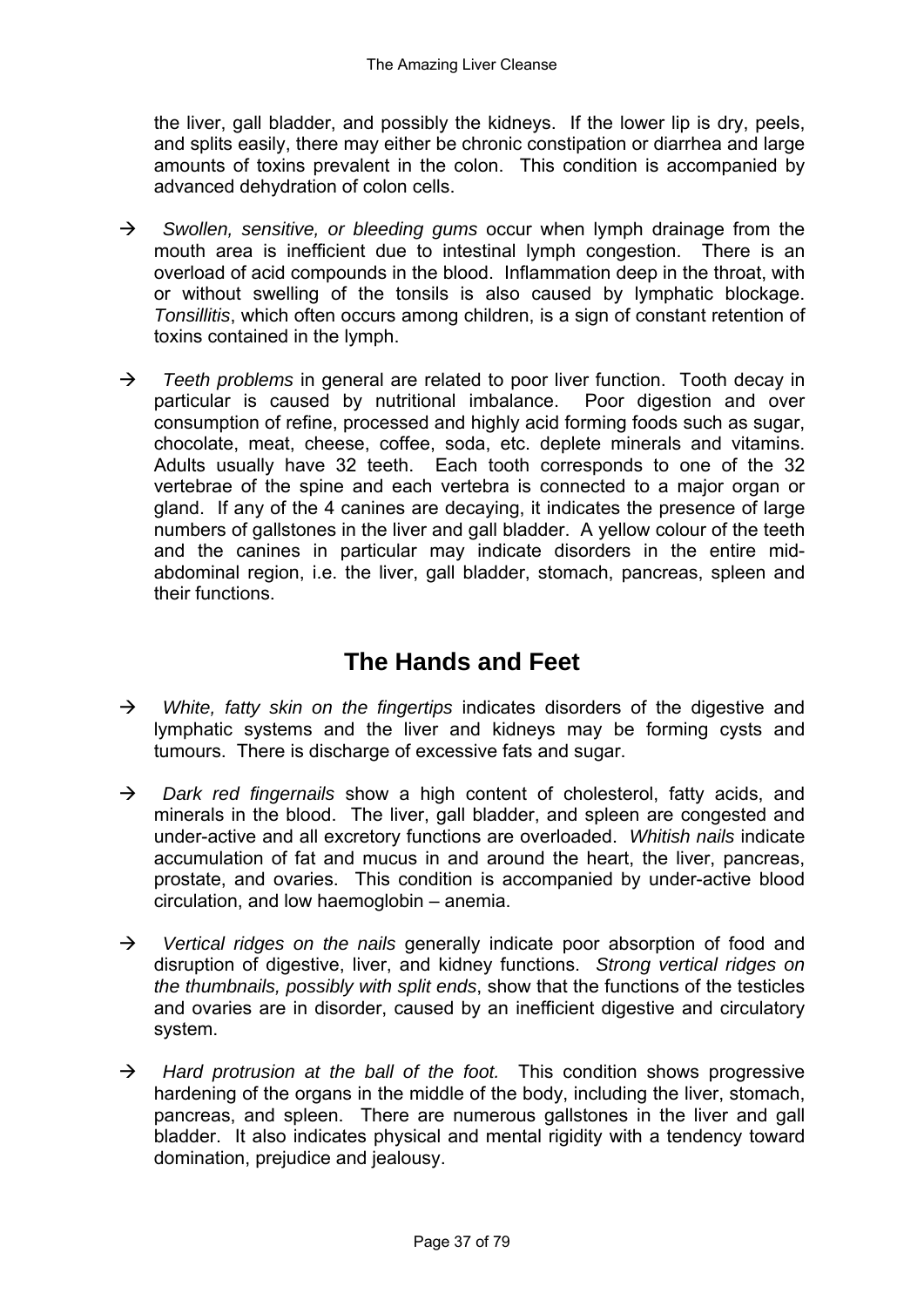- $\rightarrow$  A yellow colour of the feet also indicates an accumulation of many stones in the liver and gall bladder. If the colour becomes green, spleen and liver functions are severely disrupted which may lead to cysts, tumours and cancer.
- $\rightarrow$  Hardness at the tip of the fourth toe or a callous in the area under the fourth *toe* is an indication that gall bladder functions are stagnant. General rigidity, bent condition, and painful fourth toes show that there is a history of gallstones in the gall bladder and liver.
- $\rightarrow$  *Curving of the first toe.* If the large (first) toe curves abnormally, i.e. towards the second toe, it shows that the liver functions are subdued due to the presence of gallstones in the liver bile ducts. At the same time, spleen and lymphatic functions are overactive due to the accumulation of toxic residue from inadequately digested foods.
- A white colour and rugged surfaces on the fourth and fifth toenails indicates disorders in the liver and gall bladder as well as the kidneys and bladder.

## **The Constitution of Faecal Matter**

- $\rightarrow$  The stool or faecal matter emits sharp, sour or penetrative odour. This indicates that the food has not been digested properly. Fermented and putrefied food and presence of large amounts of harmful microbes in the faeces gives rise to its abnormal odour. This type of stool is generally not coated with a mucous lining, which normally prevents the anus from being soiled.
- $\rightarrow$  *Dry and hard stools* are an indication of constipation and so are sticky stools. Diarrhea is yet another sign of weak performance of the digestive system and the liver in particular.
- $\rightarrow$  *The faeces looks pale or clay-coloured*, an indication of poor liver performance (bile gives the stool its natural brown colour). If it floats, large amounts of undigested fats are contained in it, which makes it lighter than water

**Conclusion:** There may be many more signs and marks indicating the presence of gallstones in the liver and gall bladder than those listed above. Pain in the right shoulder, tennis elbow, frozen shoulder, numbness in the legs, sciatica, for example may have no obvious relation to gallstones that have accumulated in the liver, yet by removing the gallstones, these conditions disappear.

The body is a network of information and every part influences every other part. Seemingly insignificant marks or signs on the skin, in the eyes or on a toe may be the harbingers of serious diseases. By recognizing them and cleansing the liver and gall bladder and by taking recourse to a healthy regimen and life-style, signs and marks of wellness and vitality begin to dominate and replace the signs and marks of illness and unwellness. To prevent illness from arising and make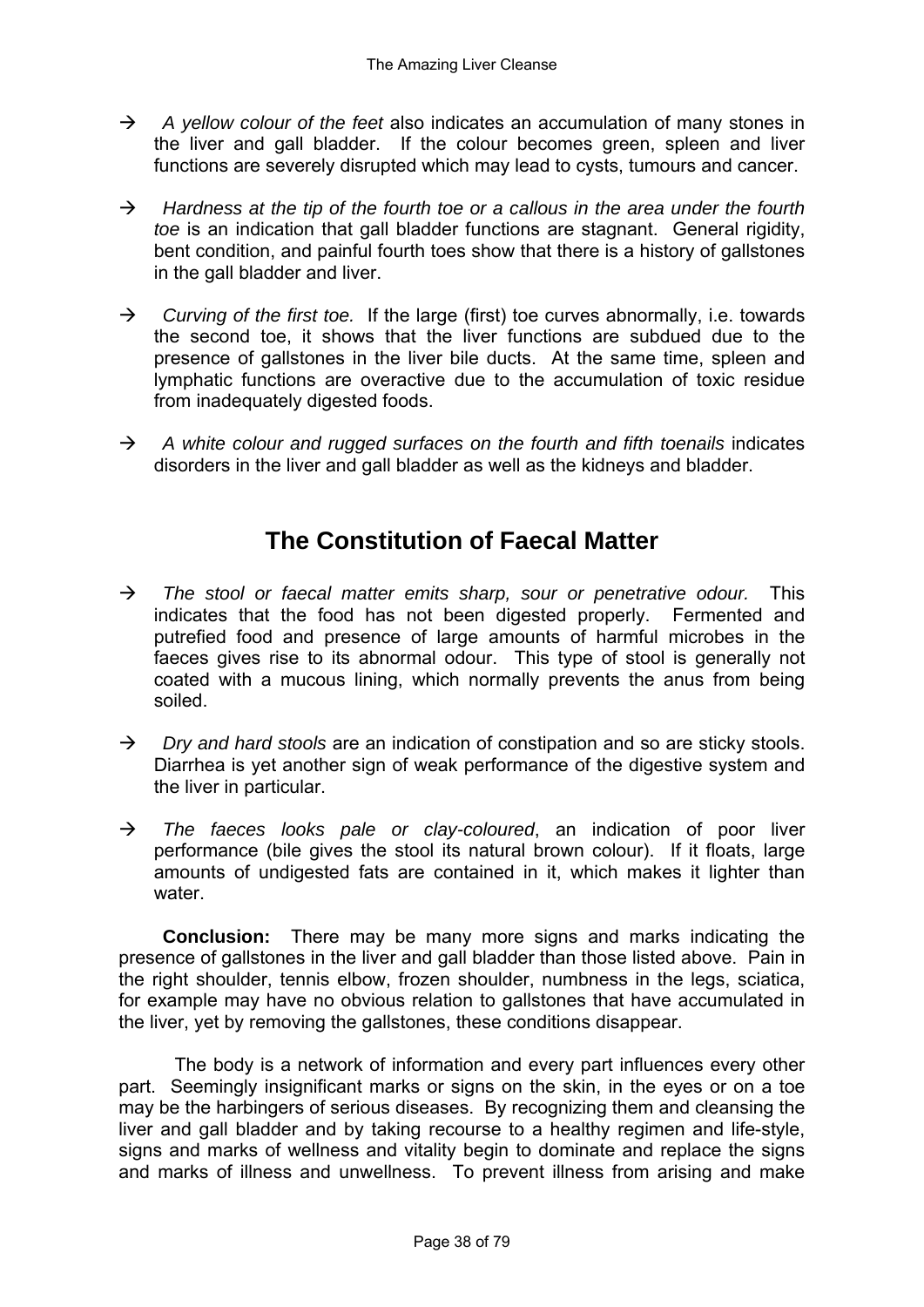health a permanent reality, it is necessary to understand what causes gallstones in the first place.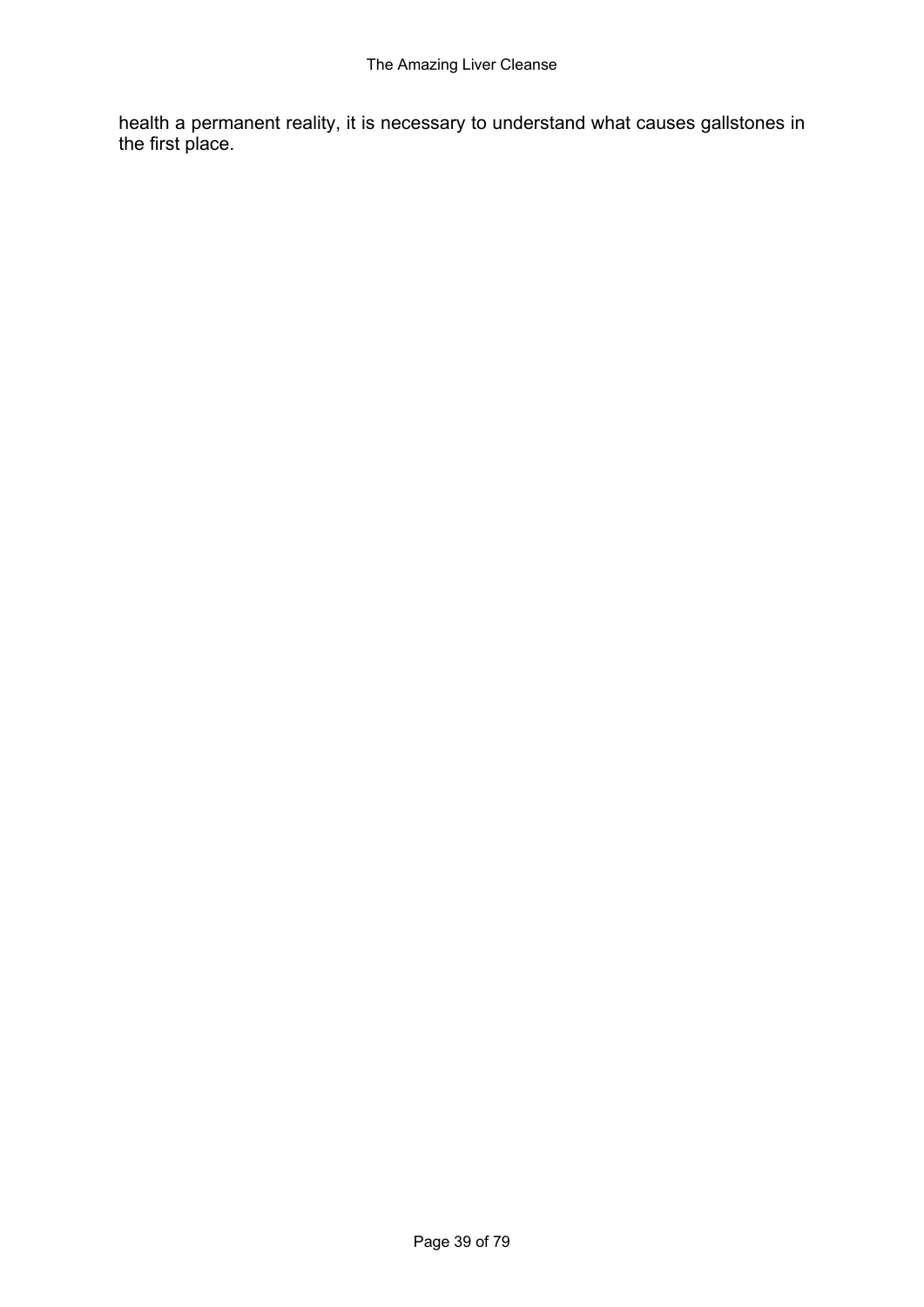# **Chapter 4\_\_\_\_\_\_\_\_\_\_\_\_\_\_\_\_\_\_\_\_\_\_\_\_\_\_\_\_\_\_\_\_\_\_**

## **The Most Common Causes of Gallstones**

**B**ile consists of water, mucus and bile pigment (bilirubin), bile salts and cholesterol as well as enzymes and friendly, essential bacteria. This greenish fluid is produced by liver cells which pass it into tiny canals that join up to form larger canals until eventually they form the *right and left hepatic ducts* which drain bile from the liver. The two *hepatic ducts* join to form the *common bile duct* that supplies the gall bladder with the right amount of bile required for proper digestion of food.

Any changes in the composition of bile affect the solubility of its constituents and hence cause formation of gallstones. There are two types of gallstones, *cholesterol and pigment stones. Cholesterol stones* are composed of at least sixtypercent cholesterol; they have a pea green colour and are generally soft. *Pigment stones* are brown or black owing to their high content of coloured pigment (bilirubin). They may be calcified and are harder and more solid than the cholesterol stones. The latter can almost only be found in the gall bladder and are more prevalent among the Asian population.

Abnormal composition of bile can occur in a number of ways. Cholesterol is normally kept in liquid form by the dissolving action of bile salts (and of course the availability of sufficient amounts of water). An increased amount of cholesterol in the bile overwhelms the dissolving capacity of the bile salts, promoting the formation of cholesterol stones. Similarly, a decrease in the amount of bile salts also leads to cholesterol stone formation. If due to insufficient intake of water there is not enough water to maintain the fluidity of bile, cholesterol cannot be dissolved properly and forms into small cholesterol pebbles.

Pigment stones form when bile pigment (bilirubin), a waste product of the breakdown of red blood cells increases in bile. Persons with excessive amounts of gallstones in the liver are a risk of developing liver cirrhoses, sickle-cell disease or other blood disease which may increase presence of bilirubin pigment in bile, hence the formation of bilirubin stones in the gall bladder.

When the balanced composition of bile is disturbed in the liver, tiny cholesterol crystals begins to combine with other bile components and form tiny clots, which obstruct the tiny bile ducts known as *bile canaliculi*. This slows the bile flow further and more bile is added to the tiny clots, which eventually are large enough to be called gallstones. Some of the "grown" stones may pass into the larger bile ducts and combine there with other stones; hence the bile flow becomes obstructed there as well. If several of the larger bile ducts are congested, many hundreds of the smaller ones are then affected, leading to a vicious circle. Eventually, even the *hepatic ducts* clog up, drastically reducing the amount of bile available for the digestive process.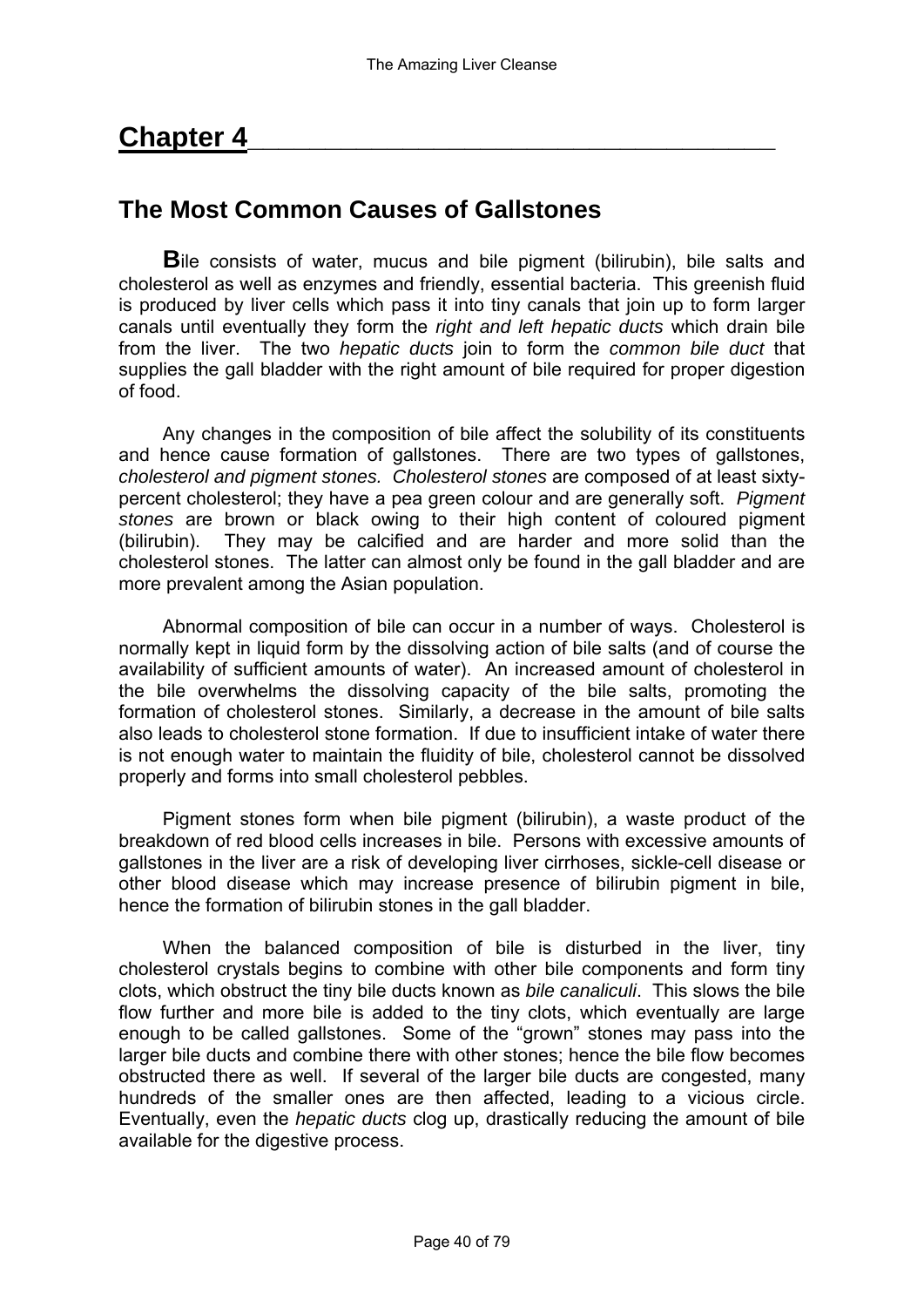Sluggish bile flow in the liver alters the composition of bile even further, which subsequently affects the gall bladder. A small clot of bile in the gall bladder may take about 8 years to grow large enough to be noticeable and to become a serious health threat. It is known that one in ten Americans has gallstones in the gall bladder and that 500 000 opt for a gall bladder operation each year. What is not known, however, is that almost every person with any health problem has gallstones in the liver, which causes many more diseases than *just* stone formation in the gall bladder. To make a real and immediate breakthrough in the understanding and treatment of disease, we as individuals, need to understand what exactly dehydrates the bile fluid, alters its natural flora, destroys its enzymes, increases its cholesterol content, or changes the amount of bile pigment (bilirubin). The following four categories shed light on the most common factors responsible for causing gallstones.

# **1. Dietary**

## **Overeating**

Dietary mistakes play perhaps the biggest role in producing imbalanced bile, compositions and consequently gallstones. Among all dietary mistakes, **overeating** is one of the worst. By regularly eating too much food or eating food more frequently than the body requires to sustain itself, the digestive juices, including bile, become increasingly depleted. This leaves large proportions of the ingested foods undigested and a source of harmful microbial activity. Large amounts of toxic substances begin to linger in the intestinal tract, congesting lymph and thickening the blood, overtaxing the liver and excretory functions.

Intestinal disorders can greatly deplete bile salts in the body, and lead to cholesterol gallstone formation. This is most notably evidenced by the increased risk of gallstones in patients with Chrohn's disease, an inflammatory disease of bowel, and other forms of *Irritable Bowel Syndrome.*

An imbalanced blood and lymph condition caused by overeating leads to congestion of blood vessels in the liver, thereby altering bile composition and generating gallstones. Gallstones in the liver further congest blood and lymph, which upsets the body's basic metabolism. The more one overeats food, the fewer nutrients become available to the body cells. Constant overeating leads to starvation of the cells, which is expressed in the urge to eat food more often. The repeated desire to snack, known as food craving, is a sign of progressive malnutrition and metabolic imbalance. Moreover, it indicates an imbalance in liver activity and presence of gallstones.

Eating to the point that you feel full or cannot eat any more food is a situation where stomach functions are impaired altogether. Digestive juices in the stomach are only able to mix with the ingested food if the stomach is at least one quarter empty. Two cupped hands full of food equals about three-quarters of the size of your stomach which is the maximum amount the stomach can process at a time. It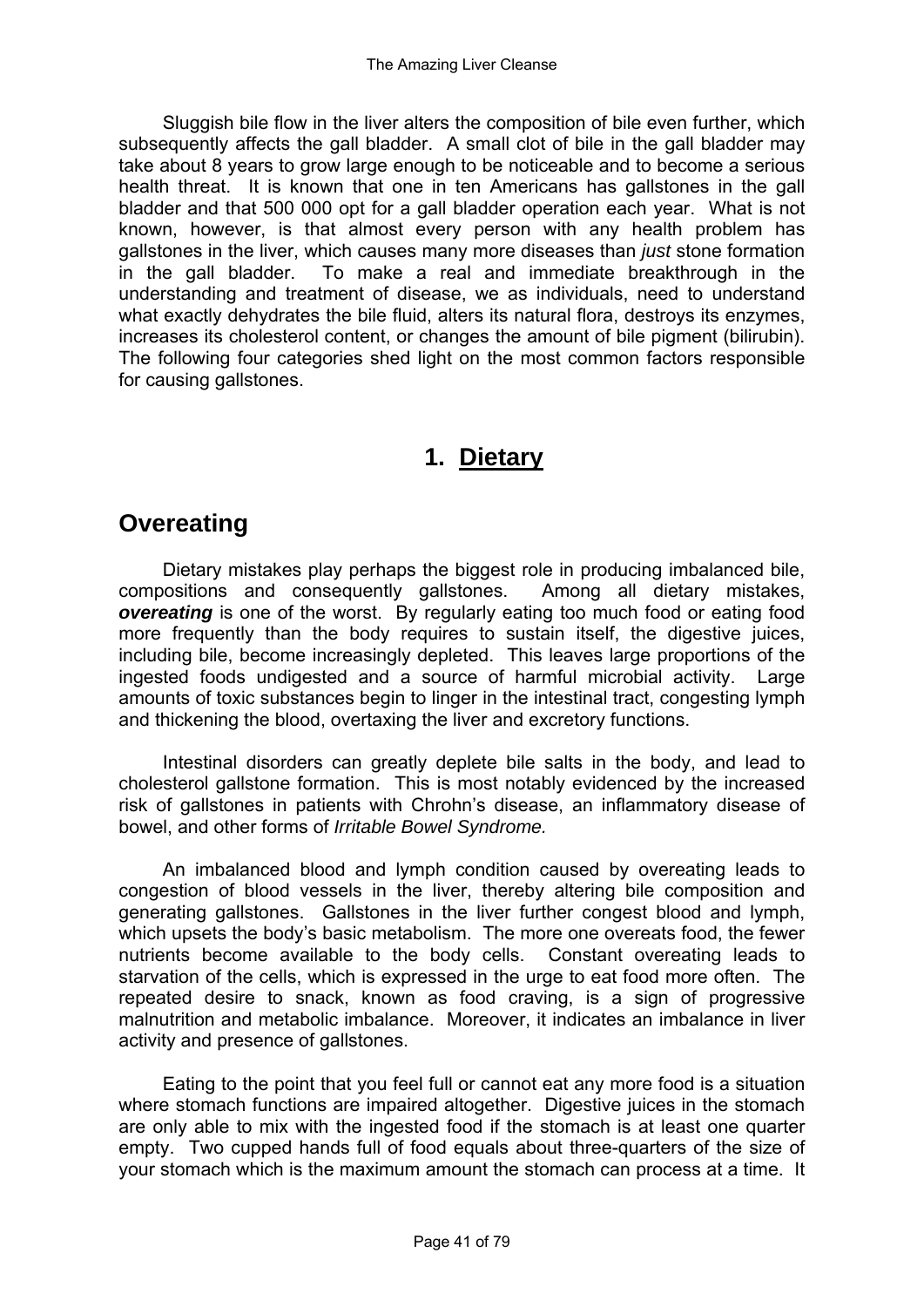is best to stop eating at the point when you still could eat a little more. Leaving the dinner table slightly hungry helps improve the digestive functions and prevent gallstones and disease from arising in the future.

# **Eating in between Meals**

Ayurveda, the most ancient health science, considers "e*ating before the previous meal has been digested*" to be one of the major causes of illness. A stressful and hurried life-style, the huge variety of processed, refined and attractively packaged food stuff on offer, and the convenience of having fast food meals (low in nutritional value) may have contributed to the irregular eating habits prevalent in a large percentage of today's population. As a general rule, the more processed foods are, the fewer nutrients they contain, and the fewer nutrients they contain, the more of them we need to eat in order to satisfy the daily nutritional requirements of the body.

Irregular eating habits, which include eating between meals, greatly upset the body's finely tuned biological rhythms that largely depend on regular cycles of eating, sleeping, and waking. The secretion of bile and intestinal digestive juices necessary for breaking down goods into their basic nutrient components is particularly high during midday which naturally asks for the biggest meal to be eaten at around this time. In the morning and in the evening, the body's digestive capacity is considerably lower. If lunch consists only of a light snack, the gall bladder will not squeeze *all* its contents into the intestines, leaving behind enough bile to form gallstones. In addition, there will be a nutritional deficiency, which is expressed through a frequent desire to eat foods or have drinks that promise a quick boost in energy such as sweets, chocolates, coffee, soda, etc. With every little snack, a little bile may be released by the gall bladder, which is not enough to empty it altogether, increasing further the risk of gallstone formation. To have the repeated desire to eat in between meals represents a major imbalance of the digestive and metabolic functions.

Each time you eat something, for example, an hour or two after a meal, the body is coerced to leave the previously eaten food half-digested and to attend the newly ingested food. The previous food begins to ferment and putrefy; becoming a source of toxins in the digestive tract, and the new food receives only inadequate amounts of digestive juices, leaving it half-digested as well. While being in the process of digesting food, the body is simply *not* capable of producing and delivering sufficient amounts of bile and other digestive juices for the newly arriving foods or drinks. This results in the generation of ever-increasing amounts of toxins and ever-decreasing amounts of nutrients. Both these stressful situations cause a reduction in bile salts and an increase of cholesterol production; hence the forming of gallstones.

To escape this vicious cycle, allow yourself to go through the initial phases of food cravings with more awareness and by substituting with fruit. In many people the urge to eat is often a sign of severe dehydration. Drinking1-2 glasses of water can stop the discomfort altogether. At the same time, make certain that you get a substantial and nutritious meal at lunchtime. In time, and provided you have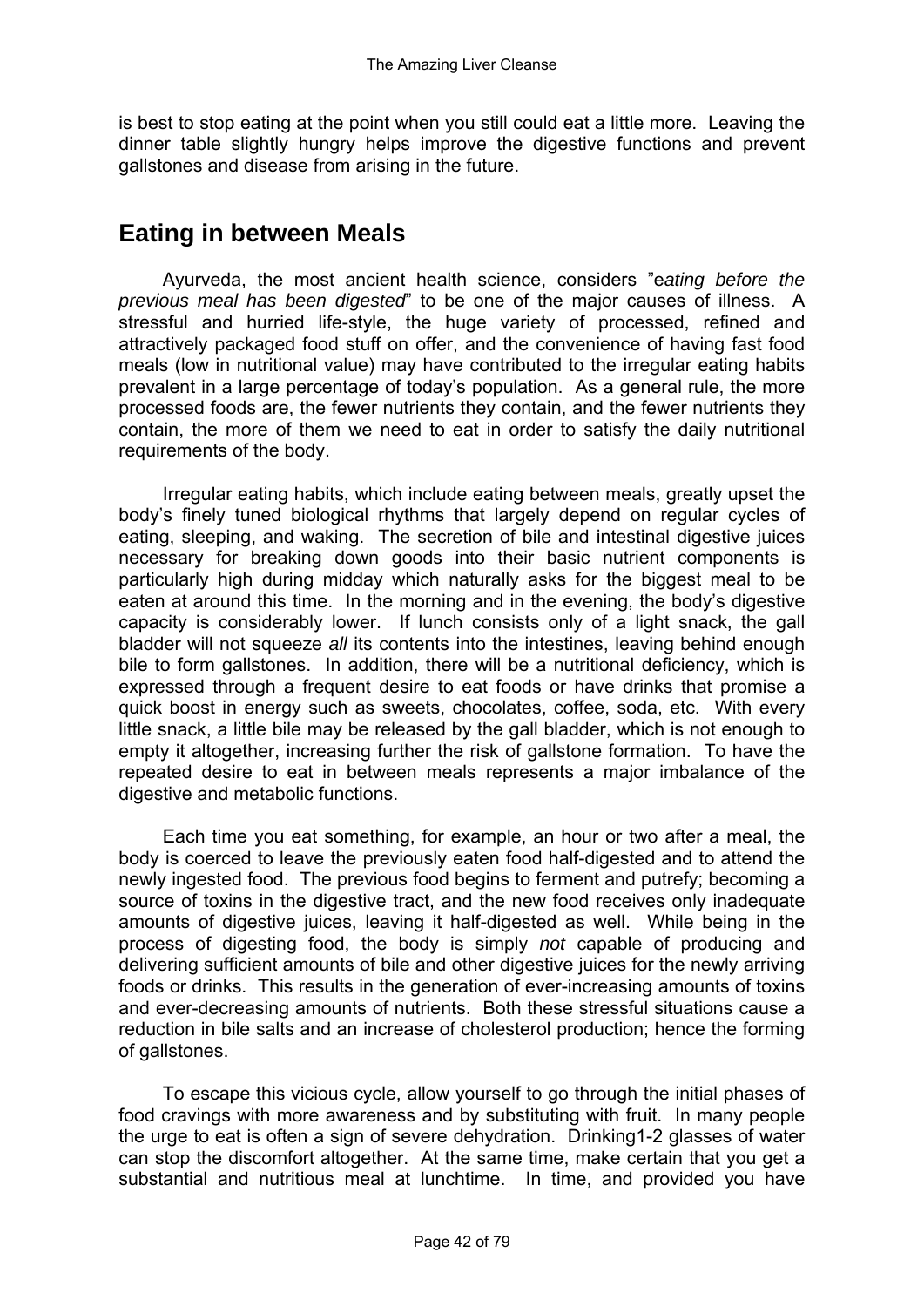cleansed your liver, your body will receive enough nutrients from the main meal at lunchtime to satisfy all its daily nutritional requirements. This will effectively stop all food cravings and desires to eat in between meals.

# **Eating Large Meals in the Evenings**

A similar situation occurs when the main meal of the day is consumed in the evening. Since the secretion of bile and digestive enzymes is drastically reduced after 6pm, a meal consisting for example of animal proteins such as meat, chicken, fish, cheese, oily or oil-fried foods, etc. will not be properly digested at this time. Instead it will become a source of toxic waste-deposits in the intestines.

Undigested foods are always a cause of congestion, first in the intestines and then in the lymph and blood. This greatly affects the quality of digestion during daytime meals. Gradually, the digestive power, which is determined by the balanced secretion of hydrochloric acid, bile and digestive enzymes, becomes subdued causing the same side effects that arise from overeating. Thus, eating large meals in the evening is a principal source of gallstones in the liver. Eating food before going to sleep further upsets the digestive functions. Ideally, there should be at least three hours between eating and bedtime. The ideal time for dinner is around 6pm.

## **Excessive Protein Consumption**

As discussed in the section "High Cholesterol," *Disorders of the Circulatory system,* excessive protein consumption leads to a thickening of the basement membranes of the blood vessels, including those of the liver *sinusoids.* Consequently, not enough *serum* cholesterol is able to leave the blood stream at the *sinusoids* and enter the liver cells, which must assume that there is a shortage of cholesterol in the body. This stimulates the liver cells to increase production of cholesterol to abnormally high levels. Hence bile which excretes cholesterol into the small intestines becomes too saturated with cholesterol, forming deposits of cholesterol in the liver bile ducts and later also in the gall bladder.

The book *"The Key to Perfect Health"* explains in greater detail how overconsumption of protein foods affects the circulatory system and that by reducing proteins in our diet, old deposits of protein in the basement membranes of the blood vessels can be removed again. Asians who generally have low protein but fat-rich diet rarely have cholesterol stones in their gall bladders. On the other hand, cholesterol stones in the gall bladder are very common among Americans whose diet is rich in proteins.

Dietary fats play only an insignificant role in raising cholesterol levels in the blood. The body cells and particularly the cells of the liver produce most of the cholesterol we require on a daily basis for basic metabolic processes. It is the thickening of the basement membranes through protein deposits that raises cholesterol production in the liver to abnormal levels. In addition to eating protein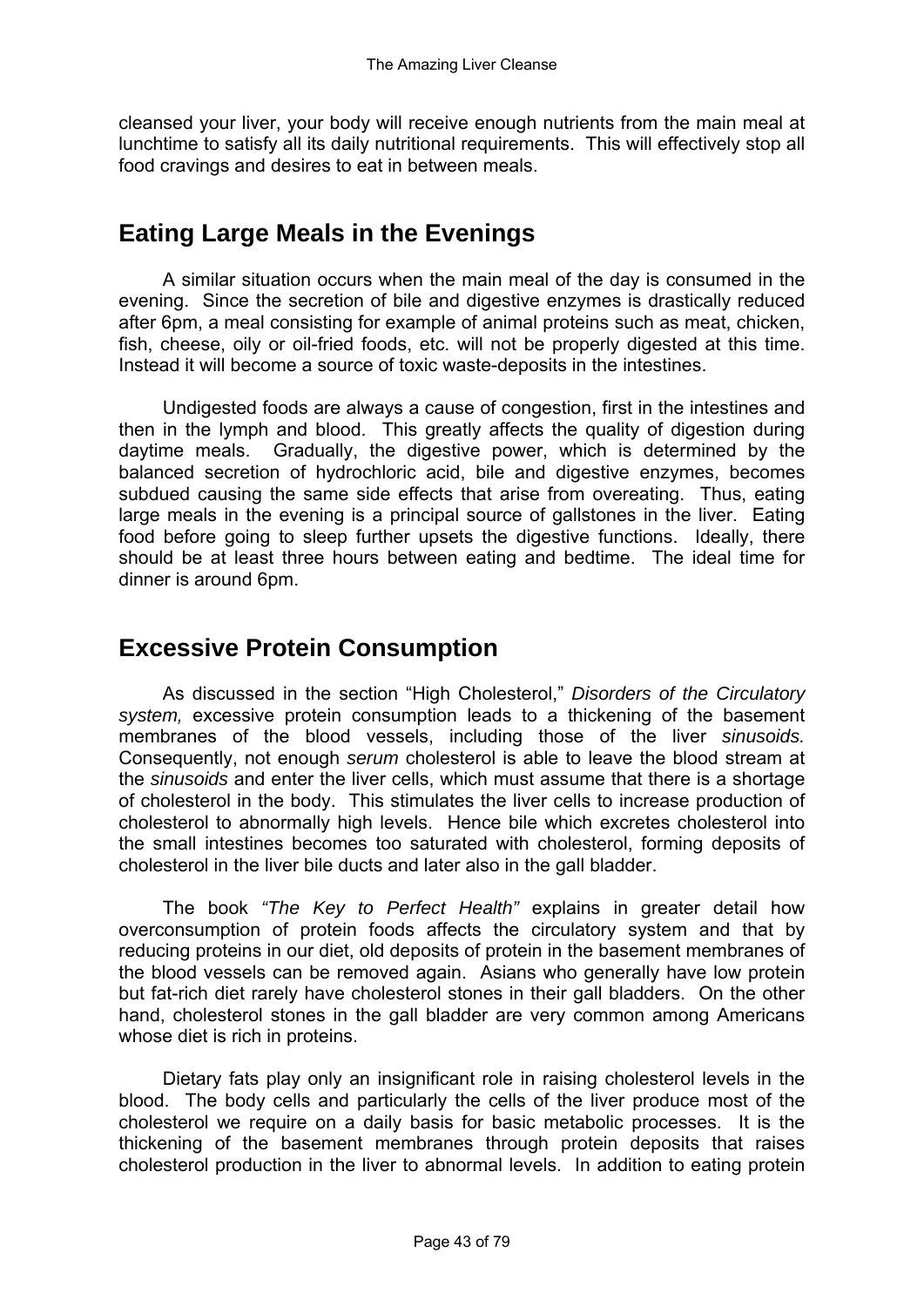foods, also smoking, drinking alcohol or coffee, and stress generate excessive amounts of proteins in the blood which when deposited in the blood vessel walls increases cholesterol production by the liver cells and promotes the formation of gallstones.

If you are not a vegetarian it is best to cut out meat, pork and eggs and keep other types of animal protein to a minimum. Although all animal proteins have a gallstone-generating effect, white meat, including chicken, turkey, and rabbit, cause the least damage to the liver, provided they are of free-range origin and not eaten more often than once or twice a week. It is best to avoid fried foods as they aggravate both the gall bladder and liver. Once your taste for meat or other animal proteins begins to diminish, gradually switch to a balanced vegetarian diet. Vegetarians have the lowest incidence of gallstones, heart disease and cancer.

### **Specific Foods or Drinks**

Eggs, pork, onions, fowl, pasteurized milk, coffee, citrus, corn, beans (except soy-beans), and nuts, in this order, are known to bring on gall bladder attacks in patients suffering from gall bladder disease. In a 1968 study (Ann Al, 1968, 26; 83-87) an entire group of patients with gall bladder disease were free of symptoms while on a diet free from above foods. Adding eggs to their diet brought on gall bladder attacks in 93% of patients. Egg proteins in particular can have a gallstone-producing effect. Researchers believe that the ingestion of substances which cause allergies make the bile ducts swell up, which in turn impairs the flow of bile from the gall bladder.

This, however, is only partially true. From Ayurveda's point of view gallstone formation is a so-called *Pitta* disorder, affecting mostly the *Pitta* body type. *Pitta,* which means bile in the language of *Sanskrit,* is naturally secreted in large amounts among this body-type but is also easily aggravated, that is its constituent parts become imbalanced when most of the above foods are eaten on a regular basis.

The *Pitta* body type is know to have only limited amounts of enzymes to break down the following foods or drinks of which the most prominent are: *Sour dairy products, including cheese, yoghurt, sour cream; egg yolks; salty butter; lentils; all nuts except almonds; hot spices, also ketchup, mustard, pickles, salt, sour salad dressings, spicy condiments, vinegar; citrus fruits and citrus fruit juices; all sour and unripe fruits; brown sugar; whole (non-ground) grains as contained in many whole wheat breads; brown rice; lentils; alcohol; tobacco, coffee and regular tea; most medical drugs; cokes and other soft drinks; artificial sweeteners, preservatives and colorings; chocolates, cacao; left-over or frozen foods; iced drinks.*

Although, the Pitta type is the most prone to develop gallstones, other body types are at risk too, if they regularly eat foods that go against their natural constitutional requirements (for further details about diets according to body-types refer to a good book on Ayurveda or to "*The Key to Perfect Health"*). What upsets all the body types though, are processed, preserved, and unnatural foods and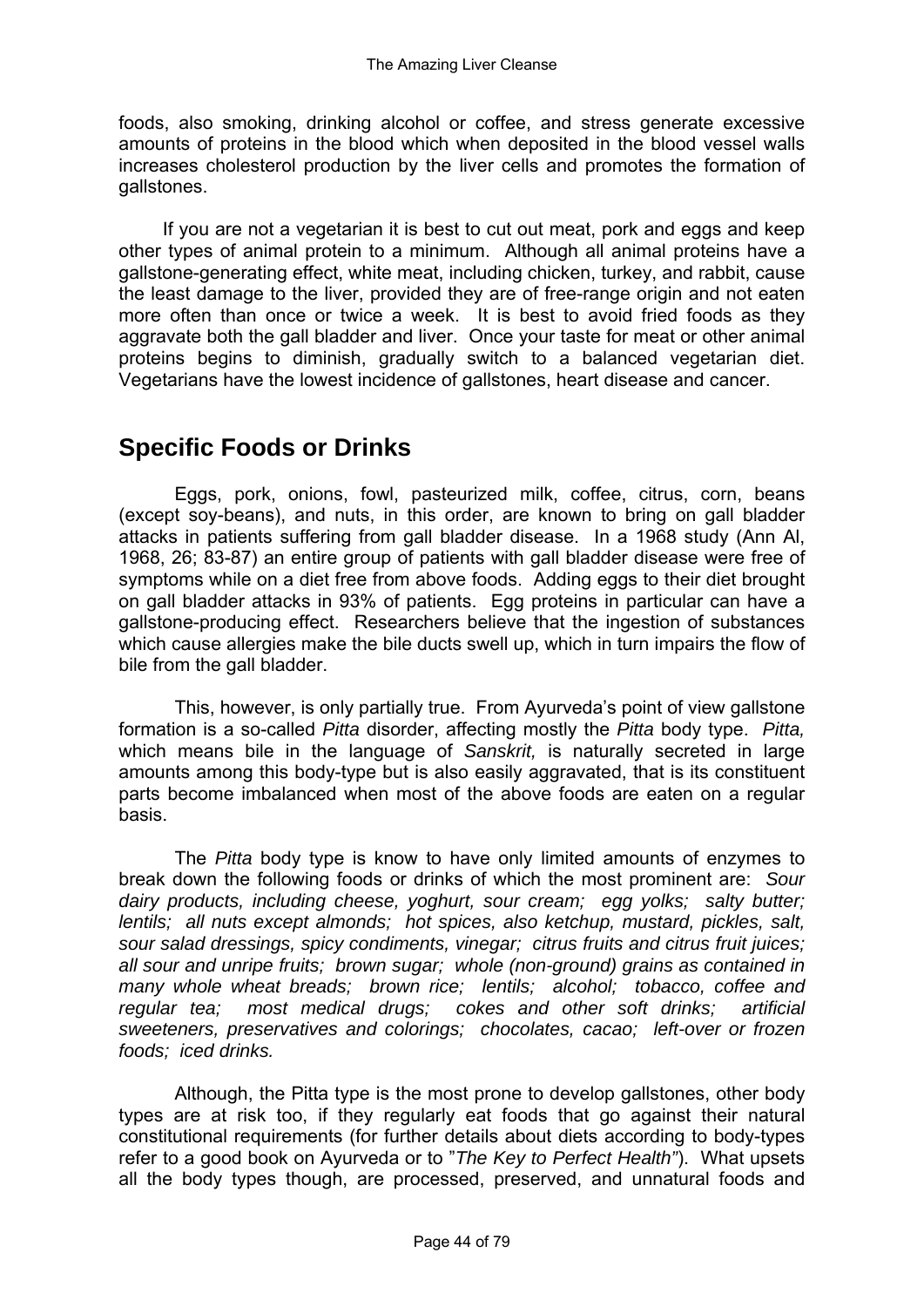drinks. Foods which contain artificial sweeteners such as aspartame or saccharine, also upset liver functions. Drinking alcohol on a regular basis causes fat deposits in the liver, and so does eating foods that contain a lot of sugar. The increased consumption of sugar among children may explain why such a high percentage of children today have already accumulated numerous gallstones in the liver, although only few children normally develop stones in the gall bladder at this age (I have given the liver cleanse to many ill children, all of whom have released hundreds of gallstones). Children rarely produce gallstones when being on a balanced, vegetarian diet, rich in fruits, vegetables, and complex carbohydrates.

## **Dehydration**

Many people today suffer dehydration without being aware of it. Dehydration is a condition when body cells no longer receive enough water, required for basic metabolic processes. The cells can run out of water for a number of reasons:

- Lack of water intake (anything less than one liter of water a day)
- Regular consumption of drinks that have a strong diuretic effect, e.g. coffee, tea, colas, soda, alcoholic beverages
- Regular consumption of stimulating foods or substances such as meat, hot spices, chocolate, sugar, tobacco, narcotic drugs, etc.
- Stress
- Excessive exercise
- Overeating and excessive weight
- Most medical drugs
- Watching television for several hours

Any of these factors can deprive the body cells of water, which coerces them to hold on to water. They do this by increasing the thickness of their membranes. Although this emergency measure may "save" some water, it also reduces the cells' ability to absorb new water as well as nutrients. Some of the unabsorbed water (and nutrients) is accumulated in the connective tissues surrounding the cells, causing swelling of the body and water retention in the legs, kidneys, face, eyes, arms, and other parts. At the same time, the blood plasma and lymph fluid becomes thick. Dehydration affects the natural fluidity of bile and thereby promotes the formation of gallstones.

Tea, coffee, cola, or chocolate share the same nerve toxin (stimulant) *caffeine. Caffeine*, which is readily released into the blood, triggers a powerful immune response that helps to counteract and eliminate this nerve toxin. The energizing or invigorating effect that arises from taking any of these stimulants is caused by sudden increase in immune activity. Those who take these stimulants on a regular basis "get used to them: i.e. are no longer efficient enough, because excessive secretions of *cortisol* and *adrenaline drastically suppress* the immune system. Hence people have to take more of them to still get some of the "benefits".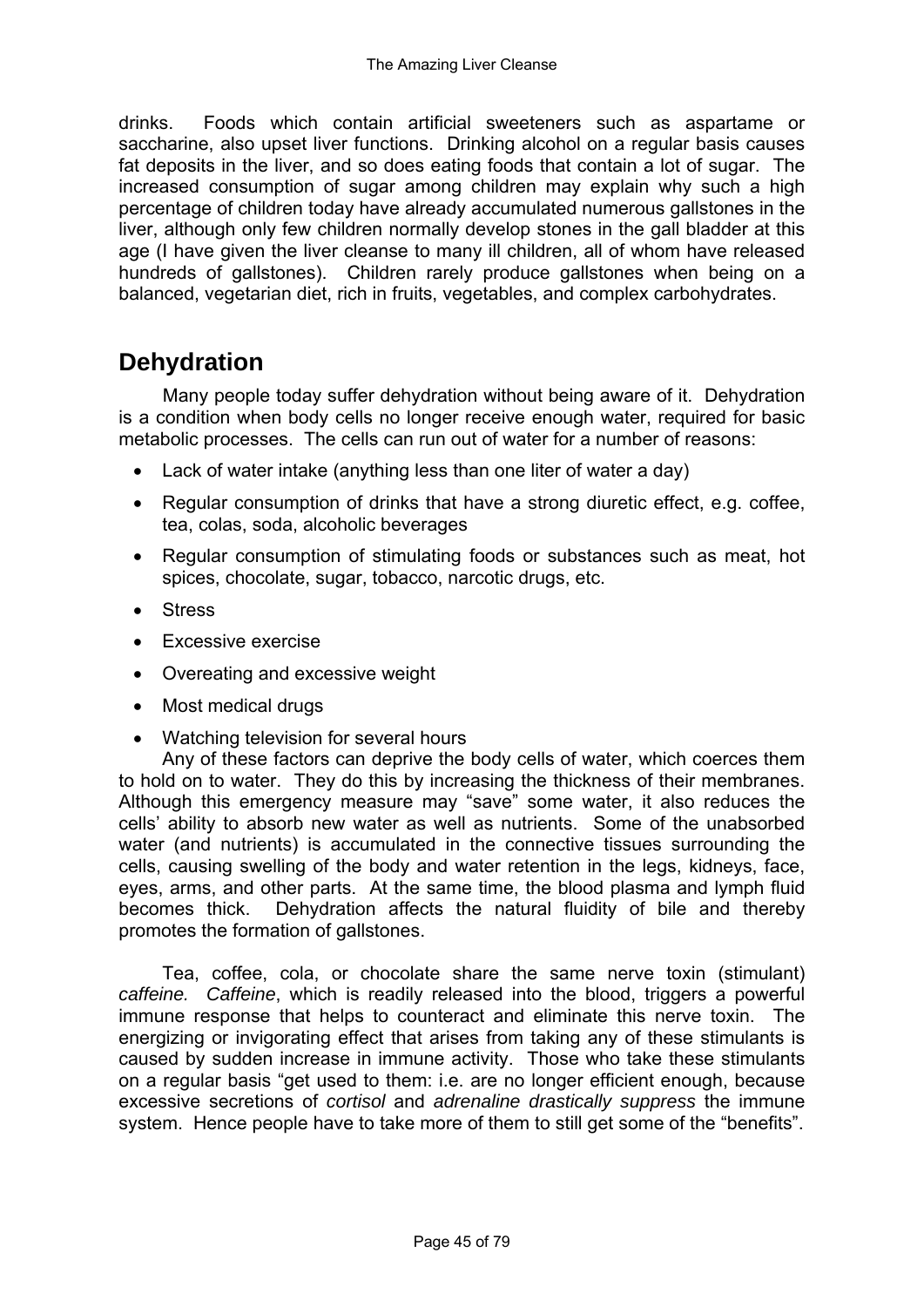Since the body cells have to continuously sacrifice some of their water for the removal of the nerve toxin *caffeine*, regular consumption of coffee, tea or colas causes them to become dehydrated. Note that for every cup of tea or coffee you drink the body has to mobilize about 3 cups of water, just to remove the stimulants, a luxury it cannot afford. This also applies to soft drinks, drugs or any other stimulants, including watching TV for many hours (see section "Lifestyle").

## **Rapid Weight Loss**

Overweight people are at greater risk of developing gallstones than people of average weight. It is an undisputed fact that there are significant health benefits to be gained from losing excess pounds. For example many people can reduce high blood pressure and cholesterol levels through weight loss.

However, rapid weight loss through a diet programme advising very low intake of calories each day increases a person's risk of developing gallstones both in the liver and gall bladder. Some low-calorie diets may not contain enough fat to cause the gall bladder to contract enough to empty its bile. A meal or snack containing approximately 10 grams (one-third of an ounce) of fat is necessary for the gall bladder to contract normally. If this doesn't happen, there is bile retention in the gall bladder, leading to stone formation.

Obesity is associated with increased cholesterol secretion in the bile, thus an increased risk of cholesterol gallstones. When obese individuals undergo rapid or substantial weight loss due to one-sided diet programmes, the congested and therefore malnourished body seeks to take nutrient and fat components from reserve depots, which quickly raises blood fats and further increases the risk of gallstone formation. The sudden stone formation appears to be a result of increased cholesterol and decreased bile salts in the bile of these patients during rapid weight loss programmes.

Also gallstones are common among obese patients who lose weight rapidly after gastric bypass surgery. (In gastric bypass surgery, the size of the stomach is reduced, preventing the person from overeating.) One study found that more than a third (38%) of patients who had gastric bypass surgery developed gallstones afterward. Gallstones are most likely to occur within the first few months after surgery. The research findings relate, however, only to gallstones in the liver. The damage done to the liver itself through this procedure is likely to be far greater than causing gallstones in the gall bladder.

If substantial or rapid weight loss increases the risk of developing gallstones, more gradual weight loss would seem to lessen the risk of getting gallstones. In fact, if weight loss is concentrated more on regulating the times of eating and removing toxic waste deposits from the body, including gallstones from the liver and gall bladder, weight loss is *not* increasing the risk of gall bladder disease but is *reducing* it. By eliminating all stones from the liver and gall bladder an obese person can drastically improve digestive functions and gain energy rather than waste. This will cut out all harmful side effects that may be associated with sudden weight-loss.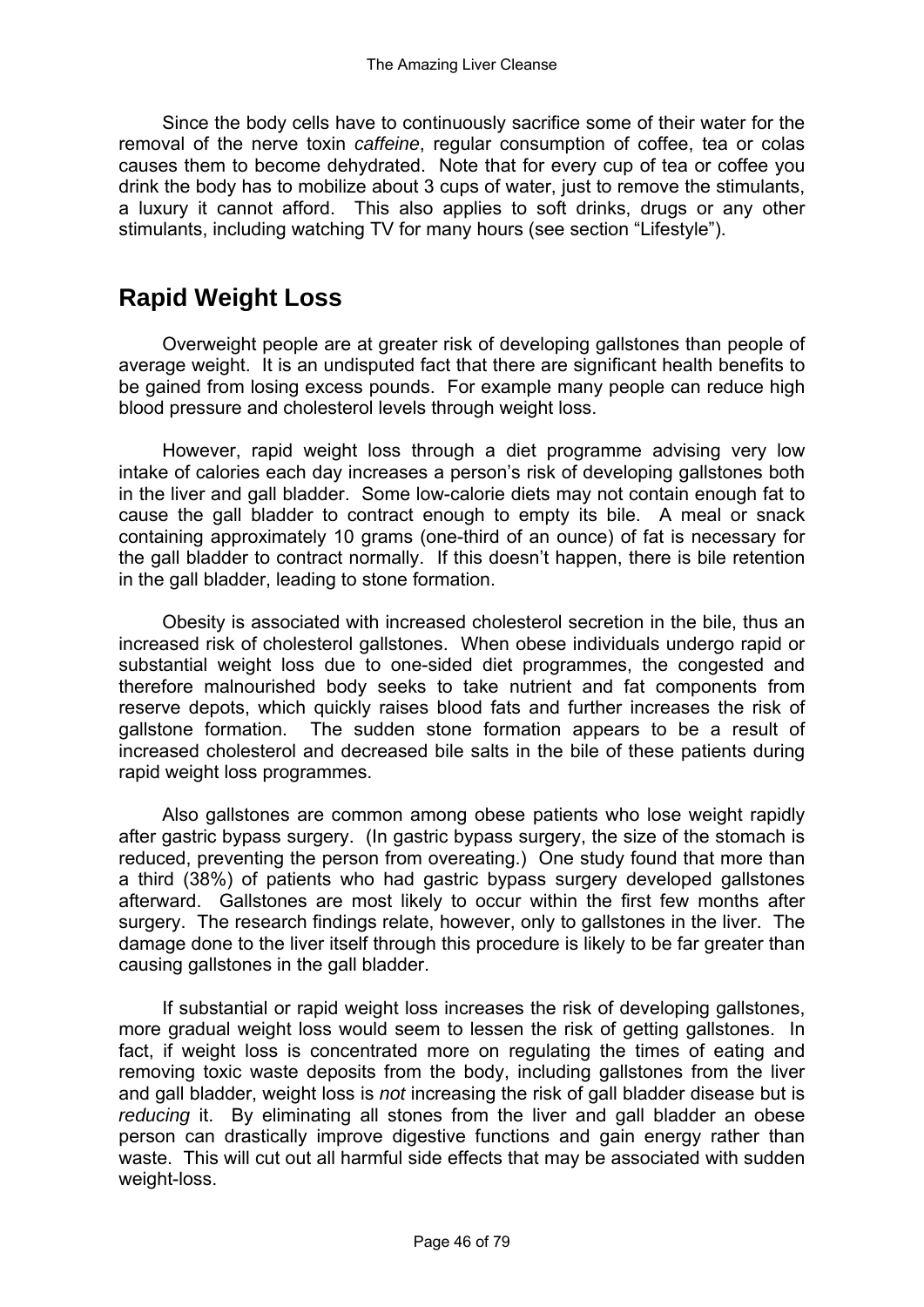### **Low Fat Diets**

The promotion of a low fat diet as *the most healthy diet of all* can be held partly responsible for the continuous increase in liver and gall bladder disease among the population in the Western hemisphere. Until recently high protein foods were heralded as the most important food to provide physical strength and vitality. Fats, on the other hand, have been branded a culprit for causing many of today's chronic diseases. But fats themselves can certainly not be held responsible for causing, for example, heart disease.

At the beginning of the  $20<sup>th</sup>$  century, heart attacks rarely occurred anywhere in the world. Since then fat consumption per capita has remained almost the same. But what has risen most dramatically in the affluent parts of the world, particularly since World War II, is the consumption of proteins. Overconsumption of protein foods have caused an unprecedented number of circulatory diseases and fatalities through heart attacks which by contrast still rarely occur among ethnic groups that mostly live on vegetarian foods. In a report by the American Medical Association it was stated that a vegetarian diet could prevent 97% of all cases of thrombosis leading to heart attacks.

Although the vegetarian diet may contain large amounts of fats, the fats don't seem to have any detrimental effects on the circulatory system. By contrast, overeating proteins of animal origin causes thickening of liver blood vessels, which lead to gallstone formation (see also section "Heart Disease", *Circulatory Disorders*); gallstones cut down bile production in the liver. Diminished bile secretions reduce the body's ability to digest fats. Due to indigestion, weight gain, and other discomforts arising there from, a person is then naturally advised to cut down on fats. But this further prevents the gall bladder from completely emptying its bile contents, which lead to more problems with fat digestion. Eventually, the body runs out of useful essential fats. This prompts the liver to increase cholesterol production and more stones are formed. The less fat the body receives with the food the worse the situation becomes. But since fats cannot be digested properly, the body enters a vicious circle, which in most cases can only be stopped by removing *all* gallstones from the liver and gall bladder, and then gradually increasing fat intake to normal levels.

Low fat milk, for example, may be one of the culprits that start off this vicious cycle. Milk has been designed in such a way that it contains the right amounts of fats required for the digestion of milk proteins. Without the natural quantity of fat in the milk, the gall bladder is not stimulated to release the right amount of bile required to digest both the milk proteins and the milk fats. Hence undigested proteins and fats are left in the gastrointestinal tract causing severe putrefaction and lymphatic congestion, as often seen among milk formula-fed babies suffering intestinal colic. This may be responsible for the formation of gallstones in the liver of very young children. Even the *whole fat milk* offered in food stores today has reduced fat content, certainly not sufficient to make milk digestible for most people. (For further details about the dangers involved in eating low fat or "light" foods, see "It's Time to Wake Up".)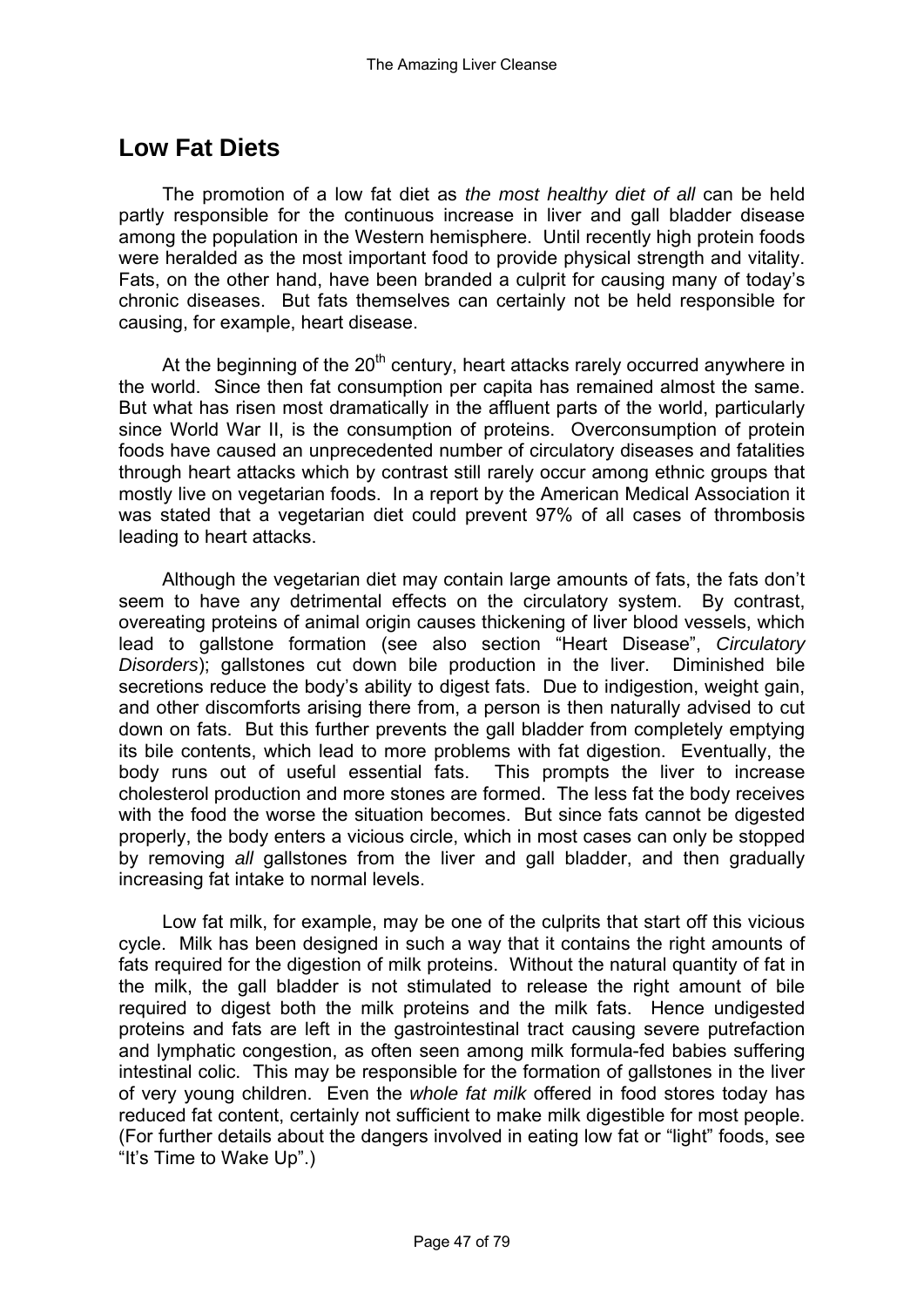## **Hormone Replacement Therapy (HRT) and Birth Control Pills**

The risk of cholesterol gallstones is higher among women, especially in those who have been using birth control pills and hormone replacements. According to research, oral contraceptives and other *oestrogens* double a woman's chance of developing gallstones (Bo Gyn, 1994; 83:5-11). The female hormone *oestrogen* contained in contraceptive pills and hormone replacements increases bile cholesterol and decreases gall bladder contraction. This *oestrogen* effect may thus not only be responsible for causing gallstones in the liver and gall bladder, but also for many other diseases that arise from diminished liver functions. Earlier research also implicated *progestogens* contained in HRT drugs in the development of gallstones (Ress Comm in Chem Path & Parm, 1992; 75[1]:69-84).

Women who go through the menopause can find great relief from menopausal symptoms by doing a series of liver cleanses. A better liver performance and an increased production of bile in particular can prevent and reverse osteoporosis and other bone/joint problems if diet and life-style are balanced as well.

# **Other Drugs**

Medications prescribed to lower body lipids, such as *clofibrate* (ATROMID-S) and other cholesterol-lowering drugs, may increase cholesterol in the bile and lead to an increased risk of gallstones. These drugs lower blood fats, which they are designed to accomplish. This, however, leads the liver cells to assume that the body is short in fats; hence they produce more cholesterol which is secreted into the bile. The imbalanced composition of bile (excessive cholesterol) causes gallstones, both in the liver and in the gall bladder. *Octretide,* one of the new generation "statin" drugs, prevents the gall bladder from emptying after a fatty meal leaving plenty of bile there to form into stones. The dangers involved in such methods of interference are obvious, certainly more serious than having risen blood fats (contrary to common belief, there is no scientific evidence to date that shows heart disease is caused by high blood fats).

Certain antibiotics like *ceftriaxone*, used for lower respiratory tract infections, skin and urinary tract infections, pelvic inflammatory disease, bone and joint infections as well as meningitis also cause gallstone formation, according to several studies published in various medical journals such as the Lancet, 1988 (ii:141103) and 1989(i:165).

Similarly, anti-rejection drugs given to kidney and heart transplant patients increase the likelihood of forming gallstones. Also *thiazides,* which are water pills used for high blood pressure, may bring on gall bladder disease in patients with gallstones. Children taking *furosemide* are likely to develop gallstones, according to research published in the *Journal of Perinatology,* 1992, 12[2]: 107-11). *Prostaglandins* have no fewer side effects.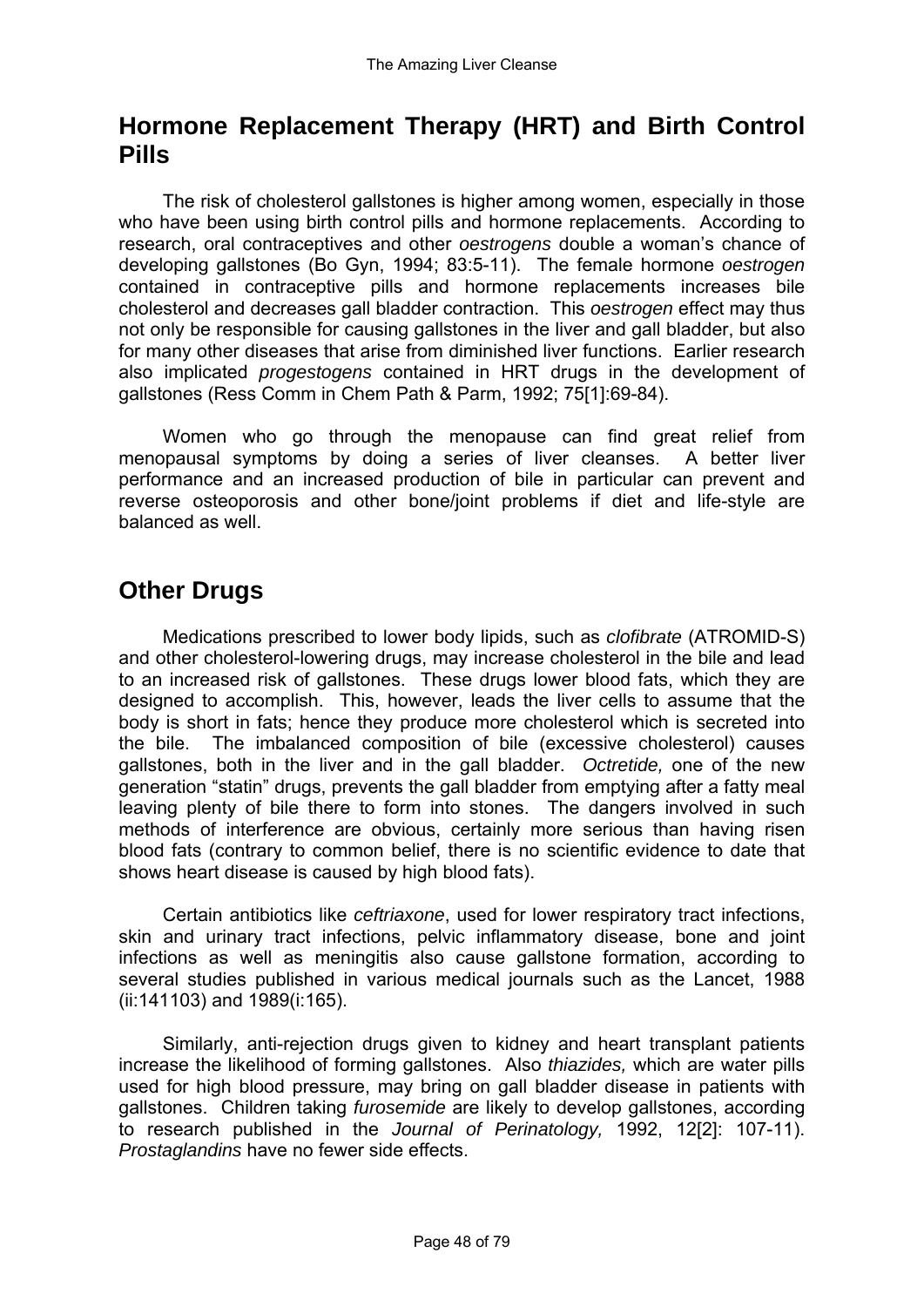All drugs are toxic by nature and require detoxification by the liver; yet impaired liver function permits many of the poisonous chemicals to enter the bile. This alters the natural balance of its constituents and lends to gallstone formation in the liver and, in some instances also in the gall bladder. The above findings only refer to gallstones in the gall bladder and don't reveal the severity of damage that these drugs can cause to the liver itself. Before drugs can cause the development of several gallstones in the gall bladder, they must have caused hundreds of them in the liver bile ducts.

Symptomatic treatments always have a price tag attached to them, which is the impairment of basic liver functions. It is far more beneficial for the body to remove all the gallstones, restore normal blood values and improve digestion of food and elimination of waste than to suppress symptoms. Symptoms are *not* the disease; they only indicate that the body requires immediate care and attention.

# **2. Lifestyle**

# **Disrupting the Biological Clock**

The way we organize and live our lives has a great impact on how our body functions. Its efficiency and performance largely depends on set biological rhythms that are in synchrony with the co-called *circadian rhythms* Circadian rhythms are closely associated with the movements of our planet around the sun and its axis as well as the motions of the moon and other planets in relation to the position of the earth.

Our body has more than 100 such 24-hour rhythms. Each individual rhythm controls the timing of an aspect of our body's functions, including heart rate, blood pressure, body temperature, hormone levels, secretion of digestive juices and even pain threshold. All these rhythms are well co-coordinated with other and are controlled by the brain's "pacemaker device" called *suprachiasmatic nuclei.* This area of the brain regulates the firing of nerve cells that seem to set our biological rhythms. If one rhythm becomes disrupted somehow, other rhythms are thrown off balance too. There are in fact numerous disorders that can arise when one or more of our biological rhythms are interfered with through mistakes in our lifestyle.

This section deals with some of the most common "deviations" that particularly affect the functioning of our liver and gall bladder. By attuning our daily routine to the natural schedule of our body, we can greatly assist it in its ceaseless effort to nourish, cleanse and heal itself and also prevent new health problems from arising in the future.

## **The Natural Sleep/Wake Cycles**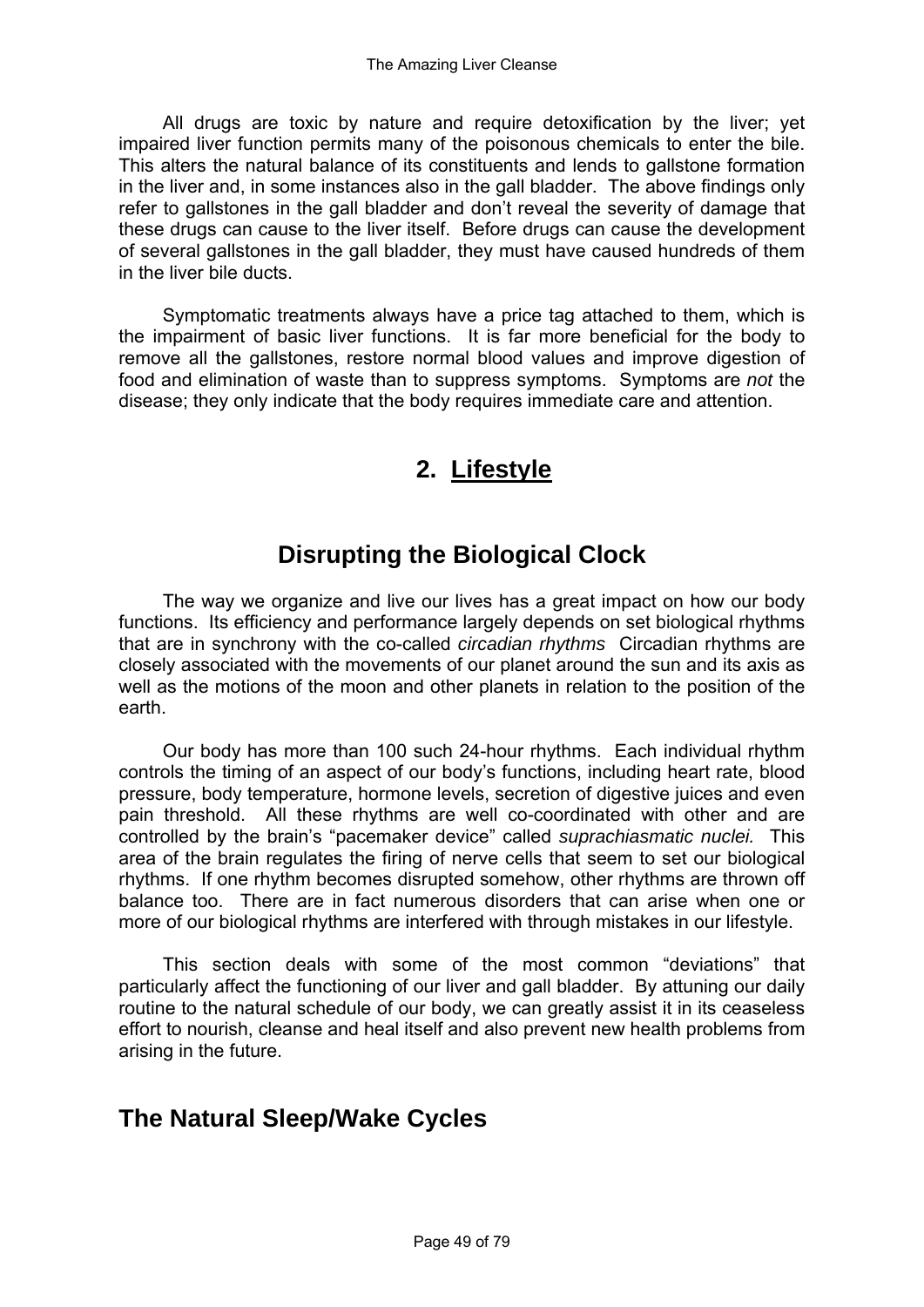Our natural sleep/wake cycles are regulated by the alteration of day and night. The onset of daylight triggers, for example, the release of powerful hormones (*glucocorticoids)* of which the main ones are *cortisol* and *corticosterone.* Their secretion has marked circadian variations. The hormones regulate some of the most important functions in the body, including metabolism, blood sugar level and immune responses. Peak levels are between 4 and 8 a.m. and gradually decrease as the day continues. The lowest level occurs between midnight and 3 a.m.

If you change your daily sleep/wake schedule by sleeping, for example, after midnight versus 2 hours before midnight and waking after 8 or 9 a.m. versus rising with the sun at around 6 a.m., the peak of *cortisol's* cycle changes accordingly. This can create chaotic conditions in the body. Toxic waste materials that have accumulated in the rectum and the urinary bladder during the night, normally meant to be eliminated between 6 and 8 a.m., are partially retained and reabsorbed. When you disrupt your normal sleep/wake cycles, the body's rhythms influenced by sleep become desynchronized with those regulated by darkness/daylight. This can lead to almost every type of disorder, including chronic liver, respiratory and heart diseases.

An upset *cortisol* cycle can also bring on acute problems. It has been found that more strokes and heart attacks occur in the morning than at any other time of day. Blood clots form most rapidly at about 8 a.m. Blood pressure also rises in the morning and stays elevated until late afternoon. At around 6 p.m. it drops off and hits its lowest point during the night. To support the basic hormonal and circulatory rhythms in the body, it is therefore best to sleep early (before 10 p.m.) and rise not later than the sun does (ideally at around 6 a.m.).

One of the *pineal gland's* most powerful hormones is the neurotransmitter *melatonin.* The secretion of *melatonin* starts between 9.30 – 10.30 p.m. (depending on age), inducing sleepiness. It reaches peek levels between 2 a.m. – 3 a.m. and drops to its lowest levels at midday. The pineal gland controls reproduction, sleep and motor activity, blood pressure, the immune system, the pituitary and thyroid glands, cellular growth, body temperature, and many other vital functions. All of them depend on the regular *melatonin* cycle, which can be disrupted by sleeping late or working night shifts.

The brain also synthesizes *serotonin,* which is an important neurotransmitter relating to our state of well being. It affects day and night rhythms, sexual behavior, memory, appetite, impulsiveness, fear, and even suicidal tendencies. Unlike *melatonin, serotonin* increases with the light of the day; physical exercise and sugar also stimulate it. If we get up late in the morning, lack of exposure to enough daylight reduces *serotonin* levels during the day, and since *melatonin* is a breakdown product of *serotonin,* also the levels of *melatonin* during the night.

Any deviation from the circadian rhythm causes abnormal secretions of the brain hormones *melatonin* and *serotonin*. This in turn leads to erratic biological rhythms, which can subsequently disrupt the harmonious functioning of the entire organism, including metabolism and hormonal balance. Suddenly, we may feel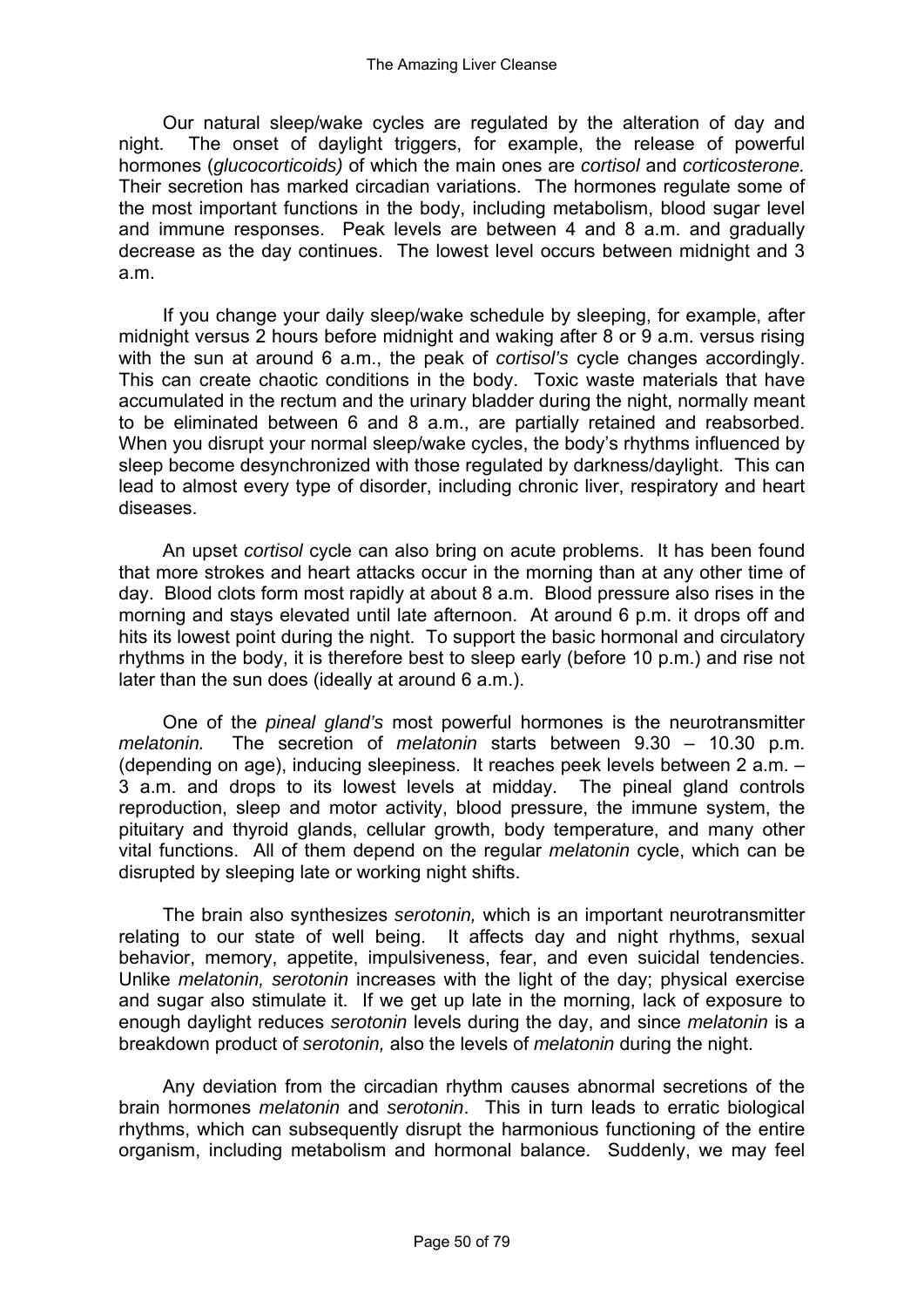'out of tune' and become susceptible to develop a range of disorders from a simple headache or depression to a fully-grown tumour.

Also production of growth hormones which stimulate growth in children and help maintain muscle and connective tissue in adults depends on proper sleep cycles. Sleep triggers hormone production with peaks occurring during the first two hours of sleep before midnight (coinciding with dreamless sleep, called "beauty sleep"). If you're sleep deprived, production drops. People who work the night shift have a greater incidence of insomnia, infertility, cardiovascular illness and stomach problems. Also performance falls and accident rates are high during the night.

## **Meal Times**

*Ayurveda* declared thousands of years ago that in order to maintain physical and emotional well being the body must be fed according to a natural time schedule. Like most other functions in the body, the digestive process is controlled by circadian rhythms, too. The secretions of bile and other digestive juices peak at midday and are at their lowest during the night. Hence it is best to eat the largest meal of the day at around midday and only light meals during breakfast and dinner. This enables the body to digest the ingested food properly and absorb the right amount of nutrients for the maintenance of proper functions throughout the body. To avoid interfering with the secretion of digestive juices at lunchtime, it is best to eat breakfast not later than 8 a.m. Dinner is digested most effectively when eaten between 6 and 7 p.m.

Any long-term disruption of this cycle, either caused by irregular eating habits, or by placing the main emphasis on dinner and/or breakfast leads to accumulation of undigested foods, lymph and blood congestion. This also disrupts our natural instinct which would naturally tempt us to eat only those foods that are suitable for our personal body type and to eat them when we can digest them best. The large amounts of undigested and unused foods eaten at the wrong times of the day impair the digestive functions further and cause gallstones in the liver and gall bladder (see digestive disorders).

## **3. Other Causes**

#### **Watching Television for Several Hours**

Research has shown that watching television can dramatically increase cholesterol production in the body. This applies especially to children who may show a rise of up to 300% cholesterol within a few hours of watching television. Such excessive secretions of cholesterol alter the composition of bile, which causes formation of gallstones in the liver.

Exposure to television is a great challenge for the brain. It is far beyond its capacity to process the flood of incoming stimuli that emanate from the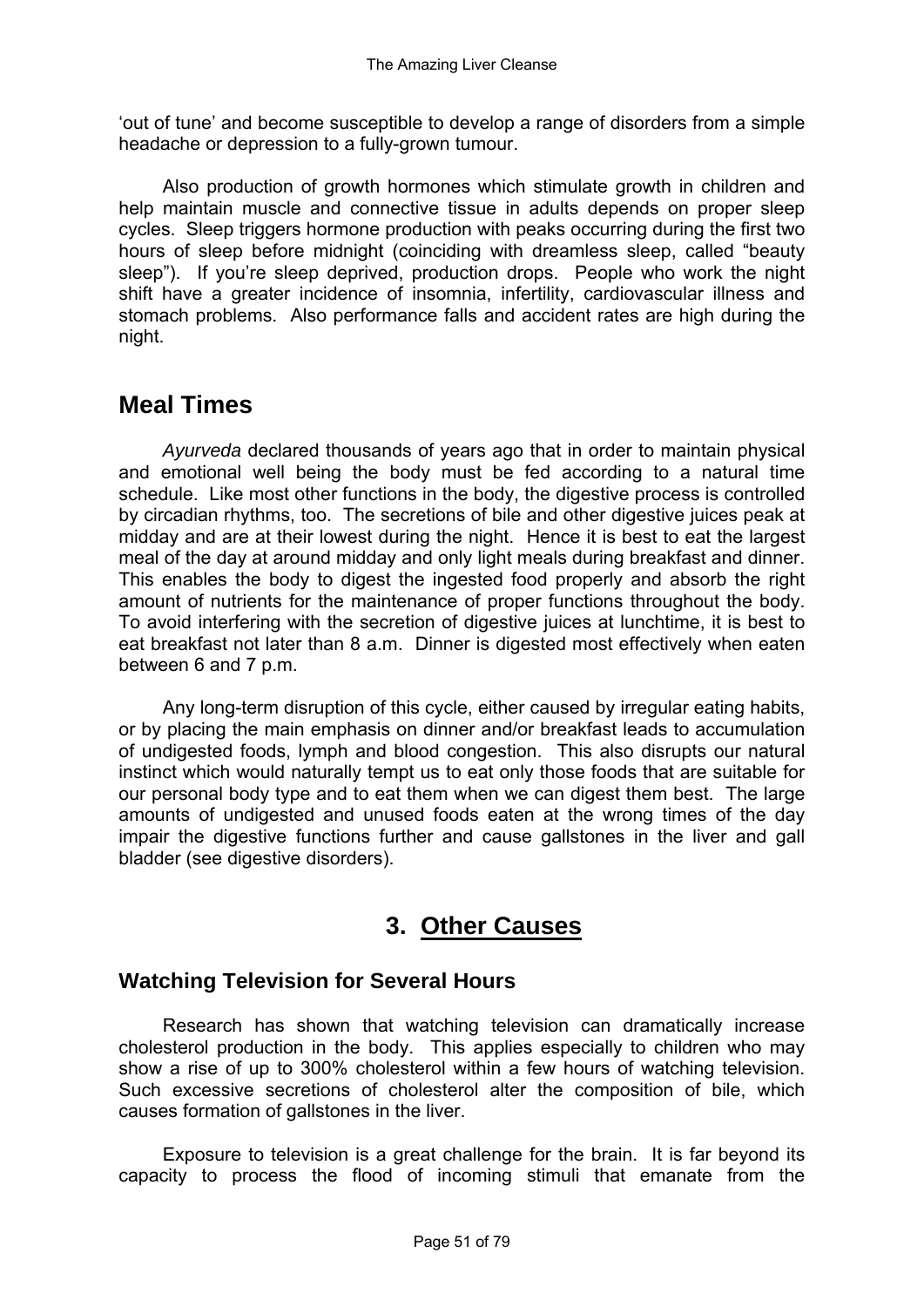overwhelming number of picture frames appearing on the TV screen every split of a second. The resulting strain takes its toll. Blood pressure rises to help move more oxygen, glucose, cholesterol, vitamins and other nutrients around the body and to the brain, all of which are used up rapidly by the heavy brainwork. Add violence, suspense and the noise of gunshots, etc., to the spectacle and the adrenal glands respond with shots of adrenaline to prepare the body for a 'fight or flight'. This in turn contracts large and small blood vessels in the body, causing a shortage of water, sugar and other nutrients in the cells.

The signs for such an effect can be many. You may feel shattered, exhausted, and stiff in neck and shoulders, very thirsty, lethargic, depressed and even too tired to go to sleep. Stress, for example, triggers cholesterol production in the body. Since cholesterol is the basic ingredient of stress hormones in the body, stressful situations use up large quantities of cholesterol which stimulates the liver to produce more of it to make up for the loss. If our body did not bother to increase cholesterol levels during such stress encounters, we would have millions of television deaths by now. Still, the stress response comes with a number of side effects, one of which is the formation of gallstones.

#### **Emotional Stress**

A stressful lifestyle can alter the flora of the bile and thereby cause formation of gallstones in the liver. One of the most stress-causing factors in life is not having enough time for oneself. Not having enough time creates pressure, continuous pressure causes frustration and frustration turns into anger. Anger is an indication of severe stress. Its effect on the body can be measured by the amounts of adrenaline and noradrenaline secreted into the blood by the adrenal glands. These hormones help the body to deal with excitement and stressful situations.

Under stress, the hormones increase the rate and force of the heart beat, raise blood pressure and constrict the blood vessels in the secretory glands of the digestive system. In addition, they restrict the flow of digestive juices, including stomach acids and bile, delay onward movement and absorption of food, and inhibit the elimination of urine and faeces. When food is no longer digested properly and significant amounts of waste are prevented from leaving the body via the excretory organs, almost every area of the body begins to be affected, including the liver and gall bladder. Chronic stress or rather the inability to cope with it, can be held responsible for 85-95 of all diseases, commonly referred to as *psychosomatic* diseases.

During relaxation, on the other hand, all these (disrupted) functions can be normalized again, unless the stress-caused obstructions require deep cleansing. The best antidote to dealing with stress and its harmful effects are methods of relaxation, such as meditation, yoga, or spending time in nature. To cope with the fast pace of modern life and give the nervous system enough time to relax all these restricted functions or keep them balanced it is vital to spend at least 1 hour a day in silence. If you had any stressful periods in your life or have a difficult time calming down or unwinding, you will greatly benefit doing the liver cleanse first.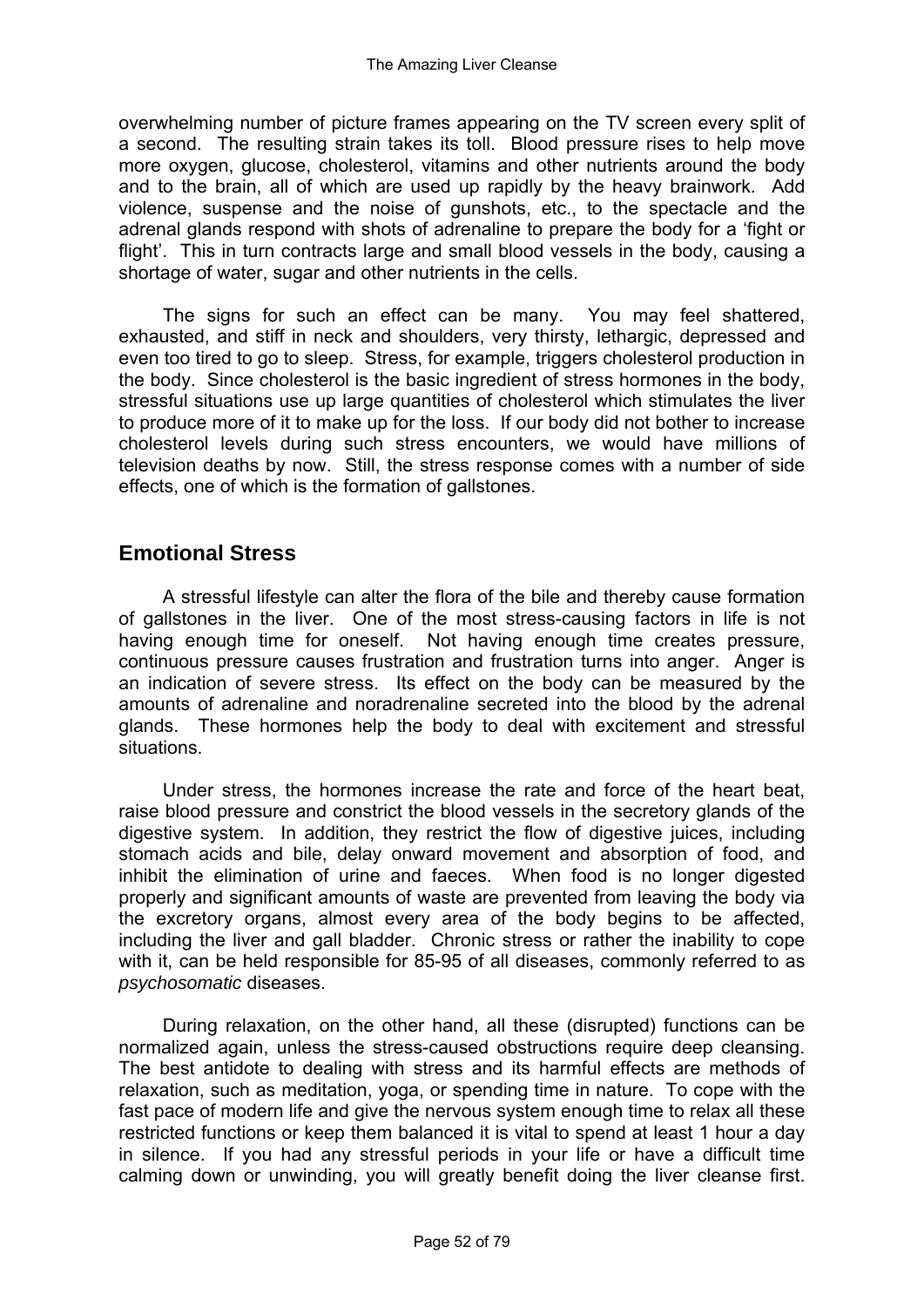Having gallstones in the liver is by itself a major cause for constant stress responses in the body. By eliminating them, you can become naturally calm and relaxed. You will also discover that you become much less angry or upset than before once your liver is clean, regardless of the situation or circumstances.

#### **Conventional Treatments of Gallstones**

Conventional treatments for gallstones aim at either dissolving gallstones in the gall bladder or removing the gall bladder through surgery. These treatments have, however, no effect on the large number of stones congesting the bile ducts of the liver. The uncontrolled flow of bile into the gall bladder, resulting from gall bladder surgery, for example, leads to further problems with digesting and absorbing food, particularly if it contains fats. The result is that an ever-increasing amount of toxic waste is accumulated in the intestinal tract and lymphatic system. The inability to properly digest fat and assimilate fat stimulates the liver cells to increase their production of cholesterol, the side effect of which is seen in a drastic increase of cholesterol stones in the liver, causing further complications throughout the body.

Any treatment of the gall bladder however advanced and sophisticated it may be, can only be considered *a drop in the ocean* because it does not remove the main problem, which is the blockage of bile ducts by hundreds or thousands of gallstones in the liver.

#### *Dissolving Gallstones*

For patients with mild, infrequent symptoms or those who do not want surgery a number of different drugs are available which claim to dissolve gallstones. On the surface it seems like a good idea to gradually dissolve gallstones through drugs that contain bile salts (oral dissolution therapy). Given in pill form over twelve months, the drugs may decrease the amount of cholesterol in the bile. But according to the British Medical Journal (BMJ, 1995; 311:99-105) the use of bile salts has a failure rate as high as 50 per cent. Other dissolving agents such as *methyl tert-butyl* ether have no advantages over bile salts. Unsuccessful treatment may lead to surgery.

More recently, solvents have been directly instilled into the gall bladder by means of a small catheter placed through the skin. This has been shown to be very effective in dissolving cholesterol stones but does not resolve the major issue – the accumulation of gallstones in the liver. There is not enough scientific research yet to determine the side effects that may accompany this method of treatment.

#### *Shock Waves*

Another alternative method to surgery is "lithotripsy", a technique where the gallstones are literally pounded into submission by a series of sound waves. In a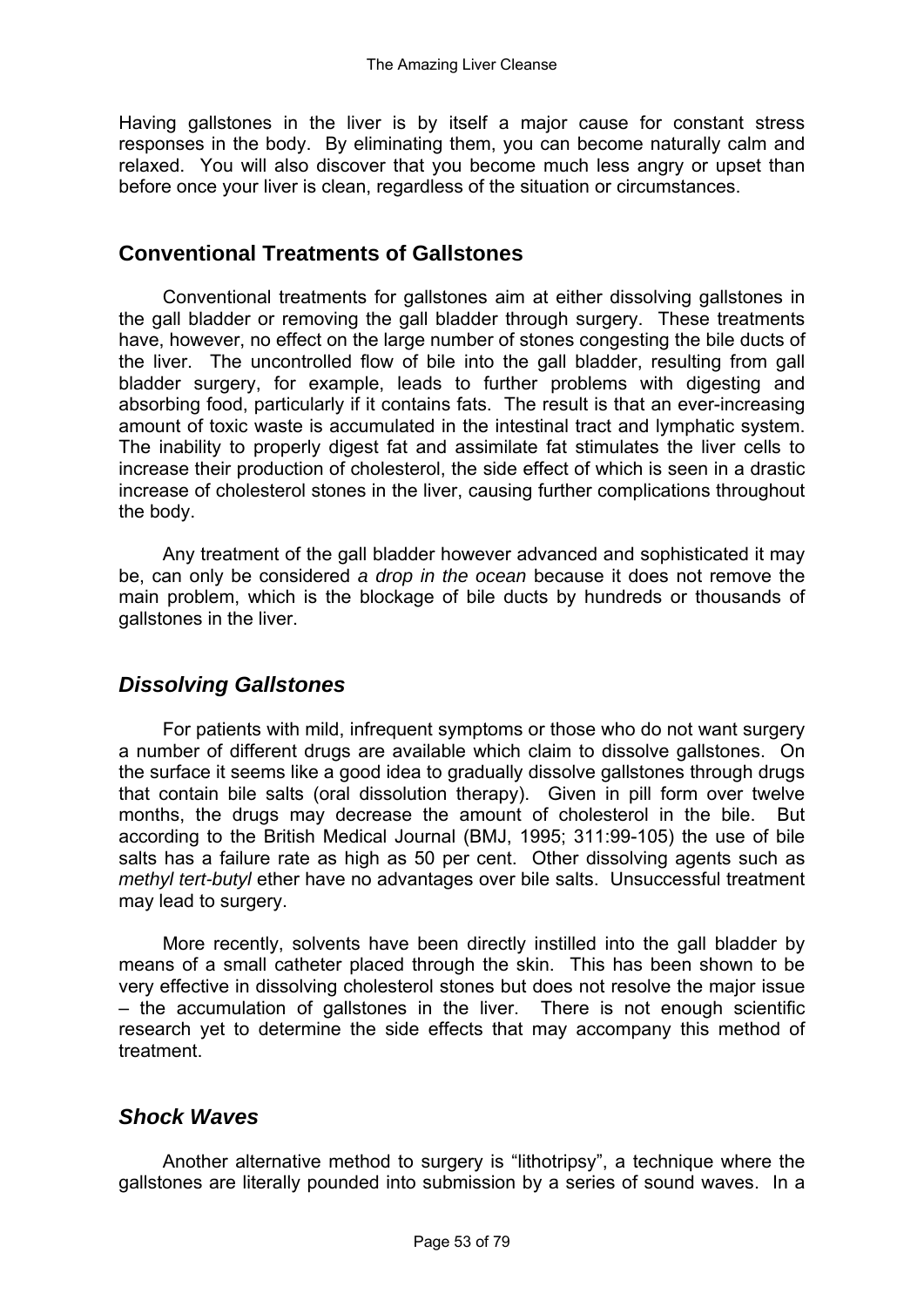1993 report by the *Lancet*, this therapy has great set backs because it can result in kidney damage and raise blood pressure. Both these effects can lead to an increase in the number of gallstones in the liver (see Disorders of the Circulatory and Urinary Systems, Chapter 2). In addition, this procedure during which gallstones are fragmented through shock waves, leaves toxic gallstone residue behind which becomes a home for bacteria, causing infection possibly anywhere in the body. Recent studies have confirmed that most patients undergoing this treatment experience internal bleeding, ranging from a small haemorrhage to major bleeding that requires blood transfusion. The treatment also has a high stone recurrence rate.

#### *Surgery*

In 1991, 600 000 Americans had their gall bladders removed through surgical intervention. While open gall bladder surgery (cholecystectomy) is still commonly used for patients with frequent or severe pain, or with a history of acute *cholecystitis,* laparoscopic cholecystectomy has now become the preferred surgical technique. With traditional surgery, the gall bladder is removed through an open technique requiring a standard skin incision and general anesthesia. During laparoscopic cholecystectomy or "keyhole operation", the stone-filled gall bladder is literally pulled through a small incision in the abdomen. Sometimes open cholecystectomy is required if a keyhole operation fails.

With keyhole operation, patients seem to recover much faster and often leave the hospital and return to regular activity within days. However, since its introduction, this "*band aid"* approach to treating gall bladder disease has prompted many patients to have a gall bladder operation unnecessarily, that is to get rid of some persistent symptoms of discomfort. Apart from having had no effect on the overall mortality rate from gall bladder diseases, laparoscopic surgery does have its risks. Complications arising from the procedure include haemorrhage, inflammation of the pancreas, a potentially fatal condition, and perforation of the duodenal wall (New England Journal of Medicine, 1996; 335: 961). There may be injury and obstruction of bile ducts and leakage of bile into the abdomen, causing serious infection. About one in a hundred patients are at risk of dying from this kind of operation.

Bile-duct injuries have increased dramatically as a result of using keyhole surgery. In Ontario, Canada, where 86% of gall bladder operations are performed in this way, the number of bile-duct injuries has risen by 305 per cent (Lancet, February 1996).

In a number of patients gallstones are caught in the common bile duct (the main bile duct leading to the duodenum). In such cases, the removal of the gall bladder will not alleviate the symptoms of gallstone disease. To help the condition, a flexible tube is placed in the mouth and is advanced to the point where the common bile enters the duodenum. During the procedure, the opening of the bile duct is enlarged and the stones are moved into the small intestines. Unfortunately, many of the stones may become stuck in the small or large intestines, becoming a source of constant intestinal infection or related problems.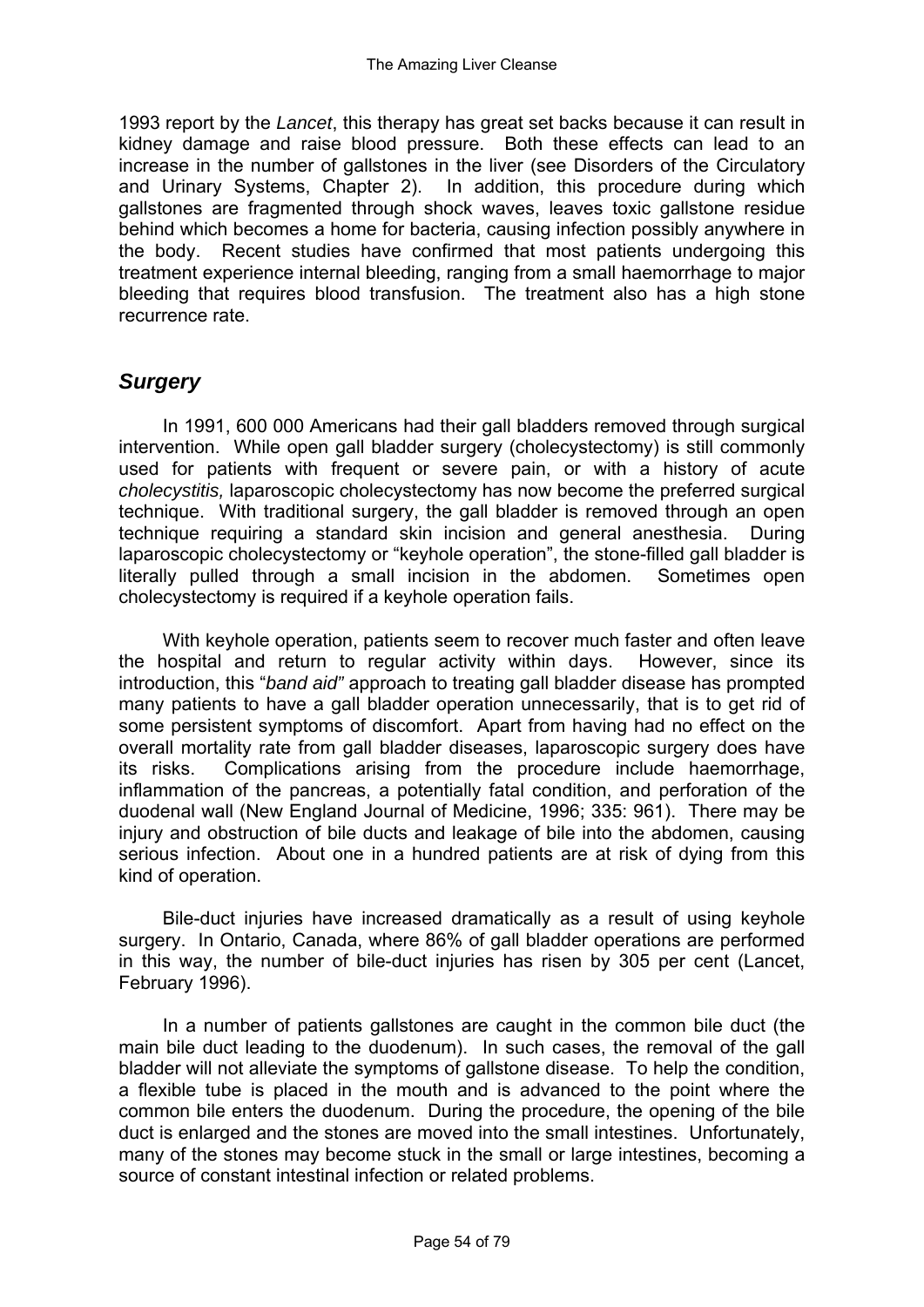Since any of these procedures do not address the cause of gall bladder disease at all, they in actual fact contribute to further disruption of the digestive and eliminative processes in the body. The short-term relief that a patient can experience after his gall bladder has been removed, may cause the patient to believe that he has been cured, whereas in truth the continuous impairment of proper bile secretion may lead to the development of more serious health problems than gall bladder disease. The liver cleanse, on the other hand, painlessly removes not only the few gallstones in the gall bladder or the large bile ducts, but also and most importantly those hundreds or thousands in the liver. It is extremely unfortunate, that millions of people had their gall bladders removed unnecessarily or have lost their lives because of liver and gallstone disease when a simple natural procedure like the liver cleanse could have restored their liver and gall bladder functions so easily and naturally.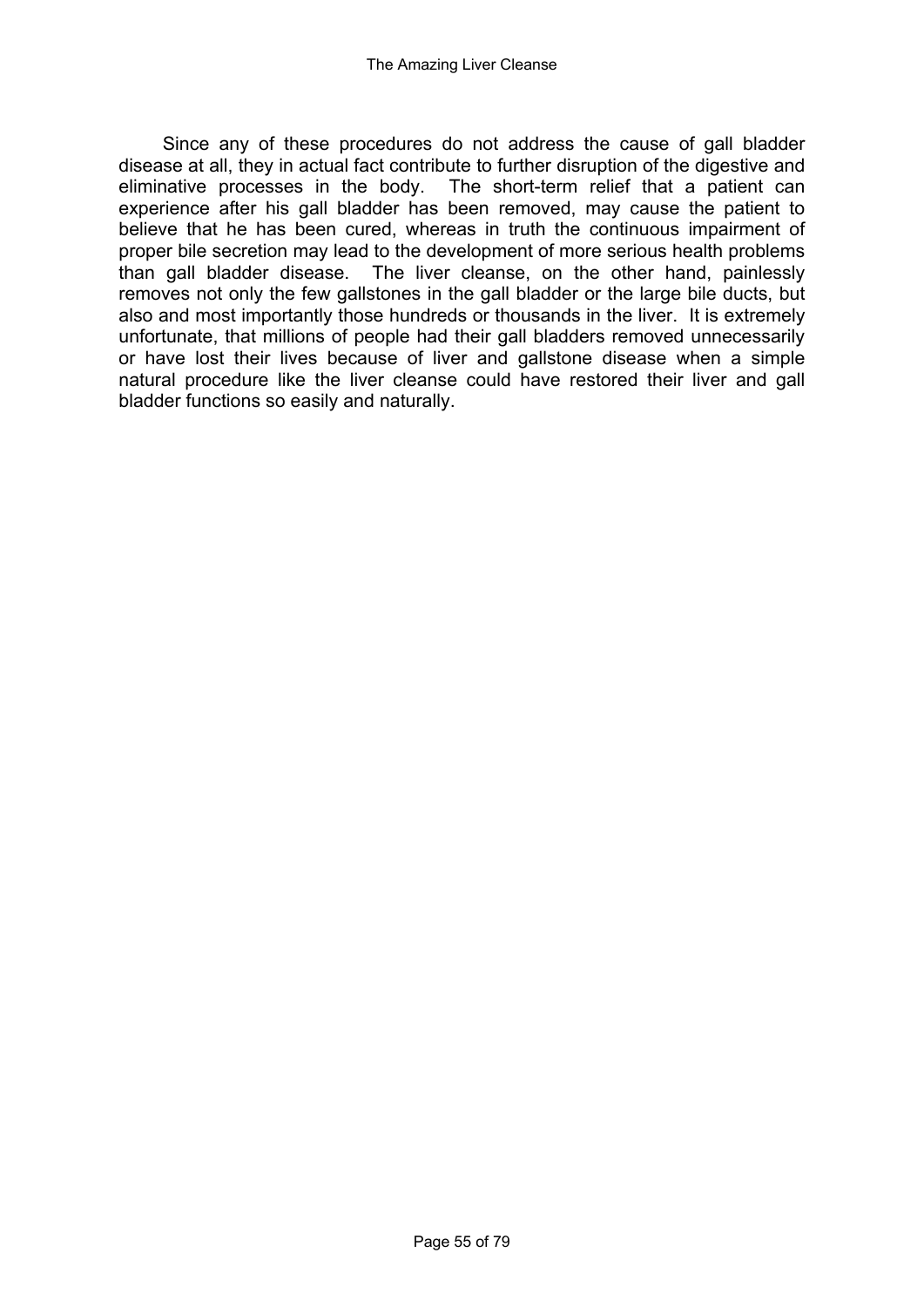# **What can I expect from the Liver Cleanse?**

#### **A Disease-free Life**

**D**isease is not part of our body's natural design. We become sick when our immune system is suppressed or overpowered by the accumulation of large amounts of toxic waste. This form of internal "suffocation" is almost always preceded or accompanied by a blockage of the liver bile ducts. When the liver, which is the major factory of the body, becomes congested with gallstones, disease is imminent.

By clearing the liver bile ducts from all obstructions and maintaining a balanced diet and lifestyle, the body can return to a state of balance, called health. The old saying "prevention is better than cure" applies very well to the liver. If the liver is kept free of gallstones, it is very difficult to upset this state of balance. Having a clean liver basically means a clean bill of health.

Both health insurance companies and their clients could greatly benefit from the liver cleanse in a number of ways. The companies would be able to lower their premium rates and expenditure considerably while the insured population would enjoy much better health, have fewer losses of working days due to illness, and avoid the fear and pain that accompanies disease. The older generation would no longer be considered such a burden, as they would be able to take care of themselves more and more rather than less and less. Health care costs could be cut down drastically which may be the only way to safeguard continued progress and prosperity in a nation like the United States. If the current trends of escalating health expenditures in the U.S. continue, the nation is likely to end up in bankruptcy. In 1992 health care costs in the U.S. exceeded the \$800 billion mark. The projected health cost for the year 2000 is \$1615,9 billion.

Health care is not about how much money is being made available for treating symptoms of disease. Treating the symptoms of an illness will always require further treatments in the future because the origins of disease remain obscure and become worse if unattended. The quick fix approach of suppressing symptoms of disease is the main cause of the spiraling health costs. Actually curing diseases and preventing new diseases from arising is comparatively very inexpensive. Conventional health care, as it exists today, is already affordable for many people and will become a rarely acquired privilege for most people in the near future. If the liver cleanse would be applied as a cure for gall bladder diseases in the United States alone, it could help the 20 million gallstone sufferers to live a normal, comfortable life and prevent related illnesses from arising in the future.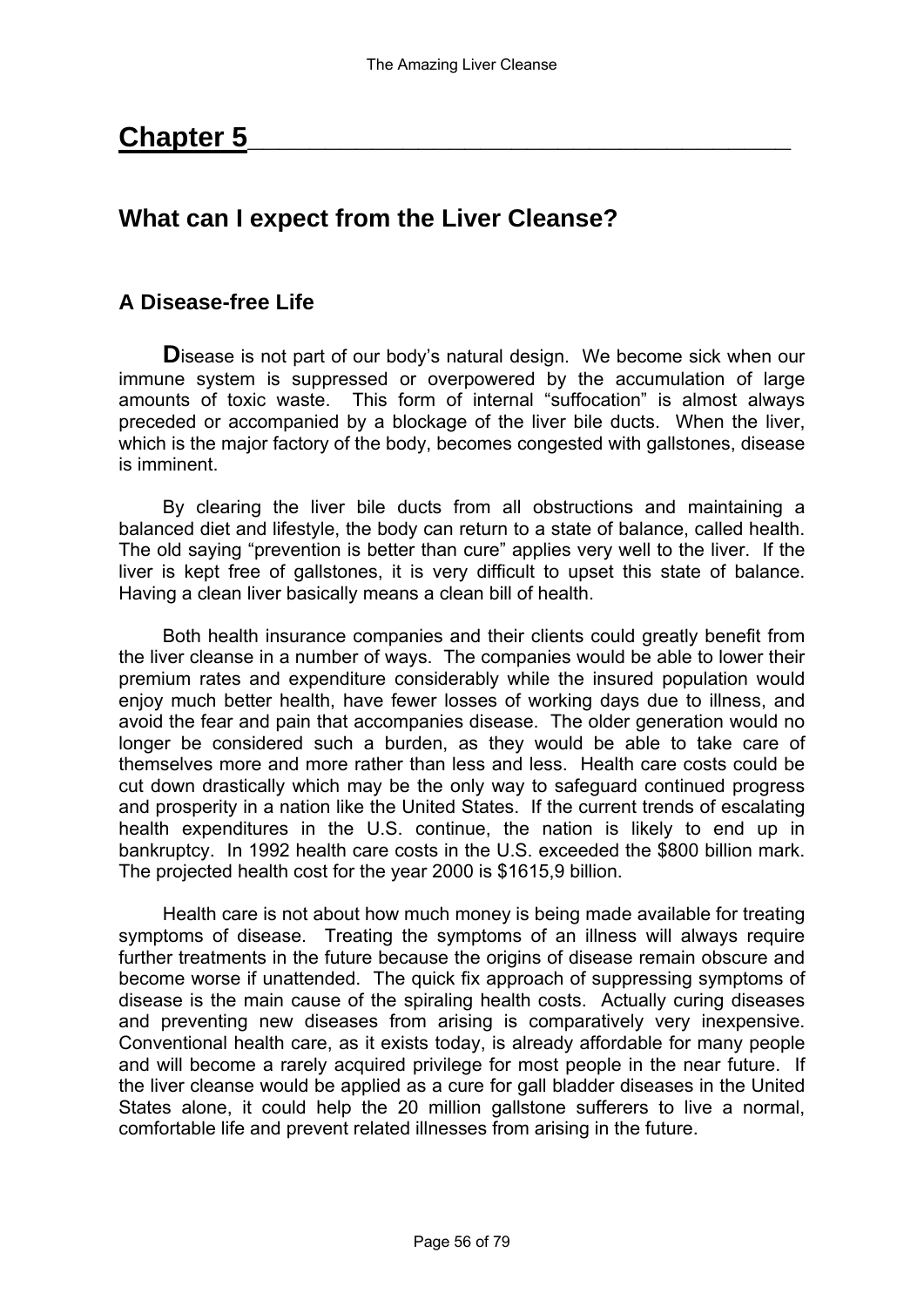The liver cleanse, however, does much more than just restore gall bladder function, it helps a person to take active care of his health, for the rest of his life. Taking up an insurance against disease cannot guarantee a disease-free life. Perfect health develops naturally when you keep the body free of gallstones and other toxic waste deposits and when you fulfill the most basic requirements for maintaining youthfulness and vitality throughout life.

#### **Improved Digestion, Energy and Vitality**

The meaning of "good digestion" comprises three basic processes in the body:

1. The food we eat is broken down into its nutrient components.

2. The nutrients are readily absorbed, distributed to all the cells, and metabolized efficiently.

3. The waste products resulting from the breakdown and utilization of food are completely eliminated through the excretory organs.

The body requires a good digestion in order to guarantee the smooth and efficient turnover of its 60-100 trillion cells. Each day the body has to produce 30,000 million new cells and replace them with the same number of old, worn or damaged cells. If this goes smoothly, day after day and year after year, the new generation of cells in the body will be as effective and healthy as the previous ones. Although, certain cells such as those of the brain and heart do not get replaced, their raw ingredients, i.e. the carbon, oxygen, hydrogen, and nitrogen atoms, are renewed within less than a year.

The natural turnover of cells or atoms, however, is no longer complete or efficient with the majority of people who live in a fast-paced world that has little time for a healthy lifestyle and for eating a balanced diet consisting of natural, unpolluted foods and fresh, clean water. Only a small number of societies living in very remote and secluded areas such as the Abkhazian Mountains in Southern Russia, the Himalayan Mountains, the Andes or Northern Mexico have managed to maintain their youth and health at any age level, even when over 100 years.

By cleansing the body and giving it the best possible treatment we can raise our quality of life to a high level of energy and vitality, which is the natural state of health that every human being deserves to have. A well functioning digestive system and gallstone-free liver provides the main condition through which the body can regulate the smooth turnover of cells without accumulating toxins.

#### **Relief of Pain**

Pain is a signal the body uses to identify and correct a certain problem of malfunctioning. Pain is not a disease in itself but a sign of proper immune action. When the pain subsides naturally, without the use of painkillers, this shows that the body has returned to a state of balance. Chronic pain indicates that the immune response is not sufficient and the cause of the problem has not yet been removed.

Cleansing the liver and gall bladder from all gallstones can help reduce and eliminate pain in the body, regardless of whether it is felt in the joints, head, nerves,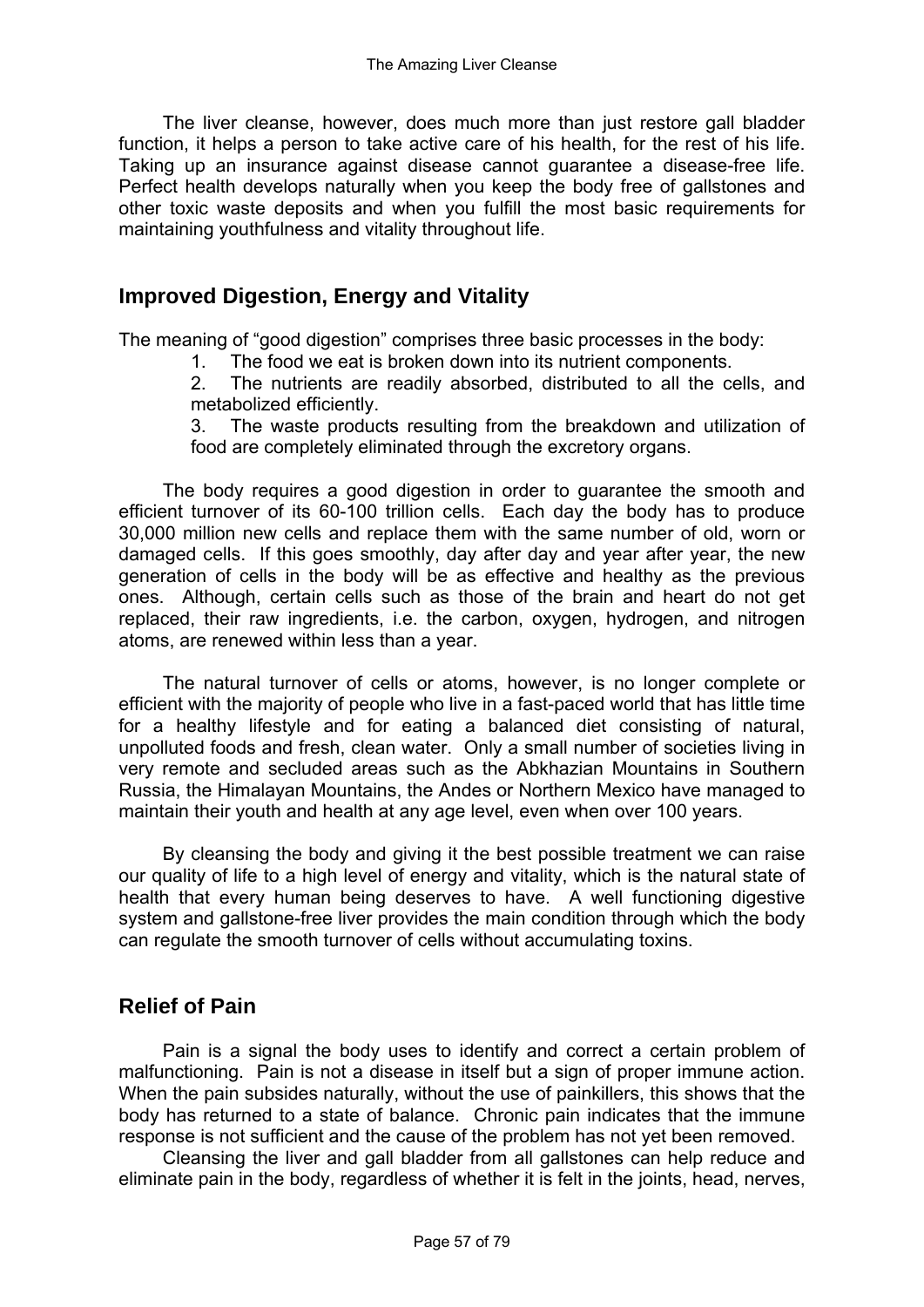muscles, or organs. The body is as healthy as the blood is. If the blood contains large amounts of toxins, which is the case with a congested liver, there may be irritation, inflammation, and infection or further damage of cells and tissues in the weaker parts of the body. If the functions of digestion, metabolism and elimination of waste material in the body are impaired due to weak liver performance then the blood immune system cannot accomplish complete healing, which becomes a source of further complications.

The healing response relies on an efficient immune system, most part of which is located in the intestinal tract. The liver which is the main organ controlling digestion and metabolism of food must be free of all obstructions (gallstones) to prevent the immune system from being overtaxed. If immunity is low in the intestines, it will also be low in all the other parts of the body. Pain relief is automatic when congestion subsides and immunity returns to its full level of efficiency. Pain is not something that requires treatment, unless it is unbearable. If the cause of chronic pain is chronic congestion then the liver, intestines and any other excretory organ should be cleansed which in most cases will relieve pain and restore immunity.

### **A More Flexible Body**

Physical flexibility is a measure as to how well the organs, joints, muscles, connective tissues and cells are nourished by the food we eat, the water we drink and the air we breathe. The digestive and metabolic processes that make these things available to the cells of the body need to be in top condition for health to be permanent reality. Stiffness in joints and muscles indicate retention of acidic metabolic waste products due to impaired digestion and elimination.

Anyone who practices yoga, gymnastics, or any other form of exercise and does one or several liver cleanses notices a greatly increased flexibility of the spine, the joints, and muscles. Deposits of mineral salts in the neck and shoulder areas begin to lessen and aches and stiffness disappear. The whole body feels more "connected" as the connective tissues that keep the cells together become more fluid again.

A river of pure water flows more easily and with less friction than a river that is thickened by a lot of filth and mud. One of the liver's most important functions is to keep the blood thin so that it can distribute nutrients to the cells, pick up waste materials, and carry messenger hormones to their destinations. Thick blood is the cause of most illnesses in the body and it can be recognized, among other symptoms, in the lack of flexibility of certain parts of the body. If the spine and joints are not flexible or are stiff and painful, this indicates that most internal organs suffer circulatory problems. Blood circulation greatly improves when gallstone seize to congest the liver. This leads to increased flexibility and mobility of the body. A good and regular exercise programme helps to support and maintain the newly found flexibility.

A flexible body indicates a flexible mind and a rigid body reflects a rigid mind. As the body is supplied with thinner blood and hardened structures begin to soften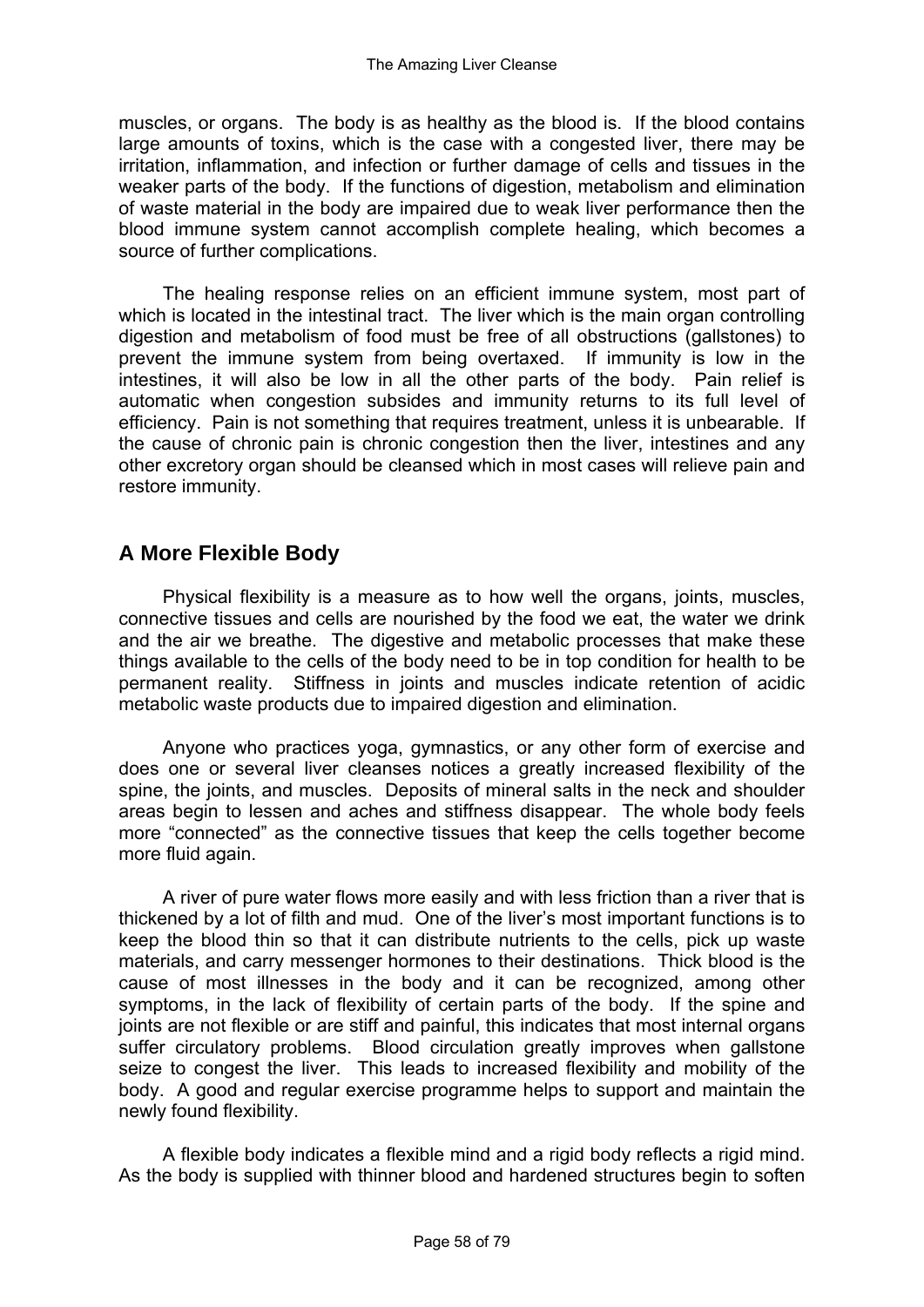again, the mind also begins to become more free and flexible. This enhances our ability to flow with the opportunities of the present moment, adding tremendous joy and fulfillment to our life.

#### **Reversal of the Ageing Process**

Ageing is generally viewed as an unavoidable phenomenon that will afflict every person sooner or later. However, this viewpoint applies only to its negative effects. Ageing can also be seen as a growth process that makes life richer, increases wisdom, and enhances experience and maturity, assets that are rarely found in young age. The negative aspect of the ageing process, however, which the majority of people identify with, is more a metabolic disorder that develops gradually over a period of time.

The unwanted effects of ageing result from a process of malfunction that occurs on the cellular level. When groups of cells are unable to remove their daily amounting metabolic waste material fast enough, some of it is deposited in the cell membranes. In due time this form of waste disposal becomes more pronounced and apparent. Retaining waste, which gradually cuts down the supply of oxygen, nutrients, and water to the cells, increasingly thickens the cell membranes. The cell membranes of a newborn baby are very thin, nearly colourless and transparent. The average 70-year-old person has cell membranes that are at least five times as thick as those are in a baby's body; the membranes' colour is brown and in some cases even black.

Although most cells in the body are replace on a regular basis by new cells, the new cells are not better off than the old ones. The tissues or groups of cells have become weaker and suffer malnutrition, giving the new generation of cells a poor start in life. Within a short period of time the cells' membranes become clogged up too. They'll never get a chance to develop into healthy young cells. As more and more of the cells and the surrounding connective tissues become saturated with toxic substances, the organs in the body begin to age and deteriorate faster. The cell membranes become cellular "garbage bins". The skin, which is the largest organ in the body, also begins to suffer malnutrition. Consequently it looses some of its elasticity, changes its natural colour, becomes dry and rough, or develops blemishes that consist of metabolic waste products. At this stage, the negative aspect of the ageing process becomes visible on the outside. Yet external ageing, which is a direct result of defective cell metabolism, always occurs inside the body first.

Impaired digestion and liver function are the main causes of an inefficient cell metabolism. Both improve dramatically when all the gallstones in the liver and gall bladder are eliminated and other toxic waste materials are removed from the organs, tissues and cells through simple methods of cleansing (see chapter 7). When the cells begin to "shed" their "dark skins", the absorption of oxygen, nutrients, and water increases and with it their vitality and efficiency. As digestion and metabolism of food continues to improve, instead of being "old and tired", the cells will become "young and dynamic". This is the time when the actual ageing process is reversed and the positive aspects of ageing begin to dominate.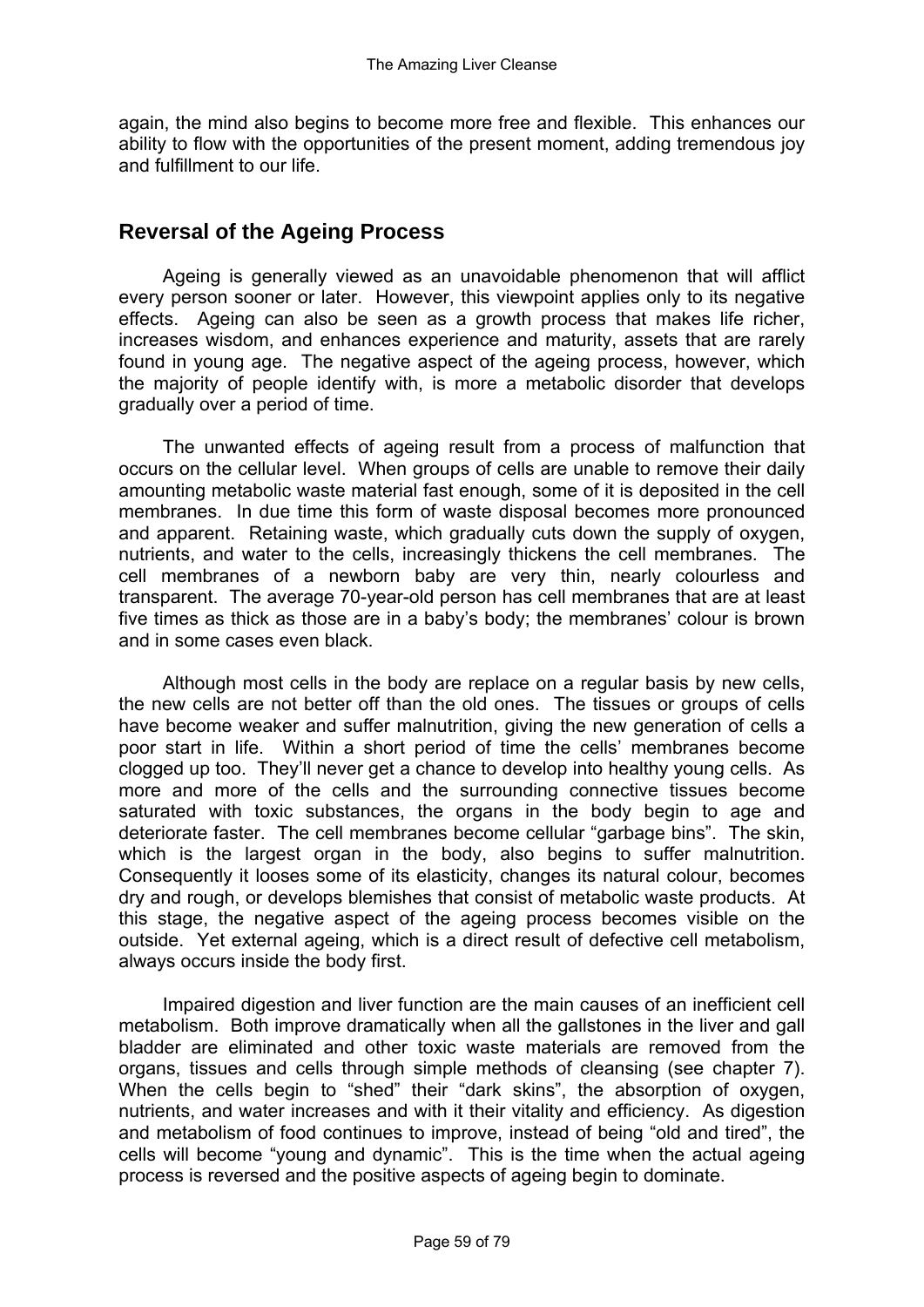#### **Inner and Outer Beauty**

The results of a steadily improving cell metabolism will affect the way you feel about your inner self as much as it will show on the outside. Old people look young and radiant when they are truly healthy. Young people can look very old if their bodies are toxic and tired. So to develop outer beauty we must develop inner beauty first.

A body that has accumulated a lot of toxic waste material is not capable of giving us an inner sense of beauty and worthiness. There are still groups of indigenous people living in the more remote parts of the world who enjoy perfect health and vitality. They regularly purge their liver, kidneys, and intestines with oils, herbs and liquids. These practices have become lost to modern societies where the main emphasis is on improving the superficial physical appearance, and in the case of an illness, on fixing its symptoms rather than removing the cause.

Those who have done a series of liver cleanses report that they feel much better about their body, their life and their environment. In many cases, a person's self-esteem and ability to appreciate others improves with an increased degree of purity in the body. The liver cleanse can greatly contribute towards increasing one's vitality and "inner beauty". This will not only slow or reverse the ageing process, but also make you feel more youthful and attractive, whatever age you are.

#### **Improved Emotional Health**

The liver cleanse has direct implications on how you feel about yourself and others. Under stress, you are likely to become irritable, annoyed and even angry and frustrated. Most people assume that stress has something to do with the problems they face in their lives. Yet this is only partially true. Our response to certain issues, situations, or people is only negative because we cannot cope with them.

The liver, which maintains the functions of the nervous system by supplying vital nutrients, also determines our stress response. Gallstones impede the proper distribution of nutrients, which forces the body to take recourse to several emergency measures including excessive secretion of stress hormones. For a short while, this helps to maintain most functions, but sooner or later the body's equilibrium becomes disturbed and the nervous system aggravated. Any external pressure or demanding situation may trigger an exaggerated stress response which may give rise to the feeling of being stressed or overwhelmed.

Our emotional health is intimately linked to our physical health. Cleansing the liver and keeping it clean helps maintain emotional balance. By removing the gallstones you also root out any deep seated anger and resentment that may have been stored there for a long time. This relief of letting go of past unresolved issues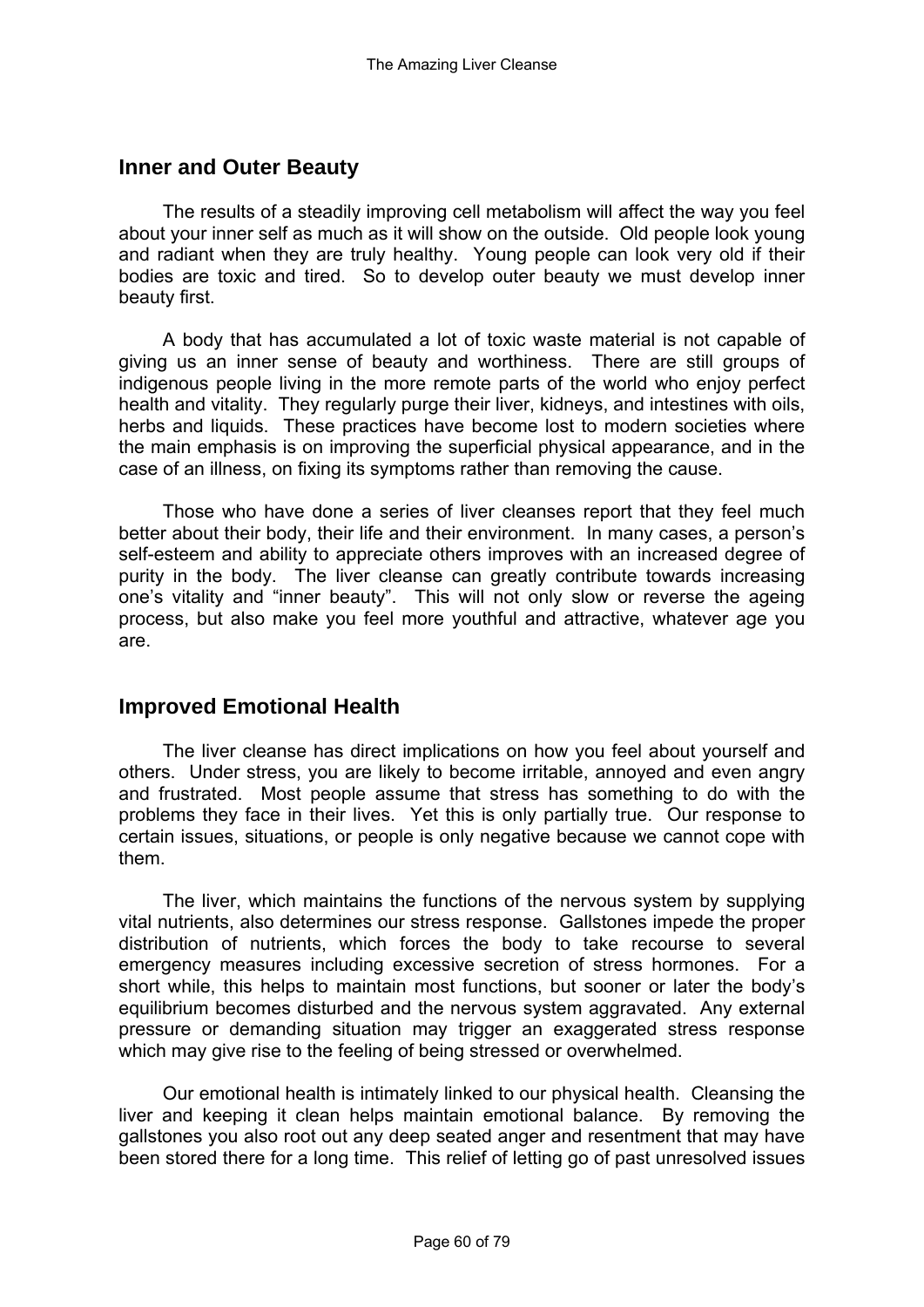may create a new sense of being alive or euphoria almost immediately after a cleanse.

### **A Clearer Mind and Improved Creativity**

Clarity of mind, memory recall, the ability to concentrate and focus attention, and creativity all depend on how well nourished and circulated the brain is. An ineffective circulatory system has a dulling effect on all the mental processes. This in turn can increase stress and strain on the nervous system.

With each new liver cleanse you will notice a further improvement of the mind. Many people report that their mind becomes less turbulent or more settled. Others report a sudden influx of creative thoughts that help to improve their work performance and creative output. Artists generally find that there is an opening of a new dimension to their creative expression and perception of colours, shapes and forms.

Those involved in techniques of spiritual growth or self-development will find that the elimination of all gallstones in the liver may help them access deeper and formerly hidden areas of themselves and utilize more of their mental potential. The liver cleanse helps balance the *solar plexus chakra*, which is the energy centre in the body responsible for will power, energy absorption and distribution, as well as liver, gall bladder, stomach, pancreas, and spleen functions. This central part of the body becomes a lot more comfortable after doing a liver cleanse.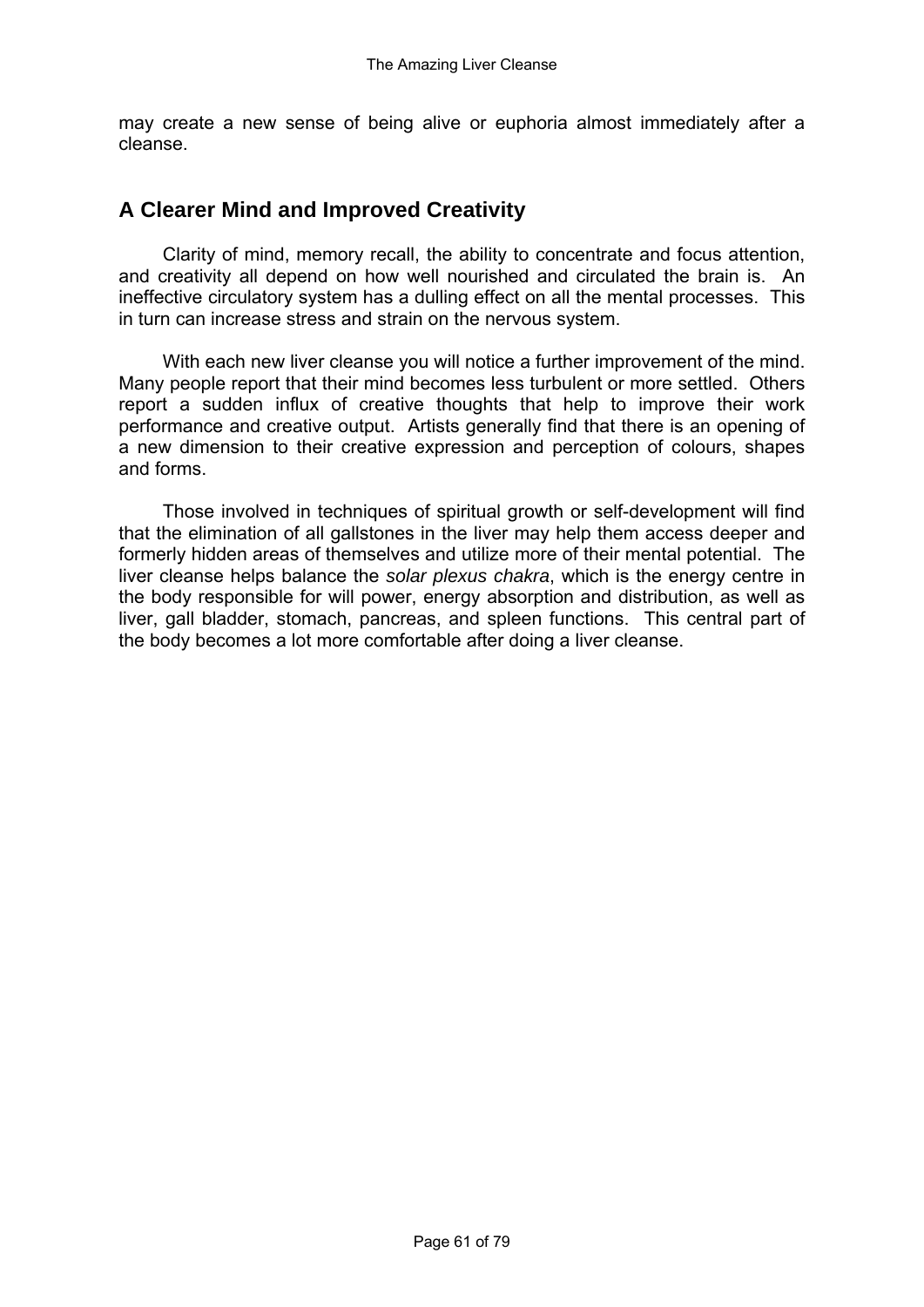# **Simple Rules to Avoid Gallstones**

#### **1. Cleanse your Liver Twice a Year**

**A**fter you have eliminated all your gallstones through a series of liver cleanses it is best to cleanse the liver twice a year. The best date for a liver cleanse is about one week before a seasonal change. Begin the liver cleanse at around the 15<sup>th</sup> March, the 15<sup>th</sup> June, the 15<sup>th</sup> September or the 15<sup>th</sup> December, with the actual day of the cleanse coinciding with an equinox of solstice day. Repeat six months later.

During the 10 days before and after a seasonal change the immune system is generally low which makes many people more susceptible towards catching a cold. This also is the time when gallstones in the liver and gall bladder tend to increase in number and size.

#### **2. Avoid Overeating**

The greatest cause of gallstones *is overindulging in foods and drinks*. One of the major methods of preventing gallstones therefore is "under-eating". Eating in moderation and an occasional "liquid day" (ideally once a week) help the digestive system to remain efficient and deal with any deposits of undigested foods. Liquids include vegetable soups, fruit juices, vegetable juices, herb teas and water. Leaving the dining table still a little hungry maintains a healthy desire for good nutritious foods, whereas overeating leads to congestion and cravings for *quick energy* foods or drinks such as sugar, sweets, chocolate, coffee, tea, and colas. All these foods or drinks leads to gallstone formation.

#### **3. Reduce Your Intake of Alcohol**

Alcohol is liquefied sugar. If a generally healthy person consumes, for example, 2 glasses of wine within an hour, the liver is not able to detoxify all the alcohol. Much of the alcohol is converted into fatty deposits and eventually gallstones in the liver. If the liver has already accumulated a certain number of gallstones, once alcohol is consumed they will grow faster and more plentiful in a shorter period of time.

Like coffee or tea, alcohol also has a strong dehydrating effect, which reduces the water content of the body's cells, blood, lymph, and bile, impairing blood circulation and elimination of waste products. The effects of a dehydrated central nervous system are delirium, blurred vision, loss of memory and orientation, slow reaction time, and what is generally described as "hangover". Under the influence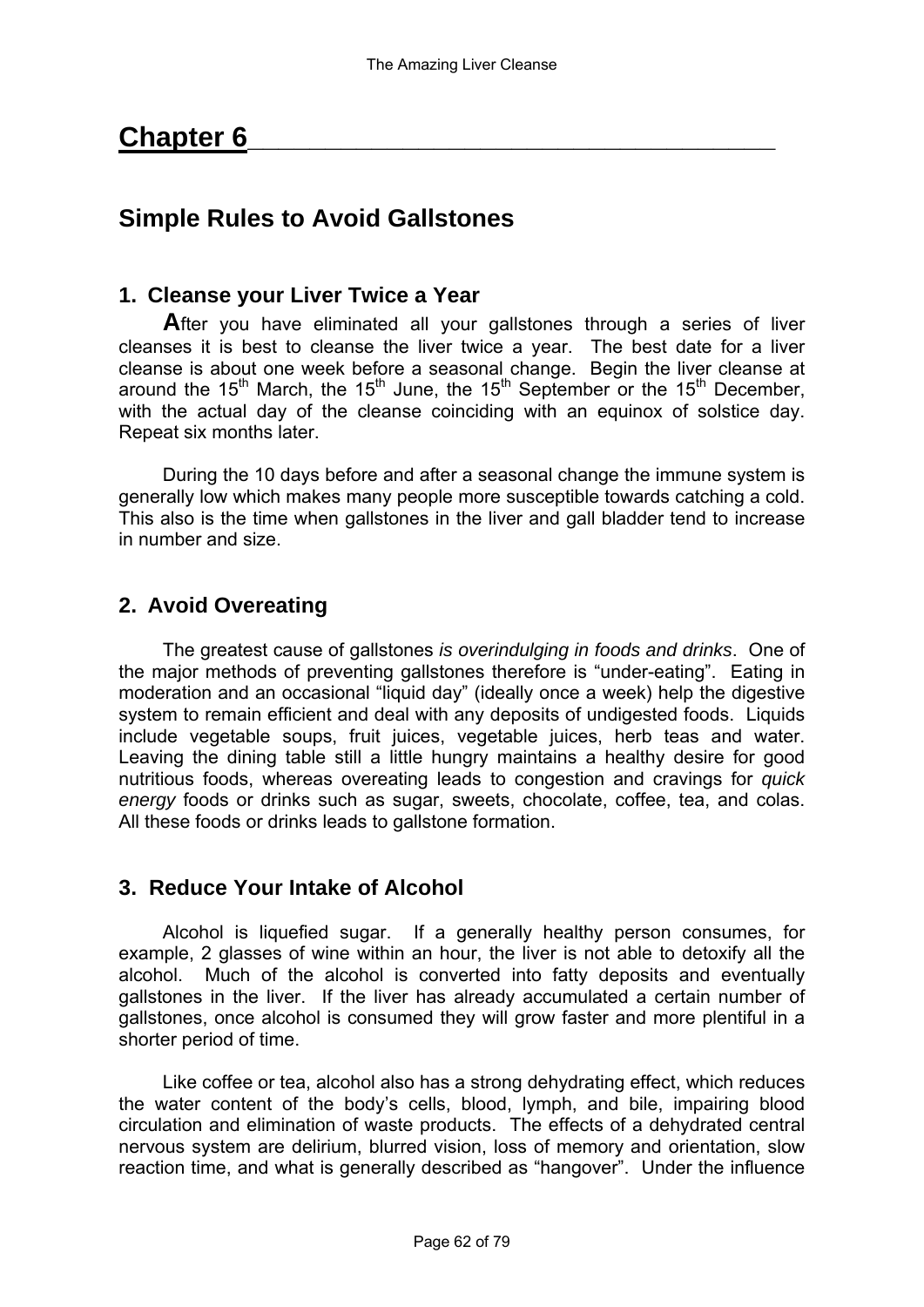of alcohol and subsequent dehydration, the nervous system becomes depressed which leads to a slowing of the digestive, metabolic and hormonal processes in the body. All this heads towards producing more and more gallstones in the liver and gall bladder.

Those who have had a history of gallstones better avoid alcohol altogether. Many of my patients who stopped drinking alcohol altogether, have spontaneously recovered from such problems as panic attacks, arrhythmia, respiratory problems, various heart conditions, gall bladder attacks, pancreas infection, prostate enlargement, colitis, and other inflammatory diseases. If you suffer any disease at all, it is best to stay away from any dehydrating beverages such as alcohol, coffee, tea or sodas. This gives the body the maximum strength and efficiency that it requires to deal with and heal the affected part or parts of the body.

#### **4. Drink Plenty of Water**

To produce the  $1.1 - 1.5$  liters of bile a day, which the body requires for the digestion of food, the liver needs plenty of water. In addition, much water is used for maintaining proper blood volume, hydrating the cells and connective tissues, flushing out toxins, and many other functions. Since the body cannot store water as it can store fat, it is dependent on sufficient water intake.

To maintain proper bile production and bile consistency as well as balanced blood values you need to drink a minimum of 6-8 glasses of water a day. The ideal time to drink water is 1-2 glasses of (warm) water first thing in the morning, 1 glass of water (room temperature or warm) half an hour before each meal and 1 glass of water between 2 and 2½ hours after each meal. This ensures that blood, bile, and lymph remain fluid enough to conduct their respective activities in the body.

If you suffer from high blood pressure and use hypertensive drugs, make sure you have blood pressure monitored regularly as with the increase of water consumption it may return to normal within a short period of time. You may also loose weight if you are overweight and gain weight if you are underweight.

### **5. Have Regular Meal Times**

The body is controlled by numerous circadian rhythms, which regulate the most important functions in the body according to pre-programmed time intervals. Sleep, secretion of hormones and digestive juices, elimination of waste, etc., all follow a specific routine. If the routine is disrupted more often than it is kept, the body becomes unbalanced and cannot fulfill its tasks according to the schedule dictated by the circadian rhythms.

Eating regular meals makes it easy for the body to prepare for the production and secretion of the right amounts of digestive juices for each meal. Irregular eating habits, on the other hand, confuse the body. It will be weakened by having to adjust itself to a new mealtime each time you eat a meal. Skipping meals here and there, eating at different times, or eating between mealtimes in particular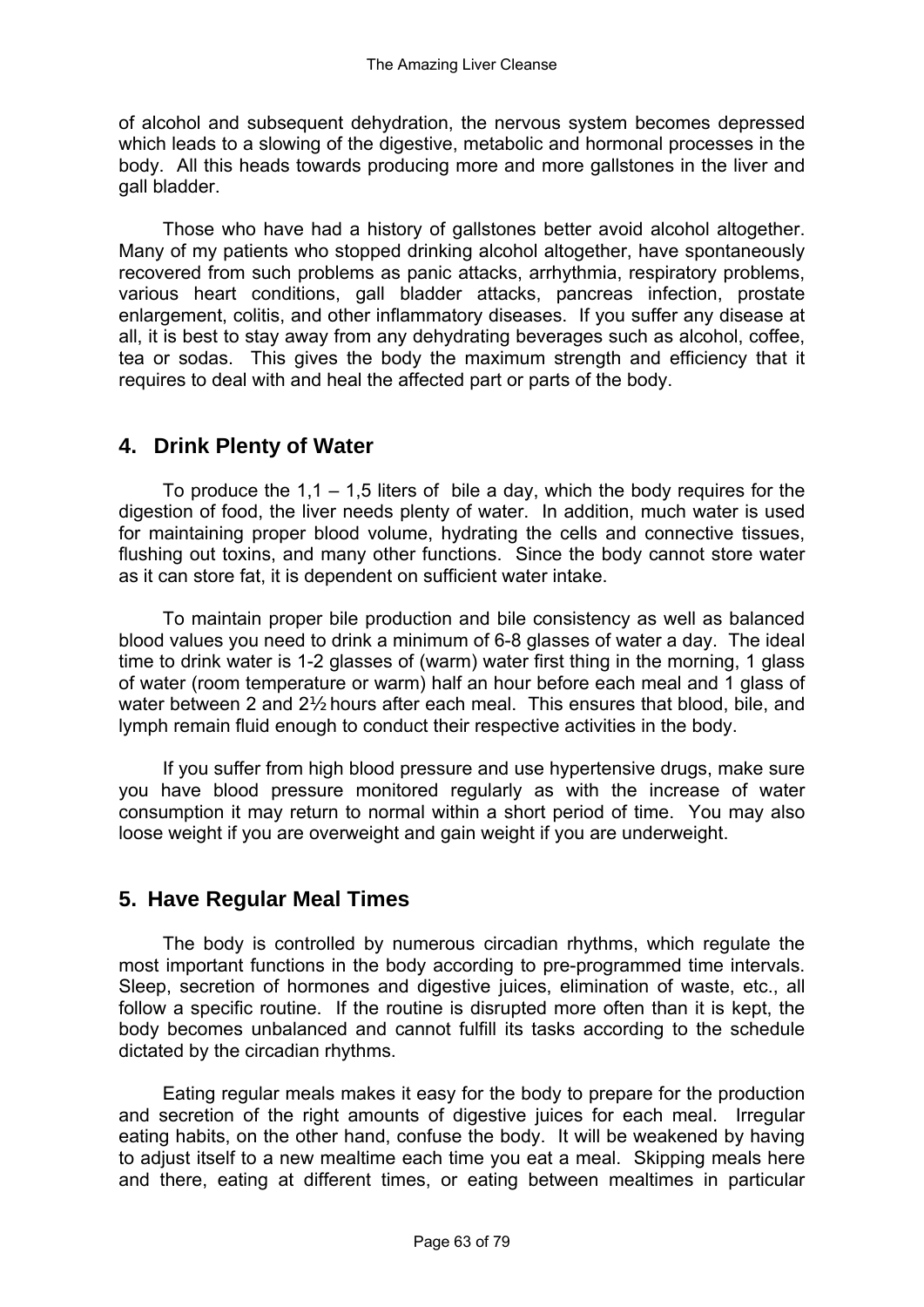disrupt the cycles of bile production by liver cells, leading to the development of gallstones.

By maintaining a regular routine of eating, the body's 60 trillion cells will be able to receive their daily ratio of nutrients according to schedule which helps cell metabolism to be smooth and effective. Many metabolic disorders such as diabetes or obesity result from irregular eating habits and can be improved by matching the eating times with the natural circadian rhythms. It is best to take the largest meal of the day at around midday and only light meals at breakfast (not later than 8 a.m.) and dinner (ideally not later than 7 p.m.).

### **6. Eat a Vegetarian Diet**

Eating a balanced vegetarian diet is one of the most effective ways to prevent the formation of gallstones and prevent heart disease as well as cancer. If you feel you cannot solely live on foods that are of vegetable origin, then at least try to substitute red meat with chicken, rabbit or turkey. All forms of animal protein decrease the solubility of bile, which is a major risk factor for gallstones. By adding more vegetables, fruits and dietary fiber to your diet, you will reduce this risk. Aged cheese, commercial yoghurt (versus homemade yoghurt) as well as processed and refined foods causes unbalanced bile. Certainly avoid fried and deep fried foods. Also the heated oils used in fast food restaurant are a quick way to produce gallstones.

### **7. Drink Ionized Water Frequently**

Drinking ionized water has a deep cleansing effect on the tissues of the body; it helps reduce overall toxicity, improves circulatory functions, and balances bile. Water becomes charged with negative oxygen ions by boiling it for a certain length of time. Boil water for 15-20 minutes and pour it in a thermos flask which keeps it hot and ionized. Take 1-2 sips every half hour throughout the day and drink it as hot as you drink tea.

The oxygen ions are generated through the bubbling effect of boiling water, similar to water falling on the ground or breaking against the shore. In the thermos flask, the water will stay ionized for up to 12 hours or as long as it is hot.

When ionized water is ingested through frequent sips throughout the day, it begins to systematically cleanse the tissues of the body and help rid it of positively charged hydrogen ions (those associated with high acidity and toxins). If you have excessive body weight, this cleansing method alone can help you shed many pounds of body-waste in a short time without the side effects that normally accompany sudden weight loss.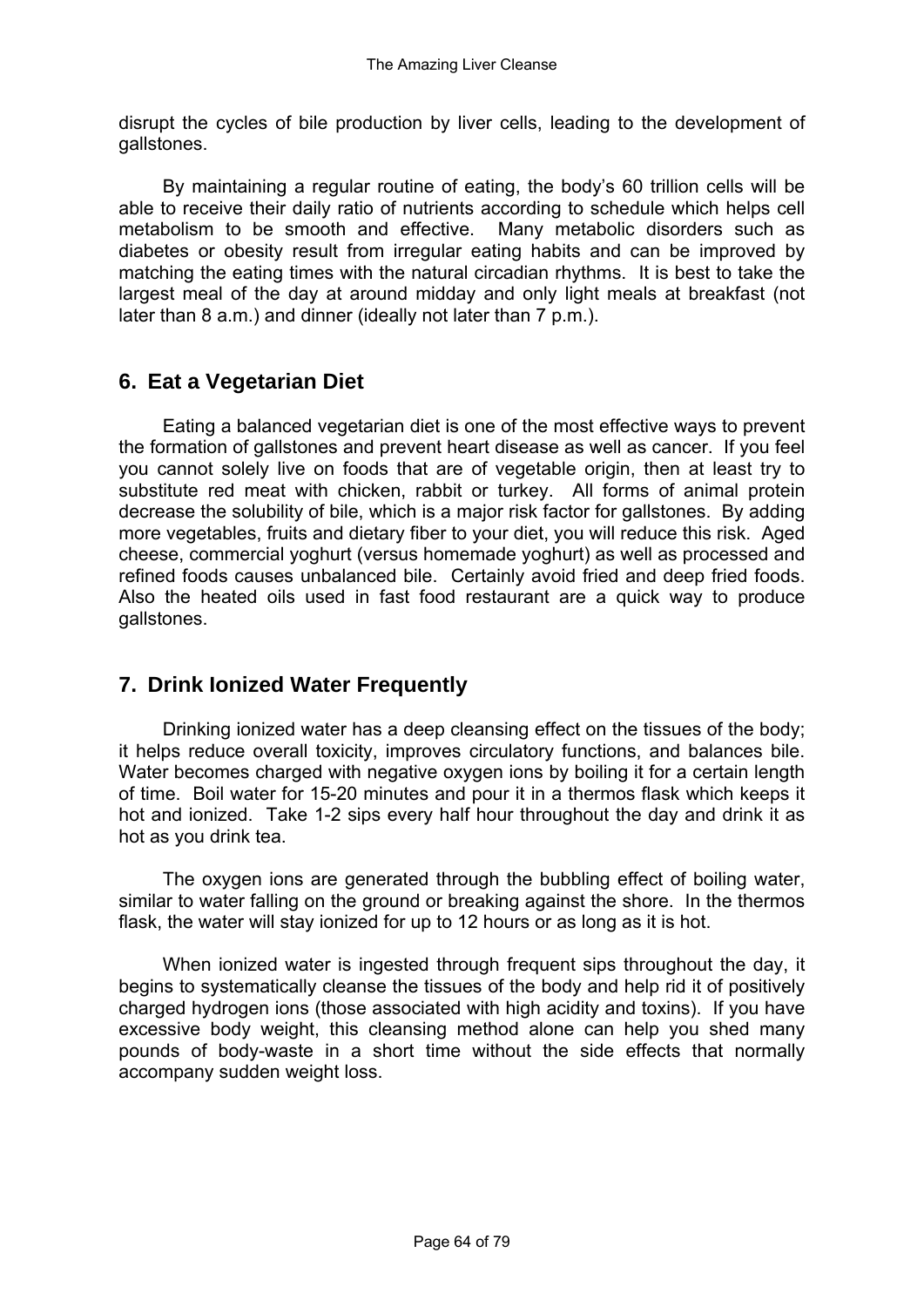### **8. Avoid "Light-food" Products**

There are many studies which show that *light foods* encourage appetite and overeating and do **not** reduce weight; on the contrary, they may lead to weight gain. The more *enzymatic energy* is contained in food, the faster we feel satisfied and the more efficiently the food is turned into energy and nutrients.

By contrast, low calorie *light-foods* impair bile secretion, digestions and excretory functions. High levels of blood fats indicate that bile secretions are low, blood vessel walls have become thick and fats are no longer adequately digested and absorbed. Hence such a person suffers "fat deficiency". A low-fat diet may further increase cholesterol production in the liver, which is necessary to meet the greater demand for fats in the cells and tissues of the body. The side effects of this emergency response are development of gallstones, weight gain or wasting.

Low fat, low calorie diets are damaging to health and should if at all only be given in acute liver and gall bladder disorders when digestion and absorption of fats are severely disrupted. After removing all gallstones and normalizing liver functions, it is necessary to increase fat and calorie consumption again to meet the high-energy demands of the human physiology. Keeping consumption of fats and other high energy low for a longer period of time affects basic metabolic and hormonal processes in the body, which may have serious repercussions for one's health. A low protein diet helps to clear up the blood vessels, which will make normal fat intake no longer a risk for developing gall bladder or liver problems.

#### **9. Getting Enough Sleep**

Tiredness precedes any type of disease, whether it is cancer, heart disease or AIDS. Although impaired liver functions or low immunity may also cause fatigue, in most cases it is due to lack of sleep. Most tiredness results from lack of *beforemidnight sleep* (and overeating).

The most powerful processes of purification and rejuvenation in the body are initiated during the two hours of sleep before midnight. Physiologically, there are two very different types of sleep, as verified by brain wave measurements, i.e., the *before-midnight sleep* and the *after-midnight sleep*. The first one includes deep sleep, often referred to as "Beauty Sleep", lasting for over one hour from about 11 pm to midnight. During this time you are in a dreamless state of sleep where oxygen consumption in the body drops by about 8 percent. The rest that you gain during this hour of dreamless sleep is nearly three times deeper than what you get during the sleep after midnight when oxygen consumption in the body rises again.

Deep sleep never occurs after midnight and it comes only if you go to sleep at least two hours before midnight. If you miss out on deep sleep regularly, your body and mind become overtired and the stress responses are high. The stress responses include the secretions of the stress hormones *adrenaline, cortisol* or *cholesterol* (a part of the cholesterol secreted during a stress response may end up in the form of gallstones). To keep these artificially desired energy bursts going, you may feel the urge to use such stimulants as cigarettes, coffee, tea, candy,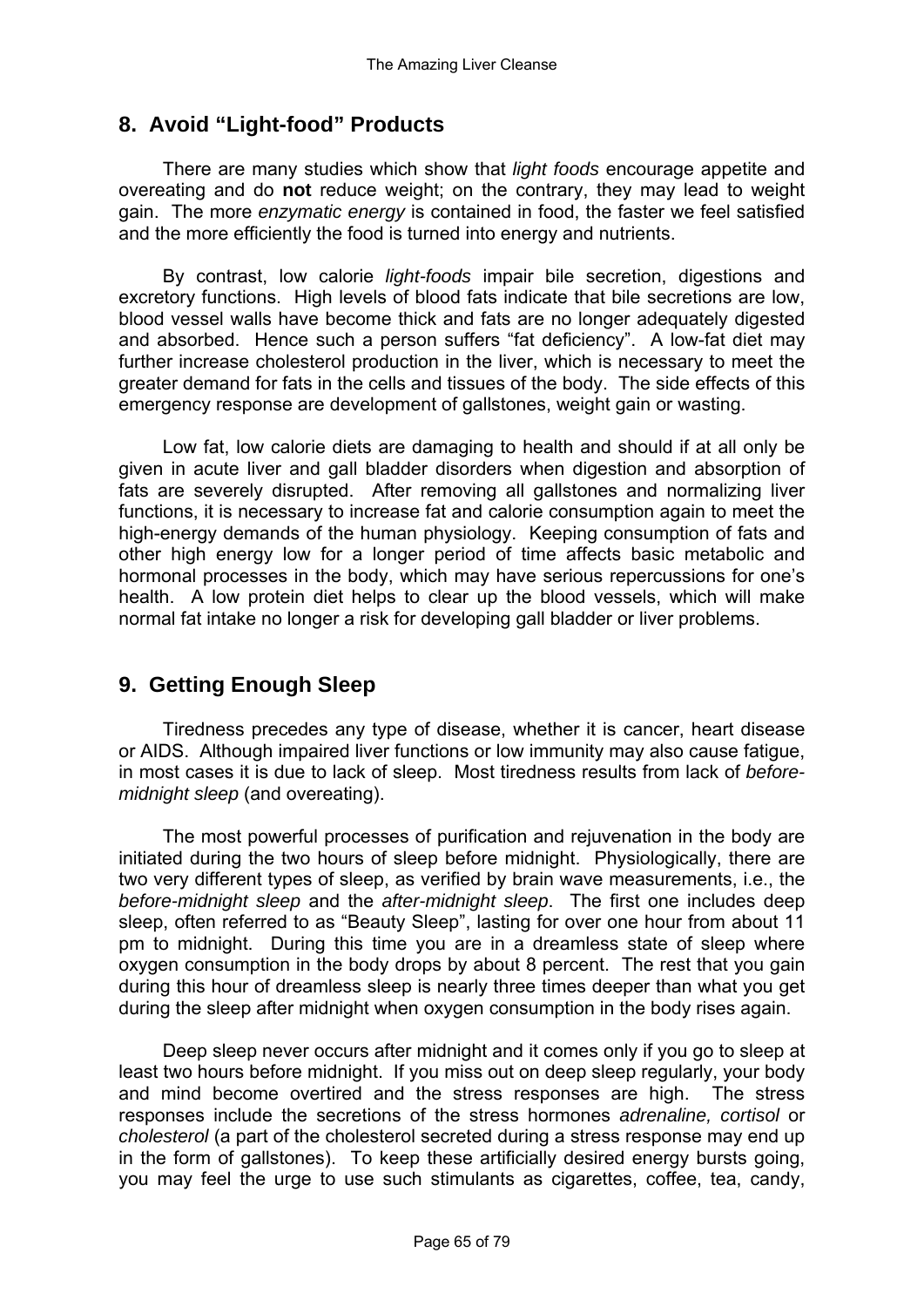cokes, alcohol, etc. When the body's energy reserves are finally exhausted chronic fatigue results.

When you feel tired, not only your mind is tired; all your body cells, your organs, your digestive system, etc., will suffer from lack of energy and are not able to function properly. When you are tired, your brain no longer receives adequate amounts of water, glucose, oxygen and amino acids, which serve as its main food. This situation can lead to innumerable problems in mind, body, and behavior.

Doctors at the University of California, San Diego, have found that losing few hours of sleep not only makes you feel tired during the next day but can also affect the immune system, possibly impairing the body's ability to fight infection. Since immunity diminishes with tiredness, your body is unable to defend itself against bacteria, microbes, and viruses and cannot cope with the build-up of toxic substances in the body.

Getting enough sleep, therefore, is the most important prerequisite for restoring health of body and mind. Try to sleep before 10 p.m. and get up between 6 and 7 a.m., or earlier, depending on your sleep requirements. Removing all the gallstones from the liver and gall bladder and getting enough sleep will reduce any tiredness that may be there during the day. Should the problem continue to prevail, the kidneys may need to be cleansed as well (to dissolve kidney stones see the book "*The Key to Perfect Health").* 

#### **10. Avoid Overworking**

Working too hard and too many hours overtax the body's energy system. Overworking stresses particularly the liver, which tries to convert as much complex sugar into simple sugars (glucose) to meet the excessive demand for energy in the brain or other parts of the body. If there is a shortfall of energy or energy supplies run out altogether, the body has to take recourse to such emergency measures as the stress response, which makes extra energy available but at the same time disrupts circulatory and immune functions.

The continuous secretion of adrenaline and other stress hormones that occurs in a person who "never stops working" can eventually make him become a *workaholic*. This is a condition when work has become the major source of excitement in a person's life. The excitement is provided be the "thrill" effect of the stress hormones.

To avoid exhausting your liver and damaging your immune system, make enough time for yourself. Try to allocate at least one hour a day for meditation, yoga, exercise or being in nature. The body is not a machine that can run continuously without having a break. Overworking the body and the mind in any way will eventually demand extra time for recovery from an illness. In the long run, overworking as a means to get things achieved faster or earn more money more quickly, cuts years off one's life and life off one's years.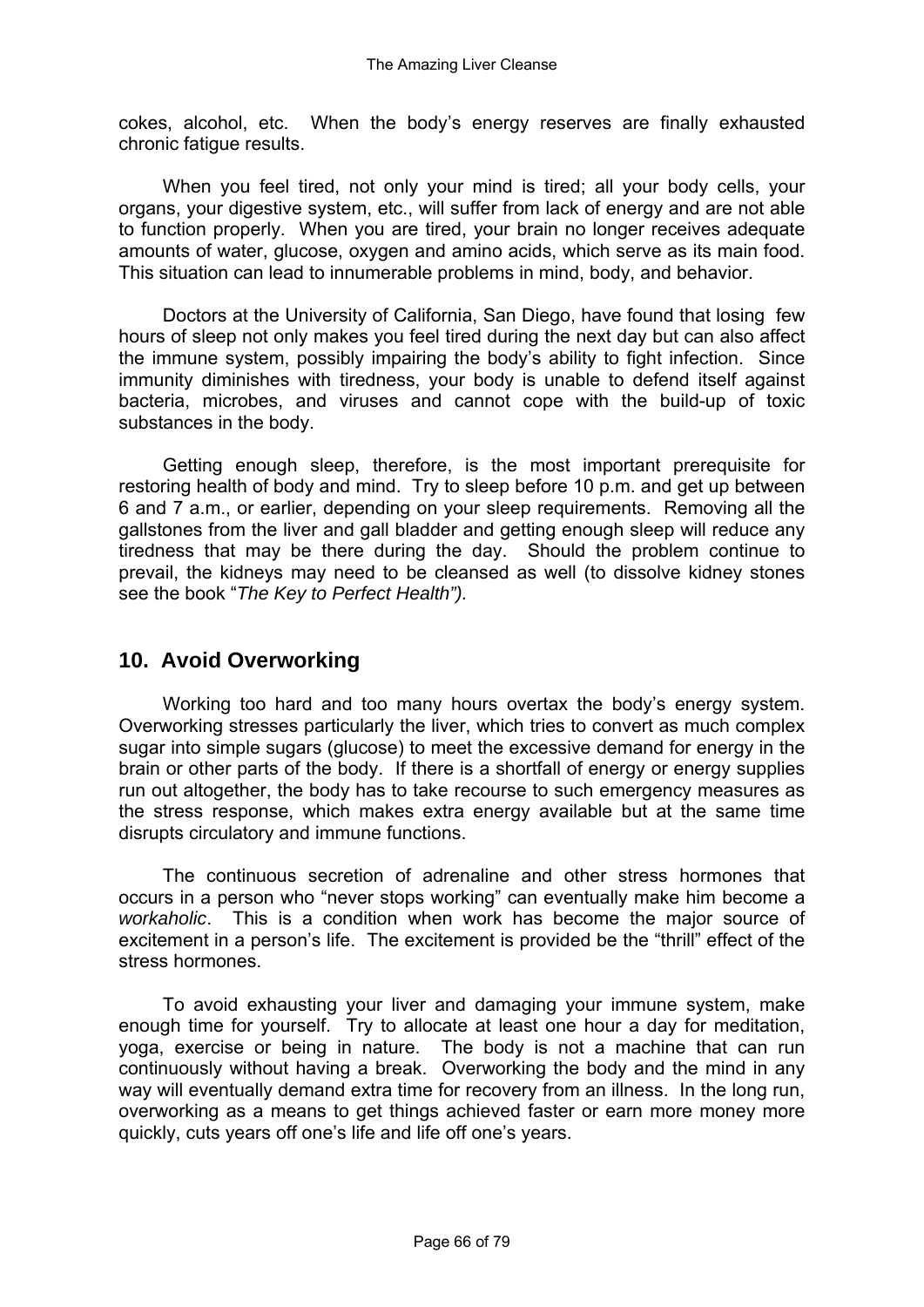The liver is designed to provide energy for a certain number of years; overextending this "service" of the liver damages or destroys it prematurely. By living moderately with regard to eating, sleeping, and working, the body can maintain an efficient energy system throughout life. An old saying recommends that we spend one third of our life sleeping, one third working, and one third for recreational activities. This formula maintains balance on all levels of life, mind, body, and spirit. Overworking upsets it.

#### **11. Take Regular Exercise**

Our technological and economic advancement has led to an increasingly sedentary lifestyle, which requires additional forms of physical movement to keep our bodies vital and healthy. Regular exercise helps us to increase our capacity to digest food, eliminate physical and emotional impurities, promote firmness and suppleness and strengthen our ability to deal with stressful situations. When performed in moderation, exercise is a great immune stimulant and improves neuromuscular integration in all age groups. Its effect of boosting self-confidence and self-esteem stems from the improved oxygen supply to the cells and the resulting well being in all parts of the body and mind.

The liver especially seems to benefit from aerobic forms of exercising. The increased availability of oxygen during and after exercising greatly improves circulation and particularly enhances the flow of venous blood from the liver towards the heart. A sedentary life style slows this process and causes stagnation of blood flow in the liver, leading to the development of gallstones. Thus regular, non-strenuous exercise can prevent new stones from forming.

On the other hand, any form of physical exertion resulting from overexercising results in the secretion of abnormal amounts of stress hormones such as *adrenaline*, which may leave the body restless and shaky. When the body is depleted of energy, it is unable to do the repair work that arises from the strenuous workout, leaving the cardiovascular system weak and vulnerable to other stress factors. The thymus gland, which activates *lymphocytes* (immune cells that defend us against disease) and controls energy supplies, may shrink in size and cause the body to be agitated and vulnerable to all sorts of health problems.

Chose a form of exercise that gives you a sense of joy and satisfaction. Whenever you exercise make certain that you always breathe through your nose and keep your mouth closed, this will avoid the harmful "*adrenaline breathing*". Aerobic exercises are good as long as one maintains nose breathing (versus mouth breathing). If you run out of breath, slow down or stop exercising. You may resume the exercise once your breath is back to normal. This simple advice will prevent you from any harm that may arise from exercising.

Try to exercise every day, even if it is only for 10 minutes. It is important, though, not to do more than 50% of your capacity for exercise, the main thing is not to become tired. For example, if you can swim for 30 minutes before you get tired, swim only for 15 minutes, etc. In time, your capacity for more exercise will unfold.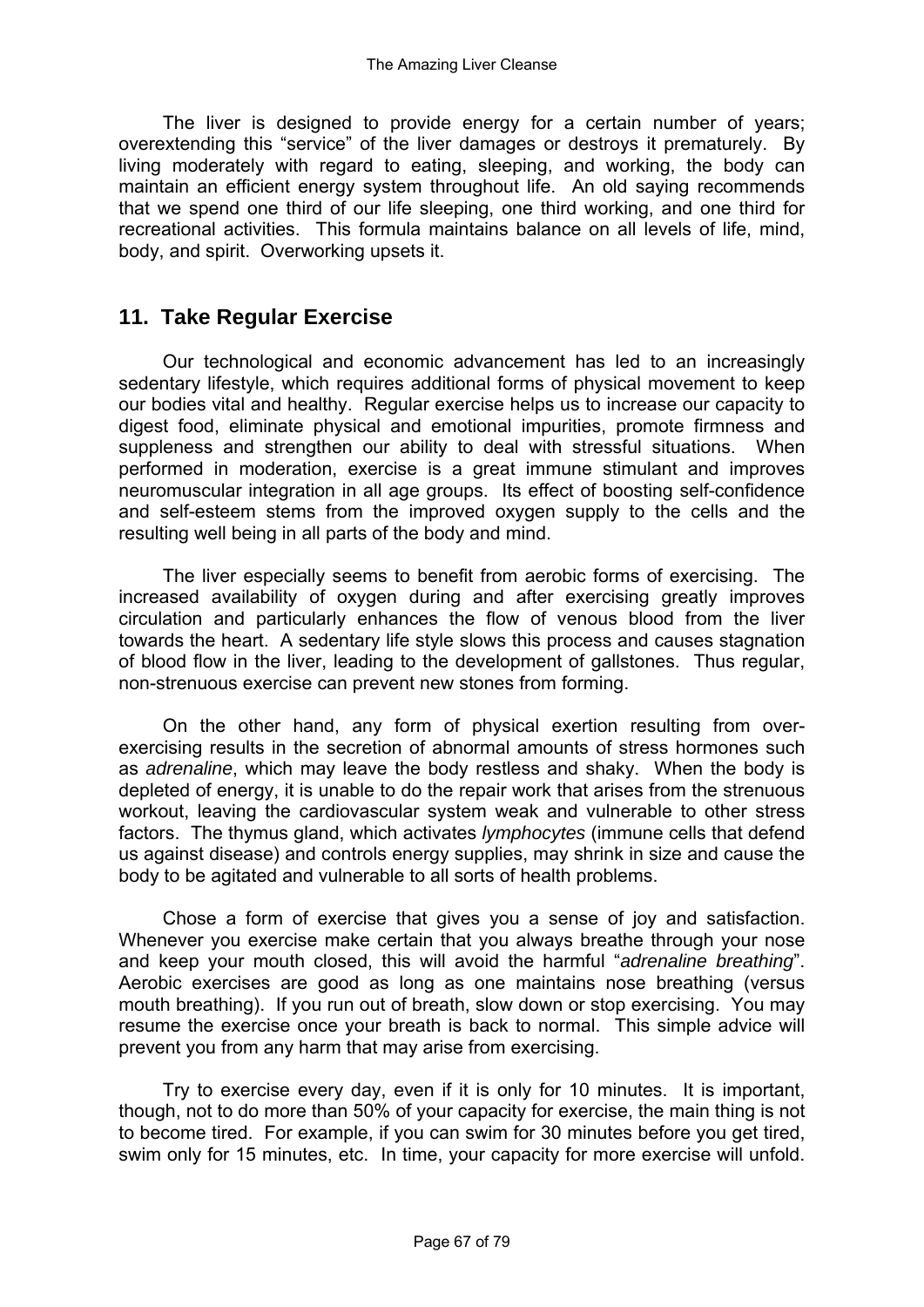Remember, both excessive exercising and lack of exercise, weaken the immune system, impair liver functions and flood the blood with toxic chemicals.

#### **12. Sunlight Lowers Cholesterol and Prevents Disease**

Our body is capable of synthesizing vitamin D by the action of the ultraviolet rays of the sun on a form of cholesterol in the skin. Regular exposure to sunlight has been shown to reduce cholesterol when required. But unlike cholesterollowering drugs, sunlight does *not* increase cholesterol in the bile; which is a major cause of gallstones. Sunlight rather has a holistic effect, meaning that all functions in the body can benefit. Ultraviolet light has proved to lower blood pressure, improve cardiac output, increase glycogen (complex sugar) stores in liver, balance blood sugar, improve the body's resistance to infections (increase of lymphocytes and phagocytic index), enhance oxygen carrying capacity of the blood and increase sex hormones among many other health promoting effects.

Sunbathing may be harmful, however, for those who live on a diet rich in acidforming, highly processed foods and refined fats or their products. Also alcohol, cigarettes, and other mineral and vitamin-depleting substances such as allopathic and hallucinogenic drugs can make the skin vulnerable to ultraviolet radiation. After having cleared the liver and gall bladder from all gallstones moderate sun exposure will cause no harm. During the summer period it is best to avoid the sun between 10.00 a.m. and 3.00 p.m., whereas in winter and spring the same period may be beneficial for the body.

For maximum benefits it is best to take a shower before sunbathing. Don't use sunscreens as they cancel out the sun's positive effects. Start your sunlight treatment by exposing your entire body (if possible) for a few minutes to begin with and then increase the time each day a few more minutes until you reach 20-30 minutes during each exposure. Alternatively, walking in the sun for an hour has similar benefits. This will give you enough sunlight to keep your body and mind healthy, provided you incorporate the basic aspects of a balanced diet and lifestyle.

### **13. Keep Your Colon Clean**

A weak, irritated and congested large intestine is a breeding place for bacteria, which break down waste and produce large amounts of noxious substances. Some of the toxins produced by the bacteria enter the blood, which takes them straight to the liver. Constant exposure of liver cells to these toxins impairs their performance and reduces bile secretion, which leads to further disruption of digestive functions.

Keeping the colon clean through *colonic irrigation*, for example, is an effective preventive method to safeguard the liver against toxins generated in the large intestine. *Colonic irrigation*, also known as *Colon Hydrotherapy*, is perhaps one of the most effective colon therapies since as within a 30-50 minute session it can eliminate large amounts of trapped waste that took many years to accumulate. During a *colonic irrigation* a total of 2-6 liters of distilled water is used to gently flush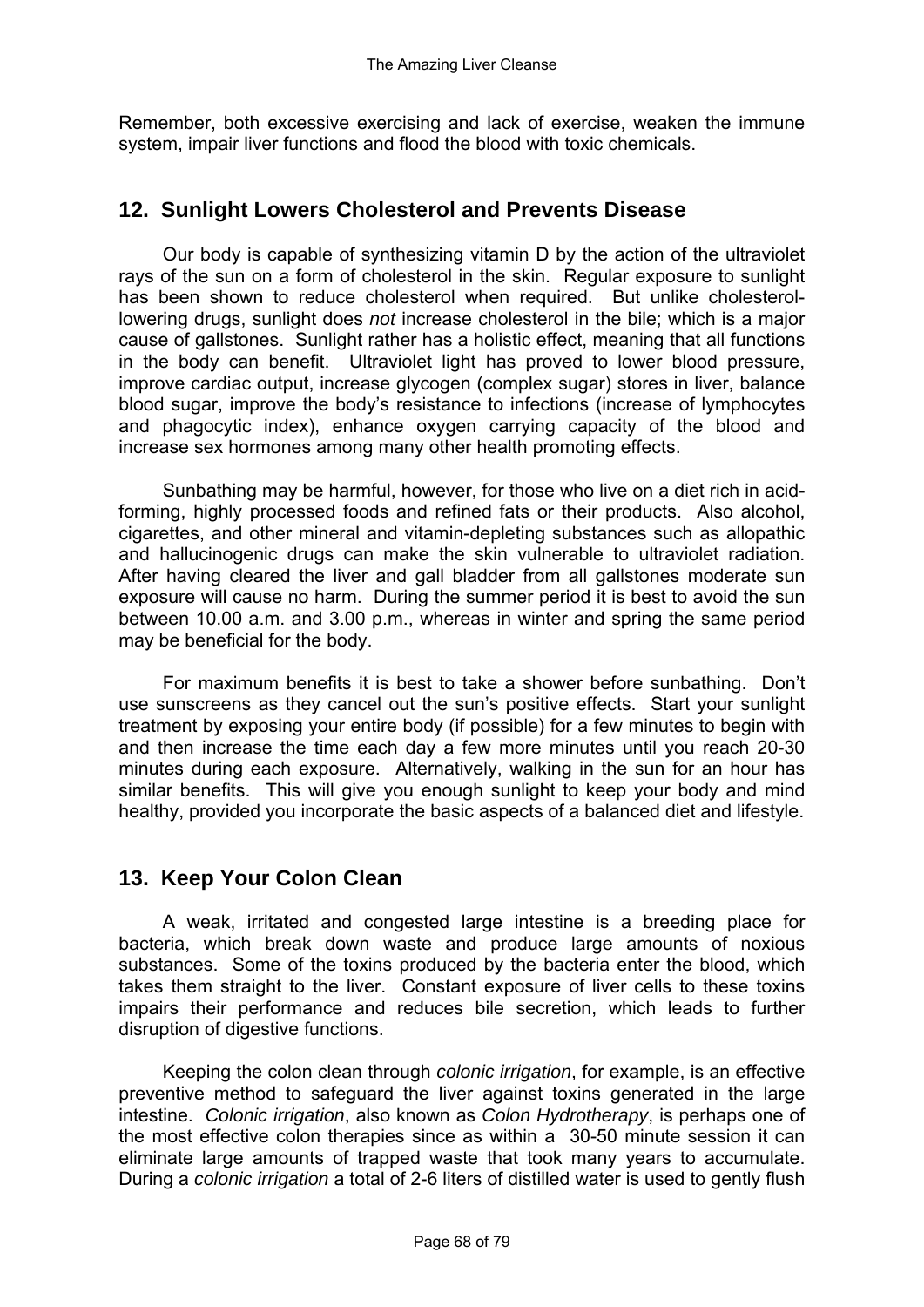the colon. Through gentle abdominal massage, old deposits of mucoid faecal matter are loosened and subsequently removed with the water.

Colonics have a "relieving" effect. There will be a feeling of lightness, cleanness, and increased clarity of mind following a colonic, although during the procedure you may feel a slight discomfort from time to time whenever larger quantities of toxic waste detach themselves from the intestinal walls and move towards the rectum.

Colonic irrigation is a completely sage and hygienic system of cleansing the colon. Rubber tubing carries water into the colon and waste out of the colon. The released waste material can be seen floating through a tube, showing the type and quantity of waste eliminated.

Once the colon has been thoroughly cleansed through 2-3 or more colonics, then diet, exercise, or other health programmes will become many times more effective. Since an estimated 80 percent of the immune tissue resides in the intestines, cleansing the colon from immune suppressive toxic waste and removing gallstones from the liver can make all the difference in the treatment of cancer, heart disease, AIDS, or other serious illnesses.

#### **14. Dissolving Kidney Stones**

If gallstones in the liver or other causes have led to the development of sand or stones in the kidneys or bladder (see "Urinary Disorder," Chapter 2), the kidneys need to be cleansed as well before recovery can be complete. The following are several herbs which, when taken daily over a period of 6-10 weeks can help dissolve and eliminate all types of kidney stones, including uric acid stones, oxalic acid stones, and phosphate stones. If you have a history of kidney stones, it is, however, best to follow the exact instructions of *The Kidney Cleanse* as it is outlined in the book "The Key to Perfect Health".

Dried Pellitory of the Wall Dried Uva Ursi Hydrangea Root Gravel Root Marshmallow Root Golden Rod Herb Comfrey Root

Mix the herbs together (in equal parts). Add  $\frac{1}{2}$  cup of this mixture to about 4 cups of cold water. Bring to a boil and cover with a lid. Leave it to soak for six hours or overnight, then strain. Drink 1 cup of this concoction in 4-6 divided doses each day. Keep whatever is not used refrigerated.

During this cleanse follow a light diet, preferably vegetarian, with little or no protein foods. Avoid all carbonate beverages, tea, coffee, chocolate, etc. as they can form new stones within a few days and prevent the herbs from dissolving any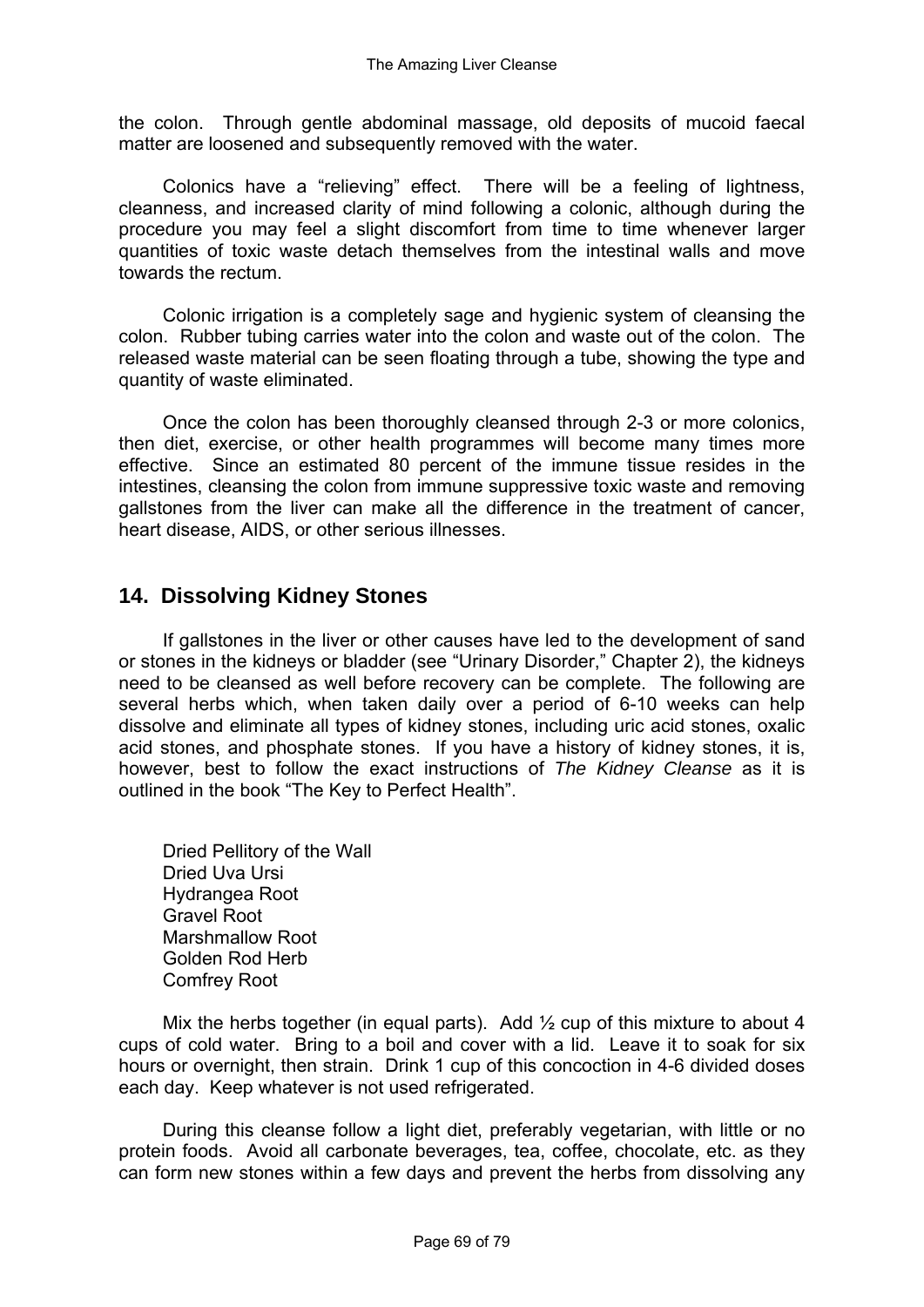existing stones. Drink at least two litres of water a day to help flush out the stone residues.

### **15. Taking Liver Herbs**

There are a number of herbs that can further improve liver performance and keep it nourished and vital. They can be made into a concoction and are best taken as a tea for ten days during each seasonal change or at times of acute illness. Although there are many herbs that help liver function and maintain clean blood, these are the most prominent ones.

Dadelion root Comfrey root Licorice root Agrimony Wild yam root Barberry bark Bearsfoot Tanners oak bark Milk thistle herb

For maximum effectiveness it is best to use all these herbs, if possible. Mix them together (in equal parts). Add  $\frac{1}{4}$  cup of this mixture to one litre of water. Bring to a boil and cover with a lid. Let it sit for six hours or overnight, then strain. Drink 2 cups a day on an empty stomach.

Taken on its own, tea made from the bark of the *red lapacho tree* which is also known as *Pau d'Arco, Ipe Roxa* and *Taheebo*, has *powerful* effects on the liver and immune system. The American Indian herb *Chaparral*, although tasting very bitter, is also an excellent liver and blood purifier.

### **16. Terminating Allergies**

Although the liver cleanse helps remove the main causes of allergies in the body, it may take time before the cells of the immune system stop producing antibodies against antigens contained in certain foods, medicines, insect bites, mites of pillow feathers, air, or the environment. Antigens are foreign proteins, which stimulate a hypersensitive immune system to produce antibodies in order to deal with these, normally harmless, invaders. Non-microbial antigens may cause inflammation of nasal mucosa, nasal congestion, redness and itchiness of eyes, watery nose, and excessive secretion of tears. Subsequent contact with the same antigens leads to widening of capillary walls, hypersecretion of glands, and swelling of tissues.

Allergic reactions may also occur in the internal organs of the body, but because they are less obvious there, they are rarely associated with allergies. Allergic reactions which may have had their root cause in a congested liver and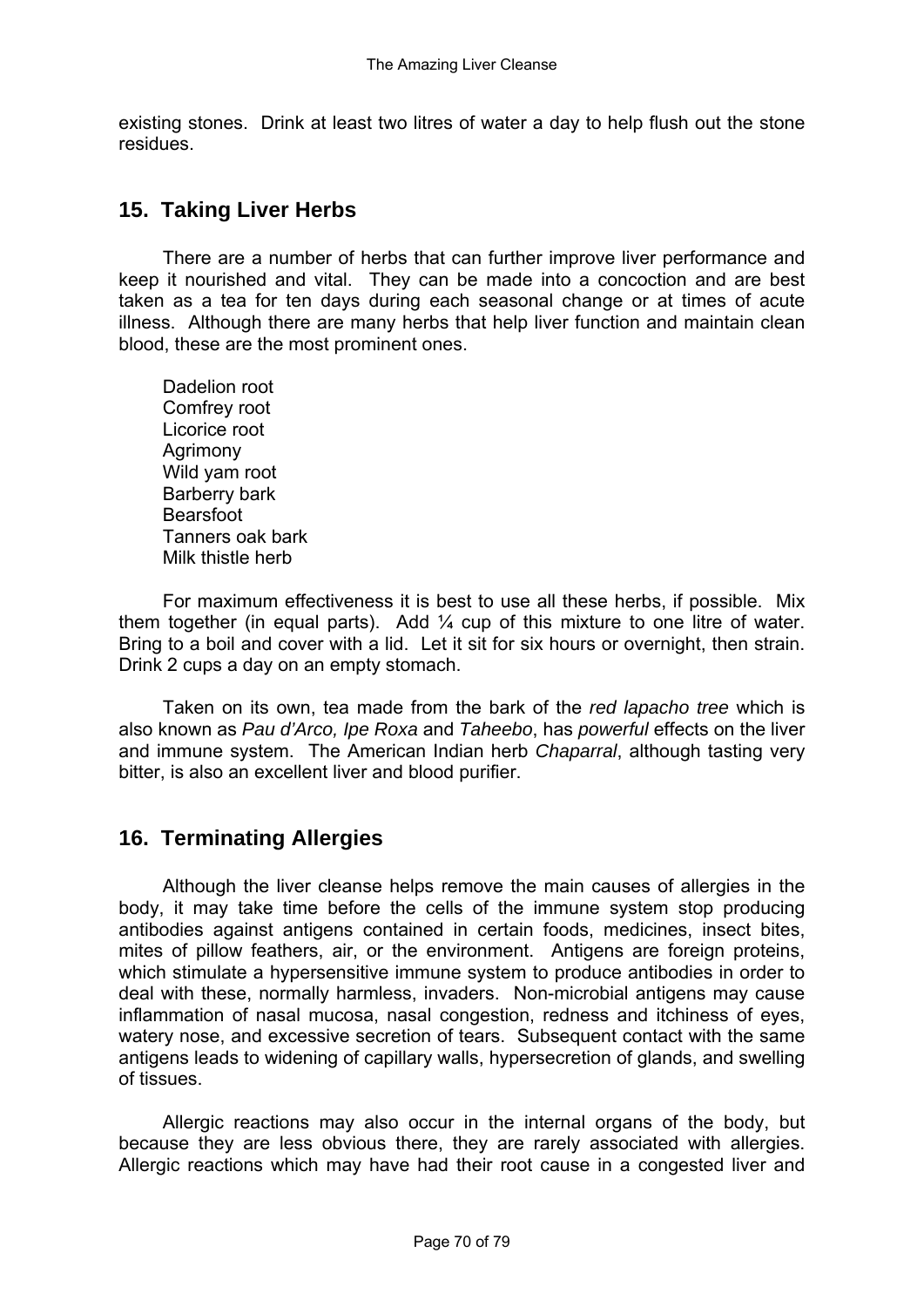impaired digestive system, may thus be responsible for causing gallstones and even be the trigger for new illnesses, including arthritis, heart disease or cancer. One of the most effective methods to stop the body overreacting to such normally harmless antigens as found in dust, pollen, duck feathers, cats hair, or foods such as milk, wheat, mint, oranges, tomatoes, as well as to microbes that are amply present in our environment, is *Bio-resonance Therapy* – a method of "Vibrational Medicine".

It is know that every person suffering an illness or long-term complaint has one or several major allergies. An allergy results when repeated exposure of the body to a normally harmless substance or antigen stimulates the immune system to produce antibodies. In whichever part of the body the most antibodies are formed by local immune cells that are where the symptoms of disruption will occur more than in other parts. If it is in the nose, sinus cavities, or chest area, mucous congestion may arise. A similar response in an ovary or the prostrate may lead to cysts or enlargement. In some instances, the reaction may cause anaphylactic shock, nausea, skin rashes, breathing difficulties, fainting, diarrhea, and death.

There are four main allergies (which cover all other possible allergies). They involve the body's reactions to *duck feathers, milk, wheat, and mint*. If you happen to be allergic to duck feathers you may also be allergic to numerous allergens belonging to the same category as duck feathers, including, for example, certain dust particles, foods, metals, pollutants, etc. There may, in fact, be dozens of such substances. By annulling your body's allergic response to duck feathers through *Bio-resonance Therapy*, all these allergies will disappear as well. Similarly, when a wheat allergy is removed, the body's immune system will stop reacting to the antigens that fall into the wheat category. The same principle applies to the milk and mint allergy groups.

Most people with health problems have at least one of the four major allergies, which may, for example, be to wheat and its subordinates. Almost everyone who has teeth filling with mercury-containing amalgam is allergic to milk, as well as to its products and its subordinates. Most cancer patients have allergies to three of the four main allergy groups. Independent research has shown that AIDS patients who have been tested for all the four allergy categories, are allergic to each of them which also means to numerous other substances. There may, indeed, hardly be a food, a chemical, a microbe (bacteria or virus) or a particle in the environment, which the body of an AIDS patient can still tolerate. Most other substances produce constant allergic reactions until the immune system is utterly exhausted and the patient dies from one or several opportunistic infections (AIDS diseases).

*Bio-resonance* therapists, who test all major parts of the body for existing allergies and also each energy centre (chakra), seem to have very encouraging results. Subsequent tests after therapy show no further allergies to anything. The results are perpetuated when the liver, colon, and kidneys are kept clean and a balanced diet and lifestyle is an integral part of daily life.

Recent research conducted in Germany on the value of *Bio-resonance Therapy* in the treatment of the severest forms of allergy showed that of 200 tested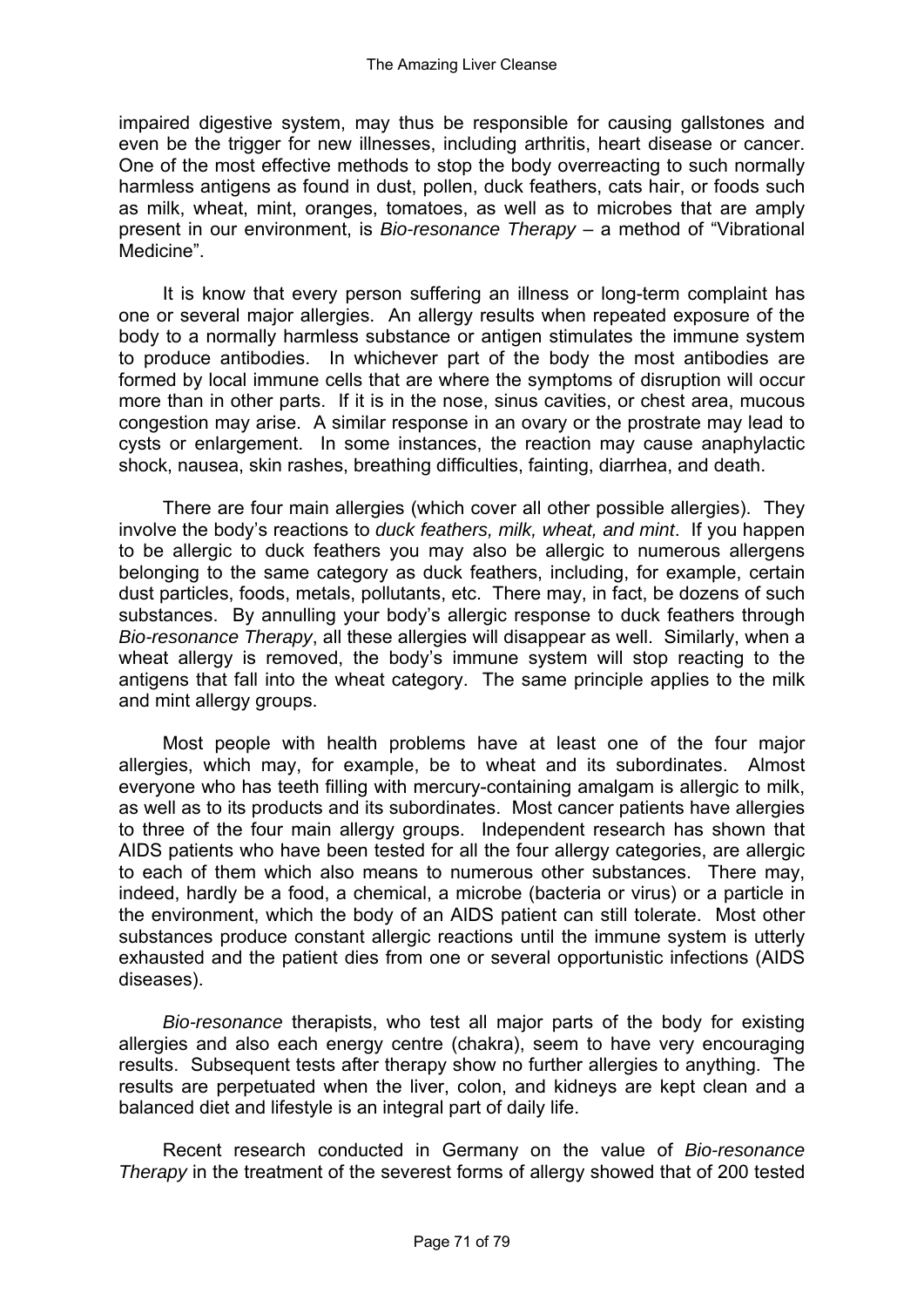patients 83% were completely cured of all allergies and 11% had improved significantly. Although *Bio-resonance Therapy* is effective even without a liver cleanse, the benefits are many times more pronounced if it is done after cleansing the liver. Each person will be able to prove for himself that his allergies have ceased when coming into contact with former antigens such as orange juice, milk, pollen, goose feathers or gluten as contained in wheat products, etc., without having an adverse reaction.

### **17. Replace all Metal Tooth Fillings**

Metal dental ware is a constant source of poisoning and allergic reaction in the body. All metal corrodes in time, especially in the mouth where there is a high concentration of air and moisture. Mercury amalgam fillings release their extremely toxic compounds and vapor into the body, a reason why German dentists are prohibited by law to give them to pregnant women.

If mercury is considered dangerous for mother and baby, it must be considered dangerous for everyone. Particularly the liver and kidneys, which have to deal with noxious substances such as those released by metal filings, become gradually poisoned, impairing their functions. Cadmium, for example, which is used to make the pink colour in dentures, is five times as toxic as lead. It does not take much of it to raise the blood pressure to abnormal levels. Thallium, which is also found in mercury amalgam fillings, causes leg pain and paraplegia. It affects the nervous system, skin and cardiovascular system. All wheelchair patients who have been tested for metal poisoning tested positive for thallium. Many people who were in a wheelchair several years after they received metal fillings completely recovered after removing all metal from the mouth. Thallium is lethal at a dose of  $0.5 - 1.0$  gram.

Other metals contained in metal fillings are known for their cancer-producing (carcinogenic) effects. They include nickel, which is used in gold crowns, braces and children's crowns. Chromium is also extremely carcinogenic. All metals corrode, (including gold, silver, or platinum) and the body absorbs it. Women with breast cancer have often accumulated large amounts of dissolved metals in their breasts. When the mouth is cleared of all metals, they will also leave the breasts and the cysts will shrink and disappear by themselves.

The body's immune system naturally responds to the presence of toxic metals in the body and eventually develops allergic reactions, which may show up as a sinus condition, tinnitus, enlarged neck and glands, bloating, enlarged spleen, arthritic conditions, headaches and migraine, eye diseases and more serious complications such as paralysis or heart attacks. An obvious way to improve these conditions is to replace all metal fillings with *plastic fillings* that contain *no* metals, cleanup the liver and kidneys and stop all allergic reactions through the *Bioresonance Therapy* as described above.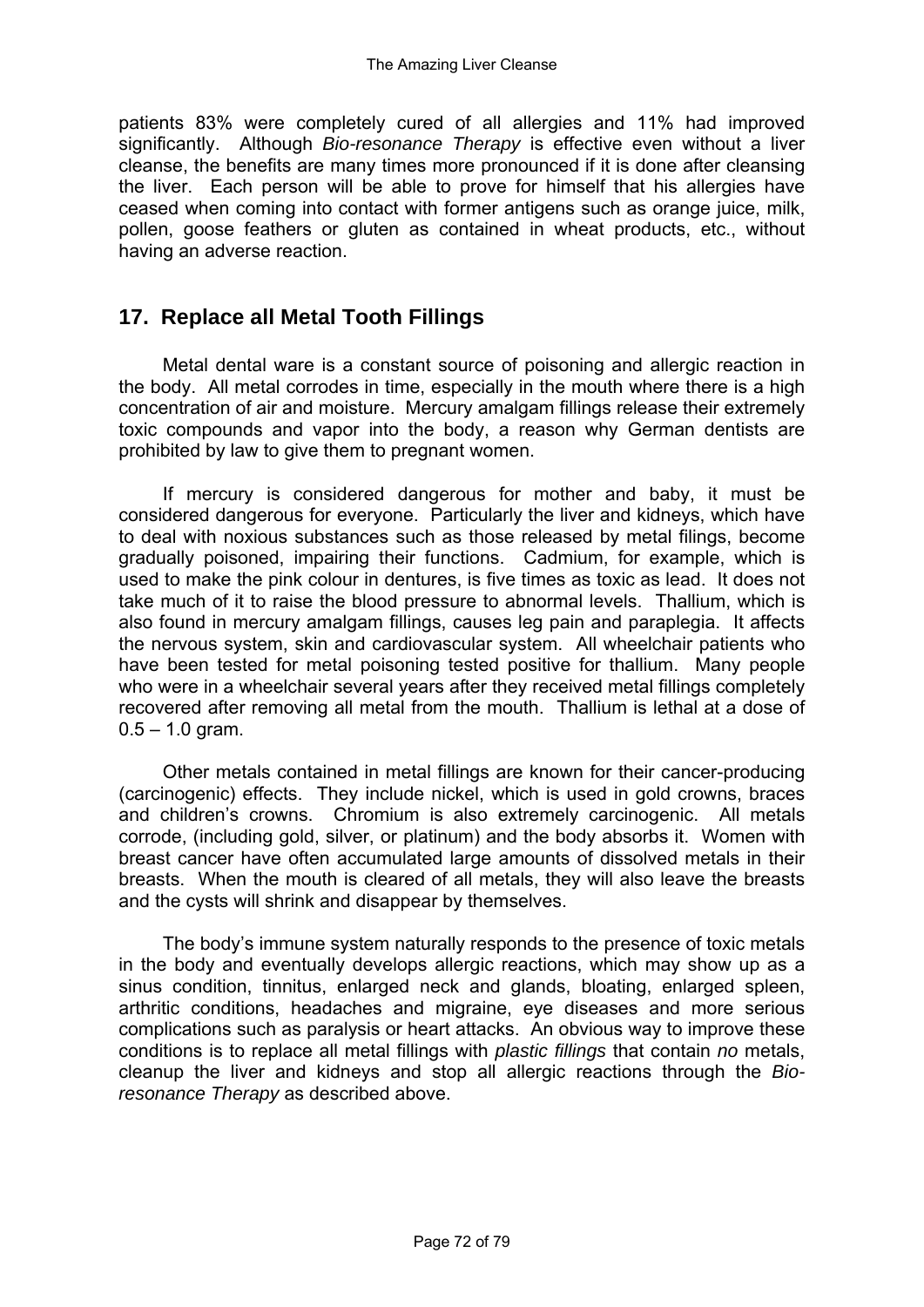# **Chapter 7\_\_\_\_\_\_\_\_\_\_\_\_\_\_\_\_\_\_\_\_\_\_\_\_\_\_\_\_\_\_\_\_\_\_\_**

### **Questions and Answers**

**T**he following are the most frequently asked questions and their answers with regard to gallstones and the liver cleanse.

**Q:** Isn't it natural or even advantageous to give a certain amount of gallstones in the liver?

**A:** Certainly not. Bile ducts are there to transport bile towards the intestinal tract and help expel toxins from the liver similar to water pipes delivering fresh water to a home. Since bile also carries toxins out of the liver, congested bile ducts obstruct this vital function and lead to overall toxicity in the body.

**Q:** I am pregnant, is it OK for me to do the liver cleanse?

**A:** Although the liver cleanse has no known side effects on mother and baby, to be on the safe side, it is better to postpone the liver cleanse until 6 weeks after delivery. For future pregnancies, however, it is recommended to be gallstone-free before conception. This will ensure optimum health for both mother and baby during and after pregnancy.

**Q:** I cannot tolerate apple juice. Is there an alternative?

**A:** Apple juice seems to have the best properties to prepare the liver and gall bladder to expel gallstones easily and effectively. Try to drink it very slowly and/or water it down. If you cannot tolerate apple juice, you can substitute with 200ml of freshly squeezed lemon juice mixed with 800ml of pure fresh water. Add 1cm (½ inch) of grated ginger or  $\frac{1}{2}$  tsp. of ground ginger. Follow the same directions as given for drinking the apple juice.

**Q:** Would it be better to do the liver cleanses at intervals of 2 weeks or spread them over a longer period of time, say one very 2-3 months?

**A:** It's up to you to decide. After a liver cleanse, it takes from a few days up to two weeks before enough gallstones have moved from the rear of the liver towards the two hepatic ducts (exiting the liver) to make it worth another purge. You may want to do the cleanse every 2 weeks until no more stones come out or else take more time between each cleanse. In any case, it is important that you get rid of *all* the stones, big and small. Only a few small ones clustered together at one of the bigger bile ducts can produce major symptoms of discomfort in the body, such as indigestion, bloating, headache, backache, etc.

**Q:** Shall I avoid doing a liver cleanse while I am menstruating?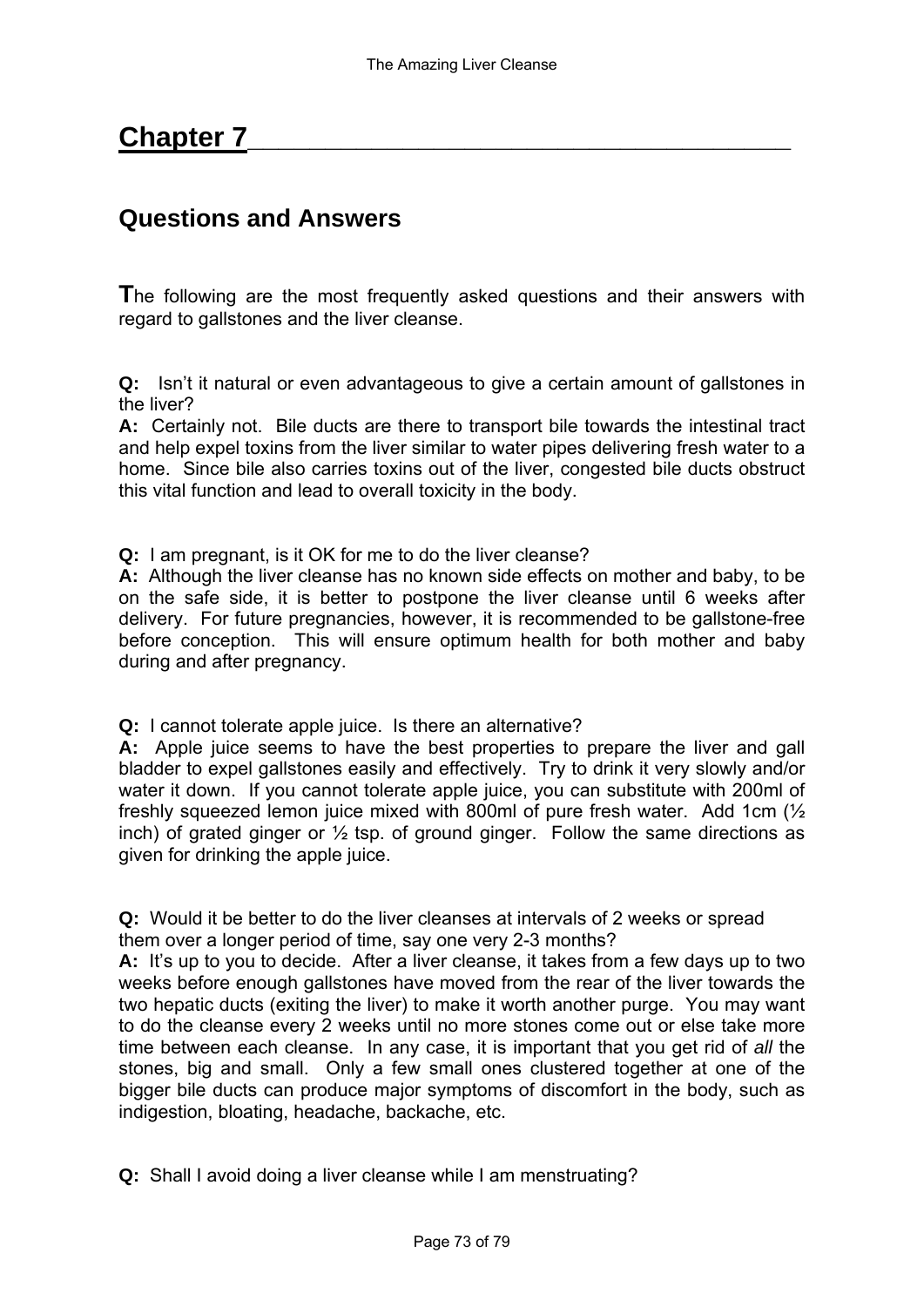**A:** Although the liver cleanse is also very effective when done during the menstrual period, it is more convenient for women to cleanse their liver before or after the period. Besides, menstrual bleeding is a form of cleansing and it is best for the body not to cleanse at two ends at the same time.

**Q:** Is it really necessary to have a colonic irrigation before and after each liver cleanse?

**A:** For optimum results, the liver cleanse should be preceded and followed by some form of colonic cleansing. The quickest and most reliable method of freeing the colon of spastic or obstructed areas is colonic irrigation. Once the colonic therapist tells you that your colon is clean, you can skip the colonics before the liver cleanses but continue having them after the liver cleanses, ideally within 2 days. The colonic eliminates any gallstones that may have been trapped in the colon (the experience tells that there are always some stones left behind, which could become a source of irritation or inflammation). If you don't have the opportunity for a colonic irrigation, apply any other method of colon cleansing, such as herbal cleansers, oxygen treatments, or even enemas (although they tend to cleanse only the end part of the colon).

**Q:** I have had three liver cleanses so far and eliminated a total of about 900-1000 stones of all sizes and colours. Most stones came out during the second and third cleanses. When is my liver going to improve?

**A:** Your liver functions started improving the moment the first stones were expelled. Gallstones congesting the liver bile ducts have a suffocating effect on surrounding liver cells. Releasing the stones through the liver cleanse helps them "breathe" again, producing more bile and detoxifying the blood. The last cells to benefit from the liver cleanse are those situated near the larger bile ducts. These keep blocking up again as the smaller bile ducts pass their stones into the larger ones, until they too can be cleared through further cleansing. Eventually, when there are no more stones left the liver as a whole can repair itself and restore normal functions.

**Q:** How long does it take to receive the full benefits after completing the whole series of six liver cleanses?

**A:** Once your liver has released the last gallstones, the digestive functions will improve significantly which will benefit every part of the body. This, however, will also give the rest of the body the opportunity to cleanse itself and repair the damage that has occurred due to the accumulation of gallstones in the liver and gall bladder. Any cleansing reactions that may result from the removal of the stones are to be viewed as positive side effects. If other causes of ill health have been eliminated as well (as explained in chapter 6), this phase will be short-lived and be replaced by a new sense of well being and vitality. Normally, it may take up to six months before all liver functions have returned to normal. Having a clean liver is one of the best guarantees for a disease-free life.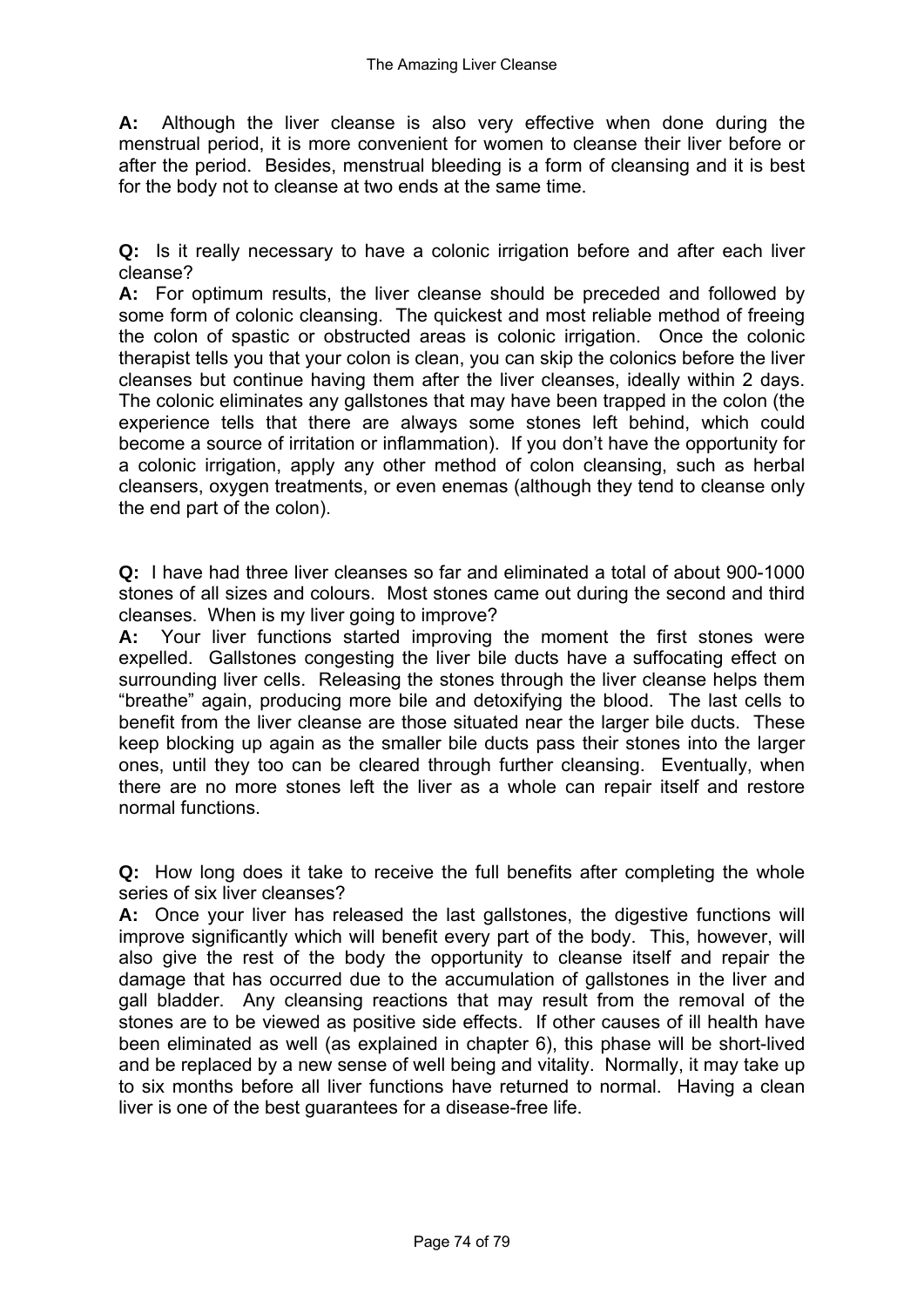**Q:** I am 76 years old and suffer from osteoporosis, digestive trouble and several other ailments. Can anyone at my age still benefit from the liver cleanse?

**A:** Age is no impediment for the body to be healthy. As long as your liver is alive, so long can a liver cleanse help you improve its functions and through that, increase the nutrient and energy supply to the cells of the body. The negative aspect of ageing is just a progressive state of malnutrition and toxicity, both of which can be helped with a series of liver cleanses. The elderly respond very well to the liver cleanse and show increase signs of energy, physical mobility, clarity of mind, appetite, sensory enjoyment, and a better sense of self. Apart from improving their physical and mental condition, they often report of "*coming to life"*  again. No elderly person should have to die from a debilitating disease. If the liver cleanse could be introduced into old age homes, it could help restore the people's health, dignity and self-sufficiency and perhaps even start off a new phase of life for them.

**Q:** Ultrasound scans have shown that I have a fatty liver. My whole body is swollen and I have several lumps in my breasts and my thyroid. My blood cholesterol is very high and I frequently throw up. Could the liver cleanse help? **A:** There is no medical therapy to date that can remove fat deposits from the liver. But you can prove to yourself and to your doctor that you can reduce and even eliminate all fatty deposits in the liver by clearing the liver's bile ducts of all gallstones. The liver may have accumulated these deposits because of many reasons, such as high protein, sugar, and alcohol consumption, or stress. Whatever the reason or reasons may have been to contribute towards developing a congested liver, by cleansing your liver repeatedly it will gradually improve and repair itself to whatever extent possible. Take another scan after your sixth liver cleanse and let your doctor compare it with the previous one. The difference will be black against white. Once your liver is cleared of fatty deposits, they will also disappear from other parts of the body, i.e. breasts, thyroid, arteries, etc. This is, provided you maintain a balanced, low protein, preferably vegetarian diet and moderate lifestyle.

#### **Q:** Can taking Epsom salts have any side effects?

**A:** So long as the liver is congested, Epsom salts – in combination with olive oil and grapefruit juice – has no harmful effects. After the liver has been cleared of all stones, in order to avoid possible irritation, it is not necessary to cleanse more often than twice a year. For a similar reason, once your colon is completely clean, which may be the case after a series of colonic irrigations, you may reduce the dose of the last two helpings of Epsom salts to half. This also applies when during your previous liver cleanse the last 5-6 bowel movements in the morning and afternoon consisted merely of water without any stones or white cholesterol segments. If you are intolerant to Epsom salts, try other natural colonic cleansers that work fast, like the American product *Colosan*, which consists of a blend of various magnesium oxides. *Colosan* can be purchased from American company *The Family Health News,* Florida, 9845 N.E 2nd Avenue, Miame Shores, Fl 33138; tel. 1-800-284-6263 or 305-759-9500. The disadvantage with most other colon cleansers is that, unlike Epsom salts, they don't open the bile ducts to release the gallstones into the intestinal tract – an essential part of the cleanse.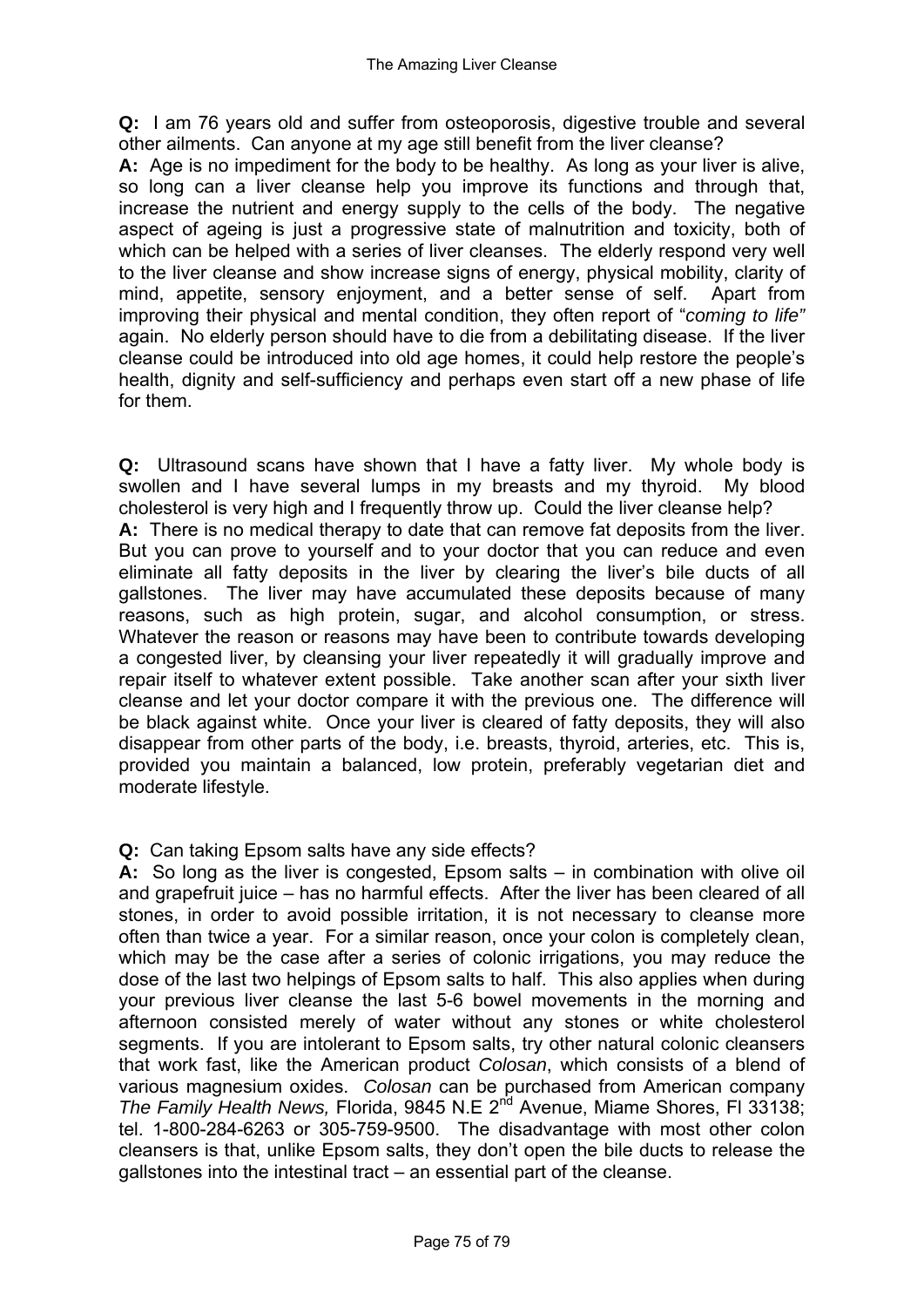**Q:** Is any type of olive oil suitable for the liver cleanse?

**A:** The olive oil should be cold pressed and 100% pure. Usually olive oil that bears the label "Extra Virgin Olive Oil" is the best but nevertheless read the small text. It should state that this oil has not been mixed with other oils. Unfortunately, in some countries, olive oil is sold as extra virgin but contains 80% soya oil. If you are not sure about its authenticity, test it out with the *Kinesiology* muscle test. There are many books or videotapes available that can help you apply this simple method of testing; it tells you immediately whether a product is suitable for you or not. There is also an exact description of the testing procedure in the book "The Perfect Health Guide".

**Q:** I am taking food supplements. Should I continue taking them while doing the liver cleanse?

**A:** It is best to avoid any supplements or medicines during the cleanse, unless they are absolutely essential. Besides, they are wasted as they are flushed out with the Epsom salts.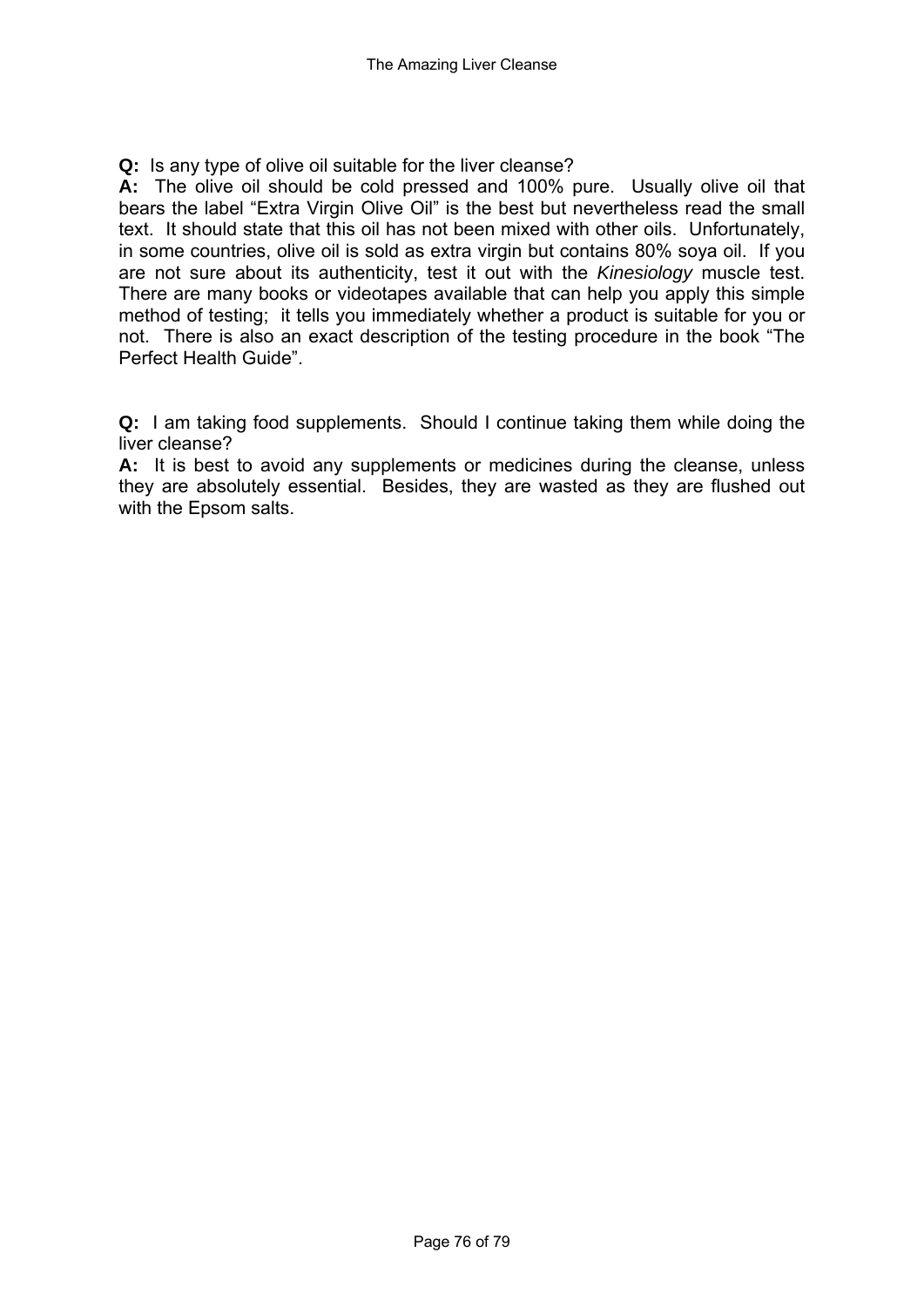# **Concluding Remarks**

**C**leansing the liver is not something that has been invented recently. The ancient cultures knew of the necessity to keep the liver clean. There are plenty of useful cleansing formulas around that were handed down through the generations either by ancestral education or traditional healers. Although the exact mechanisms of these cleansing procedures were not know then as they are today (through the methods of scientific understanding and investigation), they are still valid, scientific and effective. Medical science still has to come to terms with the fact that there are numerous useful methods of healing that have worked for millions of people throughout the ages and that can make all the difference in the treatment of the most threatening diseases that plague our modern societies.

Every house or appliance requires some form of maintenance or repair work from time to time, otherwise it will lose the purpose it was designed for. This also applies to the liver, since there is not other organ in the body besides the brain that is so complex and has so many vital functions. We clean our teeth and wash our skin because we know that exposure to food, air, chemicals, etc., tend to leave residues that can make us feel unclean and uncomfortable. Not many people, however, think that the same principle of cleaning applies to the inside of the body as well. The lungs, skin, intestines, kidneys, and the liver deal with a tremendous amount of internally produced waste, which is a necessary by-product of breathing, digestion, and metabolism in the body.

Under normal circumstances, i.e., when eating nutritious and organic foods, living in a pollution free environment, having plenty of physical movement and exercise, living a balanced lifestyle, etc., the body can properly take care of the daily arising metabolic waste products and eliminate them safely from the system. This situation changes, however, when our diet, lifestyle, and environment are no longer balanced enough to suit the body's requirements for energy, nourishment, and flawless circulation. One of the organs that suffer the most from an overload of toxic chemicals, poor quality of food, lack of exercise, etc. is the liver. Hence it is of utter importance for every person who is concerned about his health to ensure that his live is cleared of any obstructions and weaknesses.

Cleansing the liver is not something someone can do for you. It is rather a selfhelp-method that requires a profound sense of self-responsibility and trust in the wisdom of the body. You will only feel drawn towards cleansing your liver when you know deep down within yourself that this is something you absolutely have to do. If you don't feel this way, put this book aside and wait. When the time is right, you will feel the definite impulse or desire to improve your liver's functions.

Although the liver cleanse is not a cure for diseases, it sets the precondition for the body to heal itself. In fact, there rarely is a disease that cannot be significantly helped by improving liver performance. To understand the great significance of the liver cleanse one needs to experience for oneself how it feels to have a liver that has been relieved of two hands full of gallstones. For many people, the liver cleanse has been an "amazing" experience, reason enough to share it with those willing to help themselves.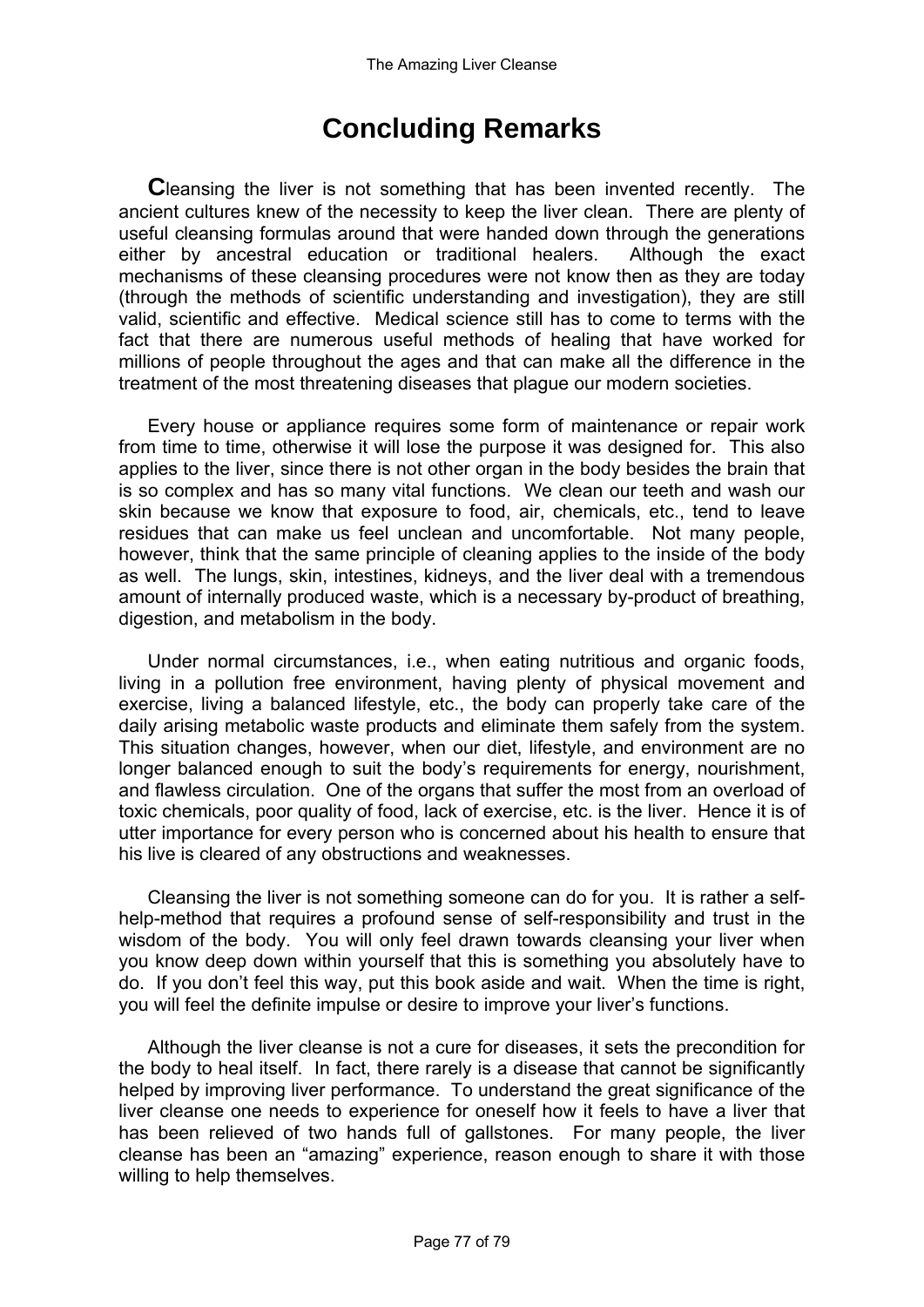# **About the Author**

**A**ndreas Moritz is a health consultant and practitioner of Ayurvedic Medicine currently living on the Mediterranean island of Cyprus. Born in Southwest Germany in 1954, Andreas had to deal with several severe illnesses from an early age, which compelled him to study diet, nutrition, and various methods of natural healing while still a child. By the age of 20 he had completed his training in iridology – the diagnostic science of eye interpretation – and dietetics. A year later he qualified as a teacher of meditation. In 1981 he began studying Ayurvedic Medicine in India and completed his training as a qualified practitioner of Ayurveda in New Zealand in 1991. Andreas has had particular success with cases of terminal disease where conventional methods of healing were futile. Since 1988, he has been practicing the Japanese healing art of Shiatsu, which has given him profound insights into the energy system of the body. In addition, he devoted eight years of active research into consciousness and its important role in the field of mind/body medicine. Andreas Moritz is the author of "It's Time to wake Up" and "The Amazing Liver Cleanse". During his extensive travels throughout the world he has consulted heads of state and members of governments in Europe, Asia and Africa, and lectured widely on the subject of health and mind/body medicine. He and his wife Maggie run a health and healing centre in Paphos, Cyprus.